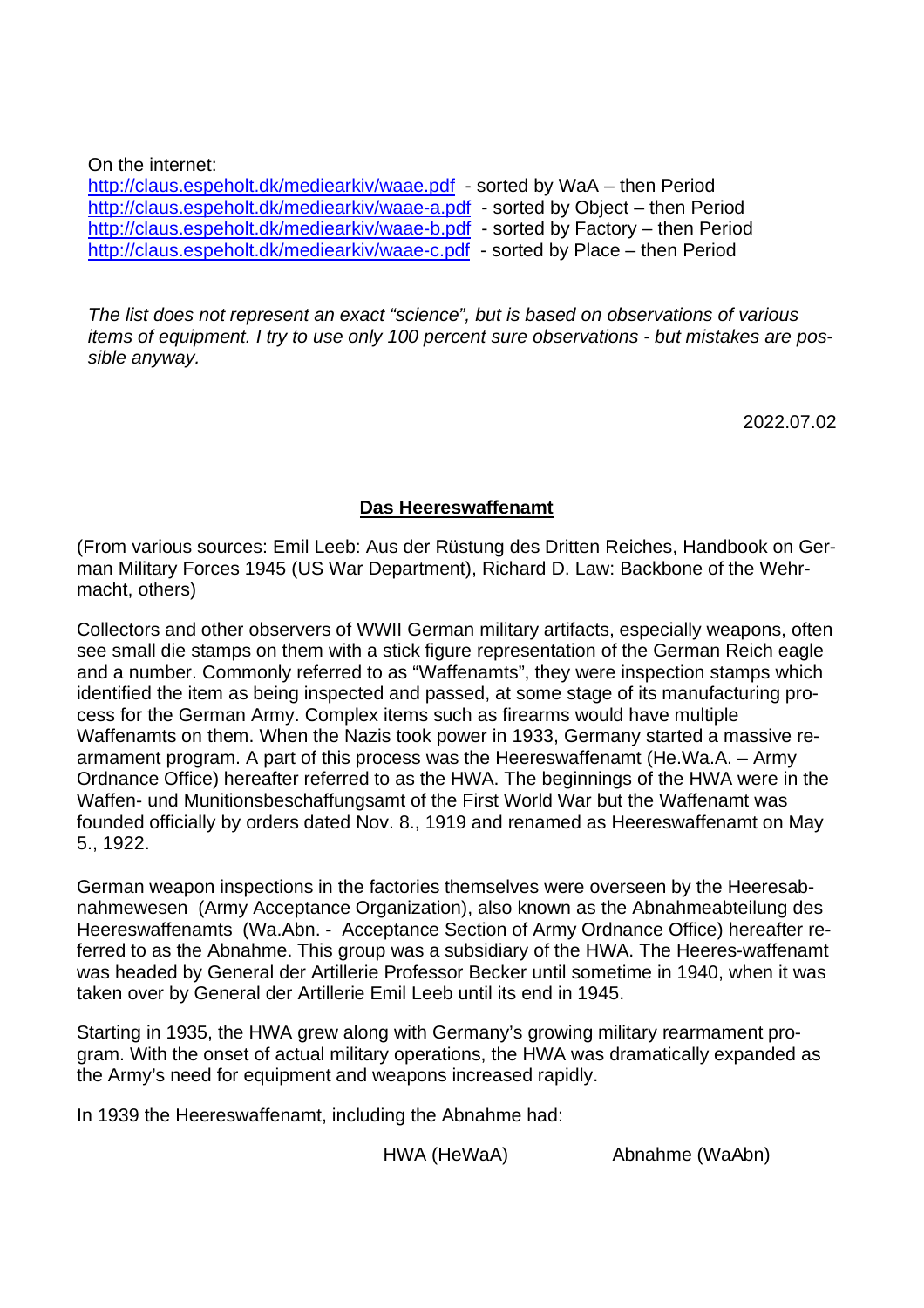| <b>Offiziere</b> | (Officers)     | 271  | -71  |
|------------------|----------------|------|------|
| <b>Beamte</b>    | (Officials)    | 352  | 234  |
| Unteroffiziere   | (NCO's)        | 174  | 132  |
| Mannschaften     | (Enlisted men) | 2800 | 2637 |
|                  |                | 3597 | 3074 |

By 1940, the Abnahme had 25.000 men (estimated – based on the 1939 distribution ratios):

| <b>Offiziere</b> | (Officers)     | 577   |
|------------------|----------------|-------|
| <b>Beamte</b>    | (Officials)    | 1903  |
| Unteroffiziere   | (NCO's)        | 1074  |
| Mannschaften     | (Enlisted men) | 21637 |
|                  |                | 25000 |

During its lifetime, the HWA and the Abnahme were reorganized as German needs changed. It was also subject to staffing reversals near the end of the war, and was reorganized in 1944 and again in 1945. Manpower shortages were such in the Wehrmacht, that in the middle of 1944, 8,000 Abnahme personnel were released for front line service**,** which cut its total personnel by one third. In the 1940 time frame the 25,000 Abnahme inspectors were in five Departments, which had 14 regional Armament Inspectorates. The Abnahme regional offices were located in: Königsberg, Breslau, Berlin, Dresden, Hannover, Erfurt, Nürnberg, Munster, Stuttgart, Vienna, Radom, Prague, Paris, and Brussels. There may have been a few additional areas in the occupied countries, but this has not been confirmed as to number or location. There was one Abnahmeinspizient (Acceptance Inspector) in each Inspectorate area, who acted through the assigned personnel (Acceptance Commissions) at the various factories. The Abnahme themselves, because of their relatively small numbers, were oftentimes helped by specially trained factory personnel to assist them at some of the factories. The Abnahme were responsible for the testing and acceptance of all weapons, ammunition, and other items before delivery to the Wehrmacht. They were instructed on what to do by Technische Lieferbedingungen (TL's) issued by the various Waffenprüfamter sections listed below:

| WaPrüf 1     | Ballistische und Munitionsabteilung (Ballistics and Munitions Sec-<br>tion of Army Ordnance [Ammunition]}. |
|--------------|------------------------------------------------------------------------------------------------------------|
| WaPrüf 2     | Infanterieabteilung (Infantry Section of Army Ordnance)                                                    |
| WaPrüf 2 I   | <b>Rifles</b>                                                                                              |
| WaPrüf 2 II  | <b>Machine Guns</b>                                                                                        |
| WaPrüf 2 III | <b>General Equipment</b>                                                                                   |
| WaPrüf 3-12  | Other Items                                                                                                |

The inspection Officers and Officials of the Abnahme that were assigned to the various armament factories were originally Wehrmacht armourers, who were given civil service status and the rank (equivalent) of a Leutnant [W] (Waffenamt Second Lieutenant**).** In preparation for their duties the new personnel were sent to a four week Heereswaffenmeisterschule (Army Ordnance Armourers School) in Berlin at Spandau. At the end of the training, a Technical Inspector test was given, and if it was successfully passed the applicant became an Oberleutnant [W] (Waffenamt First Lieutenant). By 1939 almost all of the personnel who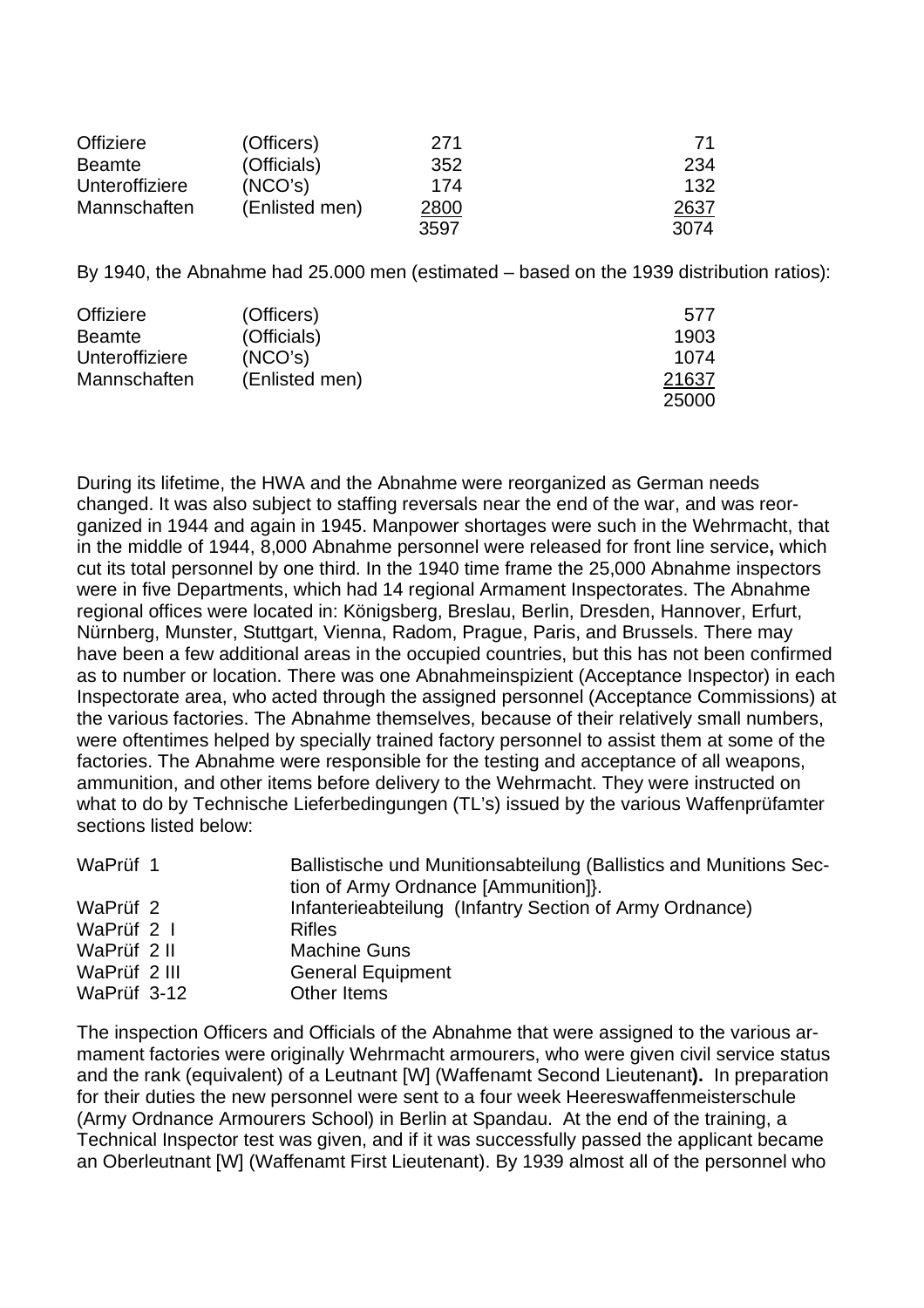had started in 1935 were promoted to Technical Inspector First Class with the equivalent rank of Hauptmann [W] (Waffenamt Captain). As an example of how the system worked, 98K rifle production plants had an average of ten Officials employed at each factory that made the rifle. Several Ordnance and Technical Sergeants would also be assigned to each of the rifle manufacturers, as well as the Abnahme Mannschaften, and factory helpers as needed. At Mauser Werke, a very large factory, a Technical Administrator was assigned who had the rank of a Major [W]. In some cases, the acceptance location for a given area was used by surrounding factories as well, and was called an Heeresbezirk-Abnahmestelle, (Army Area Acceptance place).



Just a curiosity: In the inner yard of HWA there is WW I memorial for the fallen members of "Artillerie-Prüfungskommission" (artillery examining board) with the statue of Saint Barbara who holds a grenade in her hand. She is the patron saint for artillerymen, miners and blasters, and she has "survived" WW2.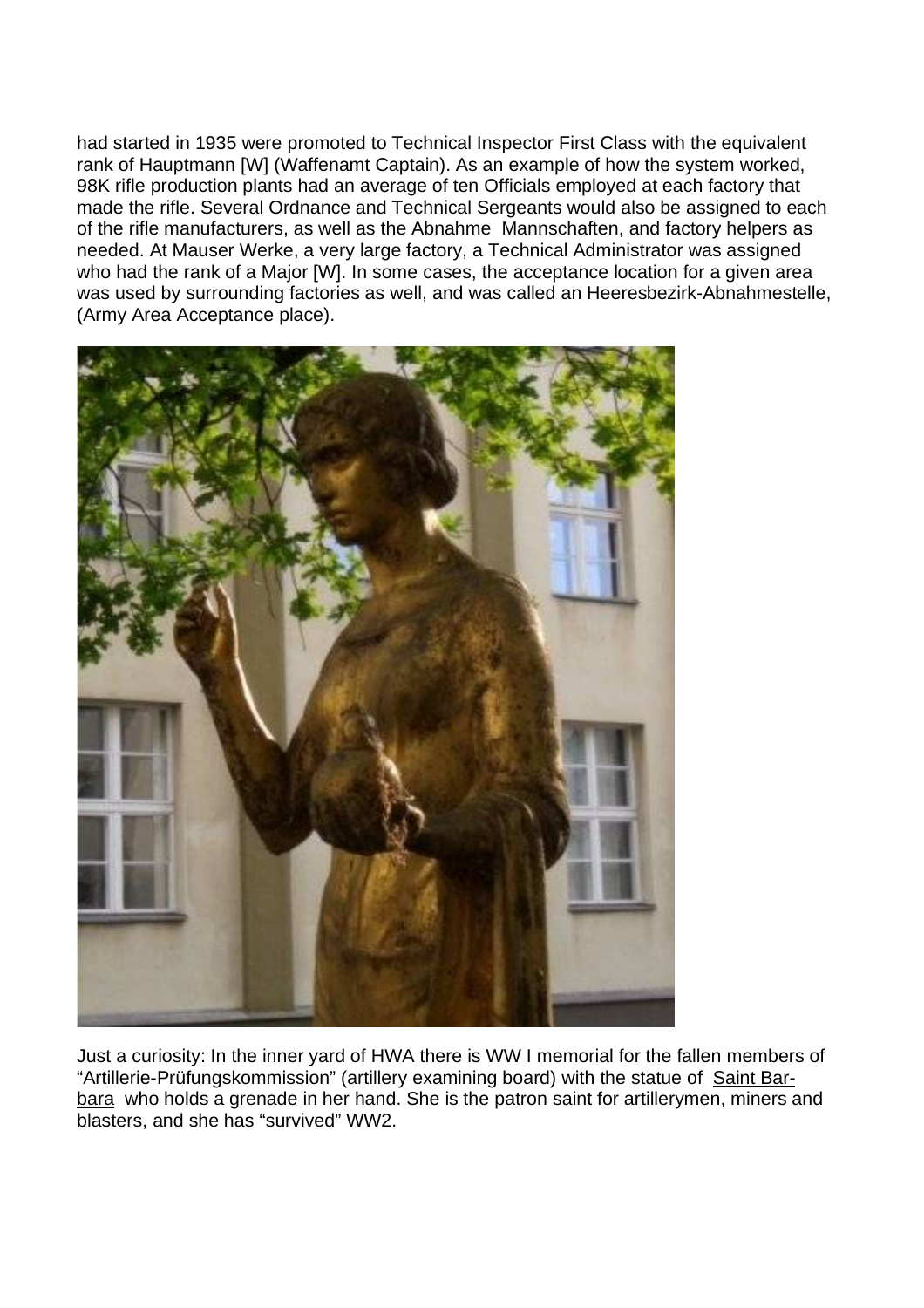When a Waffenamt Officer (Acceptance Inspector) assumed command of an inspection team, he received a commission number and a corresponding numbered set of Wehrmachtabnahmestempel (common term: Waffenamt Stamps). When the Waffenamt Officer was transferred to another factory, he took his stamps with him, but left the rest of his inspection team at the factory for the next Officer. The Waffenamt Officer in charge could move from one factory to another. Some examples are: (WaA214) at the J.P. Sauer factory in Suhl in 1938, to the Berlin Lübecker Maschinenfabriken in 1939, or (WaA63) Mauser-Werke in Oberndorf a.N. (Germany) to BRNO in Czechoslovakia in 1940. These transfers were not uncommon. The total possible Waffenamt numbers ranged from 1 to probably 999, and any gaps most likely indicate a situation where no Waffenamt Inspectorates were activated. This is reflected in the actual number of known Waffenamt (Commission) numbers.

The Waffenamt stamps (dies) themselves often varied in size and sometimes design, depending on the time period when they were made or changed out. As dies were replaced, it was often with a simpler design as time went on, but with the same Waffenamt number. The different sizes and designs reflect a number of things, such as the size of the object being stamped, or the time period the die was made, or what the maker of a particular die stamp was capable of making at that time. Sometimes when old dies wore out, or broke, and could not be replaced in time, they reused old Waffenamt die stamps after modifying them. This practice is often seen with date stamps in 1944 as well, where they show only the number "4" instead of a "44". There are also a few die stamps which have an alpha character suffix in addition to the number, such as an: A, B, C, or D. And there were specialized inspection stamps used by the German Police and Luftwaffe as well. The Police stamps did not use numbers, but alpha characters instead. (Typically, it was the Police eagle along with alpha characters such as B, C, D F, K, or L). The Luftwaffe marked items have "Luft. (number)". There may be other variations as well.



See above some examples of WaA on starter tabs (from Myrvangs book about German MG's). The two first are early types. Ink stamps were used on cloth for example – beware of fakes – and the WaA could also be etched instead of being stamped.

There currently exists no official German book on Waffenamt codes as many believe. The headquarters in Wünsdorf not so far from Berlin was heavily bombed in the spring 1944 and was completely destroyed by bombing on March 15, 1945, so no archives from the Heereswaffenamt exist today, either in the USA or in Germany. After the first bomb attack the whole system was severely disrupted. It continued to function, but only marginally, until the war ended. Many factories produced war material practically to the German surrender. Some of these very late items may not show Waffenamts at all. Several factories produced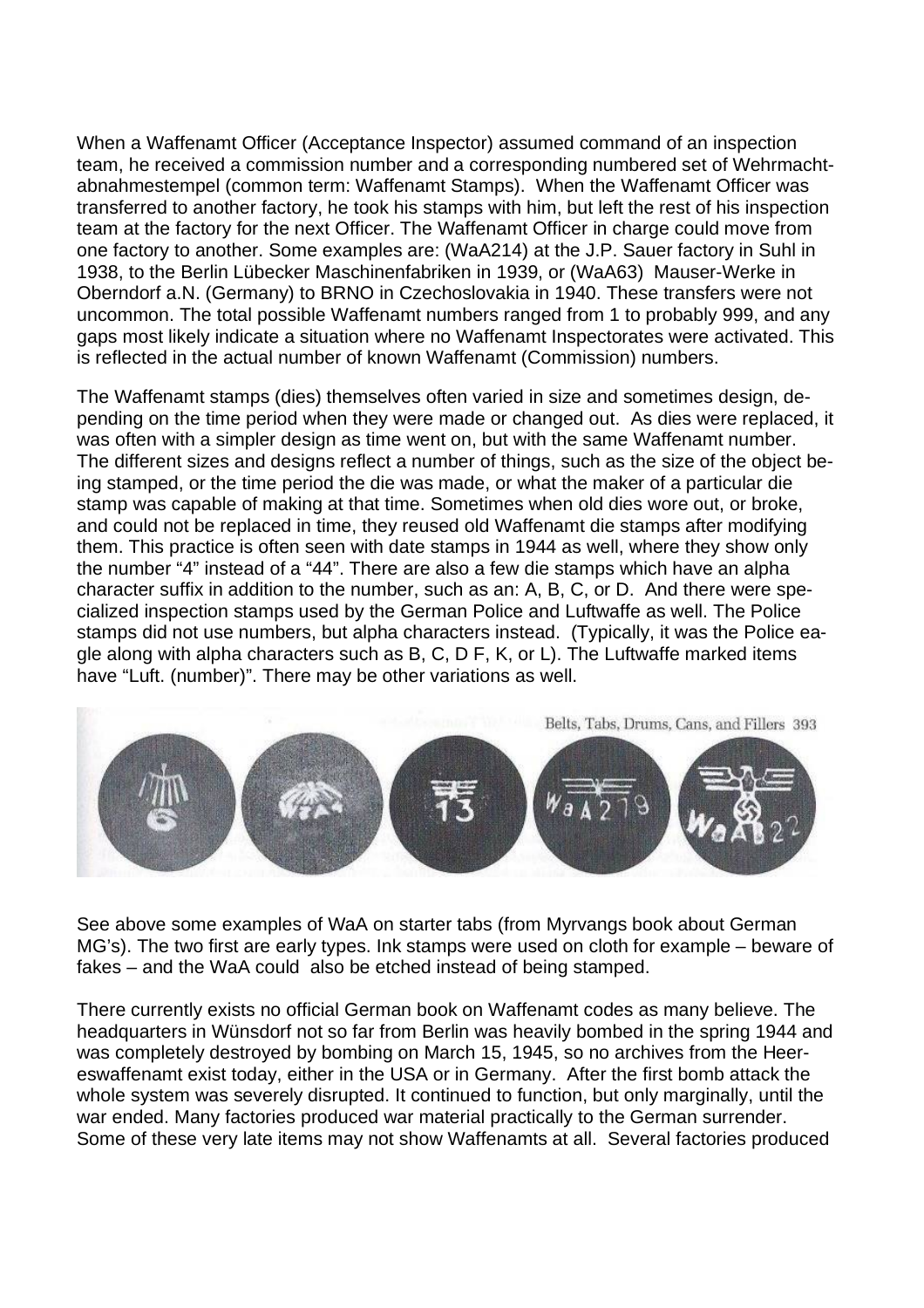weapons after the war was over, but without the Waffenamt stamps. However, there are usually other markings to differentiate them from wartime production.

Punched card. Pawlas has reprinted the socalled LK Nummern (Lochkarte – punched card numbers). The lists indicates the structure of the "Abnahme" with places and with the LK numbers – but not the die-numbers. Because of personnel shortage in the "Abnahme"-organisation, certain personnel at the factories were allowed to check the parts. This happened already in 1942, but only to a small extent. The "Betriebsabnahme" (BA) used a BAnumber with 5 digits. There was also a "Werksabnahme" (W.ab) but apparently only at Telefunken. The airforce – Luftwaffe – had in the same way personnel to control parts – the socalled Bauaufsichten der Luftwaffe (BAL) – see the very last part of the list. Source: Werner Thote – Radiobote Jg. 5, Heft 29

Peter Rasmussen tells a funny story: He had about 1975 a visit by a German working for a well known German chemical company. The guest was J. G. Bayer and he had during the war inspected weapons for the Wehrmacht. Peter asked him about the function of the Waffenamt, but he answered reluctantly, because he wasn't allowed to reveal such information. Then Peter showed him a copy of the German codebook. He was chocked and said "aber das ist doch geheim" (but this is secret), and he became even more excited when he saw an enigma machine.

After such an excitement and a couple of "snaps" he became more accommodated and told that he had been a Waffenampt inspector. He had had 10 enlisted men, 2 NCO's, 1 typist and a chauffeur. The enlisted men were engineers and metal craftsmen.

They used a decrepit Opel Blitz when visiting the different factories, and sometimes they divided so one team inspected one factory and their work with one set of dies, while the rest of the group went on to another factory with the other dies. Bayer's identification was WaA27 and the whole group used that number.

Bayer's inspection team had basis in Stettin and they inspected supply for the Wehrmacht in an area in a radius about 200 kilometres from Stettin. They should sometimes inspect goods they didn't know anything about. Once a quantity of cheese. Luckily one of the NCO's father was a dairyman, so a phone call to him made it possible for the team to act quite professionally, and cheese was in a long time the main ingredient of the menu of the team.

#### **An example of use**

It is clear that Germany had to have a control function for the production of weapons - especially after the beginning of the war - because in many cases slave labor was used or the production was moved to occupied countries, where the workers may not be very loyal to the Nazi forces, but it seems ridiculous that was checked: tea containers, forks, spoons and as here: boot pulls up (if that's the right word).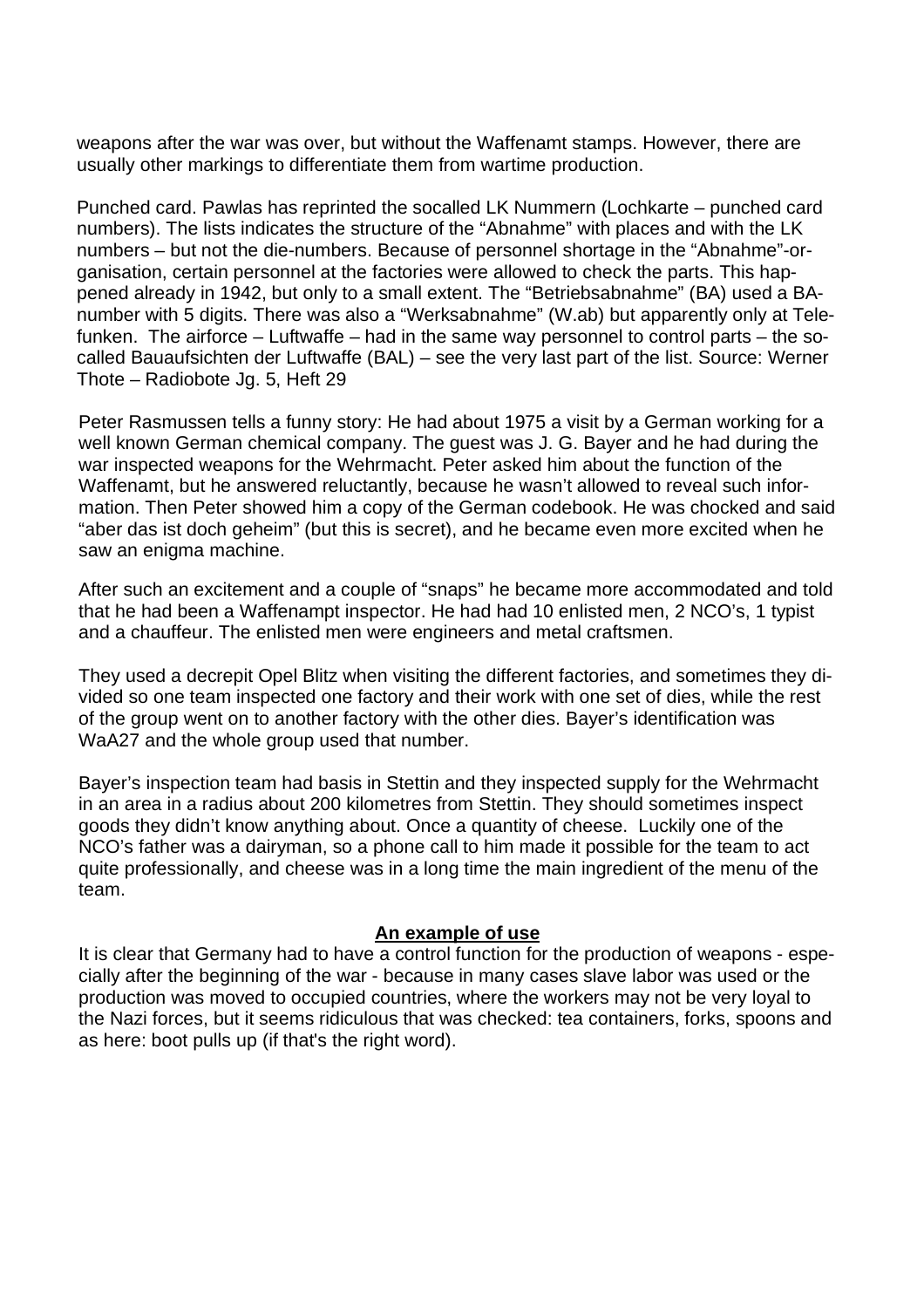

# **Examples of dies**

An example of an original, much used WaA die and 14 letter dies belonged to a precision engineer. The WaA number could be 539 – seen after using it on a pewter mug. The other photo shows 10 WaA-dies which have been on eBay, but the auction was canceled for some reason.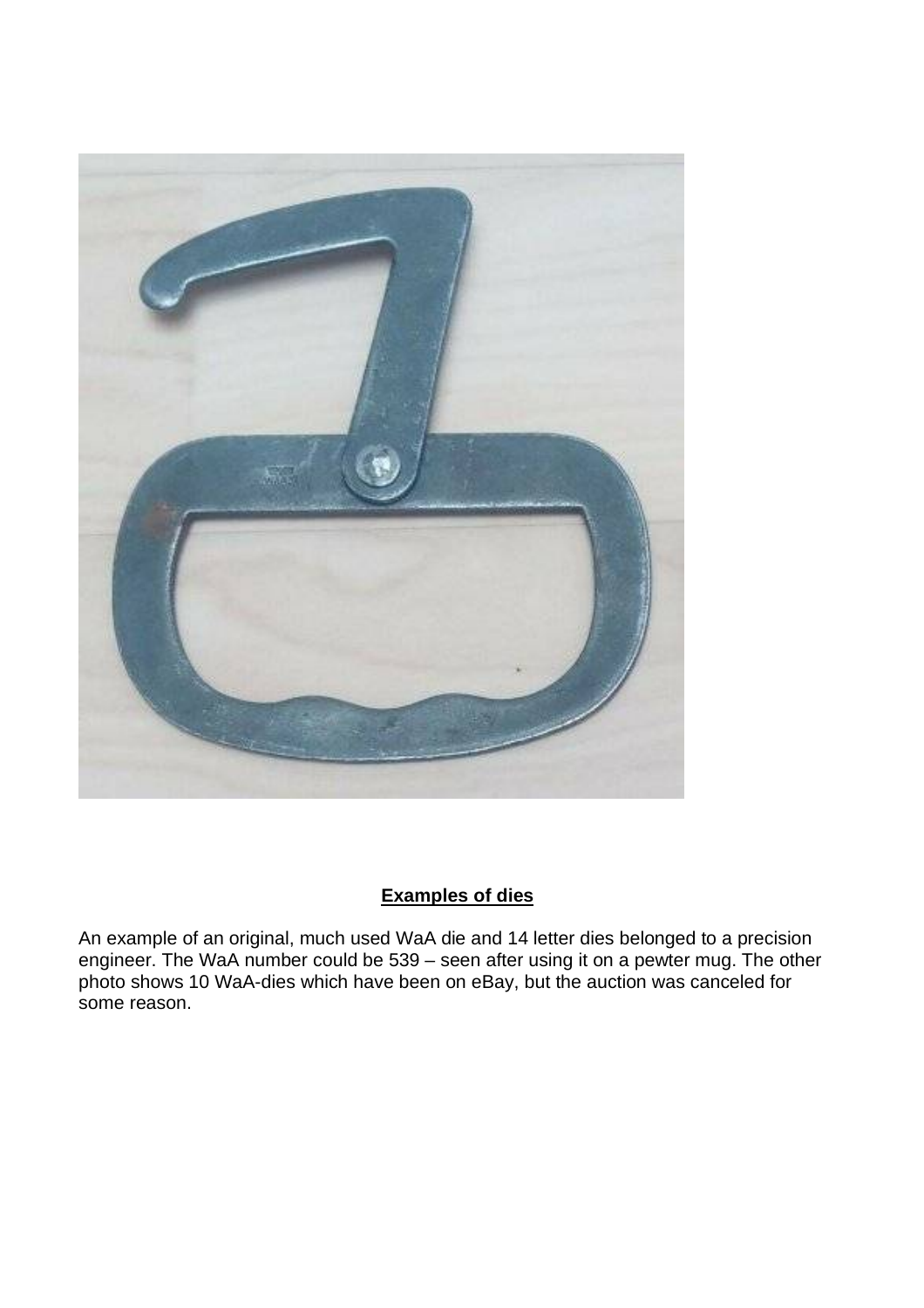

And again below an unsed WaA63 stamp, also seen on eBay – and expensive. There is no WaA number on the side of the stamp.



**WaA codes – WaA inspectors**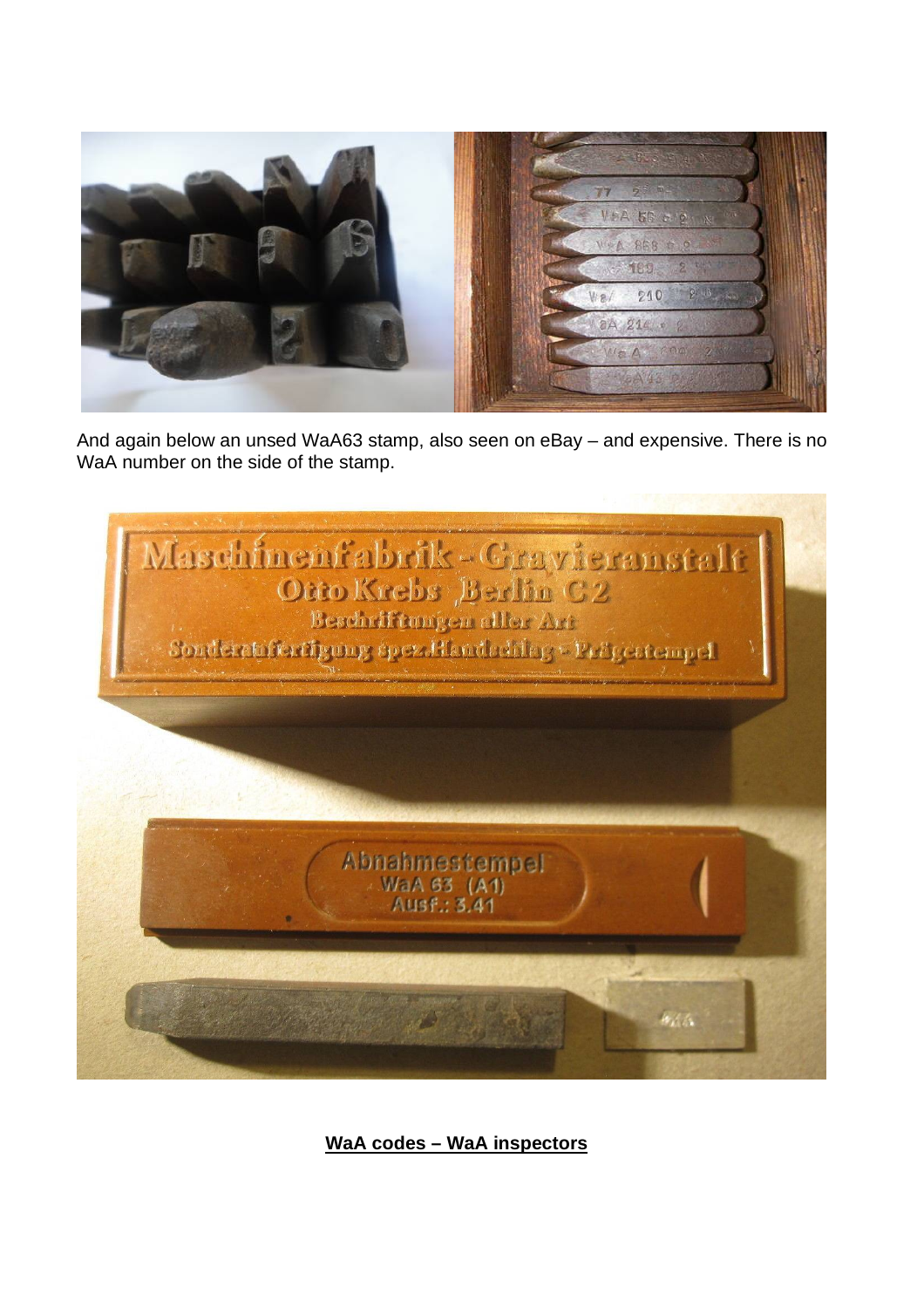The following list is made on the basis of observations from collectors both in Europe and America. It is likely that it may contain errors in some parts of it. In areas where I, or other specialists, have particular knowledge it should be relatively error free. Many of the dies used by the inspectors are very small, so it's very easy to sometimes misread the code numbers*. Please send me an E Mail, if you have detected an error in the list. Please also send me an E Mail, if you have an addition to the list. A notation of where it came from, or how certain the information is, would be appreciated.* 

# **Phoney – cheat WaA markings**

I often browse through different websides to discover some new WaA markings – especially eBay Deutschland. But beware those markings are often added lately – also because it's now so easy to buy new WaA-stamps. I will show you an example:



Only a part of the description is:

A very old magazinepouch made of leather – or was it for tools?. Maker: Max Stelzer, Berlin 1944. Eagle WaA524. Probably German Wehrmacht WW2. This find was made in an old store in an old wood chest. Script in old German type.

Below I have shown exactly the same pouch for a FN FAL type G1, and the markings are: Max Stelzer, 68, Berlin, P Pr Bln (Polizei Präsident Berlin)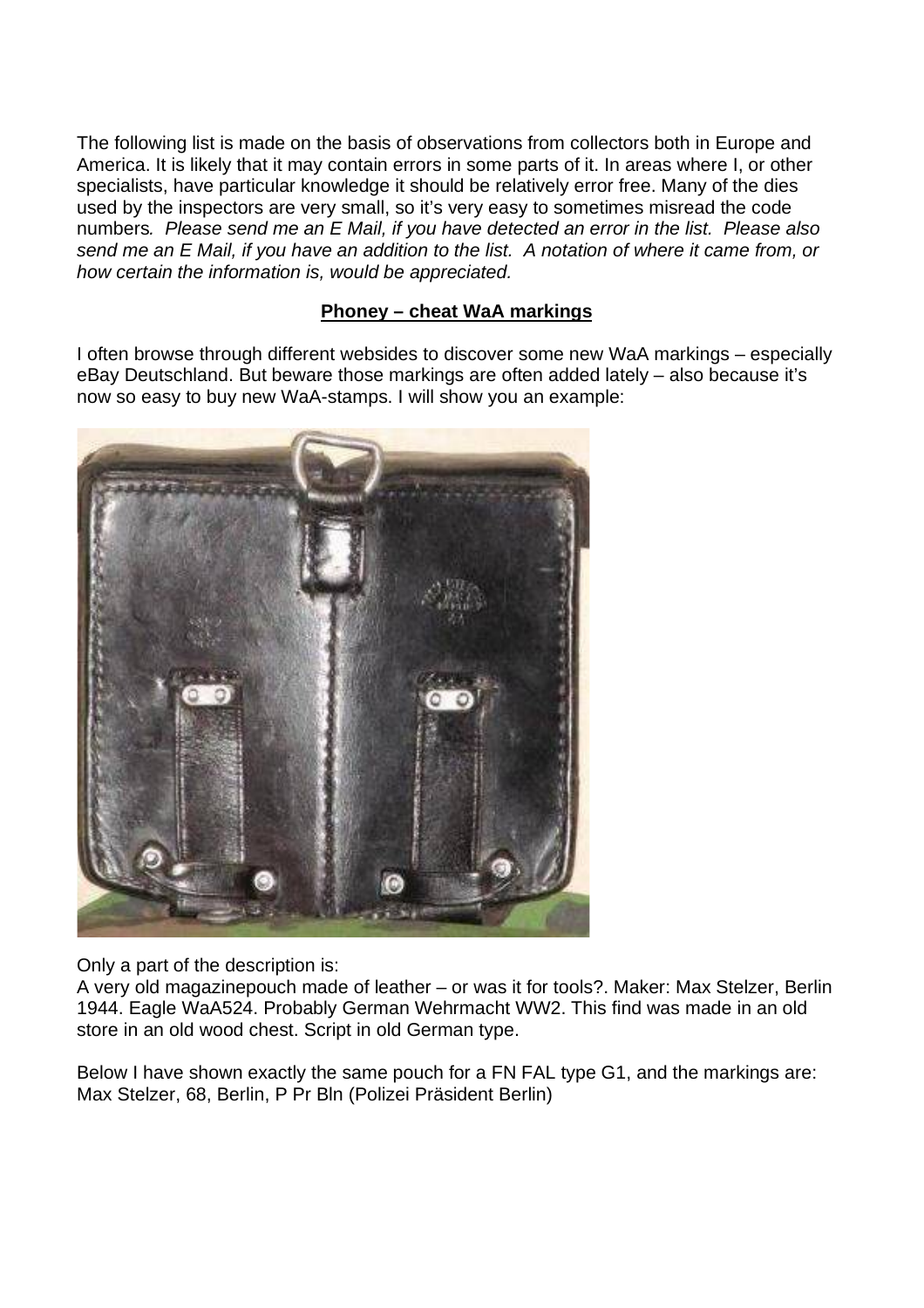

It's also tempting to put an extra bird on genuine parts for example on a K98k sling. That will boost the price. Be distrustful of ink WaA-markings. They are easily faked. The same can be said about WaA-markings in soft leather.

Below a pouch for medical instruments. The instruments are genuine, the pouch is possibly genuine, but the WaA-marking is made a long time after the war: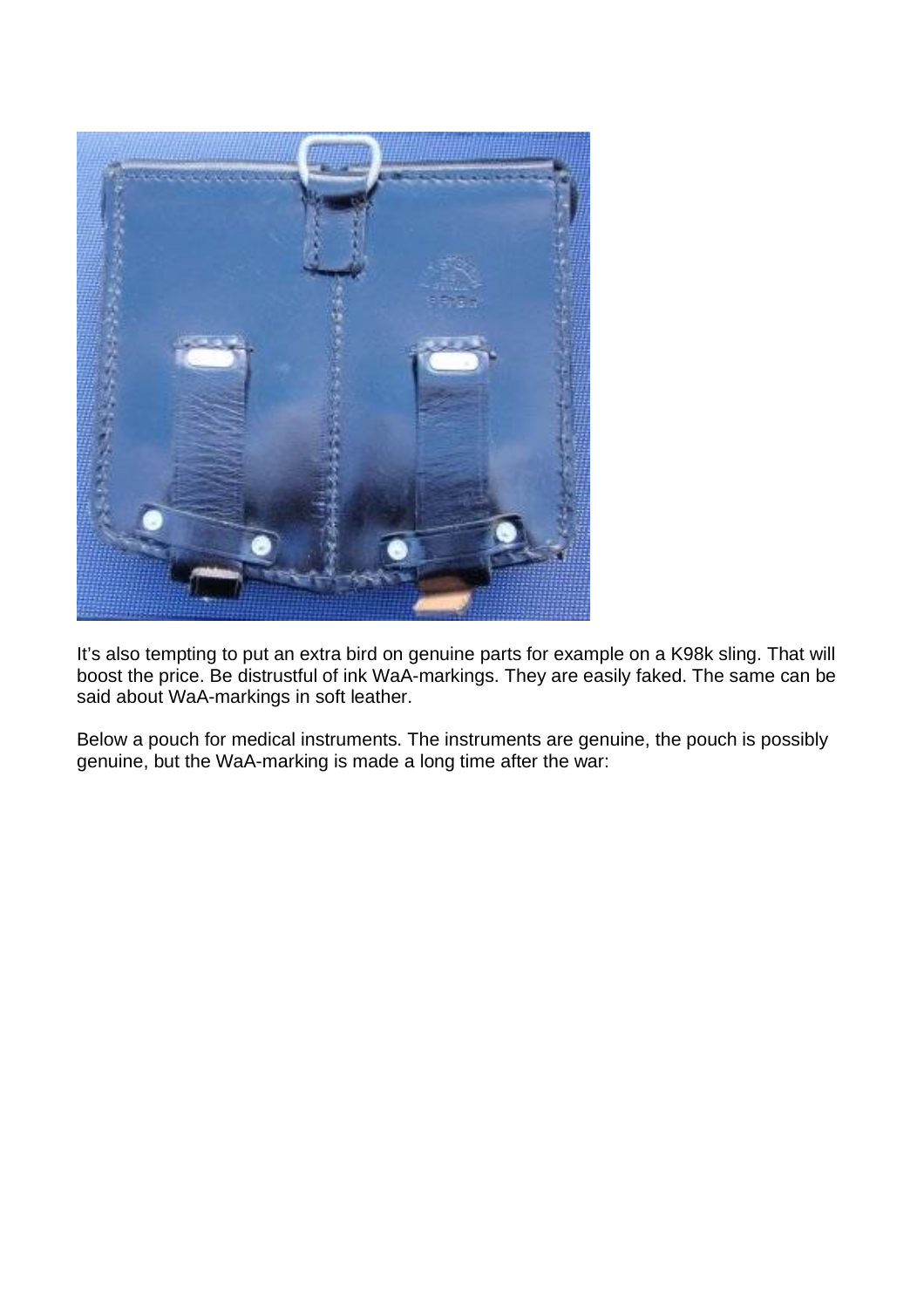

If practicable, names and addresses are taken from the outstanding German codebook: "Liste der Fertigungskennzeichen". Names of towns are given with their WWII time period German names. That means that some of the names will not be found on modern post war maps. For example: Brunn = Brno in Czeckia and Lüttich = Liege in Belgium.

**. \_\_\_\_\_\_\_\_\_\_\_\_\_\_\_ .**

In connection with non German places two letters are mentioned. These letters are the country codes according to the Internet standard:

| AT        | Austria        |
|-----------|----------------|
| BЕ        | <b>Belgium</b> |
| CZ        | Czech Rep.     |
| DK        | Denmark        |
| ES        | Spain          |
| IT        | Italy          |
| <b>FR</b> | France         |
| HU        | Hungary        |
| LV        | Latvia         |
|           |                |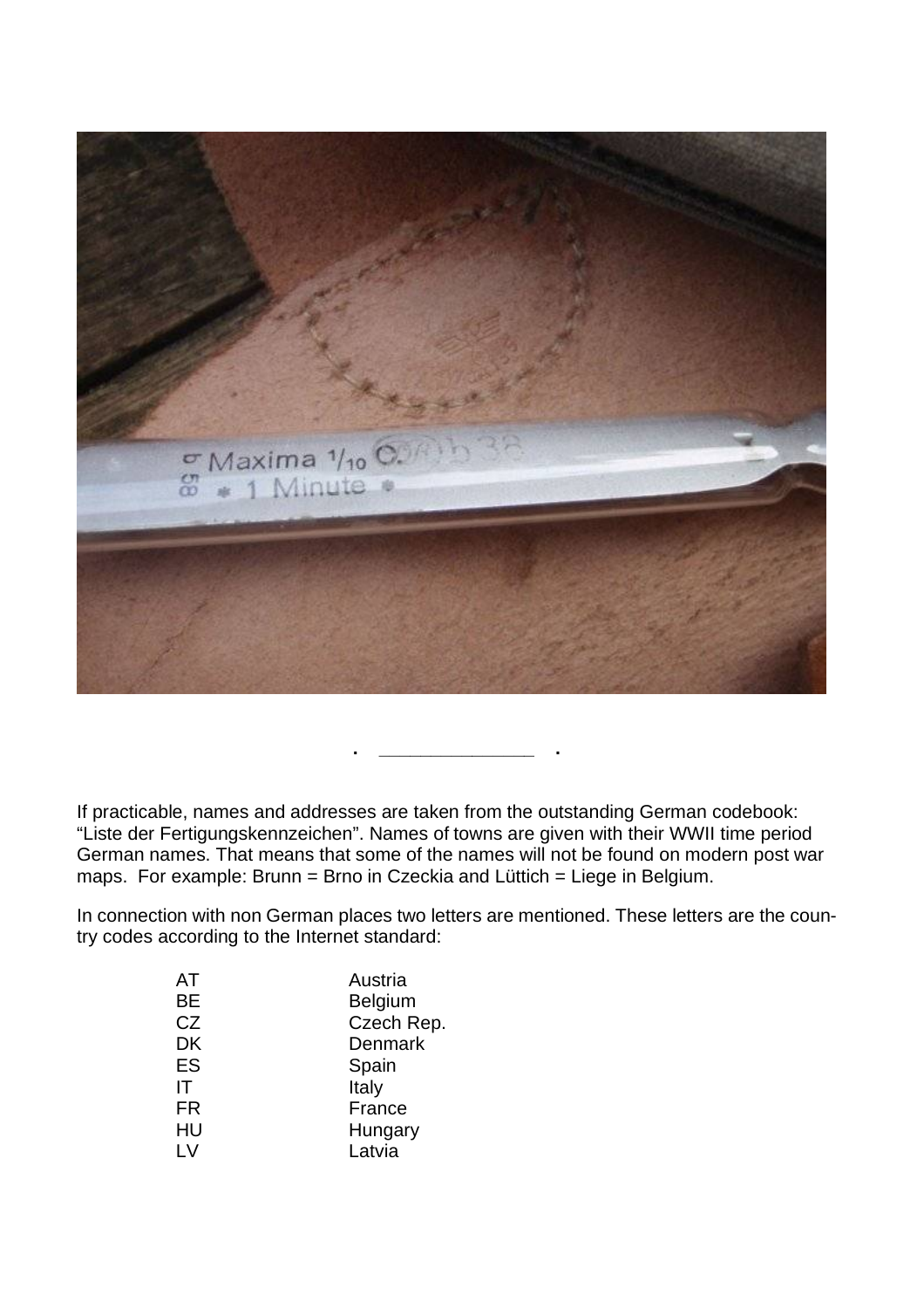| NL        | Holland       |
|-----------|---------------|
| NΟ        | Norway        |
| PL        | Poland        |
| <b>RU</b> | <b>Russia</b> |
| <b>SK</b> | Slovakia      |

German places – in die Bundesrepublik to day – are indicated with an abbreviation for one of the "Bundesländer":

| Bb        | Brandenburg            |
|-----------|------------------------|
| Be        | <b>Berlin</b>          |
| BW        | Baden-Württemberg      |
| By        | Bayern                 |
| Hb        | <b>Bremen</b>          |
| He        | Hessen                 |
| Hh        | Hamburg                |
| MV        | Mecklenburg-Vorpommern |
| Ni        | Niedersachsen          |
| <b>NW</b> | Nordrhein-Westfalen    |
| <b>RP</b> | <b>Rheinland-Pfalz</b> |
| SH        | Schleswig-Holstein     |
| SI        | Saarland               |
| Sn        | Sachsen                |
| <b>SA</b> | Sachsen-Anhalt         |
| Th        | Thüringen              |
|           |                        |

Abbreviations of objects:

| bay.         | bayonet              |
|--------------|----------------------|
| Ber.         | <b>Beretta</b>       |
| Brng.        | Browning             |
| cln. kit     | cleaning kit         |
| el. equipm.  | electrical equipment |
| flrgn.       | flare gun            |
| gren.        | grenade              |
| hol.         | holster              |
| mag.         | magazine             |
| mag. po.     | magazine pouch       |
| meas. instr. | measuring instrument |
| mu. co.      | muzzle cover         |
| pist.        | pistol               |
| rec.         | receiver             |
| rew.         | reworked             |
| Wal.         | Walther              |

Special credits to: Peter Rasmussen, Denmark, David Franchi, California, Joe R. Steen, Texas, Michael Heidler, Germany, András Hatala, Jirí Lukes, Czech Republic + Brian Conkle, California for the Introduction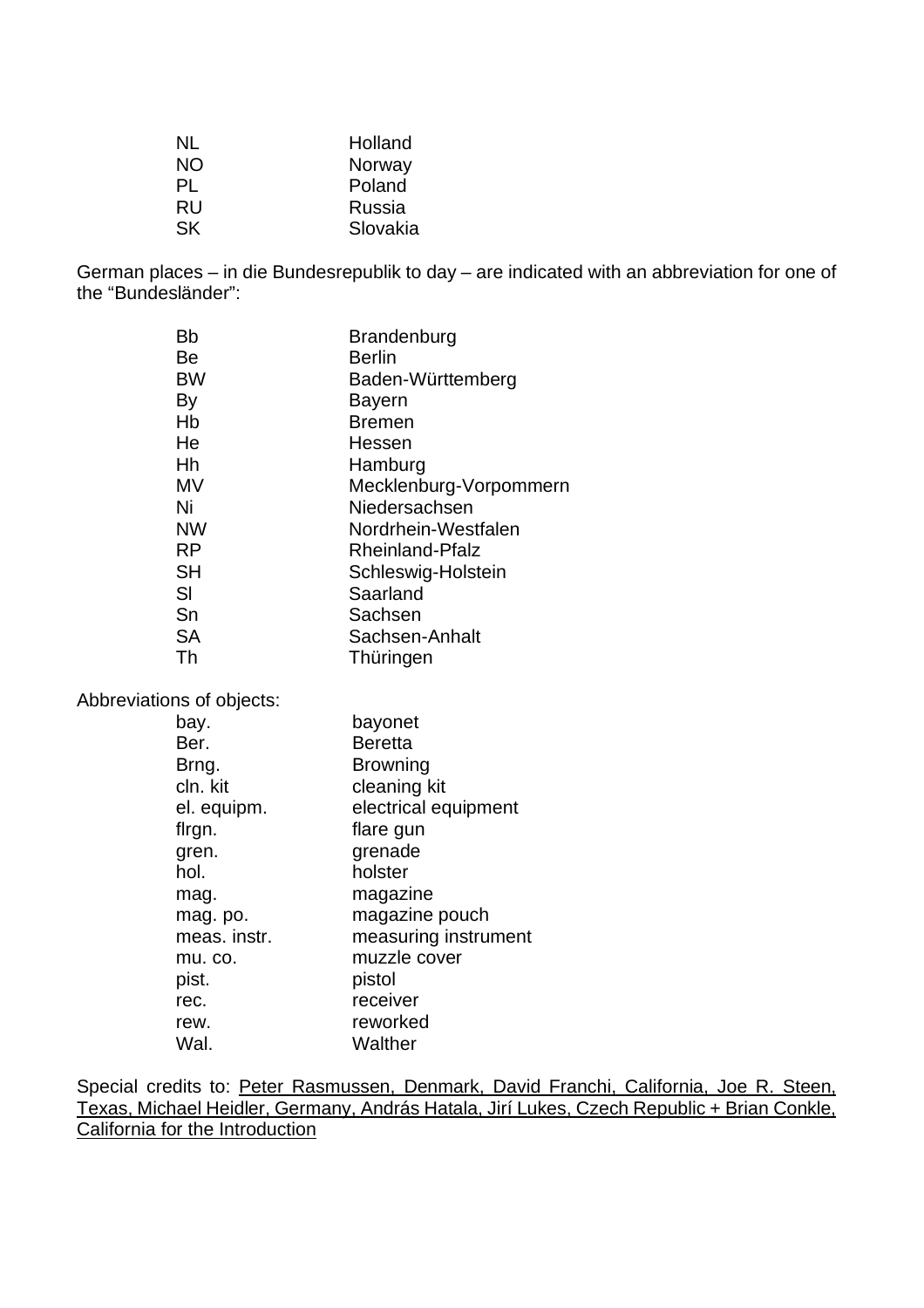## Claus Espeholt, Humlevej 44 8500 Grenaa Denmark [claus@espeholt.dk](mailto:claus@espeholt.dk)

| <b>WaA</b>     | Code         | <b>Object</b>         | <b>Factory</b>       | <b>Place</b> | <b>Name</b>    | <b>Period</b> |
|----------------|--------------|-----------------------|----------------------|--------------|----------------|---------------|
| 1              |              | K98k parts            | Elite<br>Diamant-    | Chemnitz     |                |               |
|                |              | for Gustloff          | werke                | (Sn)         |                |               |
| 1              | L            | K98k parts            | <b>Astra Werke</b>   | Chemnitz     |                |               |
|                |              | for Gustloff          |                      | (Sn)         |                |               |
| 1              |              | K98k                  | <b>Berlin-Suhler</b> | Suhl (Th)    |                | 1937          |
|                |              |                       | Waffenwerke          |              |                | 39            |
| 1              | 337          | K98k                  | <b>Berlin-Suhler</b> | Suhl (Th)    |                | 1939          |
|                |              |                       | Waffenwerke          |              |                | 40            |
| 1              | 337          | K <sub>98</sub> k     | Gustloff-Werke       | Weimar (Th)  |                | 1940          |
| 1              | bcd          | K98k                  | Gustloff-Werke       | Weimar (Th)  |                | 1941          |
|                |              |                       |                      |              |                | 45            |
| 1              | myx          | art. fuse             | Rheinmetall-         | Sömmerda     |                | 1943          |
|                |              |                       | <b>Borsig</b>        | (Th)         |                |               |
| 1              | rea          | <b>MG42</b><br>re-    |                      |              |                | 1944          |
|                |              | ceiver<br>for         |                      |              |                | 45            |
|                |              | Gustloff              |                      |              |                |               |
| 1              | Z            | MP44 bolt             |                      |              |                | 1945          |
| 1              |              | <b>MP44</b><br>re-    |                      |              |                | 1945          |
|                |              | ceiver                |                      |              |                |               |
| $\frac{2}{2}$  |              | safety belt           | -------cherei        |              |                | 1936          |
|                |              | control sys-          |                      |              |                |               |
|                |              | tem for V2            |                      |              |                |               |
| 3              | fzs          | rocket<br><b>FG42</b> | Heinrich             | Suhl (Th)    |                |               |
|                |              |                       | Krieg-<br>hoff       |              |                |               |
| $\overline{4}$ | $\mathsf{k}$ | K98k parts            | Luck und Wag-        | Suhl (Th)    | <b>Kirschk</b> |               |
|                |              | for Gustloff          | ner                  |              | е              |               |
| $\overline{4}$ | dfb          | 2 cm maga-            | Gustloff-Werke       | Suhl (Th)    | <b>Kirschk</b> |               |
|                |              | zine                  |                      |              | e              |               |
| 4              | dfb          | MG34 tool             | Gustloff-Werke       | Suhl (Th)    | <b>Kirschk</b> |               |
|                |              |                       |                      |              | e              |               |
| 4              |              | P08                   | D. W. M              | Berlin (Be)  | <b>Kirschk</b> | 1920          |
|                |              |                       |                      |              | е              | 21            |
| $\overline{4}$ |              |                       | <b>Otto Sindel</b>   | Berlin (Be)  | Kirschk        | 1934          |
|                |              |                       |                      |              | е              |               |
| 4              | $S - logo$   | $MG13 + MG$           | Simson               | Suhl (Th)    | <b>Kirschk</b> | 1934          |
|                |              | belt                  |                      |              | е              | 36            |
|                |              |                       |                      |              |                |               |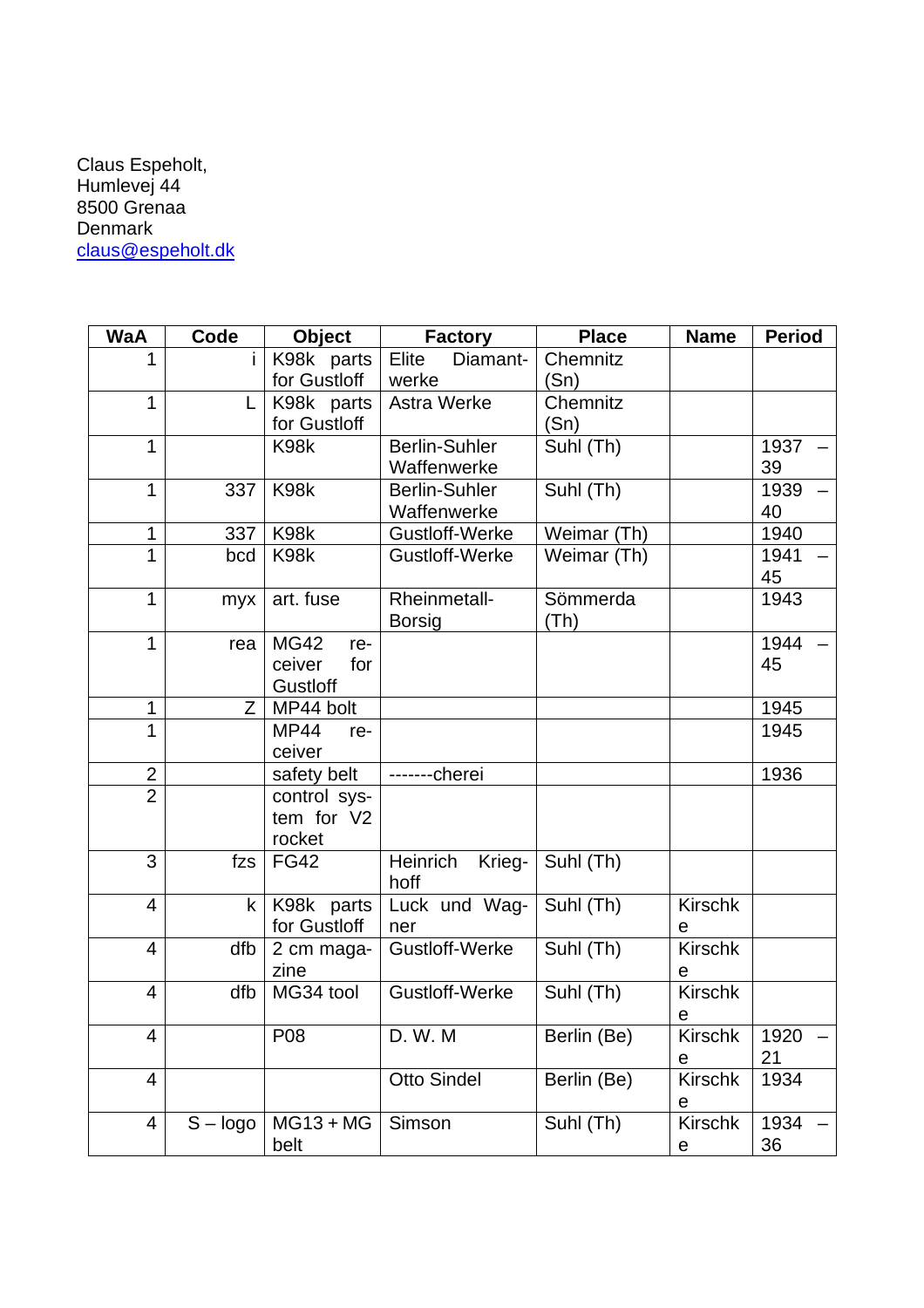| 4                        | <b>BSW</b> | tools                      | <b>Berlin-Suhler</b><br>Waffenwerke | Suhl (Th)    | <b>Kirschk</b><br>e |            |
|--------------------------|------------|----------------------------|-------------------------------------|--------------|---------------------|------------|
| 4                        | <b>BSW</b> | MG34,<br><b>MG</b><br>belt | <b>Berlin-Suhler</b><br>Waffenwerke | Suhl (Th)    | <b>Kirschk</b><br>е | 1936<br>39 |
| $\overline{\mathbf{4}}$  | <b>BSW</b> | <b>K98k,</b>               | <b>Berlin-Suhler</b>                | Suhl (Th)    | <b>Kirschk</b>      | 1937       |
|                          |            | Mu.co.                     | Waffenwerke                         |              | e                   | 39         |
| 4                        | <b>BSW</b> | MG13 mag.                  | <b>Berlin-Suhler</b>                | Suhl (Th)    | <b>Kirschk</b>      | 1938       |
|                          |            |                            | Waffenwerke                         |              | е                   | 39         |
| $\overline{\mathcal{A}}$ | 337        | K98k                       | <b>Berlin-Suhler</b>                | Suhl (Th)    | <b>Kirschk</b>      | 1939       |
|                          |            |                            | Waffenwerke                         |              | е                   |            |
| $\overline{\mathbf{4}}$  | G          | <b>MG34</b>                | <b>Berlin-Suhler</b>                | Suhl (Th)    | <b>Kirschk</b>      | 1939       |
|                          |            |                            | Waffenwerke                         |              | е                   |            |
| 4                        | G          | MG belt                    | Gustloff-Werke                      | Suhl (Th)    | <b>Kirschk</b><br>e | 1939       |
| $\overline{\mathcal{A}}$ | 936        | <b>MG34</b>                | Gustloff-Werke                      | Suhl (Th)    | <b>Kirschk</b>      | 1939       |
|                          |            |                            |                                     |              | е                   | 40         |
| $\overline{\mathcal{A}}$ | 936        | tool                       | Gustloff-Werke                      | Suhl (Th)    | <b>Kirschk</b>      |            |
|                          |            |                            |                                     |              | е                   |            |
| $\overline{\mathcal{A}}$ | 936        | MG belt                    | Gustloff-Werke                      | Suhl (Th)    | <b>Kirschk</b>      | 1940       |
|                          |            |                            |                                     |              | е                   |            |
| 4                        | dfb        | MG belt                    | Gustloff-Werke                      | Suhl (Th)    | <b>Kirschk</b>      | 1940       |
|                          |            |                            |                                     |              | е                   |            |
| $\overline{\mathcal{A}}$ | dfb        | <b>MG34</b>                | Gustloff-Werke                      | Suhl (Th)    | <b>Kirschk</b>      | 1940       |
|                          |            |                            |                                     |              | е                   | 43         |
| $\overline{\mathcal{A}}$ | dfb        | <b>MG34</b><br>bi-         | Gustloff-Werke                      | Suhl (Th)    | <b>Kirschk</b>      | 1941       |
|                          |            | pod                        |                                     |              | e                   |            |
| 4                        | dfb        | <b>MP44</b><br>bolt,       | Gustloff-Werke                      | Suhl (Th)    | Kirschk             | 1943       |
|                          |            | <b>MG42</b>                |                                     |              | e                   | 44         |
| $\overline{\mathcal{A}}$ | dfb        | <b>MG42</b><br>bi-         | Gustloff-Werke                      | Suhl (Th)    | <b>Kirschk</b>      | 1944       |
|                          |            | pod                        |                                     |              | е                   |            |
| $\overline{\mathcal{A}}$ | svq        | <b>MP44</b><br>bolt,       | Gustloff-Werke                      | Suhl (Th)    | <b>Kirschk</b>      | 1945       |
|                          |            | <b>MG42</b>                |                                     |              | e                   |            |
| 5                        |            | 2 cm Flak                  |                                     |              |                     |            |
|                          |            | 38 part                    |                                     |              |                     |            |
| 5                        | omc        | 98 bay.                    | <b>Maschinenhaus</b>                | Ferlach (AT) |                     | 1939       |
|                          |            |                            | Büchsen-<br>der                     |              |                     |            |
|                          |            |                            | macher                              |              |                     |            |
| 6                        | S          | Karab. 98b                 | Simson                              | Suhl (Th)    |                     |            |
| 6                        |            | cal. .22                   | Erma                                | Erfurt (Th)  |                     |            |
|                          |            | conversion                 |                                     |              |                     |            |
|                          |            | kit, maga-                 |                                     |              |                     |            |
|                          |            | zine                       |                                     |              |                     |            |
| 6                        |            | P08                        | Simson                              | Suhl (Th)    |                     | 1925       |
| 6                        | $S - logo$ | MG13<br>incl.              | Simson                              | Suhl (Th)    |                     | 1933       |
|                          |            | mag                        |                                     |              |                     | 34         |
| 6                        | logo       | MG15 mag.                  | Simson                              | Suhl (Th)    |                     | 1934       |
|                          |            |                            |                                     |              |                     | 35         |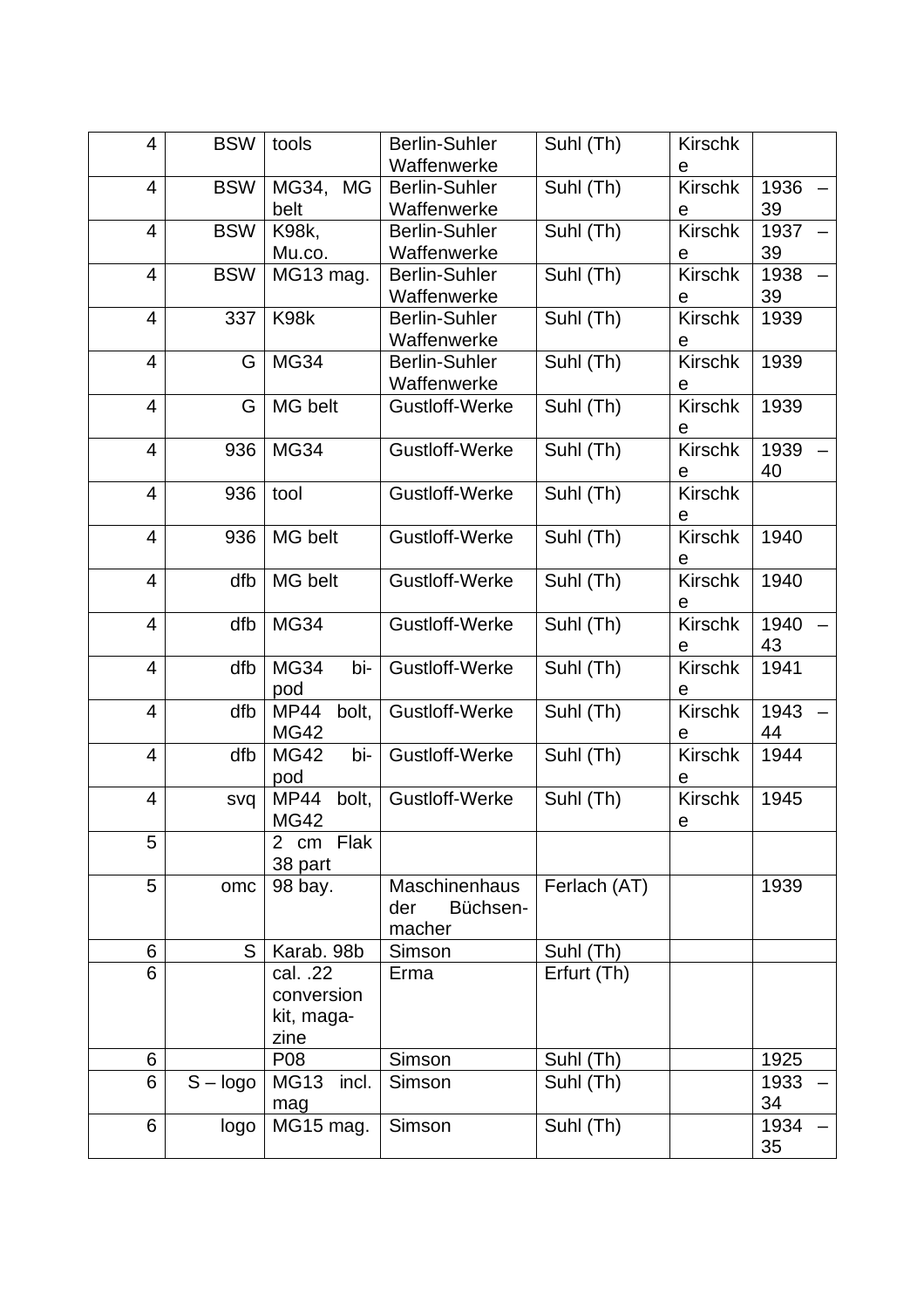| 6?             | swallow<br>logo         | <b>MG</b><br>belt<br>drum           | Markes & Co.             | Lüdenscheid<br>(NW)      | very<br>possi-<br>ble<br>a<br>digit af-<br>ter "6" | 1939       |
|----------------|-------------------------|-------------------------------------|--------------------------|--------------------------|----------------------------------------------------|------------|
| $\overline{7}$ |                         | MG34 butt-<br>stock bake-<br>lite   | metal<br>marked<br>"bzh" |                          |                                                    | 1941       |
| 8              |                         | PP hol.                             | G.J.Ensink<br>&<br>Co.   | Ohrdruf (Th)             |                                                    | 1934       |
| 8              |                         | 7,5<br>cm<br>ammo<br>con-<br>tainer | <b>K&amp;H NKF</b>       |                          |                                                    | 1934       |
| 8              |                         | shovel                              | John AG                  |                          |                                                    | 1934       |
| 8              |                         | small<br>pist.                      | <b>Carl Weiss</b>        | Braun-                   |                                                    | 1940       |
|                |                         | hol.                                |                          | schweig (Ni)             |                                                    |            |
| 10             |                         | tool                                | <b>NM</b>                |                          |                                                    |            |
| 11             | A, logo<br><b>B, 5A</b> | <b>MG34</b>                         | Rheinmetall-Ma-<br>get   | Tegel (Be)               |                                                    | 1939<br>40 |
| 11             | cra                     | <b>MG34</b>                         | Rheinmetall-Ma-<br>get   | Tegel (Be)               |                                                    | 1940<br>43 |
| 11             | cra, swd                | <b>MG42</b>                         | Maget                    | Tegel (Be)               |                                                    | 1942<br>45 |
| 12             | ksm                     | art. fuse                           | Junghans                 | Braunau (CZ)             |                                                    | 1942<br>43 |
| 12             | ojo                     | art. fuse                           | Messap                   | Halbstadt<br>(CZ)        |                                                    | 1944       |
| 13             | fng                     | rifle<br>gre-<br>nade<br>launcher   | Anker-Werke              | <b>Bielefeld</b><br>(NW) |                                                    |            |
| 13             | avk                     | K98k<br>bar-<br>relcontainer        | Ruhrstahl                | <b>Bielefeld</b><br>(NW) |                                                    |            |
| 13             |                         | MG belt                             |                          |                          |                                                    |            |
| 13             |                         | <b>MG34</b><br>bolt<br>part         |                          |                          |                                                    |            |
| 14             | kar                     | MG tool                             | Fahrion                  | Stuttgart (BW)           |                                                    |            |
| 14             | hoz                     | winter<br>МG<br>trigger             | <b>Bernhard Zade</b>     | Berlin (Be)              |                                                    |            |
| 14             | fxp                     | for<br>leather<br>battery<br>case   | Kollmor-<br>Hans<br>gen  | Berlin (Be)              |                                                    |            |
| 14             | jvb                     | scope can                           | Wessel & Müller          | Luckenwalde<br>(Bb)      |                                                    |            |
| 14             | hck                     | leather<br>pouch                    | Georg Lerch              | Berlin (Be)              |                                                    |            |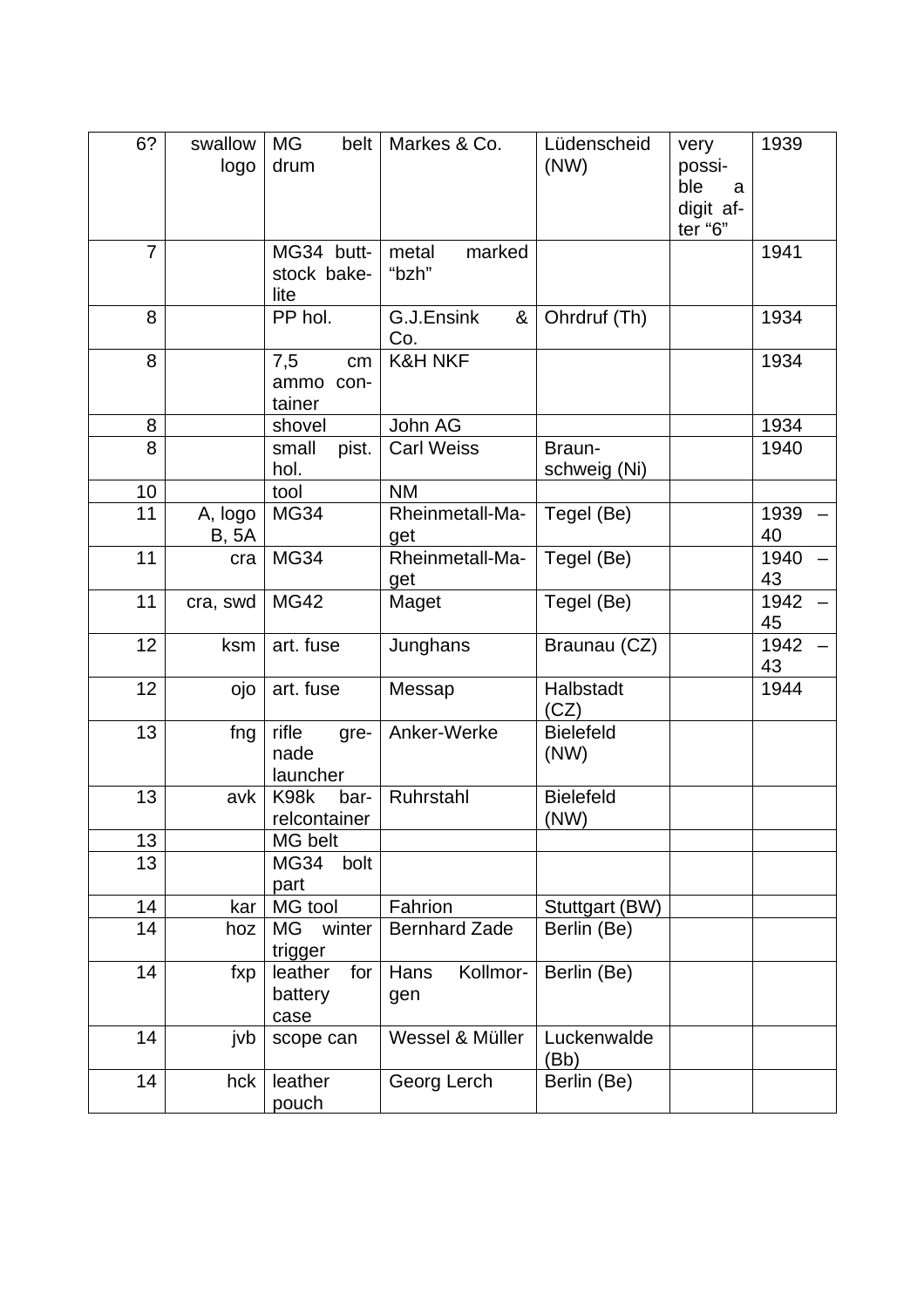| 14 | dmy          | rifle<br>gre-<br>nade<br>launcher       | <b>Fritz Werner</b>               | Marienfelde<br>(Be)                |             |
|----|--------------|-----------------------------------------|-----------------------------------|------------------------------------|-------------|
| 14 |              | G43 pouch                               | Otto Koberstein                   | Landsberg<br>a/W - near Be<br>(PL) |             |
| 14 | kdr          | MG42 tool                               | <b>Georg Stenzel</b>              | Berlin (Be)                        |             |
| 14 | G.G.<br>&Co. | <b>MG34</b><br>spring                   |                                   |                                    | 1940        |
| 14 |              | horse sad-<br>dle                       | A. Wunderlich                     | Berlin (Be)                        | 1940        |
| 14 | dde          | flrgn. hol.                             | <b>Robert Larsen</b>              | Berlin (Be)                        | 1940<br>41  |
| 14 | cny          | P38 hol.                                | C. Pose                           | Berlin (Be)                        | 1940<br>41  |
| 14 | emj          | P08 hol.                                | <b>Adalbert Fischer</b>           | Berlin (Be)                        | 1940<br>42  |
| 14 | fuq          | flrgn. hol.                             | Curt Vogel, Le-<br>derwarenfabrik | Cottbus (Bb)                       | 1940<br>43  |
| 14 | avb          | <b>MG34</b><br>cleaning<br>fluid can    | Prestag                           | Berlin (Be)                        | 1941        |
| 14 | dpq          | pioneer tool                            | <b>Bruno Mädler</b>               | Berlin (Be)                        | 1941        |
| 14 | jsd          | HP<br>Brng.<br>hol.                     | G. Reinhardt                      | Berlin (Be)                        | 1941        |
| 14 | kgw          | <b>MG34</b><br>spring<br>con-<br>tainer | Goliasch<br>G.<br>&<br>Co.        | Berlin (Be)                        | 1941        |
| 14 | jme          |                                         | Armeemarine-<br>haus              | Charlotten-<br>burg (Be)           | 1941<br>42  |
| 14 | cmr          | <b>RG34</b><br>cln.<br>kit              | Hawig                             | Berlin (Be)                        | 1941<br>45  |
| 14 | emj          | Brng.<br>HP<br>hol.                     | <b>Adalbert Fischer</b>           | Berlin (Be)                        | 1942        |
| 14 | fuq          | sapper<br>pouch                         | Curt Vogel, Le-<br>derwarenfabrik | Cottbus (Bb)                       | 1941        |
| 14 | fuq          | P08 hol.                                | Curt Vogel, Le-<br>derwarenfabrik | Cottbus (Bb)                       | 1941<br>42  |
| 14 | fuq          | pioneer saw<br>sheathe                  | Curt Vogel, Le-<br>derwarenfabrik | Cottbus (Bb)                       | 1942        |
| 14 |              | P08<br>hol.,<br>leather<br>goods        | Otto Koberstein                   | Landsberg<br>a/W - near Be<br>(PL) | 1937,<br>42 |
| 14 | cdc          | leather<br>case                         | Kern, Kläger &<br>Cie             | Berlin (Be)                        | 1942        |
| 14 | hft          | P38 hol.                                | Becker & Co.                      | Berlin (Be)                        | 1941<br>43  |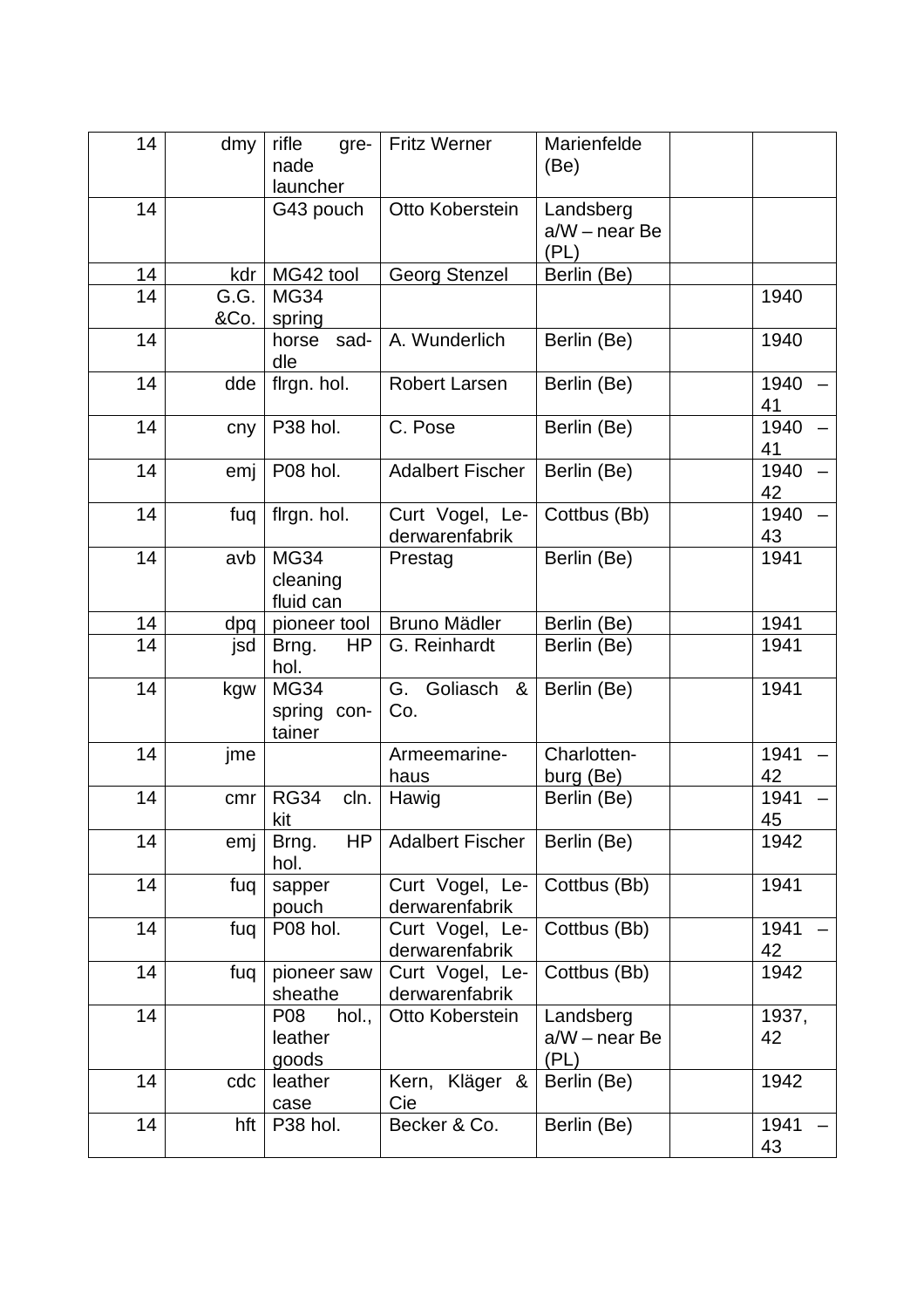| 14              | hlv | P <sub>38</sub> hol.                | Maury & Co.                    | Offenbach<br>/Main (He)            | 1942        |
|-----------------|-----|-------------------------------------|--------------------------------|------------------------------------|-------------|
| 14              |     | horse<br>leather<br>equipment       | Otto Koberstein                | Landsberg<br>a/W - near Be<br>(PL) | 1942<br>44  |
| 14              | cvb | horse<br>leather<br>equipment       | <b>Otto Sindel</b>             | Berlin (Be)                        | 1942<br>43  |
| 14              | jsd | horse<br>sad-<br>dle                | G. Reinhardt                   | Berlin (Be)                        | 1943        |
| 14              | ksd | binocular<br>case                   | <b>Walter Winkler</b>          | Spandau (Be)                       | 1941,<br>43 |
| 14              | cny | G43 pouch                           | C. Pose                        | Berlin (Be)                        | 1943-<br>45 |
| 14              | cju | metal box                           | Hermann Grau                   | Berlin (Be)                        | 1943        |
| 14              | hck | leather<br>goods                    | Georg Lerch                    | Berlin (Be)                        | 1942,<br>44 |
| 14              |     | leather<br>for<br>case<br>binocular |                                |                                    | 1944        |
| 14              | jba | horse sad-<br>dle                   | A. Wunderlich                  | Berlin (Be)                        | 1944        |
| 14              | crv | Flak 8,8 cm<br>part                 | <b>Fritz Werner</b>            | Berlin (Be)                        | 1944        |
| 14              | cgz | wooden box<br>for cannon<br>ammo    | Eduard<br>Hoppe<br>Möbelfabrik | Luckenwalde<br>(Bb)                | 1944        |
| 14              | qkv | horse<br>sad-<br>dle                |                                |                                    | 1944        |
| 14              |     | head<br>tank<br>set metal           |                                |                                    |             |
| 15 <sub>1</sub> |     | 10,5<br>Flak<br>grenade             |                                |                                    |             |
| 16              |     | flrgn. hol.                         |                                |                                    |             |
| 16              |     | P08 hol.                            | Kimnach<br>&<br><b>Brunn</b>   | Kaiserslau-<br>tern (RP)           | 1939        |
| 16              |     | $P27(t)$ hol.                       | R. S.                          |                                    | 1942        |
| 17              |     | MG34 part,<br>early                 |                                |                                    |             |
| 17              | jrr | art. fuse                           | Junghans<br>Uhrenfabrik        | Renchen<br>(BW)                    | 1943        |
| 18              |     | P08 hol.                            | <b>Adalbert Fischer</b>        | Berlin (Be)                        |             |
| 18              | a   | K98k parts<br>for Gustloff          | Nähmatag                       | Dresden (Sn)                       |             |
| 18              | n   | K98k parts<br>for Gustloff          | Elsterwerdaer<br>Fahrradfabrik | Elsterwerda<br>(Bb)                |             |
| 18              |     | MG34 parts                          |                                |                                    |             |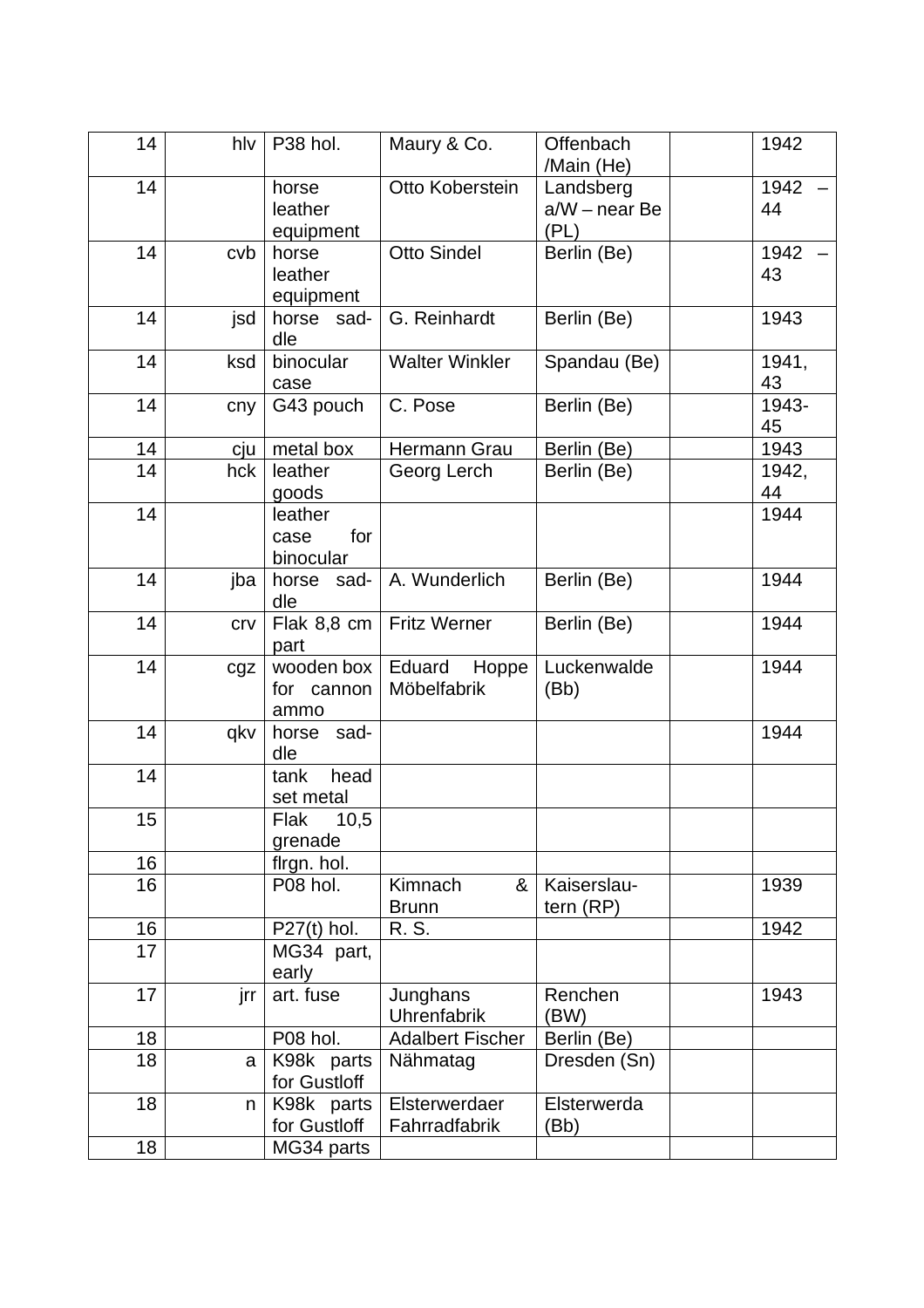| 18 | gpy         | $7,5$ cm can-<br>non part | Clemens Müller<br>AG  | Dresden (Sn)              |                |
|----|-------------|---------------------------|-----------------------|---------------------------|----------------|
| 18 |             | P08 hol.                  | G. Reinhardt          | Berlin (Be)               | 1922           |
| 18 |             | P08 hol.                  | C. Pose               | Berlin (Be)               | 1926           |
| 18 |             |                           | A. Wunderlich         | Berlin (Be)               | 1927           |
| 18 |             |                           | G. Reinhardt          | Berlin (Be)               | 1937           |
| 18 |             | P38 locking               |                       |                           | 1942           |
|    |             | block<br>for              |                       |                           |                |
|    |             | Spreewerke                |                       |                           |                |
| 19 | <b>WwSu</b> |                           | Westfälische          |                           |                |
|    |             |                           | Waffenfabrik          |                           |                |
| 19 | hly         | cln. kit                  | Krafft & Schüll       | Düren (NW)                |                |
| 20 | cnx         | rifle<br>gre-             | G. Appel              | Spandau (Be)              |                |
|    |             | nade                      |                       |                           |                |
|    |             | launcher                  |                       |                           |                |
| 20 | cnx         | <b>MG34</b>               | G. Appel              | Spandau (Be)              |                |
|    |             | flashhider                |                       |                           |                |
| 20 | cnx         | tripod                    | G. Appel              | Spandau (Be)              |                |
| 20 | 64          | PzB<br><b>RG</b><br>38/39 | G. Appel              | Spandau (Be)              |                |
| 20 | 64          | MG loader                 | G. Appel              | Spandau (Be)              |                |
| 20 |             | <b>RG34</b><br>cln.       | G. Appel              | Spandau (Be)              | 1934           |
|    |             | kit                       |                       |                           | 38             |
| 20 | 64          | MG loader                 | G. Appel              | Spandau (Be)              | 1939           |
| 20 | 64          | <b>RG34</b><br>cln.       | G. Appel              | Spandau (Be)              | 1938           |
|    |             | kit                       |                       |                           | 41             |
| 20 | cnx         | range finder $ $          | G. Appel              | Spandau (Be)              |                |
| 20 | cnx         | MG loader                 | G. Appel              | Spandau (Be)              | 1940           |
| 20 | cnx         | <b>RG34</b><br>cln.       | G. Appel              | Spandau (Be)              | 1941           |
|    |             | kit                       |                       |                           | 45             |
| 20 | arr         | <b>RG34</b><br>cln.       | Braun-                | Braun-                    | $1942 -$       |
|    |             | kit                       | schweigische          | schweig (Ni)              | 44             |
|    |             |                           | Blechwarenfab-        |                           |                |
|    |             |                           | rik                   |                           |                |
| 21 | awt         | <b>MP44</b><br>trig-      | Württem-<br>bergische | Geislingen<br>Steige (BW) | $1943 -$<br>45 |
|    |             | gergroup                  | Metallwarenfab-       |                           |                |
|    |             |                           | rik                   |                           |                |
| 21 | P152        | 3,7<br>cm                 | Württem-              | Geislingen                | 1936           |
|    |             | ammo                      | bergische             | Steige (BW)               | 39             |
|    |             |                           | Metallwarenfab-       |                           |                |
|    |             |                           | rik                   |                           |                |
| 21 | qls         | 8,8 ammo                  |                       |                           | 1945           |
| 22 | S/173       | 98 bay.                   | A. Coppel             | Solingen                  | 1934           |
|    |             |                           |                       | (NW)                      |                |
| 22 | logo        | MG<br>drum                | <b>HASAG</b>          | Leipzig (Sn)              | 1936           |
|    |             | mag.                      |                       |                           |                |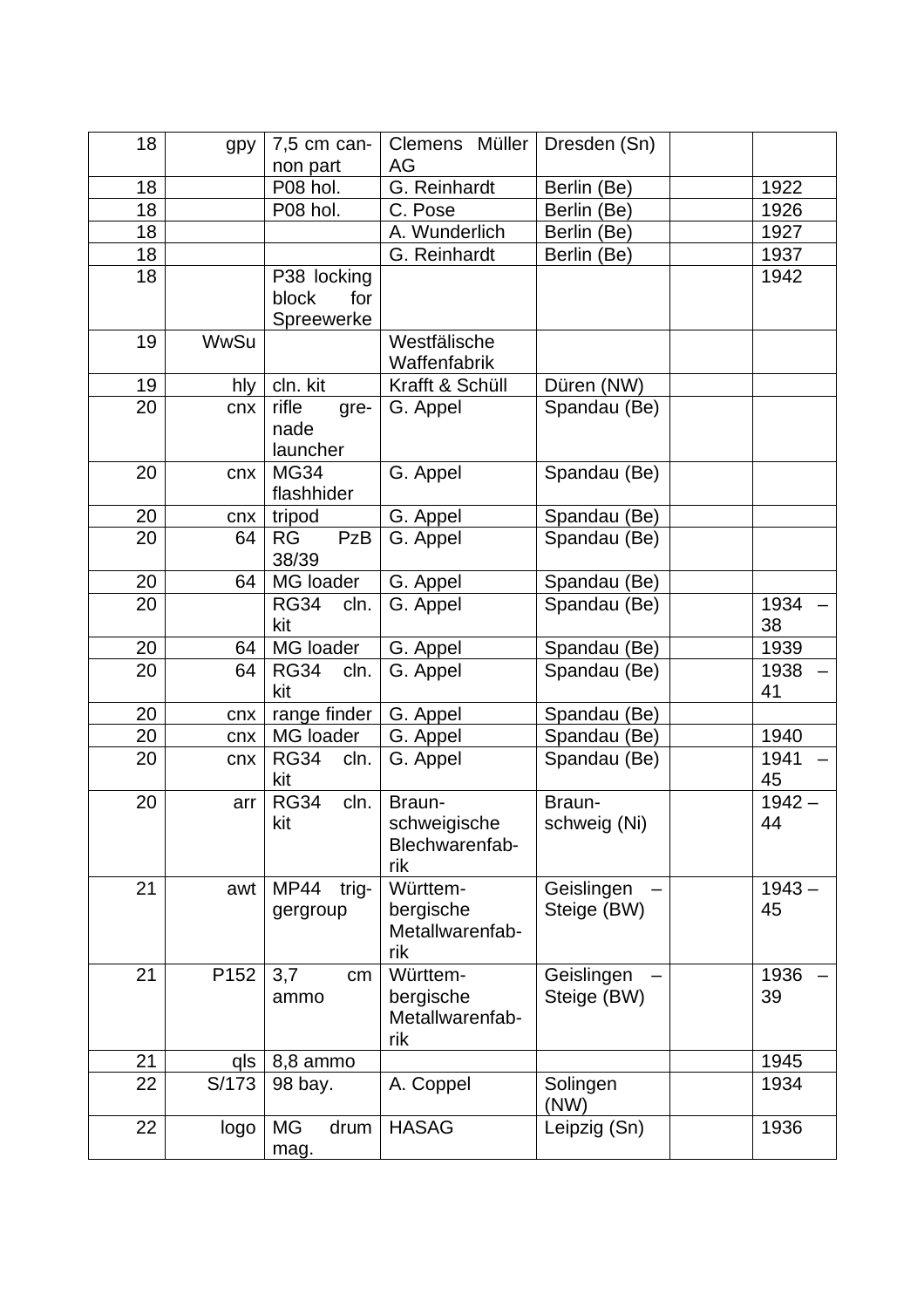| 22              | P <sub>181</sub> | 2 cm ammo                            | <b>HASAG</b>                              | Leipzig (Sn)               | 1936<br>39 |
|-----------------|------------------|--------------------------------------|-------------------------------------------|----------------------------|------------|
| 22              | P216             | 10,5<br>cm<br>ammo                   | Langbein-Pfann-<br>hauser                 | Leipzig (Sn)               | 1937       |
| 22              | P181             | 10,5<br>cm<br>ammo                   | <b>HASAG</b>                              | Leipzig (Sn)               | 1939       |
| 23              | jwa              | P38 hol.                             | <b>Moritz Stecher</b>                     | Freiberg (Sn)              |            |
| $\overline{23}$ | P319             | 10,5<br>cm<br>ammo                   | Maschinen für<br>Massenverpa-<br>ckung    | Lübeck-<br>Schlutup (SH)   | 1936       |
| 23              | ?pa              | metal box                            |                                           |                            | 1942       |
| 23              | lhl              | horse sad-<br>dle bag                | Friedrich Schä-<br>fer                    | Ulm (BW)                   | 1942       |
| 23              | dyo              | lea-<br>horse<br>ther equpi-<br>ment | J. M. Eckart                              | Ulm (BW)                   | 1942       |
| 23              | bml              | P08 hol.                             | Hans Römer                                | Neu-Ulm (By)               | 1942       |
| 23              | bml              | lea-<br>horse<br>ther equpi-<br>ment | Hans Römer                                | Neu-Ulm (By)               | 1943<br>44 |
| 23              | bml              | P38 hol.                             | Hans Römer                                | Neu-Ulm (By)               | 1942<br>44 |
| 24              |                  | binocular<br>leather                 |                                           |                            |            |
| 25              |                  | M/1922 sa-<br>bre                    |                                           |                            |            |
| 25              |                  | cup                                  | E.R.F.R.I                                 |                            |            |
| 25              |                  | binoculars                           | perhaps not<br>German made                |                            |            |
| 25              | ?pa              | magazine<br>box<br>for<br>MG26(t)    |                                           |                            | 1942       |
| 25              | ddl              | 98 bay.                              | Josua Corts                               | Remscheid<br>(NW)          | 1943<br>44 |
| 26              | crv              | K98k barrel                          | <b>Fritz Werner</b>                       | Berlin (Be)                |            |
| 26              | cxm              | K98k barrel                          | Gustav<br>Genschow                        | Berlin (Be)                |            |
| 26              | logo             | extractor<br>tool                    | Mauser-Werke                              | <b>Borsigwalde</b><br>(Be) |            |
| 26              | S/237            | K98k                                 | Berlin-Lübecker<br>Maschinenfabri-<br>ken | Lübeck (SH)                | 1936<br>38 |
| 26              |                  | .22 KKW ri-<br>fle                   | Gustav<br>Genschow                        | Berlin (Be)                | 1937       |
| 26              | S/237            | flare gun                            | Berlin-Lübecker<br>Maschinenfabri-<br>ken | Lübeck (SH)                | 1938       |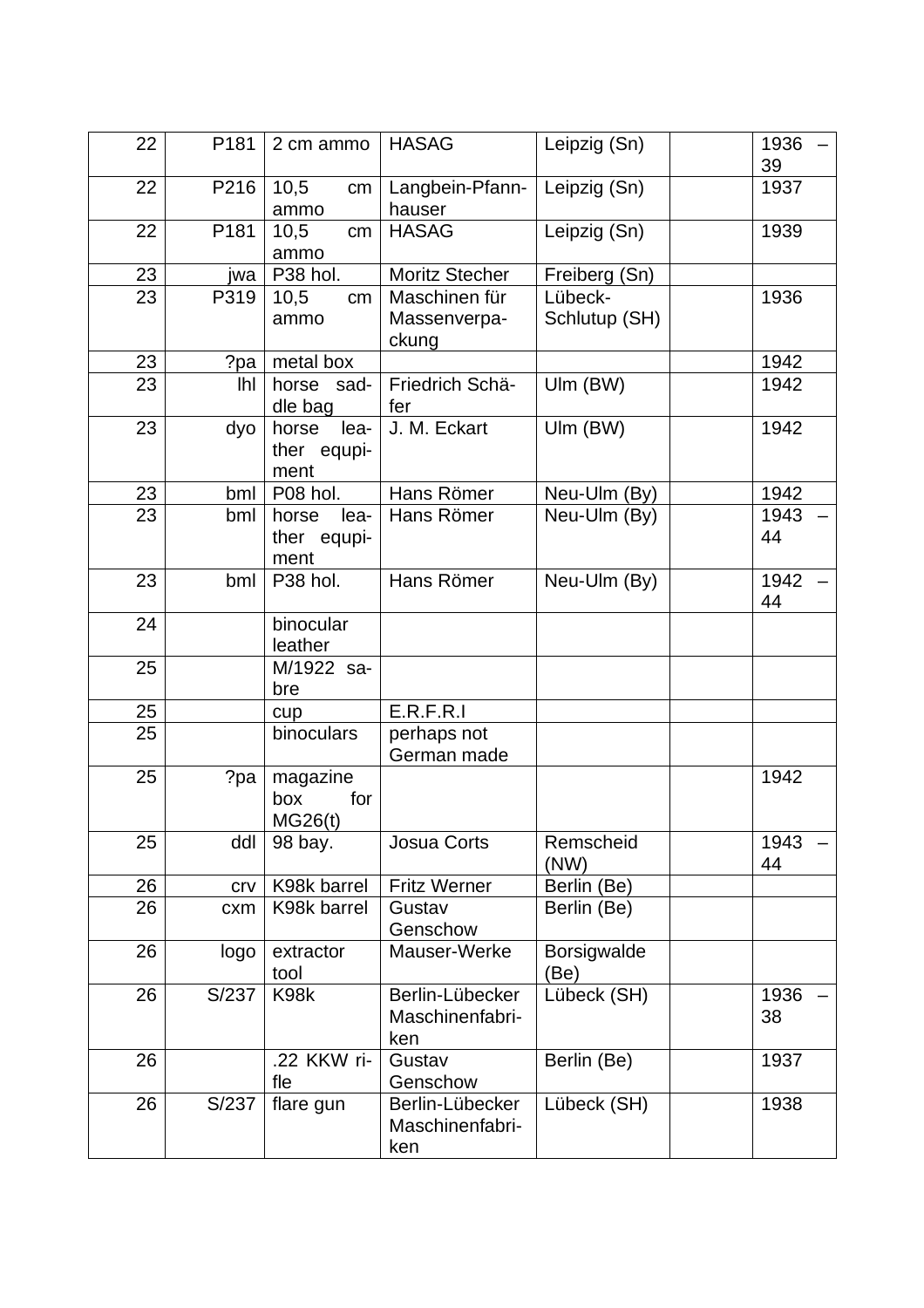| 26 | 237   | K98k                       | Berlin-Lübecker<br>Maschinenfabri-<br>ken | Lübeck (SH)                |                      | 1938       |
|----|-------|----------------------------|-------------------------------------------|----------------------------|----------------------|------------|
| 26 | S/243 | K98k                       | <b>Mauser Werke</b>                       | Borsigwalde<br>(Be)        |                      | 1938       |
| 26 | S/243 | <b>MG34</b>                | <b>Mauser Werke</b>                       | Borsigwalde<br>(Be)        |                      | 1938<br>40 |
| 26 | 243   | K98k                       | <b>Mauser Werke</b>                       | Borsigwalde<br>(Be)        |                      | 1938<br>40 |
| 26 |       | K98k parts<br>for BSW      |                                           |                            |                      | 1939       |
| 26 | ar    | <b>MG34</b>                | <b>Mauser Werke</b>                       | <b>Borsigwalde</b><br>(Be) |                      | 1941<br>42 |
| 26 | ar    | K98k                       | <b>Mauser Werke</b>                       | Borsigwalde<br>(Be)        |                      | 1941<br>44 |
| 26 | ar    | <b>MG42</b>                | <b>Mauser Werke</b>                       | Borsigwalde<br>(Be)        |                      | 1943<br>44 |
| 26 | ar    | <b>MP44</b><br>pis-<br>ton | <b>Mauser Werke</b>                       | Borsigwalde<br>(Be)        |                      | 1944       |
| 26 | dd    | <b>MG42</b>                | <b>Mauser Werke</b>                       | Borsigwalde<br>(Be)        |                      | 1945       |
| 27 | dlv   |                            | Deut. Edelstahl-<br>werke                 | Remscheid<br>(NW)          | J.G.<br><b>Bayer</b> | 1941       |
| 27 |       | telephone<br>parts         | Siemens &<br>Halske                       |                            |                      | 1942       |
| 28 |       | ammo con-<br>tainer        | John AG                                   |                            |                      | 1936       |
| 29 |       | P08 hol.                   | R. Ehrhardt                               | Pössneck<br>(Th)           |                      | 1937<br>40 |
| 29 |       | gas-mask<br>container      | John AG                                   |                            |                      | 1938       |
| 29 |       | tape meas-<br>ure          |                                           |                            |                      | 1938       |
| 30 |       | tape meas-<br>ure          |                                           |                            |                      | 1934<br>35 |
| 31 | duz   | ball bearing               | Vereinigte Ku-<br>gellagerfavriken        | Schweinfurt<br>(By)        |                      |            |
| 33 |       | karb. parts                |                                           |                            |                      |            |
| 33 |       | Luger <sub>P08</sub>       | Simson                                    |                            |                      | 1926       |
| 34 | bve   | 8,8 cm gre-<br>nade        | Carl Weinberger                           | München (By)               |                      |            |
| 34 | hvg   | $MG34 - 42$<br>buttstock   | De Limon<br>Fluhme                        | Düsseldorf<br>(NW)         |                      | 1944       |
| 34 |       | map bag                    |                                           |                            |                      | 1934       |
| 34 |       | PPK hol.                   |                                           |                            |                      | 1943       |
| 35 |       | Impact fuse                | <b>Auto Union</b>                         | Chemnitz<br>(Sn)           |                      | 1940       |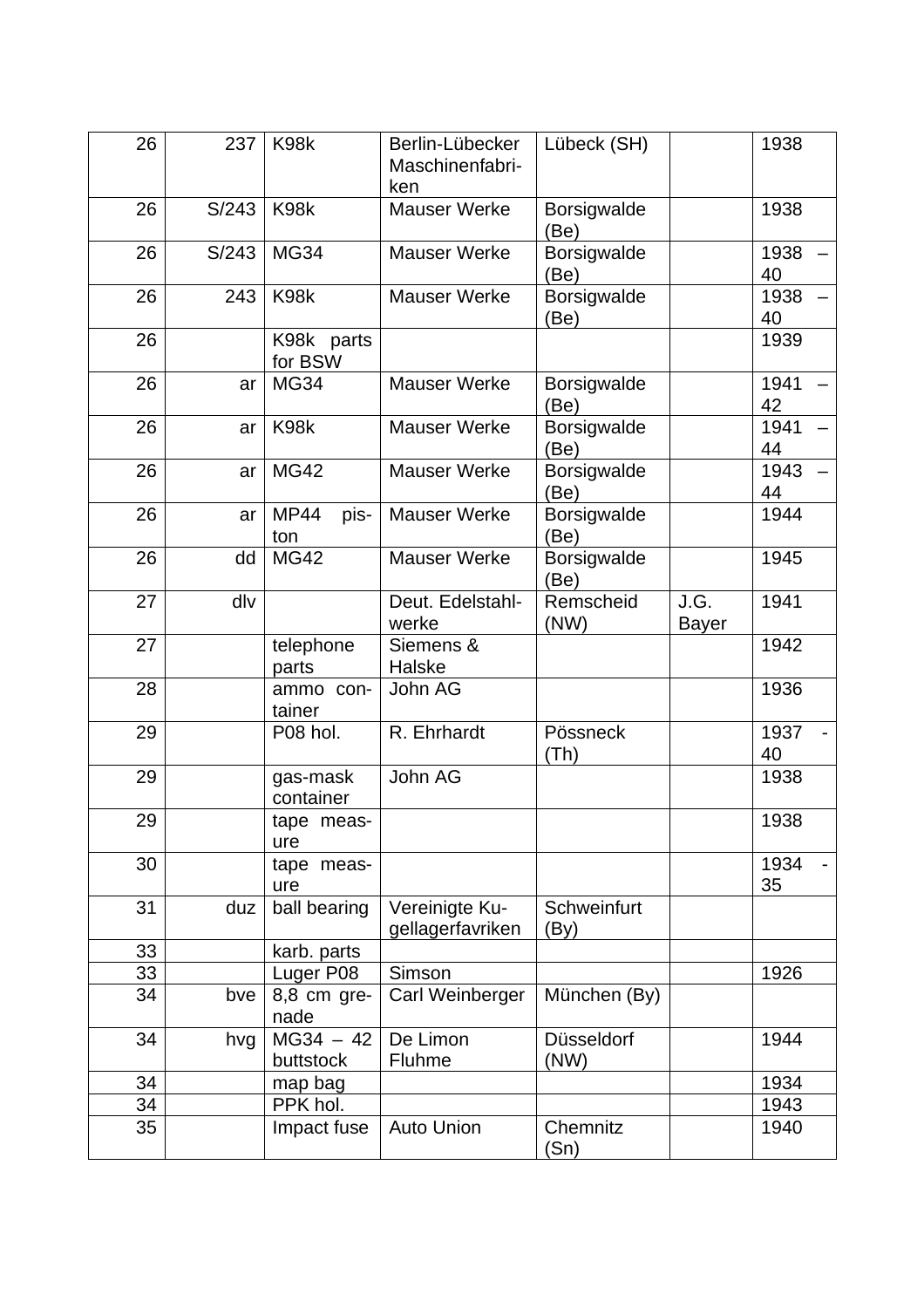| 36 | ada      | ammo box                | Stephan<br>Nahrath      | Ahlen (NW)       | 1943        |
|----|----------|-------------------------|-------------------------|------------------|-------------|
| 37 |          | boots<br>pull<br>up     |                         |                  |             |
| 37 |          | stirrup                 | Linden & Funke          |                  |             |
| 37 | HAENEL,  | MP41 mag.               | Haenel                  | Suhl (Th)        |             |
|    | 122      | And loader              |                         |                  |             |
| 37 |          | zielfeu-                | Haenel                  | Suhl (Th)        | 1938        |
|    |          | ergerät 38              |                         |                  | 39          |
| 37 | 122, fxo | MP38u.40                | Haenel                  | Suhl (Th)        | 1938        |
|    |          | And<br>mag.<br>loader   |                         |                  | 42          |
| 37 | 147      | K98k                    | Sauer und Sohn          | Suhl (Th)        | 1938        |
|    |          |                         |                         |                  | 40          |
| 37 |          | 98 bay.                 | Gebr. Heller            | Marienthal       | 1939        |
|    |          |                         |                         | (Th)             | 40          |
| 37 | 122      | <b>MP38</b>             | Haenel                  | Suhl (Th)        | 1940        |
| 37 | 122, fxo | <b>MP40</b>             | Haenel                  | Suhl (Th)        | 1940        |
|    |          |                         |                         |                  | 43          |
| 37 | C.G.Hae  | <b>MP41</b>             | Haenel                  | Suhl (Th)        | 1941,       |
| 37 | nel      |                         | Haenel                  |                  | 44<br>1940  |
|    | fxo      | P08 mag.                |                         | Suhl (Th)        | 41          |
| 37 |          | 38H<br>Sauer            | Sauer und Sohn          | Suhl (Th)        | 1940        |
|    |          | pist.                   |                         |                  | 45          |
| 37 | fxo      | <b>MP40</b>             | Haenel                  | Suhl (Th)        | 1941        |
|    |          | loader                  |                         |                  |             |
| 37 | ce       | K98k                    | Sauer und Sohn          | Suhl (Th)        | 1941        |
|    |          |                         |                         |                  | 44          |
| 37 | fxo      | MP44 mag.               | Haenel                  | Suhl (Th)        | 1942        |
|    |          |                         |                         |                  | 45          |
| 37 | fxo      | <b>MP44</b>             | Haenel                  | Suhl (Th)        | 1943        |
|    |          |                         |                         |                  | 45          |
| 37 | ce       | <b>MP44</b>             | Sauer und Sohn          | Suhl (Th)        | 1943        |
|    |          |                         |                         |                  | 45          |
| 38 |          | radio tube              | <b>Alfred Luscher</b>   | Dresden (Sn)     |             |
| 38 |          | pocket lamp             | Daimon                  |                  |             |
| 38 |          | lantern                 | Eschebach               | Radeberg<br>(Sn) | 1939        |
| 38 |          | electronics             | Mende Radio             | Dresden (Sn)     | 1939,<br>41 |
| 38 |          | hand siren              | <b>Jurk Sirenfabrik</b> | Radeberg<br>(Sn) | 1940        |
| 38 |          | radio tube              | Sachsenwerk             | Radeberg         |             |
|    |          |                         |                         | (Sn)             |             |
| 39 |          | cable<br>out-<br>roller |                         |                  |             |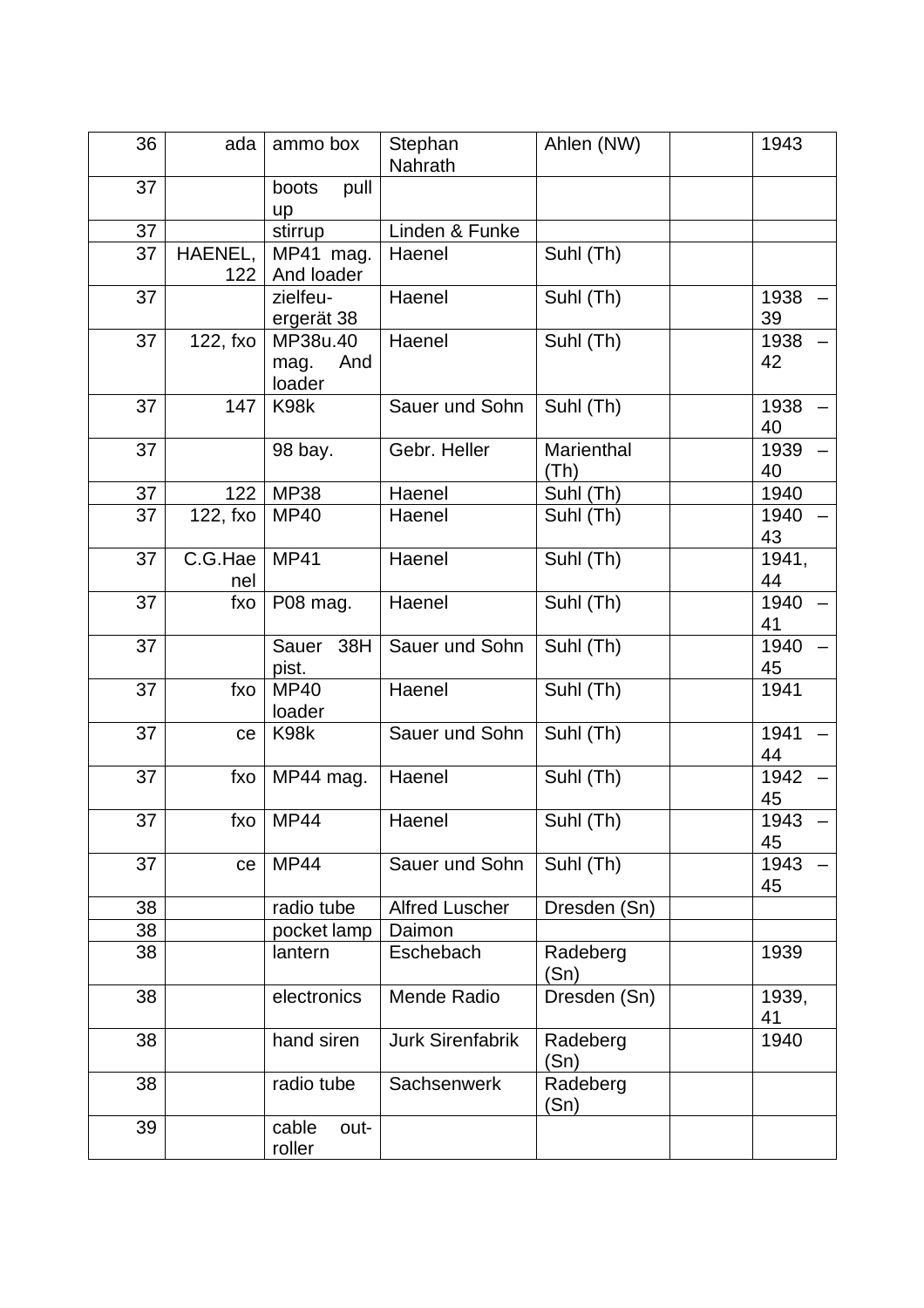| 39 |     | phone<br>ca-<br>ble plate  | <b>HMB</b>                           |                          |                         |             |
|----|-----|----------------------------|--------------------------------------|--------------------------|-------------------------|-------------|
| 39 |     | tool (tank)                |                                      |                          |                         |             |
| 39 |     | field phone                |                                      |                          |                         | 1937        |
| 39 | A   | <b>MG34</b>                | Rheinmetall-Ma-                      | Tegel (Be)               |                         | 1937        |
|    |     |                            | get                                  |                          |                         | 38          |
| 39 |     | sapper igni-<br>tor handle |                                      |                          |                         | 1938        |
| 39 | cbj | 2 cm fuse                  | Wagner                               | Pforzheim<br>(BW)        |                         | 1943<br>44  |
| 40 | PR. | grenade<br>parts           | <b>Rh. S.</b>                        |                          |                         |             |
| 41 |     | horse<br>sad-<br>dle       | L & F                                |                          |                         |             |
| 41 | jhg | Mauser<br>HSc hol.         | G. Genschow<br>(=Geco)               | Hachenburg<br>(RP)       |                         |             |
| 41 | gut |                            | W. Schürmann                         | <b>Bielefeld</b><br>(NW) |                         |             |
| 41 |     | <b>HP</b><br>Brng.<br>hol. |                                      |                          |                         |             |
| 41 |     | ammo box                   |                                      |                          |                         | 1938        |
| 41 | jsq | ammo box                   | Alsfelder Möbel-<br>fabriken         | Alsfeld (He)             | also<br>marked<br>"axp" | 1943        |
| 41 | bmy | art. fuse                  | <b>Rheinmetall-</b><br><b>Borsig</b> | Sömmerda<br>(Th)         |                         | 1942        |
| 41 | jhg | Ber. hol.                  | G. Genschow<br>(=Geco)               | Hachenburg<br>(RP)       |                         | 1942,<br>44 |
| 41 | jhg | P38 hol.                   | G. Genschow<br>$( = Geco)$           | Hachenburg<br>(RP)       |                         | 1942,<br>44 |
| 41 | jvf | horse<br>sad-<br>dle       | <b>Wilhelm Brand</b>                 | Heidelberg<br>(BW)       |                         | 1944        |
| 42 |     | tool,<br>P08<br>K98 tool   |                                      |                          |                         |             |
| 42 |     | MG42 tool                  | <b>Hommel Werke</b>                  |                          |                         |             |
| 42 |     | armorer's<br>gauge         |                                      |                          |                         |             |
| 42 |     | cartridge<br>gauge         | Ultra                                | Aschaffen-<br>burg (By)  |                         |             |
| 42 |     | measuring<br>clock         | <b>Carl Mahr</b>                     | Esslingen<br>(BW)        |                         |             |
|    |     |                            |                                      | Dresden (Sn)             |                         | 1936        |
| 42 |     |                            |                                      |                          |                         |             |
| 42 |     |                            | Gebr. Klinge<br>C. Heinichen         | Dresden (Sn)             |                         | 1937        |
| 42 |     | measuring<br>instrument    | <b>Carl Zeiss</b>                    | Jena (Th)                |                         | 1939        |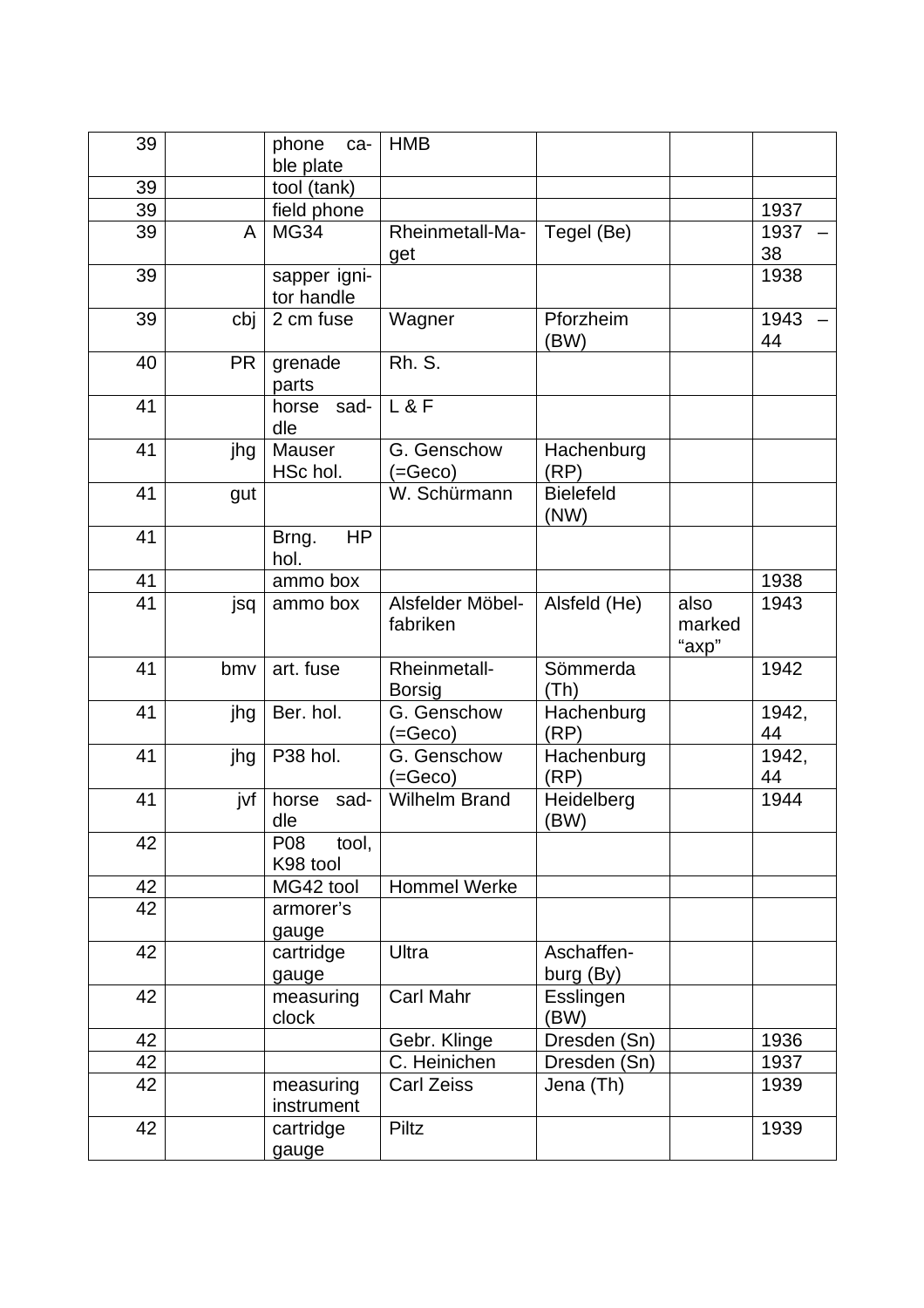| 42 |              | cartridge                               | Polte                  | Magdeburg<br>(SA)                       |                       | 1939<br>41  |
|----|--------------|-----------------------------------------|------------------------|-----------------------------------------|-----------------------|-------------|
| 42 | cr           | gauge<br>cartridge                      | Zander & Opitz         | Berlin (Be)                             |                       | 1939        |
|    |              | gauge                                   |                        |                                         |                       | 40          |
| 42 | gmm          | cartridge<br>gauge                      | Eckhardt &<br>Lohkamp  | Berlin (Be)                             |                       | 1944        |
| 43 | S            | Karab. 98b                              | Simson                 | Suhl (Th)                               |                       |             |
| 43 | S            | <b>MG34</b>                             | Simson                 | Suhl (Th)                               |                       | 1932        |
| 43 | P131         | 8,8<br>cm<br>ammo                       | D. W. M                | <b>Borsigwalde</b><br>(Be)              |                       | 1938        |
| 43 | asb          | 2 cm fuse,<br>7,5<br>cm<br>ammo         | D. W. M.               | Borsigwalde<br>(Be)                     |                       | 1944        |
| 44 |              | el. genera-<br>tor                      | <b>Auto Union</b>      |                                         |                       |             |
| 44 |              | field kitchen<br>M/1928                 | Haas & Sohn            | Neuhoff-<br>nungshütte<br>bei Sinn (He) |                       | 1928        |
| 44 | cos          | MP40 rec.                               | Merz Werke             | Frankfurt<br>(He)                       | certain<br>see<br>A44 | 1943        |
| 46 | S            | Karab. 98b                              | Simson                 | Suhl (Th)                               |                       |             |
| 46 |              | M/1922 sa-<br>bre                       |                        |                                         |                       |             |
| 46 | <b>SU175</b> | MG belt                                 | Simson                 | Suhl (Th)                               |                       | 1931        |
| 46 | S            | <b>MG13</b>                             | Simson                 | Suhl (Th)                               |                       | 1932<br>33  |
| 46 | cyq          | P38                                     | Spreewerke             | Spandau (Be)                            |                       | 1942<br>43  |
| 47 |              | pouch for a<br>watch                    | Eugen Huber            | München (By)                            |                       | 1934        |
| 47 |              | horse sad- $AS$<br>dle                  |                        |                                         |                       | 1935        |
| 47 |              | sad-<br>horse<br>dle                    | <b>SLA</b>             |                                         |                       | 1935,<br>37 |
| 47 |              | chisel                                  |                        |                                         |                       | 1938        |
| 47 | cgu          | P39(t) hol.                             | Stolla's Söhne         | Wien (AT)                               |                       | 1940        |
| 47 |              | leather<br>goods                        | Paul Klopfer           | Wien (AT)                               |                       | 1937<br>38  |
| 47 |              | pouch<br>for<br>ignition<br>de-<br>vice | Schaffler & Co.        | Wien (AT)                               |                       | 1940        |
| 47 | erg          |                                         | A. Döppert             | Kitzingen (By)                          |                       | 1940        |
| 47 | cey          | P08 hol.                                | Karl Budis-<br>chowsky | Wien (AT)                               |                       | 1940<br>41  |
| 47 | cey          | MG tool bag                             | Karl Budis-<br>chowsky | Wien (AT)                               |                       | 1941        |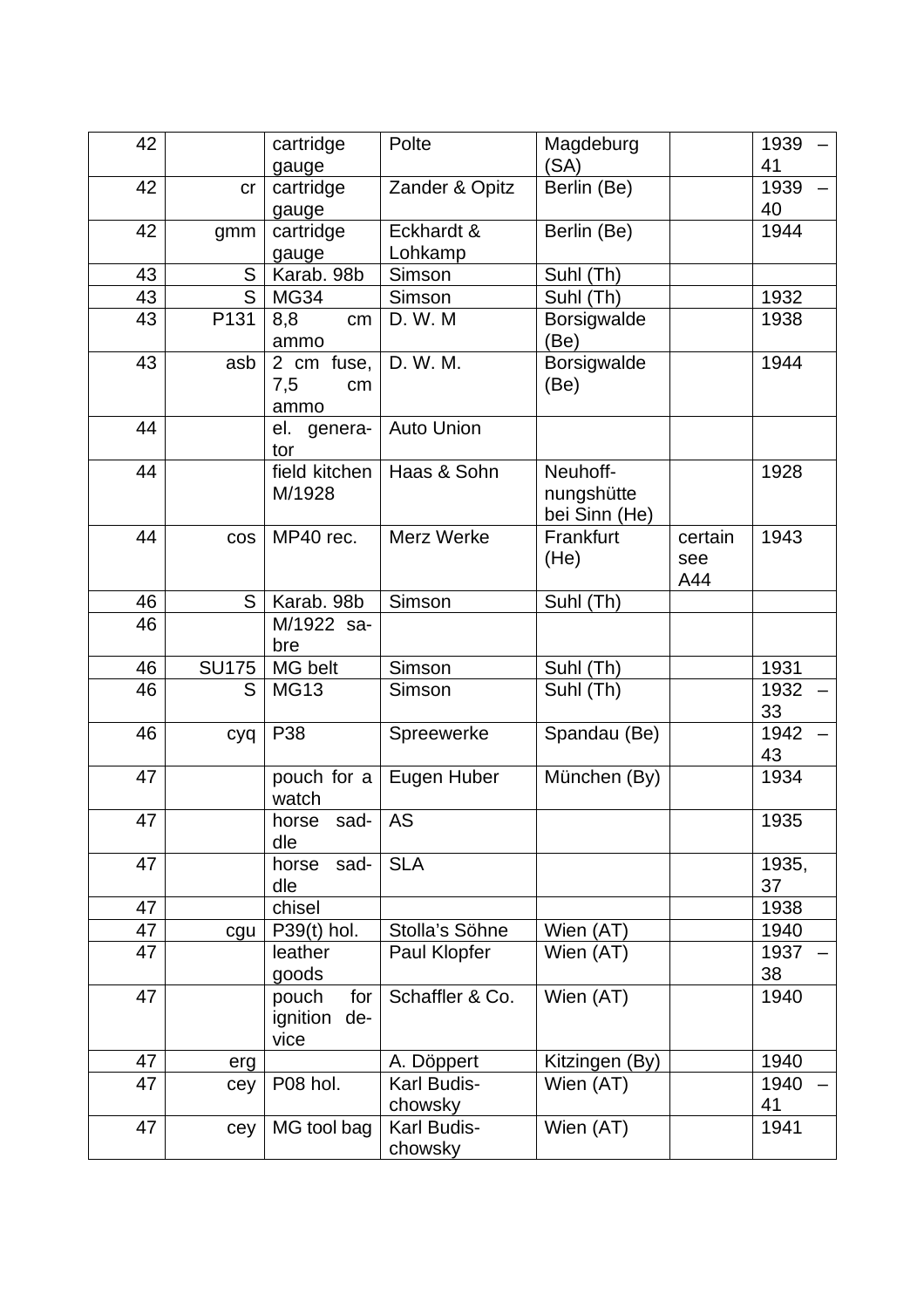| 47 | cgn           | HP<br>Brng.<br>hol.                        | Jos. Poeschl's<br>Söhne                               | Rohrbach<br>$\left(\mathsf{By}\right)$ | 1941 |
|----|---------------|--------------------------------------------|-------------------------------------------------------|----------------------------------------|------|
| 47 | cga           | $P39(t)$ hol.                              | Landesliefe-<br>rungs-genos-<br>senschaft für<br>Wien | Wien (AT)                              | 1941 |
| 47 | cft           | MG tool bag                                | Paul Klopfer                                          | Wien (AT)                              | 1941 |
| 47 | bpr           | <b>MG42</b>                                | <b>Johannes</b><br><b>Grossfuss</b>                   | Döbeln (Sn)                            | 1942 |
| 47 | cra           | <b>MG42</b>                                | Maget                                                 | Tegel (Be)                             | 1942 |
| 49 |               | P08 .22 cal.<br>Conversion<br>kit          | Erma                                                  | Erfurt (Th)                            |      |
| 49 | <b>S/147K</b> | K98k                                       | Sauer und Sohn                                        | Suhl (Th)                              | 1934 |
| 49 | S/243G        | K98k                                       | <b>Mauser Werke</b>                                   | <b>Borsigwalde</b><br>(Be)             | 1935 |
| 49 | S237          | K98k                                       | Berlin-Lübecker<br>Maschinenfabri-<br>ken             | Lübeck (SH)                            | 1936 |
| 50 | edg           | wurfgranate<br>326                         | J. A. Henckels<br>Zwillingswerk                       | Solingen<br>(NW)                       | 1941 |
| 51 |               | cal. .22 con-<br>version kit,<br>receiver  | Haenel                                                | Suhl (Th)                              |      |
| 51 | P341          | 2 cm case                                  | <b>August Enders</b>                                  | Oberrahmede<br>(NW)                    | 1935 |
| 52 |               | climbing<br>tool                           | J. Schwahlen                                          | Solingen<br>(NW)                       |      |
| 52 |               | el.cable<br>plug                           |                                                       |                                        | 1937 |
| 52 |               | pliers, tool                               | W. Kücke & Co                                         | Wuppertal-El-<br>berfeld (NW)          | 1937 |
| 53 |               |                                            | org. stamp ex-<br>ists                                |                                        |      |
| 53 | COC           | 2 cm fuse                                  | <b>MAN</b>                                            | Augsburg<br>(By)                       | 1944 |
| 54 | hvg           | MG42 stock                                 | De Limon<br>Fluhme                                    | Düsseldorf<br>(NW)                     |      |
| 54 |               | weights                                    | $D * R$                                               |                                        |      |
| 54 |               | wooden<br>for<br>case<br>Junghans<br>clock |                                                       |                                        | 1939 |
| 54 | BK.           | 2 cm case                                  |                                                       |                                        | 1940 |
| 54 | bpo           | for<br>box<br>handgre-<br>nades            | Johann Jäckle                                         | Schwennin-<br>gen (BW)                 | 1941 |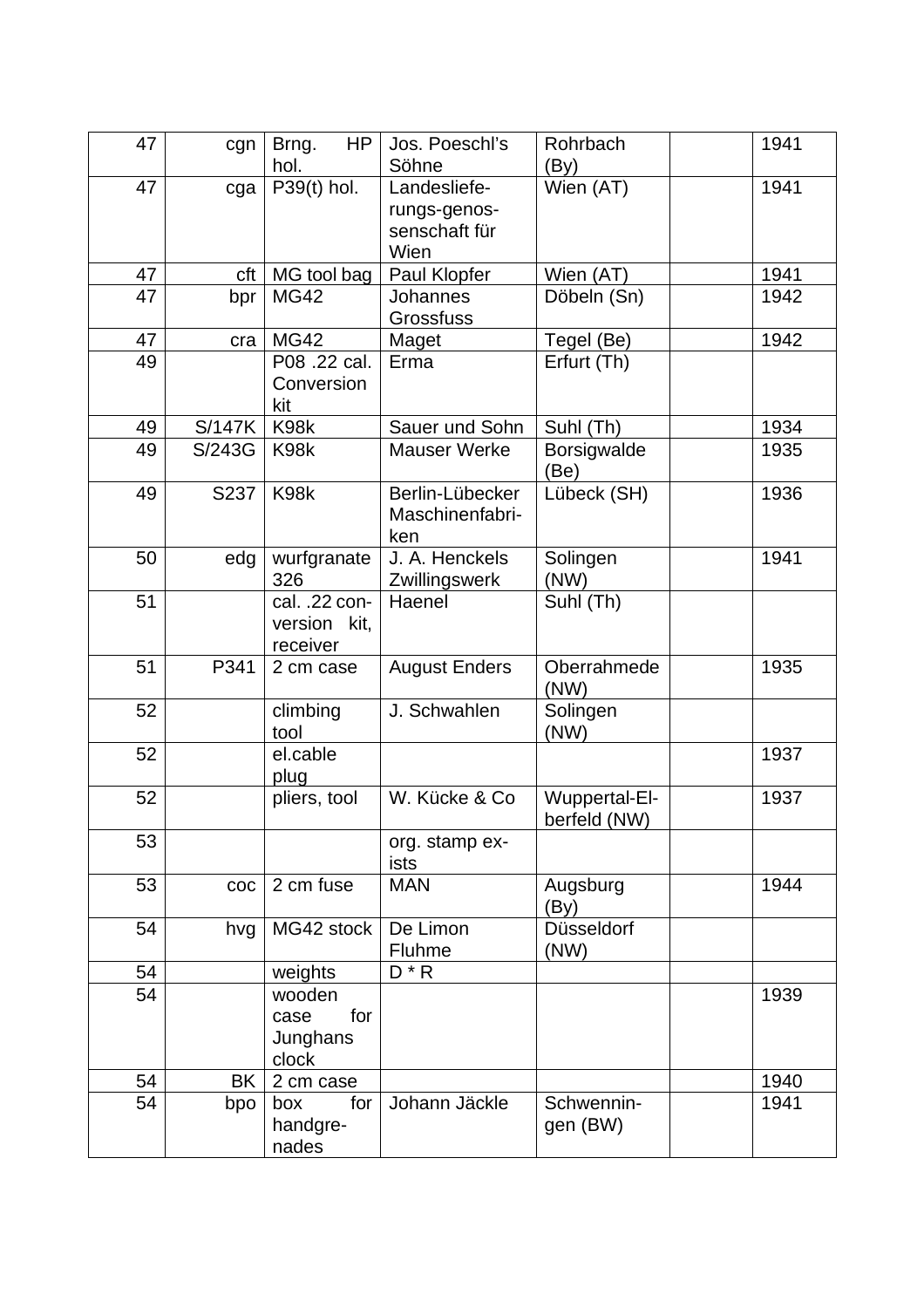| 54 | wg               | 2 cm case                          | Hugo Schneider                                   | Altenburg<br>(Th)           | 1941       |
|----|------------------|------------------------------------|--------------------------------------------------|-----------------------------|------------|
| 54 | dny              | leather<br>goods                   | Karl Bollmann                                    | Tuttlingen<br>(BW)          | 1941       |
| 56 | jkg              | 4 cm case,<br>Flak 28 clip         | Ung. Eisen-<br>Stahl- und Mas-<br>chinenfabriken | <b>BudaPest</b><br>(HU)     | 1941       |
| 56 | jhv              | P37ü<br>pist.,<br>G98/40           | Metallwaren-<br>Waffen und Ma-<br>schinenfabrik  | <b>BudaPest</b><br>(HU)     | 1941<br>42 |
| 57 | Ky               | <b>RG34</b><br>cln.<br>kit         | Kyffhäuserhütte<br>(Paul Reuss)                  | Artern (Th)                 | 1940<br>41 |
| 57 | ayw              | <b>RG34</b><br>cln.<br>kit         | Kyffhäuserhütte<br>(Paul Reuss)                  | Artern (Th)                 | 1941       |
| 57 | arr              | cln.<br><b>RG34</b><br>kit         | Braun-<br>schweigische<br>Blechwarenfab-<br>rik  | Braun-<br>schweig (Ni)      | 1941<br>44 |
| 58 |                  | K98 cln. rod                       |                                                  |                             |            |
| 58 | P425             | 10,5<br>cm<br>case                 | Collis<br>Metallwerke                            | Westhausen<br>Aalen (BW)    | 1937       |
| 58 | jkg              | clip for 4 cm<br>case              | Ung. Staatl. Ei-<br>senfabriken                  | <b>BudaPest</b><br>(HU)     | 1941       |
| 58 |                  | 8,8 cm case                        |                                                  |                             | 1941       |
| 58 | jhv              | <b>P37</b><br>Hun-<br>garian pist. | Metallwaren-<br>Waffen und Ma-<br>schinenfabrik  | <b>BudaPest</b><br>(HU)     | 1941<br>42 |
| 59 | P419             | 2 cm case                          | Christ Co.                                       | Grünberg, Si-<br>lesia (PL) | 1939       |
| 60 | P <sub>131</sub> | 7,5 cm cart.                       | D. W. M.                                         | <b>Borsigwalde</b><br>(Be)  | 1935       |
| 60 | 89 I             | folding<br>shovel                  | Lange                                            | Berlin (Be)                 | 1940       |
| 61 |                  | M/1922 sa-<br>bre                  | Weyersberg &<br>Kirschbaum                       | Solingen<br>(NW)            |            |
| 61 | S/237            | K98k                               | Berlin-Lübecker<br>Maschinenfabri-<br>ken        | Lübeck (SH)                 | 1937       |
| 61 |                  | <b>RG34</b><br>cln.<br>kit         | G. Appel                                         | Spandau (Be)                | 1938       |
| 62 |                  | M/1922 sa-<br>bre                  |                                                  |                             |            |
| 62 | S/155            | 98 bay.                            | F. u. K. Hörster                                 | Solingen<br>(NW)            | 1934       |
| 62 | S/172            | 98 bay.                            | Eickhorn                                         | Solingen<br>(NW)            | 1934       |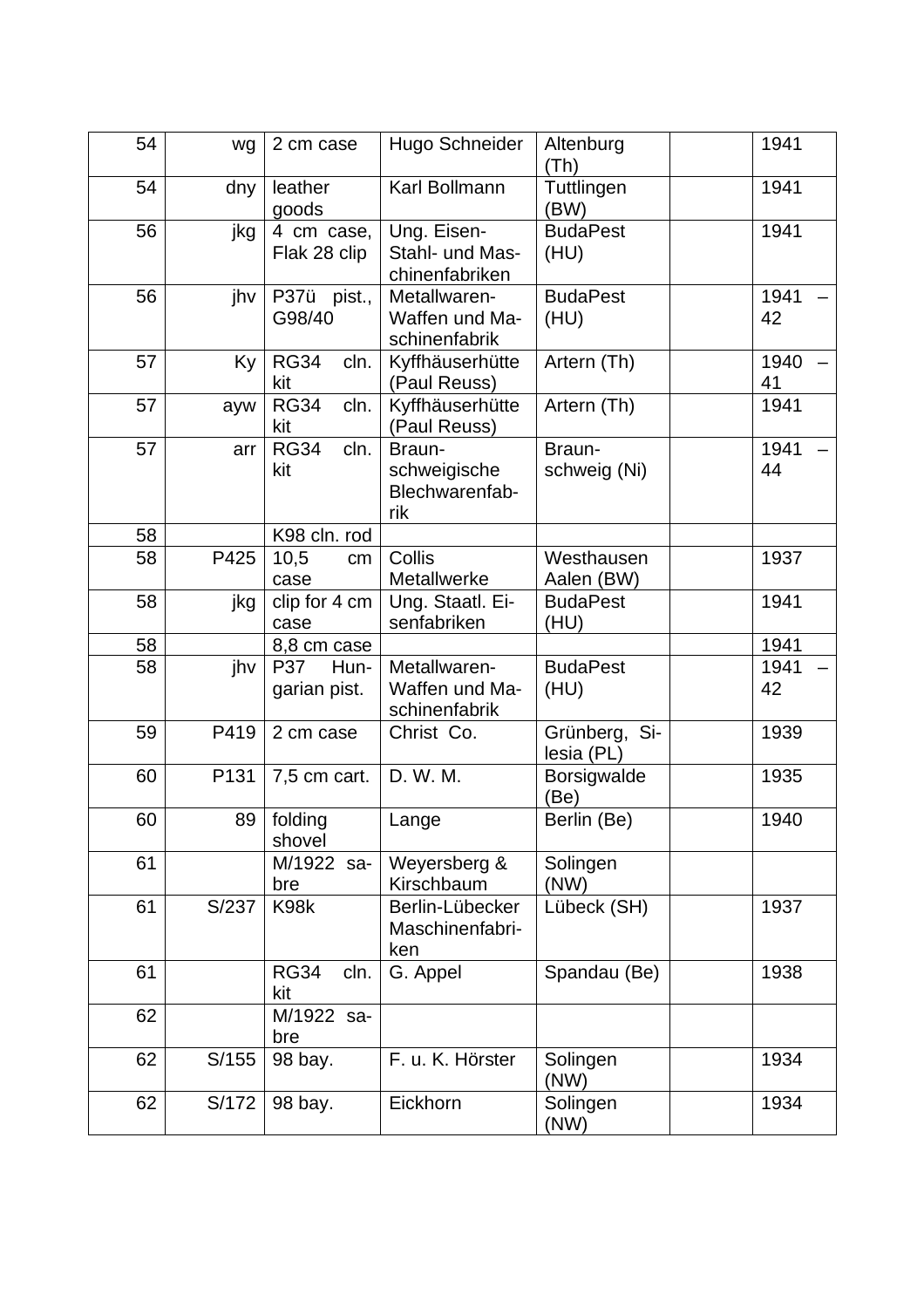| 62 | S/178              | 98 bay.                 | Heller                            | Marienthal<br>(Th)       | 1935       |
|----|--------------------|-------------------------|-----------------------------------|--------------------------|------------|
| 62 | S/239              | 98 bay.                 | Rich. Herder                      | Solingen<br>(NW)         | 1935       |
| 62 |                    | S-mine                  | Hagenuk                           |                          | 1938       |
| 62 |                    | tape meas-<br>ure       |                                   |                          | 1940       |
| 62 | P263               | 3,7<br>cm<br>ammo       | Vereinigte Herd<br>& Ofenfabrik   | Hamm/Westf.<br>(RP)      | 1940       |
| 63 | "K"                | ZB26/30<br>mag.         |                                   |                          |            |
| 63 | gqm                | tape meas-<br>ure       | Loch & Harten-<br>berger          | Idar-Ober-<br>stein (RP) |            |
| 63 | S/42               | MG13 mag.               | <b>Mauser Werke</b>               | Oberndorf<br>(BW)        | 1935       |
| 63 | S/42G,<br>S/42, 42 | K98k                    | <b>Mauser Werke</b>               | Oberndorf<br>(BW)        | 1935<br>39 |
| 63 | S/42               | P08                     | <b>Mauser Werke</b>               | Oberndorf<br>(BW)        | 1935<br>39 |
| 63 |                    | K98k parts<br>for Erma  |                                   |                          | 1936       |
| 63 |                    | K98k parts<br>for Sauer |                                   |                          | 1937       |
| 63 | 42                 | P08                     | <b>Mauser Werke</b>               | Oberndorf<br>(BW)        | 1939       |
| 63 | 945                | G33/40                  | Waffenw. Brünn                    | Brünn (CZ)               | 1940       |
| 63 | 945                | ZB26/30<br>mag.         | Waffenw. Brünn                    | Brünn (CZ)               |            |
| 63 |                    | VZ24<br>rew.<br>Bay.    | Waffenw. Brünn                    | Brünn (CZ)               | 1940       |
| 63 | dot                | G33/40                  | Waffenw, Brünn                    | Brünn (CZ)               | 1941<br>42 |
| 63 | dot                | K98k                    | Waffenw. Brünn                    | Brünn (CZ)               | 1941<br>45 |
| 63 | dot                | <b>MG34</b>             | Waffenw. Brünn                    | Brünn (CZ)               | 1941<br>45 |
| 63 | dot                | VZ24<br>rew.<br>Bay.    | Waffenw. Brünn                    | Brünn (CZ)               | 1942<br>43 |
| 63 | dou                | K98k                    | Waffenw. Brünn                    | Bystrica (SK)            | 1942<br>44 |
| 63 | swp                | K98k                    | Waffenw. Brünn                    | Brünn (CZ)               | 1945       |
| 64 | P223               |                         | Sächsische Me-<br>tallwarenfabrik | Aue (Sn)                 | 1939       |
| 64 | ets                | 2 cm maga-<br>zine      | <b>Ernst Hecker</b>               | Aue (Sn)                 |            |
| 64 | ya                 | 10,5<br>cm<br>grenade   | Sächsische Me-<br>tallwarenfabrik | Aue (Sn)                 | 1943       |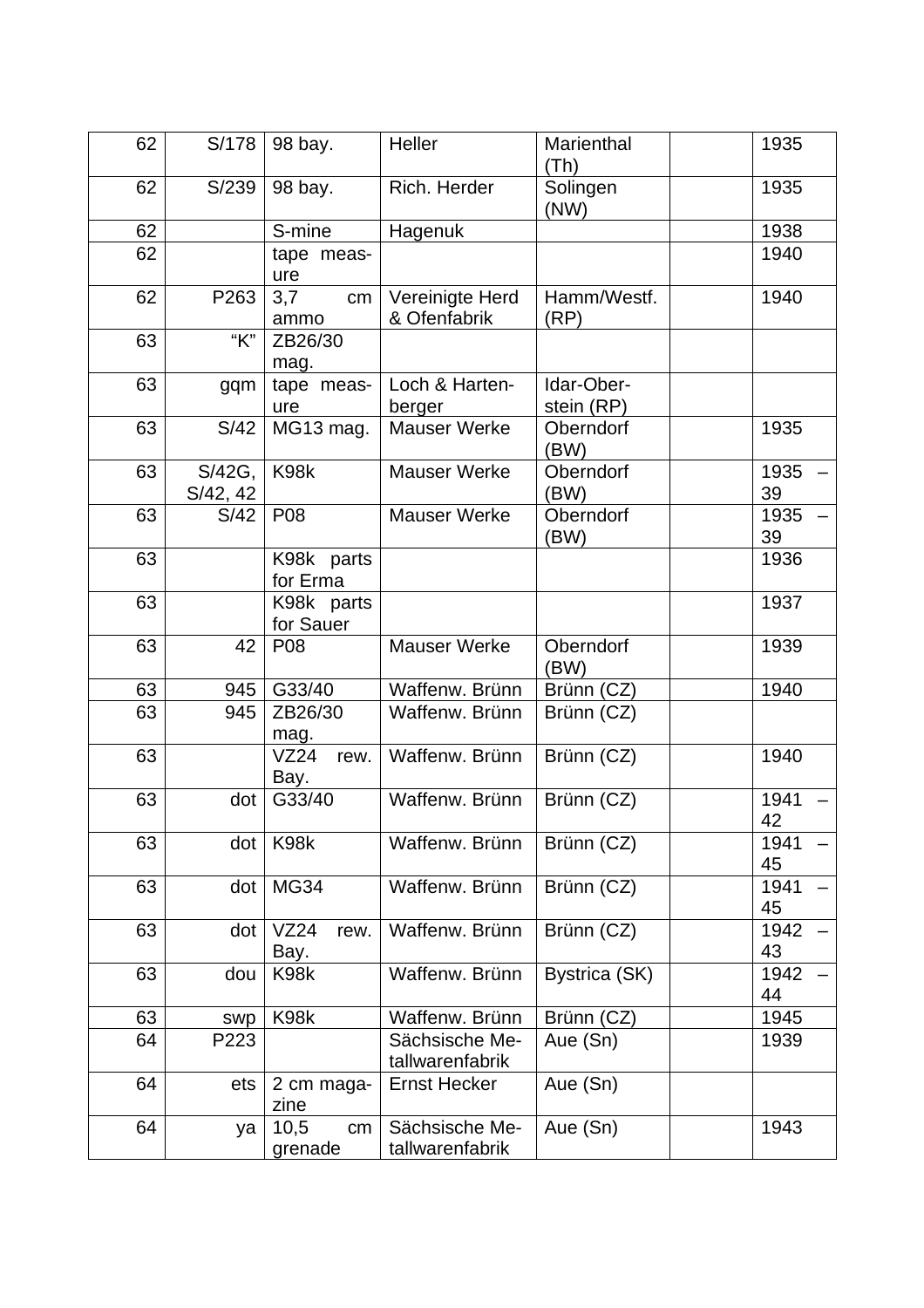| 64 | bdp    | M24 hand-<br>grenade                        | <b>Friedrich Maurer</b><br>& Söhne                            | München (By)              | 1943        |
|----|--------|---------------------------------------------|---------------------------------------------------------------|---------------------------|-------------|
| 65 | brb    | metal<br>ammo box                           | <b>Richard Rinker</b>                                         | Menden (NW)               | 1937        |
| 65 |        | carbide<br>lamp                             |                                                               |                           |             |
| 65 |        | for<br>cap<br>handgre-<br>nade              |                                                               |                           |             |
| 65 | 336    | adapter<br>to<br>artillery<br>shell         | <b>Richard Rinker</b>                                         | Menden (NW)               | 1938,<br>40 |
| 65 |        | coffee con-<br>tainer                       | Wesco                                                         |                           | 1937        |
| 65 | bzs    | 10,5<br>cm<br>grenade                       | Witkowitzer<br>Bergbau- u. Ei-<br>senhütten Ge-<br>werkschaft | Witkowitz<br>(CZ)         | 1944        |
| 66 |        | P08                                         | D. W. M.                                                      | Berlin (Be)               | 1929        |
| 66 |        | P08                                         | Mauser and<br>Simson rew.<br>P08                              |                           | 1930<br>33  |
| 66 |        | P08                                         | Heinrich Krieg-<br>hoff                                       | Suhl (Th)                 | 1934<br>40  |
| 66 | fzs    | P08                                         | Heinrich Krieg-<br>hoff                                       | Suhl (Th)                 | 1940<br>42  |
| 66 | hko    | 4 cm quick-<br>loader                       | <b>Matthias Oechs-</b><br>ler                                 | Ansbach (By)              | 1941        |
| 66 | edq    | 1,5<br>cm<br>ammo                           | D. W. M.                                                      | Lübeck-<br>Schlutup (SH)  | 1942        |
| 67 | S      | <b>MG34</b>                                 | Simson                                                        | Suhl (Th)                 | 1932        |
| 67 |        | <b>RG34</b><br>cln.<br>kit                  | G. Appel                                                      | Spandau (Be)              | 1938        |
| 67 | 64     | MG loader                                   | G. Appel                                                      | Spandau (Be)              | 1939        |
| 67 | gpo    | for<br>quiver<br><b>MG42</b><br>bar-<br>rel | Fröhlich & Wol-<br>ter                                        | Beierfeld (Sn)            | 1943        |
| 68 | S/155  | 98 bay.                                     | E. u. F. Hörster                                              | Solingen<br>(NW)          | 1934        |
| 68 | S/242G | 98 bay.                                     | Solinger Axt u.<br>Hauerfabrik                                | Solingen-Oh-<br>ligs (NW) | 1935        |
| 68 |        | flrgn. hol.                                 | Karl Budis-<br>chowsky                                        | Wien (AT)                 | 1942        |
| 69 |        | generator<br>tool box                       |                                                               |                           |             |
| 69 |        | telephone                                   | <b>N&amp;K</b>                                                |                           | 1936<br>37  |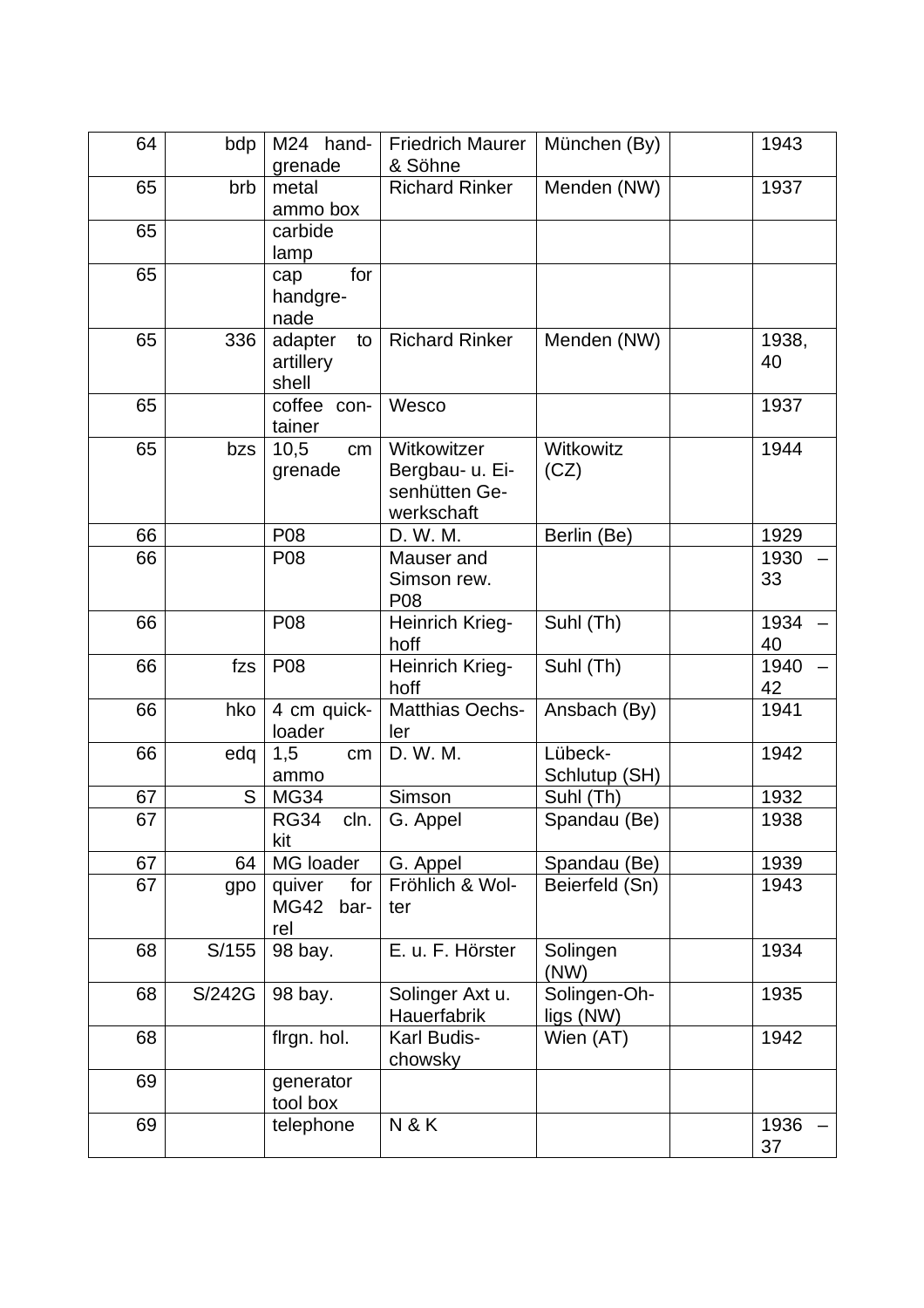| 69 |        | enigma                         |                             |                             |            |
|----|--------|--------------------------------|-----------------------------|-----------------------------|------------|
| 70 |        | truck                          | <b>Magius</b>               | Ulm (BW)                    | 1941       |
| 71 | asf    | 2,5 cm case                    | Ehrich & Graetz             | Berlin (Be)                 | 1942       |
| 71 | dov    | 1,5<br>cm                      | Waffenwerke                 | Wsetin (SK)                 | 1942       |
|    |        | ammo, art.                     | <b>Brünn</b>                |                             | 44         |
|    |        | fuse                           |                             |                             |            |
| 72 |        | pioneer saw                    | E. Winterhoff &<br>Co.      | Remscheid<br>(NW)           | 1940       |
| 73 | S/178K | 98 bay.                        | Gebr. Heller                | Marienthal<br>(Th)          | 1934       |
| 73 | S/178G | 98 bay.                        | Gebr. Heller                | Marienthal<br>(Th)          | 1935       |
| 73 | P345   | 3,7<br>cm <sub>2</sub><br>ammo | Silva<br>Metallwerke        | Genthin (SA)                | 1938<br>39 |
| 73 | avu    | 2 cm case                      | Silva                       | Genthin (SA)                | 1943       |
|    |        |                                | Metallwerke                 |                             |            |
| 73 | avu    | 3,7<br>cm                      | Silva                       | Genthin (SA)                | 1944       |
|    |        | ammo                           | Metallwerke                 |                             |            |
| 75 | P      | 7,5<br>cm                      | Polte                       | Magdeburg                   |            |
|    |        | ammo                           |                             | (SA)                        |            |
| 75 | P      | 10,5<br>cm                     | Polte                       | Magdeburg                   | 1933       |
|    |        | ammo                           |                             | (SA)                        |            |
| 76 | oub    |                                | J. Jelinek                  | Gross-Meser-                |            |
| 76 |        | CZ38 pist.                     | Ceská Zbro-                 | itsch $(CZ)$<br>Stragonitz, |            |
|    |        |                                | jovka akc. Spol.            | Prag (CZ)                   |            |
|    |        |                                | V praze                     |                             |            |
| 76 | dsh    | K98k barrel                    | F. Janek Waf-               | Prag (CZ)                   |            |
|    |        |                                | fenfabrik                   |                             |            |
| 76 |        | $P27(t)$ hol.                  | Ceská Zbro-                 | Strakonitz,                 | 1939       |
|    |        |                                | jovka                       | Prag (CZ)                   |            |
| 76 |        | $P27(t)$ hol.                  | Böhmische Waf-              | Strakonitz.                 | 1939       |
|    |        |                                | fenfabrik                   | Prag (CZ)                   | 42         |
| 76 | 946    | MG belt                        | Böhmische Waf-              | Strakonitz,                 | 1940       |
| 76 |        |                                | fenfabrik<br>Böhmische Waf- | Prag (CZ)                   | 1941       |
|    | fnh    | P38<br>pist<br>parts,          | fenfabrik                   | Strakonitz,<br>Prag (CZ)    | 45         |
|    |        | $P27(t)$ hol.                  |                             |                             |            |
| 76 | fnh    | CZ27 pist.                     | Böhmische Waf-              | Strakonitz,                 | 1943       |
|    |        |                                | fenfabrik                   | Prag (CZ)                   | 45         |
| 77 | Iyo    | Brng. HP                       | Kromolowski                 | Radom (PL)                  | 1944       |
|    |        | hol. + P38                     |                             |                             |            |
|    |        | hol.                           |                             |                             |            |
| 77 | Erma   | cal. .22                       | Erma                        | Erfurt (Th)                 | $1937 -$   |
|    |        | conversion                     |                             |                             | 38         |
|    |        | kit, recei-                    |                             |                             |            |
|    |        | ver, bolt,                     |                             |                             |            |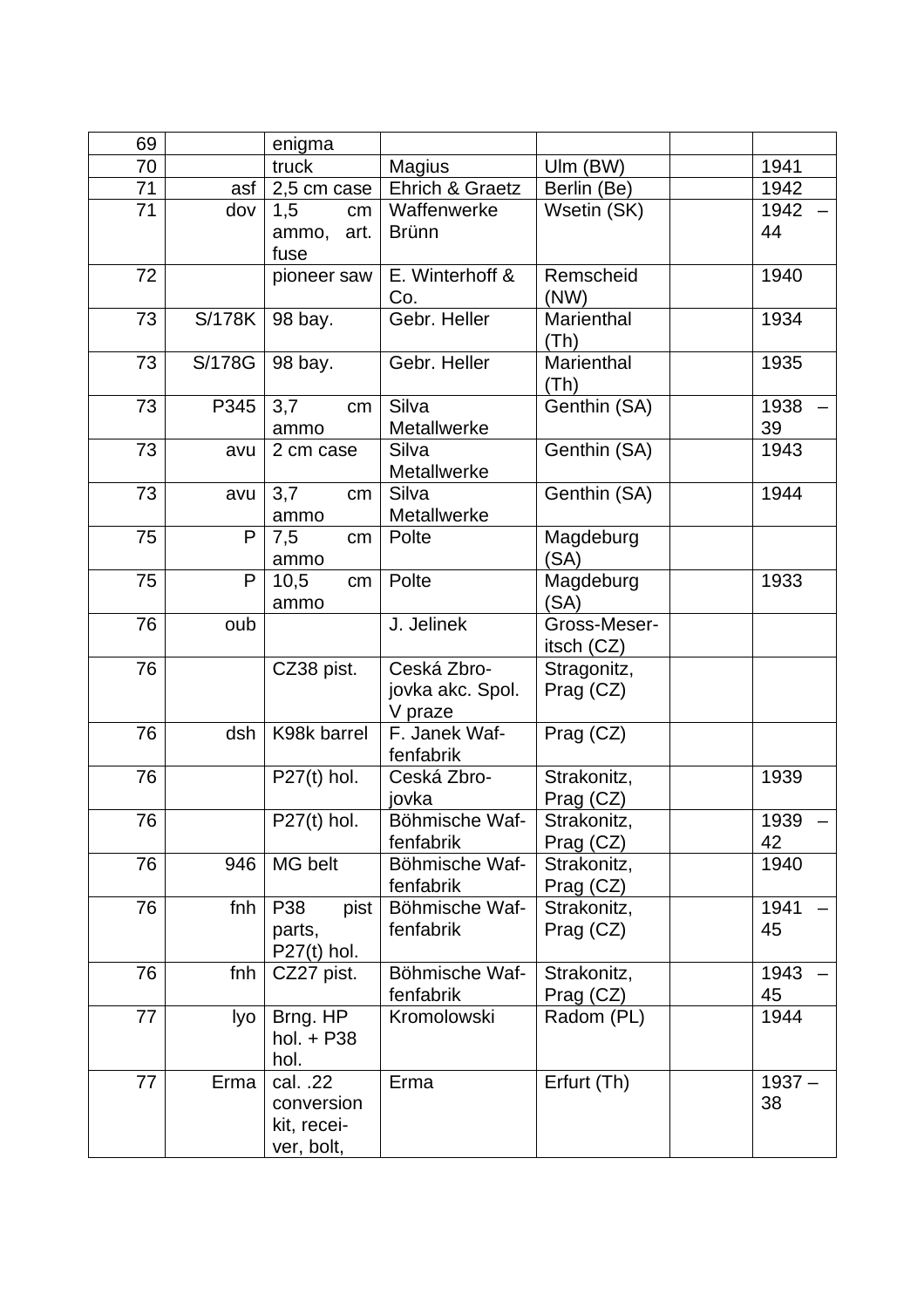|    |                       | wooden                                    |                                           |                    |                                     |                |
|----|-----------------------|-------------------------------------------|-------------------------------------------|--------------------|-------------------------------------|----------------|
|    |                       | box                                       |                                           |                    |                                     |                |
| 77 |                       | speed-<br>loader for<br>MG13 mag.         | <b>EE</b>                                 |                    |                                     |                |
| 77 |                       | on Steyr<br>produced<br>small arms        | F. B. Radom                               | Radom (PL)         | $In-$<br>spected<br>in Po-<br>land? |                |
| 77 | S/174G                | 98 bay.                                   | <b>WKC</b>                                | Solingen<br>(NW)   |                                     | 1935           |
| 77 | S/175G                | 98 bay.                                   | F. W. Höller                              | Solingen<br>(NW)   |                                     | 1935           |
| 77 |                       | K98k parts<br>for Erma                    |                                           |                    |                                     | 1937           |
| 77 | $\overline{S}/27, 27$ |                                           | Erma und<br>Geipel                        | Erfurt (Th)        |                                     | 1938           |
| 77 | 660                   | G29/40                                    | Steyr-Daimler-<br>Puch                    | Steyr (AT)         |                                     | 1939           |
| 77 | bnz                   | K98k                                      | Steyr-Daimler-<br>Puch                    | Steyr (AT)         | $In-$<br>spected<br>in Po-<br>land? | $1941 -$<br>44 |
| 77 | lyo                   | P38 hol.                                  | Kromolowski                               | Radom (PL)         |                                     | $1943 -$<br>44 |
| 77 | ndk                   | P38 hol.                                  | Arba Gmbh                                 | Petrikau (PL)      |                                     | $1943 -$<br>44 |
| 78 |                       | bakelite<br>carbide<br>lamp               |                                           |                    |                                     |                |
| 78 |                       | gas-mask                                  |                                           |                    |                                     |                |
| 78 | S652                  | <b>MG</b> lafette                         | Metallindustrie<br>Schönebeck             | Schönebeck<br>(Sn) |                                     | 1940           |
| 79 |                       | MG34 parts                                |                                           |                    |                                     |                |
| 81 |                       | K <sub>98</sub> b                         |                                           |                    |                                     |                |
| 81 |                       | cal. .22 con-<br>version kit,<br>magazine | Haenel                                    | Suhl (Th)          |                                     | Weimar         |
| 81 | S/237                 | K98k                                      | Berlin-Lübecker<br>Maschinenfabri-<br>ken | Lübeck (SH)        |                                     | 1937           |
| 82 |                       | M/1922 sa-<br>bre                         | Carl Eickhorn                             | Solingen<br>(NW)   |                                     |                |
| 82 | S/173K                | 98 bay.                                   | A.Coppel                                  | Solingen<br>(NW)   |                                     | 1934           |
| 83 | S/42                  | P08                                       | <b>Mauser Werke</b>                       | Oberndorf<br>(BW)  |                                     | $1938 -$<br>39 |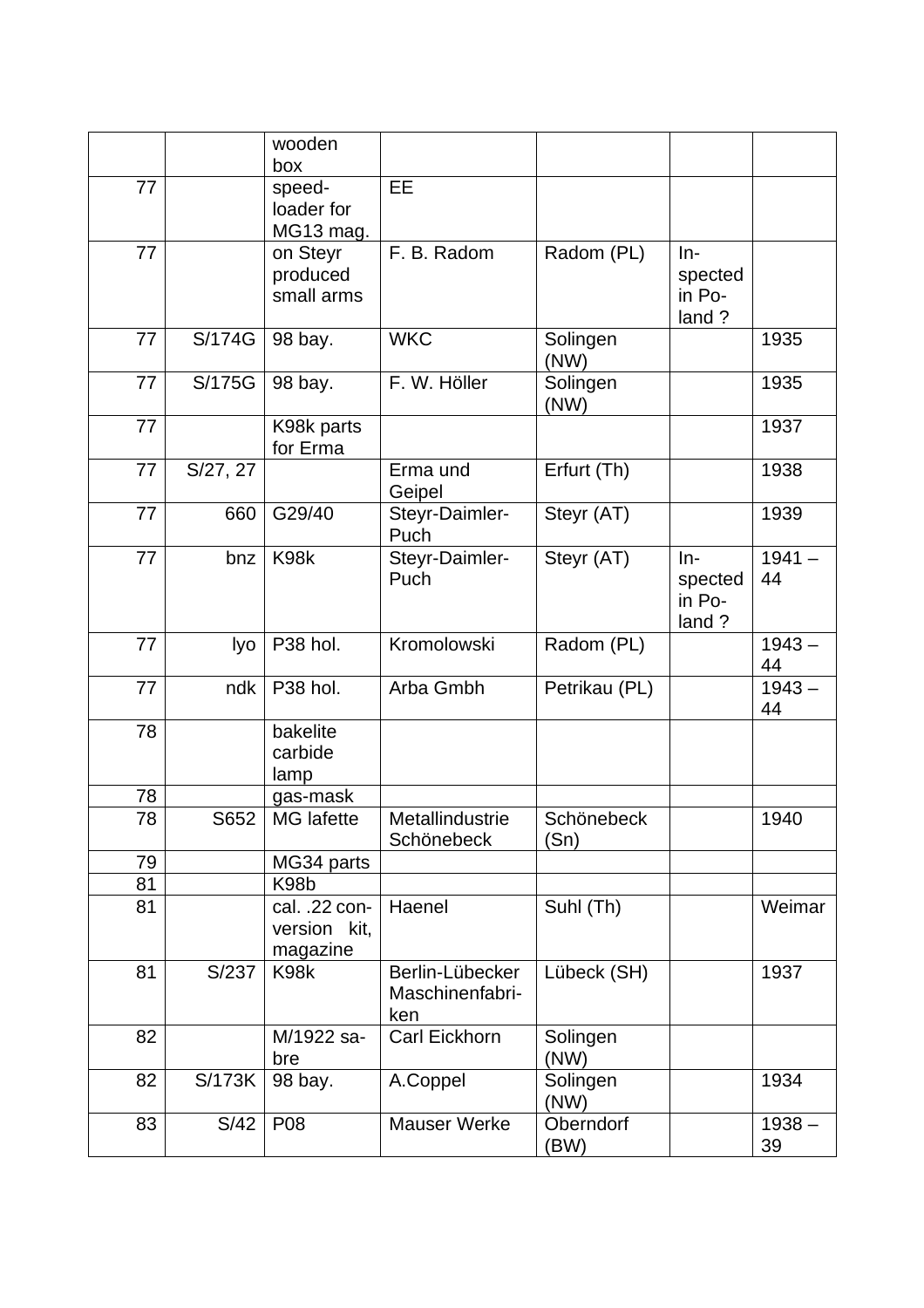| 83          | awl           | art. fuse                           | Sils van de Loo<br>& Co.                           | Fröndenberg<br>(NW)               |                   | 1944           |
|-------------|---------------|-------------------------------------|----------------------------------------------------|-----------------------------------|-------------------|----------------|
| 84          |               | rew. LMG<br>ammo box                | Kongsberg<br>Våpenfabrik                           | Kongsberg<br>(NO)                 |                   |                |
| 84          |               | axe                                 | H & W Stoll                                        | Wuppertal<br>(Cronenberg)<br>(NW) |                   | 1934           |
| 84          | P181          | 2 cm ammo                           | HASAG, Hugo<br>Schneider                           | Leipzig (Sn)                      |                   | 1940           |
| 84          |               | horse mane<br>comb                  |                                                    |                                   |                   | 1939           |
| 84          |               | M1914 pist.                         | Kongsberg<br>Våpenfabrik                           | Kongsberg<br>(NO)                 |                   | $1941 -$<br>45 |
| 84          |               | M1894<br>(rew.) bay.                | Kongsberg<br>Våpenfabrik                           | Kongsberg<br>(NO)                 |                   | $1942 -$<br>45 |
| 84          |               | M1894 rifle                         | Kongsberg<br>Våpenfabrik                           | Kongsberg<br>(NO)                 |                   | $1943 -$<br>45 |
| 85          |               | fork-spoon                          | <b>FWBN</b>                                        |                                   |                   | 1939           |
| 86          | bdr           | pouch for<br>telephone              | R. Ehrhardt                                        | Pössneck<br>(Th)                  | see<br>WaA<br>472 | 1941           |
| 86          |               | clock &<br>wooden<br>stand          | Kienzle Uhren-<br>fabriken                         |                                   |                   | 1941           |
| 86          | bdr           | MP40 mag.<br>pou.                   | R. Ehrhardt                                        | Pössneck<br>(Th)                  |                   | 1942           |
| 86<br>186 ? | bdr           | Sauer38H<br>hol., Astra<br>600 hol. | R. Ehrhardt                                        | Pössneck<br>(Th)                  |                   | $1942 -$<br>44 |
| 86          | bdr           | P38 hol.                            | R. Ehrhardt                                        | Pössneck<br>(Th)                  |                   | $1941 -$<br>44 |
| 86          | edq           | 2 cm case                           | D. W. M.                                           | Lübeck-<br>Schlutup (SH)          |                   | 1943           |
| 87          | P370          | 3,7 cm<br>ammo                      | Hugo Schneider                                     | Berlin (Be)                       |                   | 1940           |
| 88          | adb           | sight for<br>K98 gren.<br>Launcher  | Markneukirche-<br>ner Metallbear-<br>beitungs GmbH | Markneukir-<br>chen (Sn)          |                   |                |
| 88          | atf           | steel box                           | J. A. John AG                                      | Erfurt (Th)                       |                   |                |
| 88          | <b>S/177K</b> | 98 bay.                             | Pack u.Söhne                                       | Solingen<br>(NW)                  |                   | 1934           |
| 88          |               | MG34 part,<br>early                 |                                                    |                                   |                   |                |
| 88          | cyq           | MG42 bar-<br>rel                    | Spreewerke                                         | Berlin (Be)                       |                   |                |
| 88          | cyq           | P38                                 | Spreewerke                                         | Berlin (Be)                       |                   | $1942 -$<br>45 |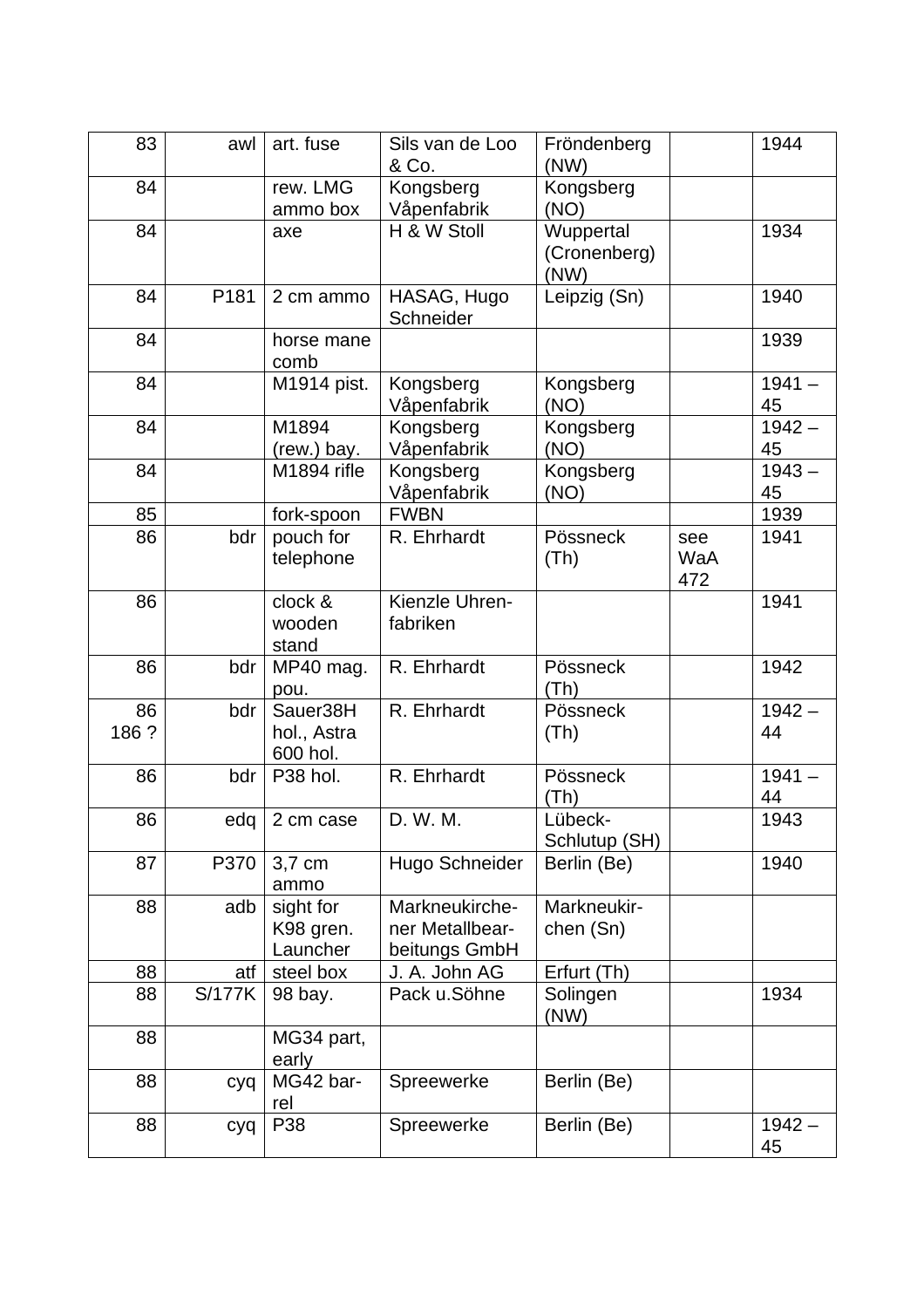| 89 |        | 7,5 cm hol-<br>low round       |                                 |                          |                |
|----|--------|--------------------------------|---------------------------------|--------------------------|----------------|
| 89 | kxs    | panzer-                        | Schicker & Co.                  | Fürth-Vach               |                |
|    |        | schreck                        |                                 | (By)                     |                |
| 89 |        | electronics                    | Telefunken GW                   | Erfurt (Th)              |                |
| 89 |        | radio tube                     | Telefunken RöW                  | Erfurt (Th)              |                |
| 89 |        | flrgn. hol.                    | Curt Vogel, Le-<br>derwarenwerk | Cottbus (Bb)             | 1940           |
| 92 |        | binocular<br>case              | Hensoldt                        | Wetzlar (He)             |                |
| 94 |        | RG34 cln.<br>kit               | Hawig                           | Berlin (Be)              | $1935 -$<br>39 |
| 94 |        |                                | <b>Otto Sindel</b>              | Berlin (Be)              |                |
| 94 |        | flrgn. hol.                    | Frost und Jahnel                |                          |                |
| 94 |        | pouch                          | Richter & Co.                   | Charlotten-<br>burg (Be) |                |
| 94 |        | horse sa-<br>ddle              | <b>Franz Cobau</b>              | Berlin (Be)              | 1933,<br>38    |
| 94 |        | pouch                          | Gebr. Wich-<br>mann             | Berlin (Be)              | 1933 ?         |
| 94 |        | flrgn. hol.                    | L. Seschke                      |                          | 1935           |
| 94 |        | P08 hol.                       | Schambach &<br>CO.              | Berlin (Be)              | 1936           |
| 94 |        | gas mask<br>part               | <b>S&amp;S</b>                  |                          | 1936           |
| 94 |        | pouch, first<br>aid            | Paul Klopfer                    | Berlin (Be)              | 1937           |
| 94 |        | gas-mask<br>field gear         | <b>Robert Larsen</b>            | Berlin (Be)              | 1937           |
| 94 |        | horse sa-<br>ddle              | <b>Gustav Rein-</b><br>hardt    | Berlin (Be)              | $1937 -$<br>38 |
| 94 |        | P08 hol.                       | Curt Vogel, Le-<br>derwarenwerk | Cottbus (Bb)             | 1938           |
| 95 | S/155K | 98 bay.                        | E. u. F. Hörster                | Solingen<br>(NW)         |                |
| 95 | S/184  | 98 bay.                        | Josua Corts                     | Solingen<br>(NW)         | 1936           |
| 96 |        | armorer's<br>gauge             | Hommel Werke                    | Mannheim<br>(NW)         |                |
| 97 | azg    | 2 cm fuse                      | Siemens-<br><b>Schuckert</b>    | Berlin (Be)              | 1944           |
| 98 |        | <b>Flak 8,8</b><br>part        |                                 |                          |                |
| 98 | cpq    | sight for<br>gren.<br>launcher | Rheinmetall-<br><b>Borsig</b>   | Guben (Bb)               |                |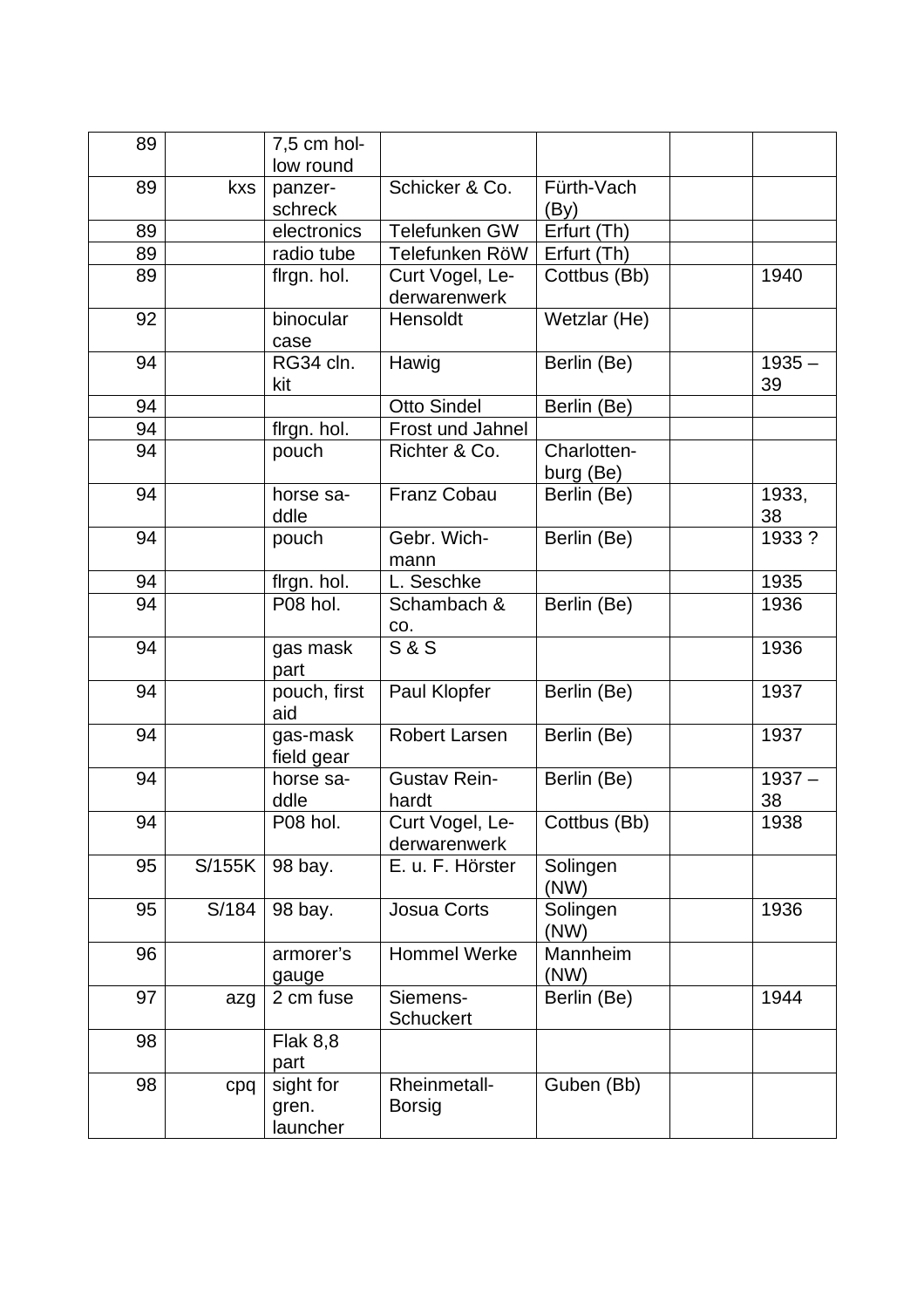| 98  | bmd | horse<br>leather<br>equipment       | Max Müller                      | Nürnberg<br>(By)         |            | 1940,<br>44    |
|-----|-----|-------------------------------------|---------------------------------|--------------------------|------------|----------------|
| 98  | gyo | P08 hol.                            | <b>Hans Dinkel-</b><br>meyer    | Nürnberg<br>(By)         |            | 1941           |
| 98  | cpg | MG belt                             | Doll & Co.                      | Nürnberg<br>(By)         |            | 1941           |
| 98  | gyo | P38 hol.                            | Hans Dinkel-<br>meyer           | Nürnberg<br>(By)         |            | 1942           |
| 98  | gmm | leather<br>goods                    | Eckardt &<br>Lohkamp            | Berlin (Be)              |            | 1942           |
| 98  | bzc | pouch                               | M. Hiessinger                   | Nürnberg<br>(By)         |            | 1943           |
| 98  | gqm | K98k butt-<br>plate for<br>Mauser O | Loch & Harten-<br>berger        | Idar-Ober-<br>stein (RP) |            | 1944           |
| 99  | qyn | flare gun<br>M42                    |                                 |                          |            |                |
| 99  | dpf | <b>MP40</b><br>spare parts<br>box   | B. & H. Reinert                 | Spiegelau<br>(By)        |            | 1943           |
| 100 | bmo | Wal. PPK<br>hol.                    | <b>Hans Deuter</b>              | Augsburg<br>(By)         |            | 1945           |
| 100 | cny | holsters                            | C. Pose                         | Berlin (Be)              |            |                |
| 100 |     | leather<br>pouch                    | <b>Paul Bieneck</b>             | Berlin (Be)              |            | 1939           |
| 100 |     | P38 hol.                            | C. Pose                         | Berlin (Be)              |            | $1939 -$<br>40 |
| 100 | krm | for foreign<br>contractors          | C. Pose                         | Berlin (Be)              |            |                |
| 100 |     | horse sad-<br>dle                   | <b>Otto Sindel</b>              | Berlin (Be)              |            | 1939           |
| 100 |     |                                     | G. Genschow                     | Berlin (Be)              |            | 1939           |
| 100 |     |                                     | Curt Vogel, Le-<br>derwarenwerk | Cottbus (Bb)             |            | 1939           |
| 100 |     | P08 hol. for<br>cavalry             | Kern, Kläger &<br>Cie           | Berlin (Be)              |            | 1940           |
| 100 |     | RG34 cln.<br>kit                    | Hawig                           | Berlin (Be)              |            | 1940           |
| 101 |     | P08 hol.                            | Auwaerter und<br><b>Bubeck</b>  | <b>Stuttgart</b><br>(BW) |            | $1934 -$<br>39 |
| 101 |     | leather<br>pouch                    | Auwaerter und<br><b>Bubeck</b>  | Stuttgart<br>(BW)        |            | 1934,<br>39    |
| 101 |     | P08 hol.                            | Hans Römer                      | Neu-Ulm (By)             | see<br>107 | 1936           |
| 101 |     | flrgn. hol.                         | <b>Ernst Kurz</b>               | Stuttgart<br>(BW)        |            | 1937           |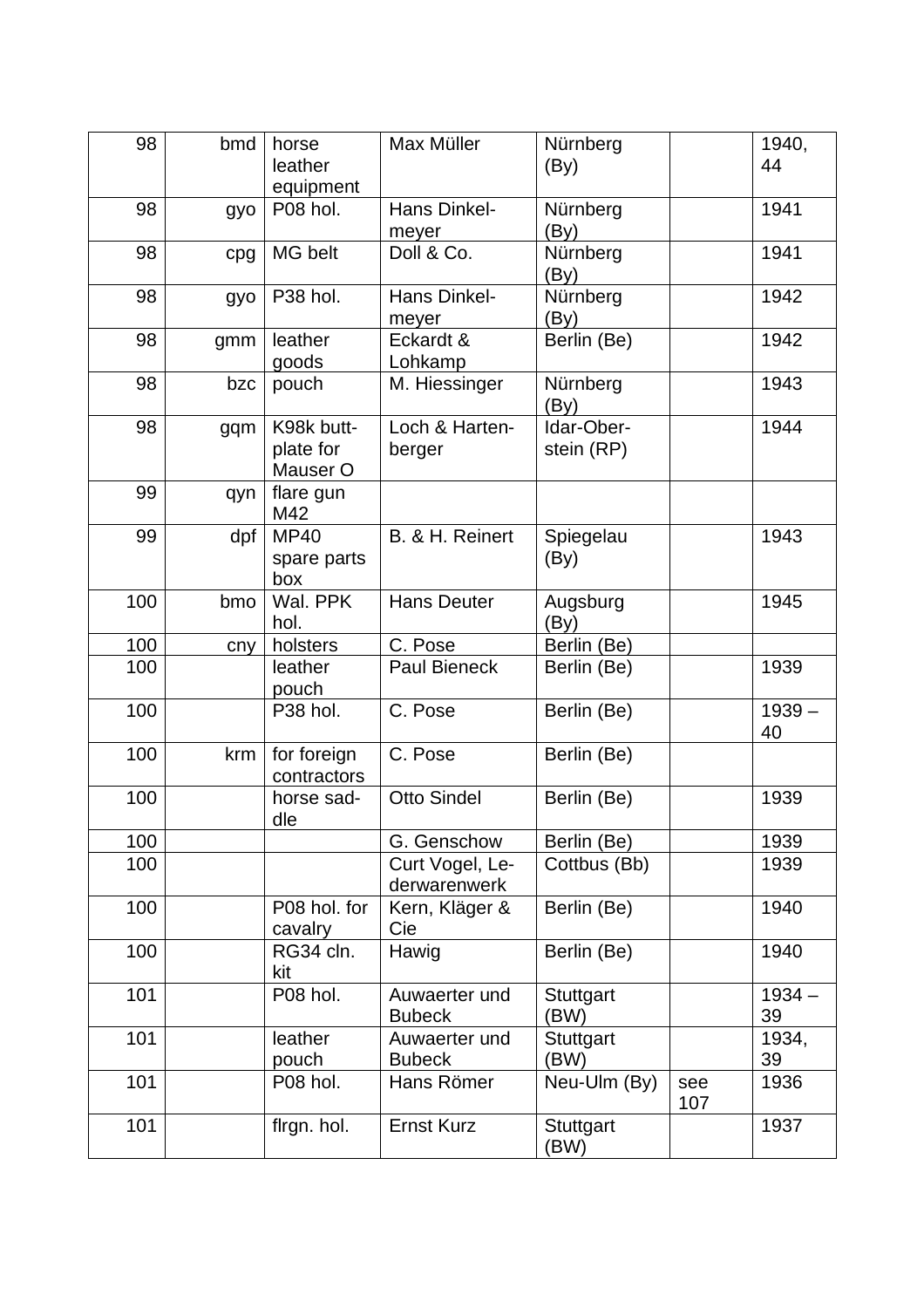| 101 |     | P08 hol.                                                    | E. K. St. (Ernst                                                                   |                          | 1938 -         |
|-----|-----|-------------------------------------------------------------|------------------------------------------------------------------------------------|--------------------------|----------------|
|     |     |                                                             | Kurz, Stuttgart?)                                                                  |                          | 39             |
| 101 |     | K98 sling                                                   | Bacher?                                                                            |                          | 1938           |
| 101 |     | K98 sling                                                   | L & F                                                                              |                          |                |
| 101 |     | field kit-<br>chen,<br>coffee-con-<br>tainer, soup<br>spoon | H. R. E.                                                                           |                          | $1937 -$<br>38 |
| 101 |     | frying pan                                                  | <b>Verband Deut-</b><br>scher Elektro-<br>techniker                                |                          | 1939           |
| 101 |     | food con-<br>tainer                                         | H. R. E. or H.E.<br>R.                                                             |                          | 1938,<br>40    |
| 101 | cdg | P08 hol.                                                    | Auwaerter und<br><b>Bubeck</b>                                                     | Stuttgart<br>(BW)        | 1939           |
| 101 | cdg |                                                             | Auwaerter und<br><b>Bubeck</b>                                                     | Stuttgart<br>(BW)        | $1940 -$<br>41 |
| 101 |     | P38 hol.                                                    | E. K. St. (Ernst<br>Kurz, Stutt-<br>gart?), (Ehr-<br>hardt & Kirsten,<br>Leipzig?) |                          | 1941           |
| 101 | evg | pouch for<br>telephone                                      | Max Oswald                                                                         | Karlsruhe<br>(BW)        | 1941           |
| 101 | gfg | P08 hol.                                                    | <b>Carl Hepting</b>                                                                | Stuttgart<br>(BW)        | 1941           |
| 101 | gfg | P38 hol.                                                    | <b>Carl Hepting</b>                                                                | Stuttgart<br>(BW)        | 1941,<br>43    |
| 101 | cdg | horse lea-<br>ther<br>equipment                             | Auwaerter und<br><b>Bubeck</b>                                                     | <b>Stuttgart</b><br>(BW) | 1942           |
| 101 | bzk | metal<br>ammo box                                           | Wagner & Keller                                                                    | Ludwigsburg<br>(BW)      | 1942,<br>44    |
| 101 | nka | Star B hol.,<br>Brng.HP<br>hol.                             | J. J. Schlayer                                                                     | Reutlingen<br>(BW)       | 1943           |
| 101 | gna | horse<br>leather<br>equipment                               | <b>Gustav Buch-</b><br>müller                                                      | Stuttgart<br>(BW)        | 1943           |
| 101 | ett | horse<br>leather<br>equipment                               | Landes-Liefe-<br>rung-Genossen-<br>schaft                                          | Stuttgart<br>(BW)        | 1943           |
| 102 |     | weapon<br>measuring<br>instrument                           |                                                                                    |                          |                |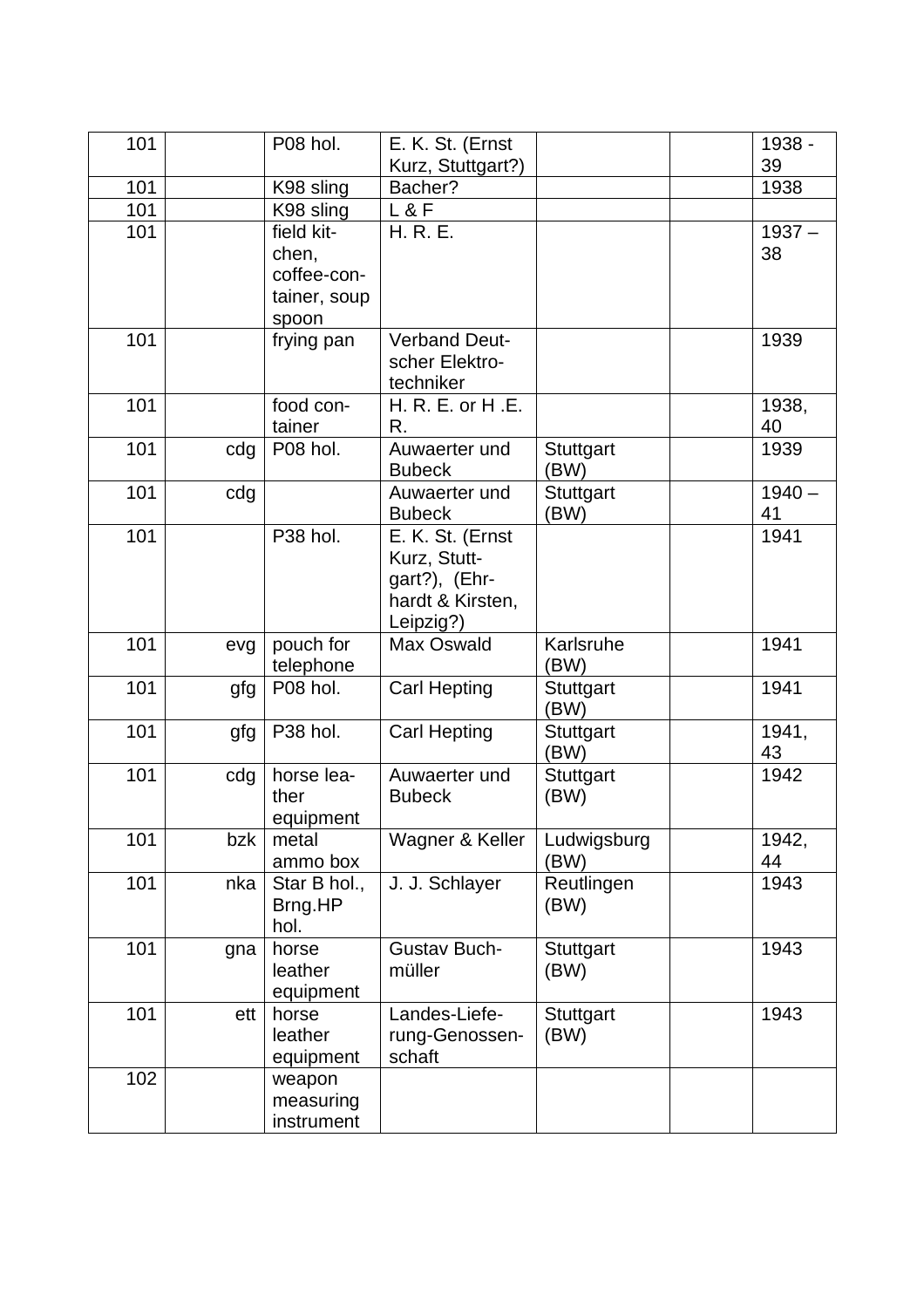| 102 |              |                                  | Carl Ackva                     | <b>Bad Kreuz-</b><br>nach (RP) |              | 1934                    |
|-----|--------------|----------------------------------|--------------------------------|--------------------------------|--------------|-------------------------|
| 102 |              | pouch                            | <b>Wilhelm Brand</b>           | Heidelberg<br>(BW)             |              | 1934                    |
| 102 |              | aluminium<br>part                | <b>WJ</b>                      |                                |              | 1935                    |
| 102 |              | 2 cm ammo                        | <b>HASAG</b>                   | Skarzysko<br>(PL)              |              | 1941                    |
| 103 | bmo          |                                  | <b>Hans Deuter</b>             | Augsburg<br>(By)               | <b>Etzel</b> |                         |
| 103 |              | climbing<br>iron                 |                                | Stubai, Tirol<br>(AT)          | Etzel        |                         |
| 103 |              | Y-straps                         |                                |                                | Etzel        |                         |
| 103 |              | lamp                             | Daimon-Werke                   | Danzig (PL)                    | <b>Etzel</b> |                         |
| 103 |              | Brng. HP<br>pistol               | F. N.                          | Lüttich (BE)                   | Etzel        | 1941                    |
| 103 |              | FN 10/22<br>pistol               | F. N.                          | Lüttich (BE)                   | Etzel        | 1941                    |
| 103 |              |                                  | F. N.                          | Lüttich (BE)                   | Etzel        | May 41<br>$-$ Dec<br>41 |
| 104 |              | cartridge<br>box                 |                                |                                |              |                         |
| 104 |              | gas jacket                       | Auer                           | Brandenburg<br>(Bb)            |              |                         |
| 104 |              | gas-mask                         | Auer                           |                                |              | 1940 -<br>41            |
| 104 | CA           | $1,5$ cm<br>ammo                 |                                |                                |              | 1940                    |
| 104 | bwz          | jerry can,<br>gas-mask<br>filter | Auer                           | Oranienburg<br>(Bb)            |              | 1941                    |
| 104 | byd          | gas protec-<br>tion<br>equipm.   | Drägerwerk                     | Lübeck (SH)                    |              | 1943                    |
| 105 |              | tape mea-<br>sure                | H                              |                                |              | 1934                    |
| 105 |              | P08 hol.                         | Carl Heinichen                 | Dresden (Sn)                   |              | 1934                    |
| 106 | ioa          | P38 hol.                         | Carl Heinichen                 | Dresden (Sn)                   |              | 1941                    |
| 107 |              |                                  | Auwaerter und<br><b>Bubeck</b> | Stuttgart<br>(BW)              |              | 1934                    |
| 107 | P            | 3,7 cm<br>ammo                   | Polte                          | Magdeburg<br>(SA)              |              | 1935                    |
| 107 |              |                                  | Hans Römer                     | Neu-Ulm (By)                   | see<br>101   | 1936                    |
| 107 | $\mathsf{P}$ | 8,8, 14,9<br>cm ammo             | Polte                          | Magdeburg<br>(SA)              |              | 1936                    |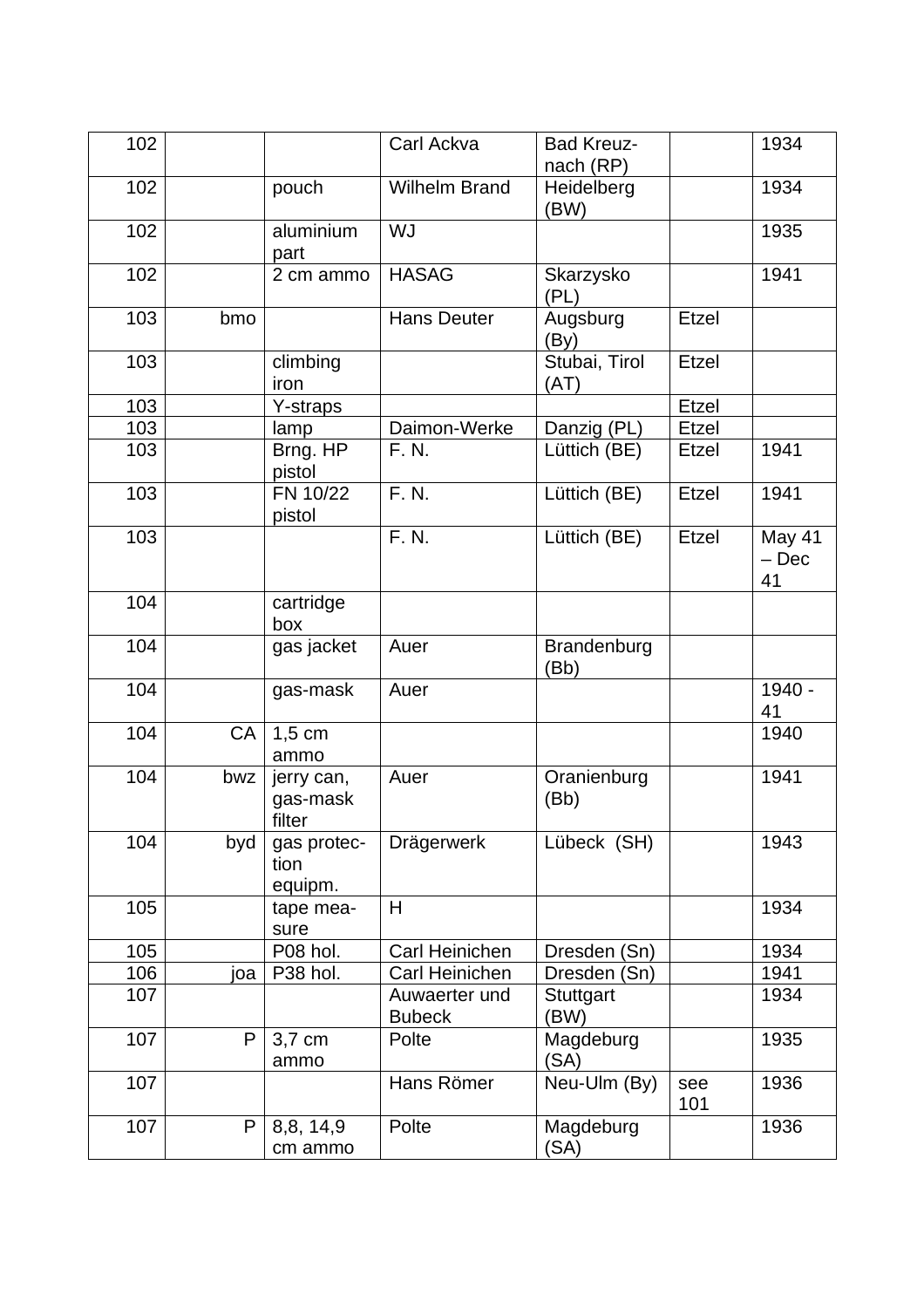| 107 | P         | case for 18<br>cm howitzer                | Polte                                        | Magdeburg<br>(SA)        | 1936           |
|-----|-----------|-------------------------------------------|----------------------------------------------|--------------------------|----------------|
| 107 | P         | 2 cm Flak<br>case                         | Polte                                        | Magdeburg<br>(SA)        | 1936           |
| 107 | dfb       | 2 cm Flak<br>38 firing pin                | Wilhelm-Gust-<br>loff-Werke                  | Suhl (Th)                |                |
| 107 |           | P08 hol.                                  | K. W. K.                                     |                          | 1939           |
| 107 |           | electronic<br>equipm.                     | Habafa                                       | Hamburg<br>(Hh)          | 1944           |
| 107 |           | battery                                   | Otto Gross-<br>Hamburger Bat-<br>terie-Fabr. | Hamburg<br>(Hh)          | 1944           |
| 108 |           |                                           | Carl Heinichen                               | Dresden (Sn)             | 1934           |
| 108 | S/42      | K98k                                      | <b>Mauser Werke</b>                          | Oberndorf<br>(BW)        | 1935           |
| 109 | <b>KH</b> | RG34 cln.<br>kit                          | Kyffhäuserhütte<br>(Paul Reuss)              | Artern (Th)              | 1935           |
| 109 |           | kkw cln. kit                              | G. Appel                                     | Berlin-Span-<br>dau (Be) | 1936           |
| 109 | aux       | panzer-<br>büchsepat.                     | Polte                                        | Magdeburg<br>(ST)        | $1941 -$<br>42 |
| 110 | avq       | field kitchen<br>box                      | Senkingwerke<br>AG                           | Hildesheim<br>(Sn)       |                |
| 110 | dth       | drag anchor                               | Vosswerke<br>Sarstedt                        | Sarstedt (Ni)            |                |
| 111 |           | gas-mask                                  |                                              |                          |                |
| 112 |           | horse lea-<br>ther<br>equipment           |                                              |                          |                |
| 112 |           |                                           | G. Genschow                                  | Berlin (Be)              | 1936           |
| 112 |           | binocular<br>leather                      | E. Leitz                                     | Wetzlar (He)             | $1936 -$<br>37 |
| 112 |           | binocular<br>leather                      | Hensoldt                                     | Wetzlar (He)             | 1937           |
| 114 |           | caliper                                   |                                              |                          |                |
| 114 |           | tool                                      | <b>Irioinal ? Helio</b>                      |                          |                |
| 114 | S/147     | K98k                                      | Sauer und Sohn                               | Suhl (Th)                | 1934 -<br>35   |
| 114 | S/237     | K98k                                      | Berlin-Lübecker<br>Maschinenfabri-<br>ken    | Lübeck (SH)              | 1936           |
| 115 | "S"       | MG13 mag.                                 |                                              |                          | 1935           |
| 116 | "S"       | MG13 mag.                                 |                                              |                          | 1935           |
| 116 | S/147     | K98 $k$ rec. $+$<br>r. sight for<br>Sauer | <b>Carl Walther</b>                          | Zella-Mehlis<br>(Th)     | $1934 -$<br>36 |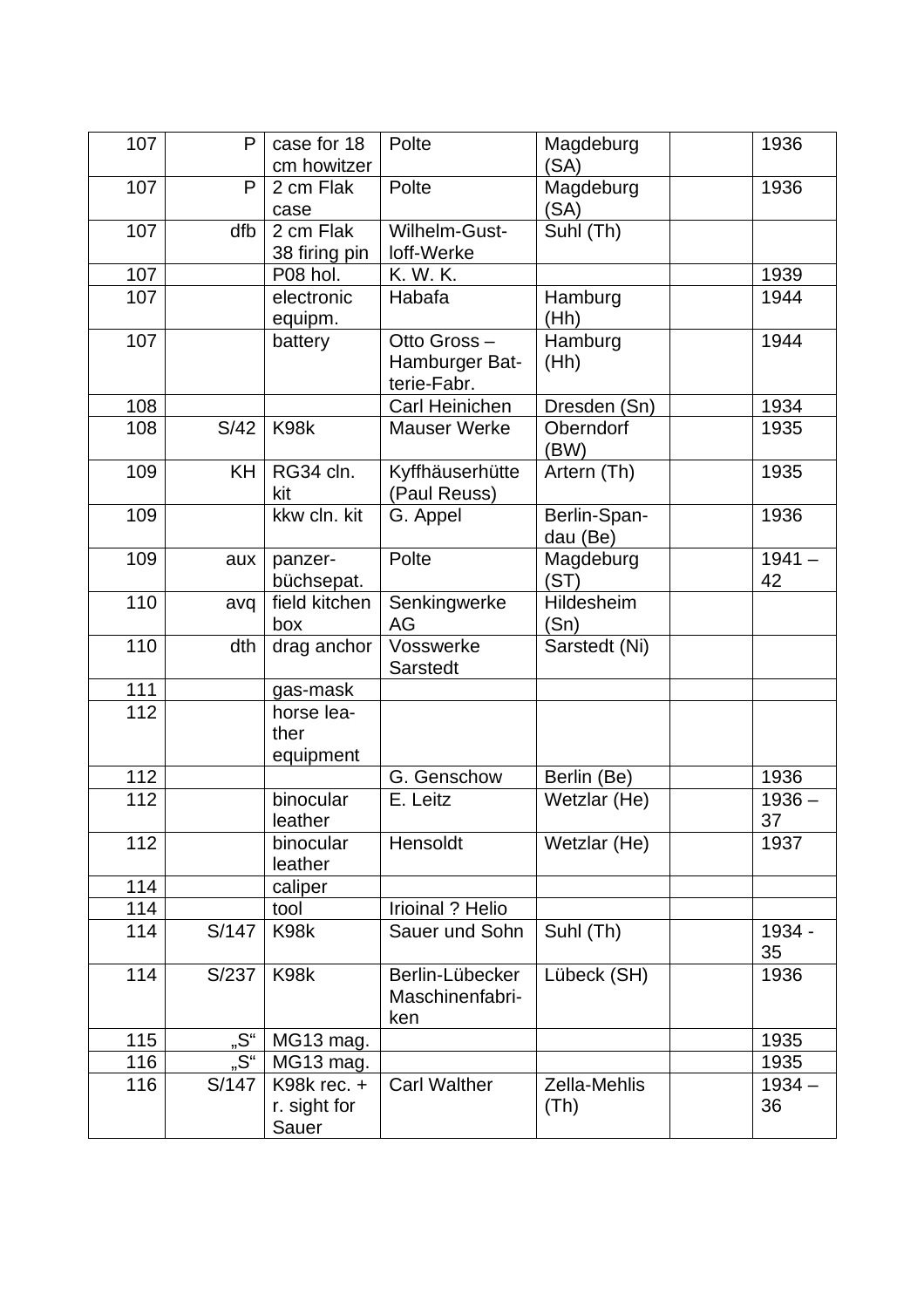| 116         | S/237           | K98k                                                    | Berlin-Lübecker<br>Maschinenfabri-<br>ken | Lübeck (SH)         | 1936           |
|-------------|-----------------|---------------------------------------------------------|-------------------------------------------|---------------------|----------------|
| 117         |                 | electronics                                             | Staru GmbH                                | Staßfurt (SA)       |                |
| 117         |                 | P08, .22<br>cal. conver-<br>sion kit                    | Erma                                      | Erfurt (Th)         |                |
| 117         | S/155G          | 98 bay.                                                 | E. u. F. Hörster                          | Solingen<br>(NW)    | 1935           |
| 118         |                 | M/1922<br>sabre                                         |                                           |                     |                |
| 118         | S/173           | 98 bay.                                                 | Coppel                                    | Solingen<br>(NW)    | 1935           |
| 118         | S/177           | 98 bay.                                                 | Pack u. Söhne                             | Solingen<br>(NW)    | 1935           |
| 120         |                 | 10,5 cm<br>case                                         |                                           |                     | 1945           |
| 121         |                 |                                                         | <b>Karl Barth</b>                         | Waldbröhl<br>(NW)   | 1939           |
| 121         | fmx             | art. fuse                                               | Krüger & Co.                              | Berlin (Be)         | 1943           |
| 123         |                 | incendiary<br>bomb                                      |                                           |                     |                |
| 123         |                 | axe                                                     |                                           |                     | 1936           |
| 123         |                 | case for<br>stick gre-<br>nades, box<br>for MG<br>bands | WF Co.                                    |                     | $1939 -$<br>40 |
| 124         |                 | funnel                                                  | F. F. A.                                  |                     | 1935           |
| 124         |                 | carbide<br>lamp                                         | F. F. A. Schulze                          |                     | 1934,<br>36    |
| 124         | P <sub>58</sub> | $10,5$ cm<br>ammo                                       | Ehrich & Graetz                           | Berlin (Be)         | 1939           |
| 124         | ast             | 10,5 cm<br>ammo                                         | Joh. Hauff                                | Lichtenberg<br>(Be) | 1941           |
| 125         |                 | gas-mask<br>part                                        |                                           |                     |                |
| 125         |                 | shell con-<br>tainer                                    | FcoW or FWCo                              |                     | $1936 -$<br>37 |
| 127<br>727? | DLU, dlu        |                                                         | E. Lüneschloss                            | Solingen<br>(NW)    | $1940 -$<br>41 |
| 127<br>727? | cxb             | P38 hol.                                                | Joseph Moll                               | Goch (NW)           | $1940 -$<br>41 |
| 130         |                 | pioneer tool                                            | <b>Carl Sauer</b>                         | Berlin (Be)         |                |
| 130         |                 | pioneer tool                                            | <b>IBB</b>                                | Berlin (Be)         | 1937           |
| 131         |                 | tool                                                    | <b>Mauser Werke</b>                       | Oberndorf<br>(BW)   | 1934           |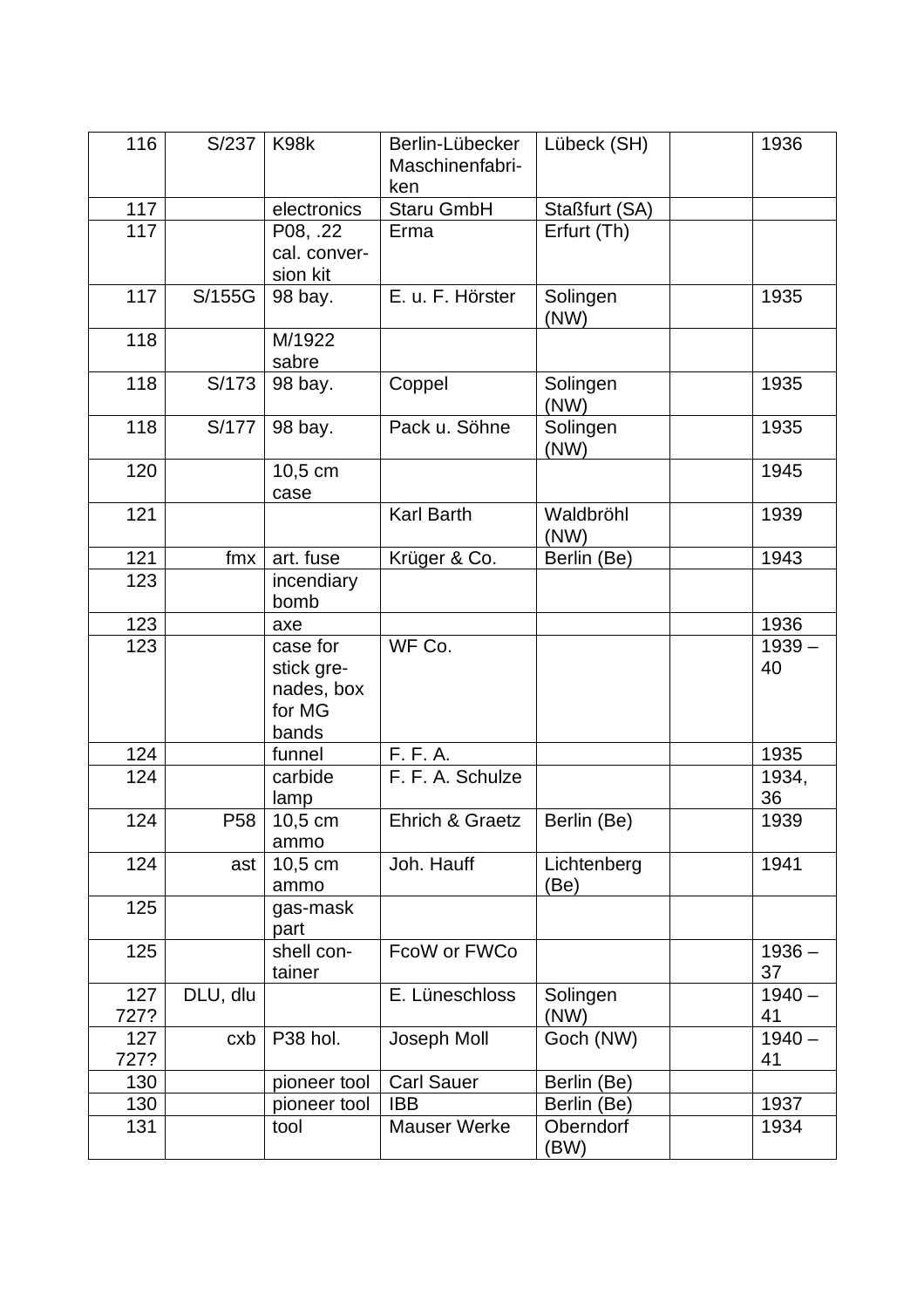| 131 | Rh.S.<br>705 | $8,8 - 10,5$<br>cm primer                              | Gerätebau<br>GmbH                         | Mühlhausen<br>(Th)             | 1939           |
|-----|--------------|--------------------------------------------------------|-------------------------------------------|--------------------------------|----------------|
| 132 |              | P08, .22<br>cal. conver-<br>sion kit,<br>wooden<br>box | Erma                                      | Erfurt (Th)                    | Weimar         |
| 132 | S/27G        | K98k                                                   | Erma                                      | Erfurt (Th)                    | 1935           |
| 133 |              | bunker<br>lamp                                         |                                           |                                |                |
| 134 |              | RG34 cln.<br>kit                                       | G. Appel                                  | Spandau (Be)                   | 1935           |
| 134 | emy          | field phone                                            | <b>Friedrich Merk</b>                     | München (By)                   | 1941           |
| 134 |              | G43 parts<br>for Gustloff<br>and<br>Walther            | Manufacture d.<br>Armes de St.<br>Étienne | St. Étienne<br>(FR)            | $1943 -$<br>44 |
| 135 | S/42         | K98k                                                   | <b>Mauser Werke</b>                       | Oberndorf<br>(BW)              | 1935           |
| 135 | bmo          |                                                        | <b>Hans Deuter</b>                        | Augsburg<br>(By)               | 1939           |
| 135 | byf          | G41M                                                   | <b>Mauser Werke</b>                       | Oberndorf<br>(BW)              | $1941 -$<br>42 |
| 135 | byf          | K98k, P08,<br>P38, MP44<br>parts                       | <b>Mauser Werke</b>                       | Oberndorf<br>(BW)              | $1941 -$<br>45 |
| 135 | Mauser       | HSc pist.                                              | <b>Mauser Werke</b>                       | Oberndorf<br>(BW)              | $1941 -$<br>45 |
| 135 | ar           | K98k                                                   | <b>Mauser Werke</b>                       | Borsigwalde<br>(Be)            | 1944           |
| 135 | <b>SVW</b>   | <b>K98k,</b><br><b>VK98, P38</b>                       | <b>Mauser Werke</b>                       | Oberndorf<br>(BW)              | 1945           |
| 136 |              | 98 chamber<br>cleaning<br>tool                         |                                           |                                |                |
| 136 |              | P08 hol.                                               | Carl Ackva                                | <b>Bad Kreuz-</b><br>nach (RP) | 1934           |
| 136 |              |                                                        | <b>Hans Deuter</b>                        | Augsburg<br>(By)               | 1934           |
| 136 |              | P08 hol.                                               | <b>Hans Deuter</b>                        | Augsburg<br>(By)               | 1939           |
| 136 |              | MG band<br>box                                         |                                           |                                | 1939           |
| 136 |              | leather<br>goods                                       | Lago Bayern                               | München (By)                   | 1939           |
| 136 | brh, 743     | MG band<br>box                                         | Schaltbau                                 | München (By)                   | 1940           |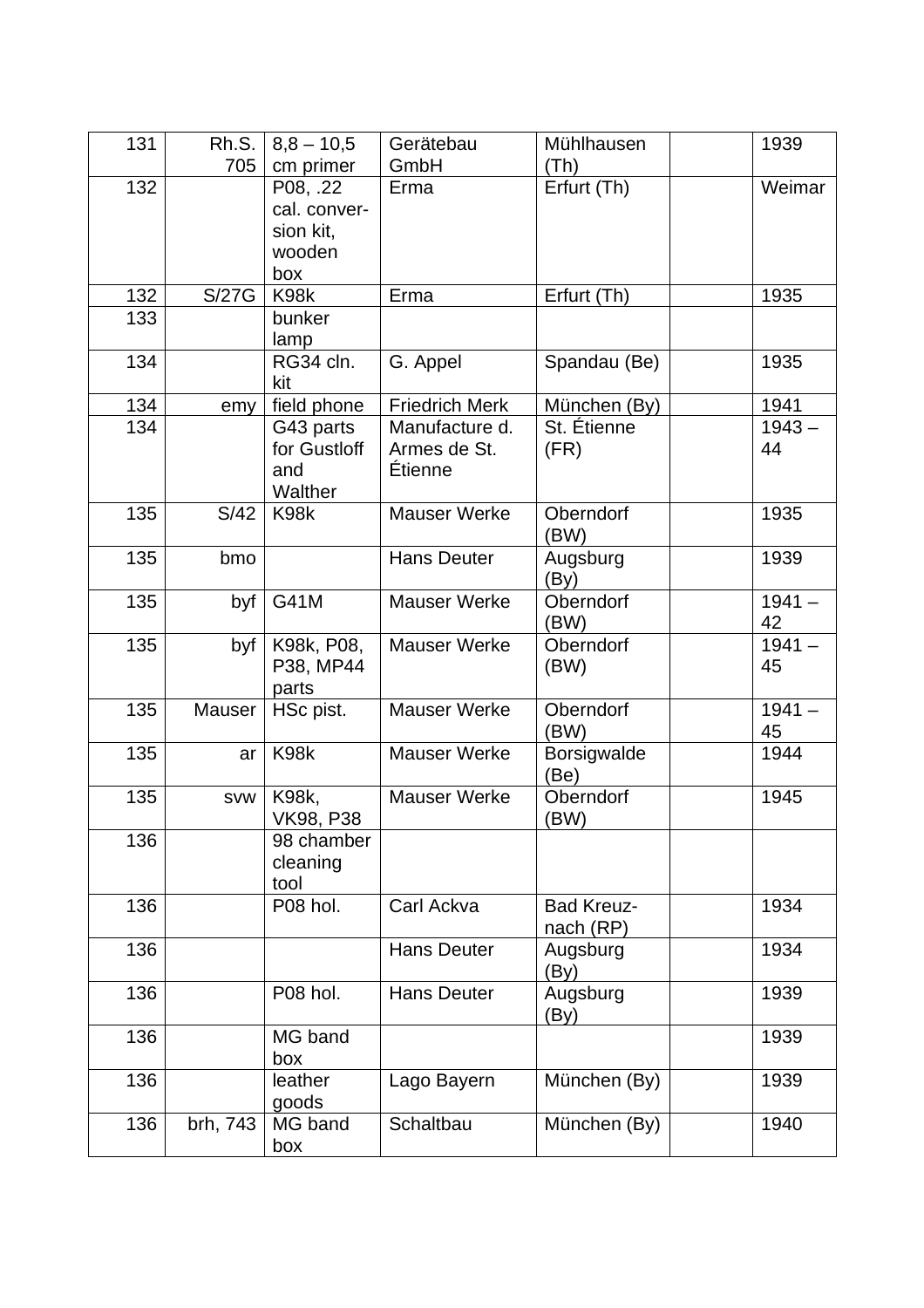| 136 |            | horse         | Ph. Riebel und    | Ingolstadt   |      | 1940,    |
|-----|------------|---------------|-------------------|--------------|------|----------|
|     |            | leather       | Söhne             | (By)         |      | 43       |
|     |            | equipmnt      |                   |              |      |          |
| 136 | eus        | wooden        | J. Ehlers         | Hamburg      |      | 1941     |
|     |            | ammo box      |                   | (Hh)         |      |          |
| 136 | <b>CWW</b> | firgn. hol.   | <b>Carl Weiss</b> | Braun-       |      | 1941     |
|     |            |               |                   | schweig (Ni) |      |          |
| 136 | bdt        | Brng. HP      | Salewa            | München (By) |      | 1941     |
|     |            | hol.          |                   |              |      |          |
| 136 | bdr        | Brng. HP      | R. Erhardt        | Pössneck     |      | 1941,    |
|     |            | hol.          |                   | (Th)         |      | 43       |
| 136 | gmn        | flrgn. hol.,  | Riebel und        | Ingolstadt   |      | 1942     |
|     |            | leather       | Söhne             | (By)         |      |          |
|     |            | pouch         |                   |              |      |          |
| 136 | bdt        | horse sad-    | Salewa            | München (By) |      | $1943 -$ |
|     |            | dle           |                   |              |      | 44       |
| 138 | cny        |               | C. Pose           | Berlin (Be)  |      |          |
| 138 | krm        | for foreign   | C. Pose           | Berlin (Be)  |      |          |
|     |            | contractors   |                   |              |      |          |
| 138 | S/239      | 98 bay.       | Herder            | Solingen     |      | 1935     |
|     |            |               |                   | (NW)         |      |          |
| 139 | dla        | P38 hol.      | <b>Karl Barth</b> | Waldbröhl    |      | $1941 -$ |
|     |            |               |                   | (NW)         |      | 42       |
| 140 | ch         | rifle gre-    | F. N.             | Lüttich (BE) | Zorn |          |
|     |            | nade laun-    |                   |              |      |          |
|     |            | cher          |                   |              |      |          |
|     |            | 7,92x94       |                   |              |      |          |
| 140 |            | FN 10/22      | F. N.             | Lüttich (BE) | Zorn | $-1944$  |
|     |            | pistol, Brng. |                   |              |      |          |
|     |            | HP pist.,     |                   |              |      |          |
|     |            | P38 pist.     |                   |              |      |          |
|     |            | parts         |                   |              |      |          |
| 140 |            |               | F. N.             | Lüttich (BE) | Zorn | $1942 -$ |
|     |            |               |                   |              |      | 44       |
| 140 | ch         | K98k parts    | F. N.             | Lüttich (BE) | Zorn | 1944     |
|     |            | for Mauser,   |                   |              |      |          |
|     |            | Gustloff      |                   |              |      |          |
| 141 |            | 5 cm armor    |                   |              |      | 1941     |
|     |            | grenade       |                   |              |      |          |
| 141 |            | sugar         |                   |              |      |          |
|     |            | pouch         |                   |              |      |          |
| 141 | cwg        | grenade       | <b>WASAG</b>      | Goswig (SA)  |      | 1941     |
|     |            | smoke ex-     |                   |              |      |          |
|     |            | plosive       |                   |              |      |          |
| 141 | ioa        | P08 hol.      | Carl Heinichen    | Dresden (Sn) |      | 1941     |
| 142 |            | frying pan    | <b>BFG</b>        |              |      |          |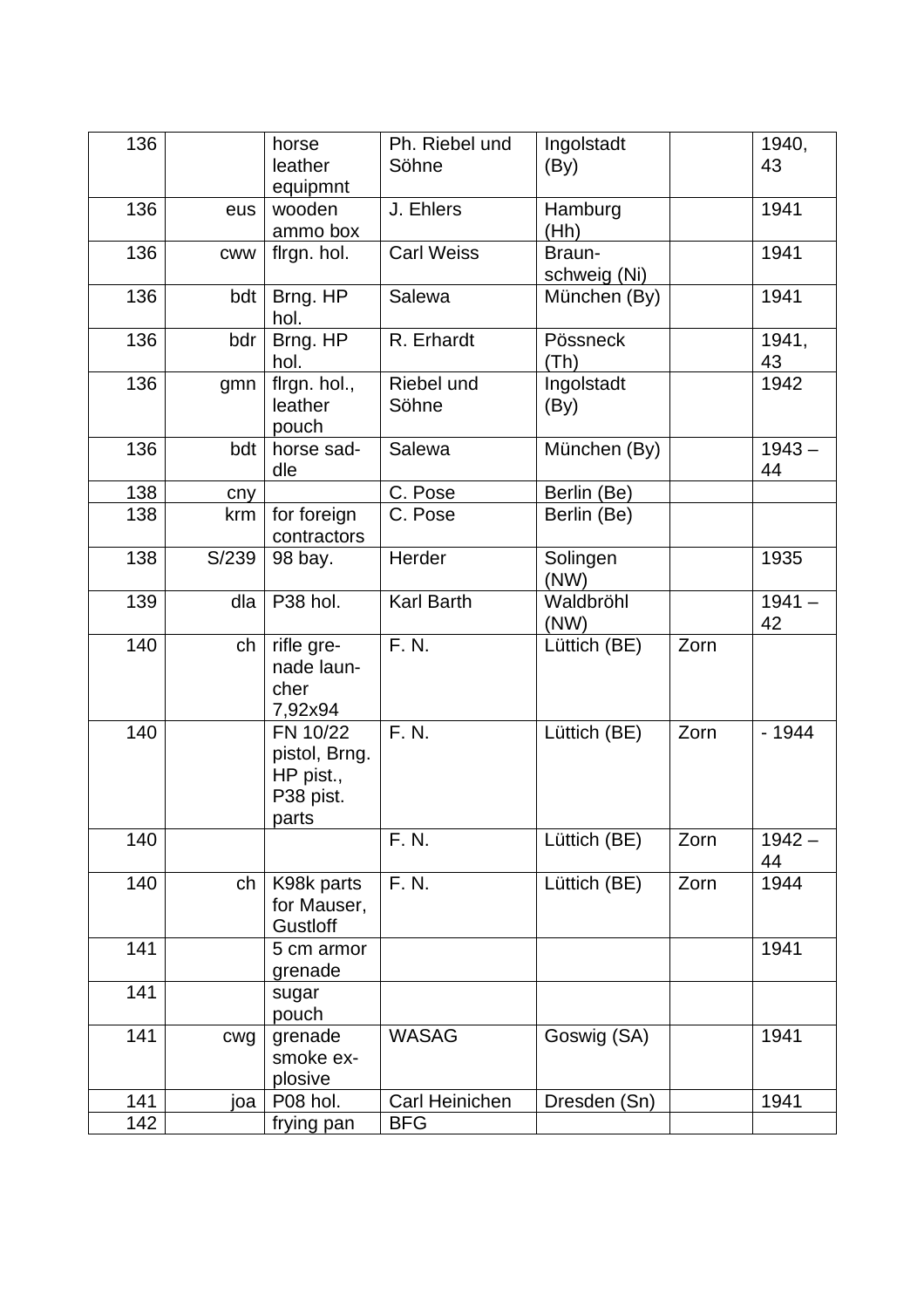| 142         |     | P08 hol.                        | Carl Heinichen               | Dresden (Sn)            | $1935 -$<br>36 |
|-------------|-----|---------------------------------|------------------------------|-------------------------|----------------|
| 142         |     | P08 hol.                        | <b>Otto Reichel</b>          | Lengefeld<br>(Sn)       | $1935 -$<br>39 |
| 142         |     | pouch for                       | <b>B&amp;G</b>               |                         | 1936           |
|             |     | telephone                       |                              |                         |                |
| 142         |     | entrenching<br>tool             | Kjellberg Ma-<br>schinen     | Fürstenwalde<br>(Bb)    | 1936           |
| 142         |     | tape mea-<br>sure               | Massi                        |                         | $1935 -$<br>38 |
| 142         |     | P08 hol.                        | Gebr. Klinge                 | Dresden (Sn)            | $1936 -$<br>38 |
| 142         | jsd | tea-con-<br>tainer              | <b>Gustav Rein-</b><br>hardt | Berlin (Be)             | 1937           |
| 142         |     | P08 hol.                        | Stecher, Moritz              | Freiberg (Sn)           | 1937           |
| 142         |     | fork-spoon                      | <b>CFH</b>                   |                         | $1937 -$<br>38 |
| 142         |     | tea/38offee-<br>container       | <b>LGA</b>                   |                         | 1937           |
| 142         |     | fork-spoon                      | <b>GAG</b>                   |                         | 1938           |
| 142         |     | fork-spoon                      | <b>BFG</b>                   |                         | 1938           |
| 142         |     | P08 hol.                        | Carl Heinichen               | Dresden (Sn)            | 1938           |
| 142         |     | P08 hol.                        | Karl Böcker                  | Waldbröhl<br>(NW)       | 1939           |
| 142         |     | blowlamp                        | H                            |                         | 1939           |
| 142         | ffr |                                 | E. Thielenhaus               | Wuppertal<br>(NW)       | 1941           |
| 142         |     | fuse setting                    |                              |                         | 1942           |
| 143         |     | folding knife                   |                              |                         |                |
| 143<br>140? | Ch  | K98 gren.<br>launcher           | F. N.                        | Lüttich (BE)            | 1942           |
| 145         |     | pioneer<br>tools                | Garantoska ?                 |                         |                |
| 145         |     | pliers for fu-<br>ses           |                              |                         |                |
| 145         |     | pioneer<br>saw                  | F. A. Schmidt                | Remscheid<br>(NW)       |                |
| 145         |     | pioneer<br>saw                  | Seeger                       | Offenbach<br>/Main (He) | 1936           |
| 145         |     | wire cutter                     | C. Mesenhöller               | Remscheid<br>(NW)       | 1936,<br>38    |
| 145         |     | carbide<br>lamp                 |                              |                         |                |
| 145         |     | horse hoof<br>cleaning<br>knife | Wolfertz & E-<br>vertz       | Solingen<br>(NW)        | 1936           |
| 145         |     | horse bride                     |                              |                         | 1937           |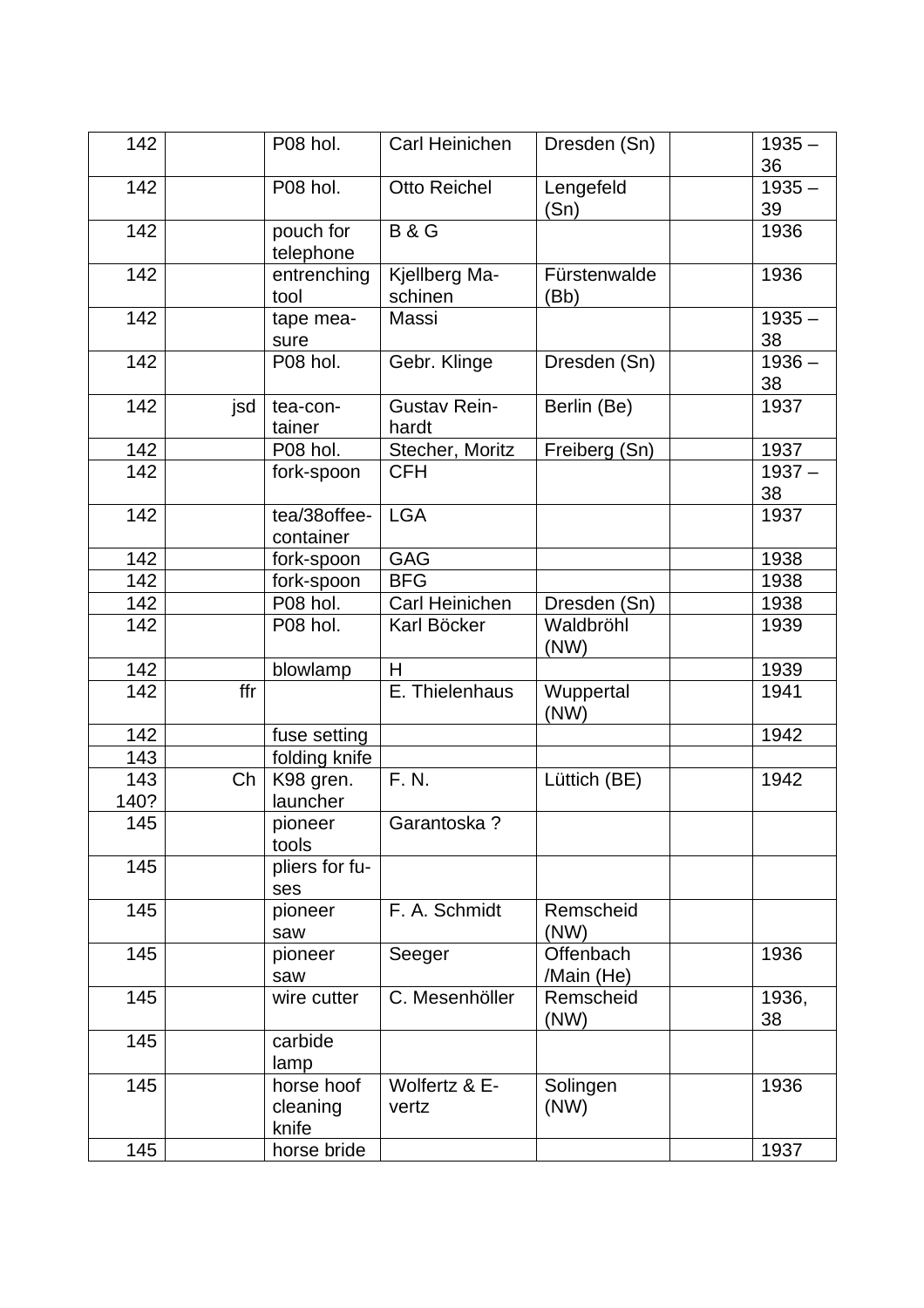| 145 |      | fork-spoon                           | O. H. W.                       |                           |       | 1937           |
|-----|------|--------------------------------------|--------------------------------|---------------------------|-------|----------------|
| 145 |      | spade                                | IAIH <sub>v</sub> ?            |                           |       | 1937           |
| 145 | logo | P08 hol.                             | <b>Kritzler KG</b>             | Köln-Rebbel-<br>roth (NW) |       | 1937           |
| 145 |      | clamp tool                           | <b>Gustav Klauke</b>           | Remscheid<br>(NW)         |       | 1938           |
| 145 | bdk  | clamp tool                           | Schneiderwerke,<br>St. Ingbert | Saar (SI)                 |       |                |
| 145 |      | optic device                         | Opticotechna                   | Prerau (CZ)               |       |                |
| 145 | gqm  | pliers, tools                        | Loch & Harten-<br>berger       | Idar Ober-<br>stein (RP)  |       |                |
| 145 | gqm  | MP40 mag.                            | Loch & Harten-<br>berger       | Idar Ober-<br>stein (RP)  |       | 1942           |
| 145 |      | MG42 tool                            | B                              |                           |       |                |
| 145 | jln  |                                      | Deutsche Leder-<br>werkstätten | <b>Pirmasens</b><br>(RP)  |       | $1942 -$<br>43 |
| 145 | jln  | P38 hol.,<br>P08 hol.                | Deutsche Leder-<br>werkstetten | <b>Pirmasens</b><br>(RP)  |       | $1942 -$<br>44 |
| 145 |      | 2 cm fuse                            |                                |                           |       | 1944           |
| 145 | bdk  | 2 cm mag.                            | Schneiderwerke,<br>St. Ingbert | Saar (SI)                 |       | 1944           |
| 146 |      | binocular<br>case                    | <b>Busch</b>                   |                           |       |                |
| 146 | gpk  | art. fuse                            | Winkler und<br>Dünnebier       | Neuwied (RP)              |       | 1943           |
| 147 |      | <b>MG34</b><br>spring con-<br>tainer |                                |                           |       |                |
| 147 |      | MG tool                              |                                |                           |       |                |
| 147 | cof  | MG42 top<br>cover                    | Carl Eickhorn                  | Solingen<br>(NW)          |       |                |
| 147 | bpr  | MG42 parts                           | J. Grossfuss                   | Döbeln (Sn)               |       | 1942           |
| 148 | dfb  | cal. .22<br>conversion<br>kit        | Gustloff-Werke                 | Suhl (Th)                 |       |                |
| 150 | bwz  | horse gas-<br>mask                   | Auer-Gesell-<br>schaft         | Oranienburg<br>(Bb)       | 159 ? |                |
| 150 |      | table lamp                           | ErGi                           |                           |       | 1938           |
| 151 |      | 2 cm case                            |                                |                           |       | 1942           |
| 152 | wb   | 2 cm case                            | Hugo Schneider                 | Köpenick<br>(Be)          |       | 1942           |
| 153 |      | protecting<br>part                   | WAE ?                          |                           |       | 1935           |
| 153 | ews  | art. fuse                            | Skodawerke                     | Königgrätz<br>(CZ)        |       | 1942           |
| 154 | erg  |                                      | A. Döppert                     | Kitzingen (By)            |       | 1942           |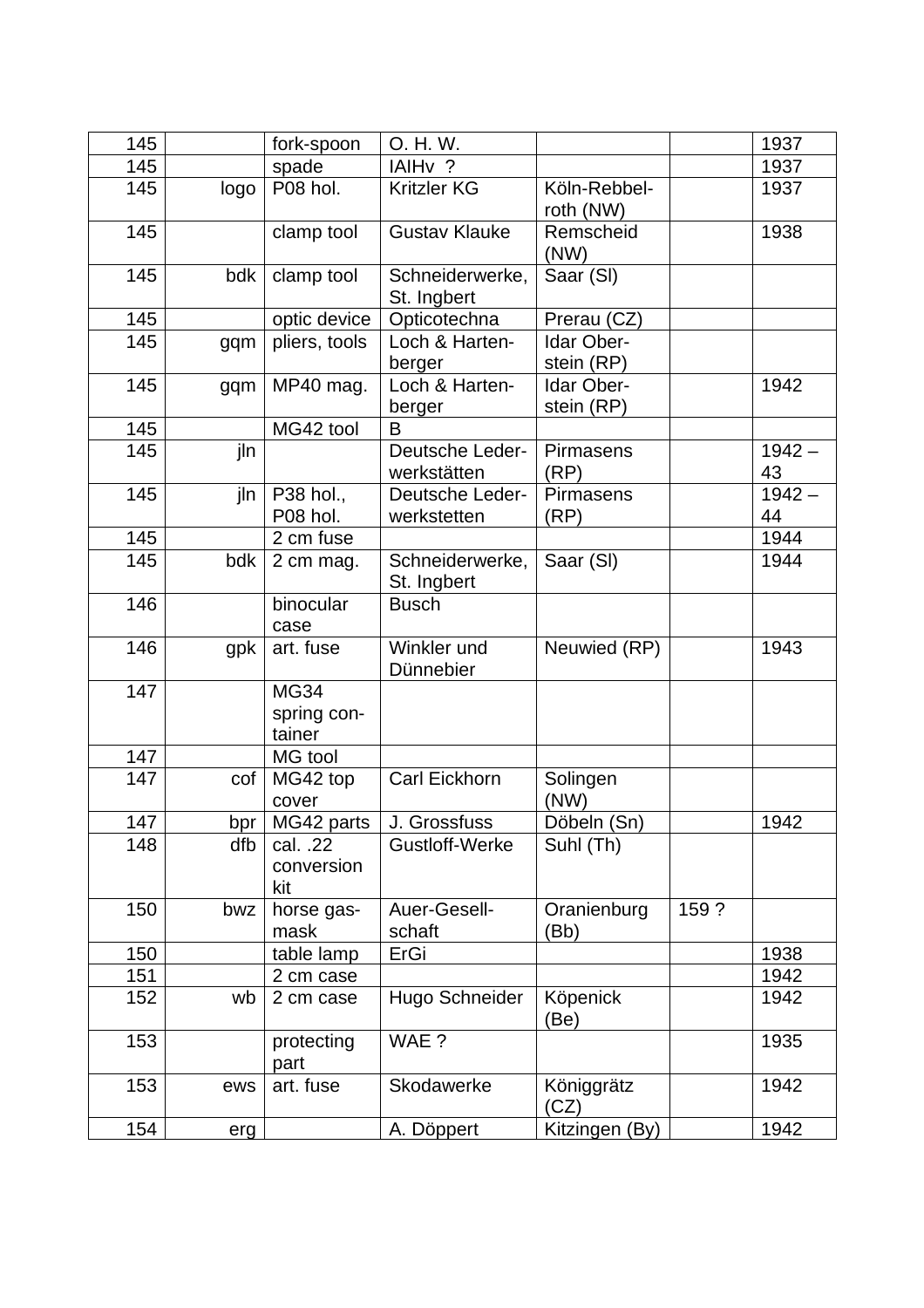| 155         | S/245 | 98 bay.                       | Jetter u. Scherer              | Tuttlingen<br>(BW)        | $1936 -$<br>38        |
|-------------|-------|-------------------------------|--------------------------------|---------------------------|-----------------------|
| 155         |       | 98 bay.                       | J. Sch.                        |                           | $1937 -$<br>39        |
| 156         | bva   | Flak 8,8 in-<br>strument      | Petravic                       | Wien (AT)                 | 1944                  |
| 157         | P     | art. case                     | Polte                          | Magdeburg<br>(St)         | 1936                  |
| 157         | wg    | $1,3$ cm<br>ammo              | Hugo Schneider                 | Altenburg<br>(Th)         | 1943                  |
| 158         |       | igniter                       |                                |                           | 1941                  |
| 159         |       | flrgn. hol.                   | E. G. Leuner                   | Bautzen (Sn)              | 1937                  |
| 159         |       | P08 hol.                      | E. G. Leuner                   | Bautzen (Sn)              | 1938,3<br>9,<br>41,42 |
| 159         |       | first aid<br>pouch            | E. G. Leuner                   | Bautzen (Sn)              | 1939,<br>44           |
| 159         |       | knapsack                      | E. G. Leuner                   | Bautzen (Sn)              | 1940,<br>43           |
| 159         |       | Brng. HP<br>hol.              | E. G. Leuner                   | Bautzen (Sn)              | 1941                  |
| 159         | bla   | MG sling                      | E. G. Leuner                   | Bautzen (Sn)              | 1943                  |
| 159         | bla   | G43 mag.<br>pou., P38<br>hol. | E. G. Leuner                   | Bautzen (Sn)              | 1944                  |
| 159         |       | horse sa-<br>ddle             | E. G. Leuner                   | Bautzen (Sn)              | 1940,<br>44           |
| 159         | ros   | P38 hol.                      | E. G. Leuner                   | Bautzen (Sn)              | 1944                  |
| 159         | ros   | K43 mag.<br>pou.              | E. G. Leuner                   | Bautzen (Sn)              | $1944 -$<br>45        |
| 160         |       | measuring<br>instrument       | GEME W.U.                      |                           |                       |
| 161         | eev   | 2 cm case                     | Fr. Braun                      | Tambach-<br>Dietharz (Th) |                       |
| 161<br>101? | Cdg   |                               | Auwaerter und<br><b>Bubeck</b> | Stuttgart<br>(BW)         | 1940                  |
| 161         | am    | $1,5$ cm<br>ammo              | Gustloff-Werke                 | Hirtenberg<br>(AT)        | $1943 -$<br>44        |
| 162         |       | pocket knife                  | Gräfrath Gebr.                 |                           |                       |
| 162         |       | M1935 pist                    | P. Beretta                     | Gardone (IT)              |                       |
| 163         |       | leather<br>goods              | G. J. Ensink                   | Ohrdruf (Th)              | 1937                  |
| 163         |       | tool                          |                                |                           | 1935                  |
| 163         |       | tool                          | R<br>G???t                     |                           | $1937 -$<br>38        |
| 163         | dtu   | P08 hol.                      | G. J. Ensink                   | Ohrdruf (Th)              | 1939,<br>41           |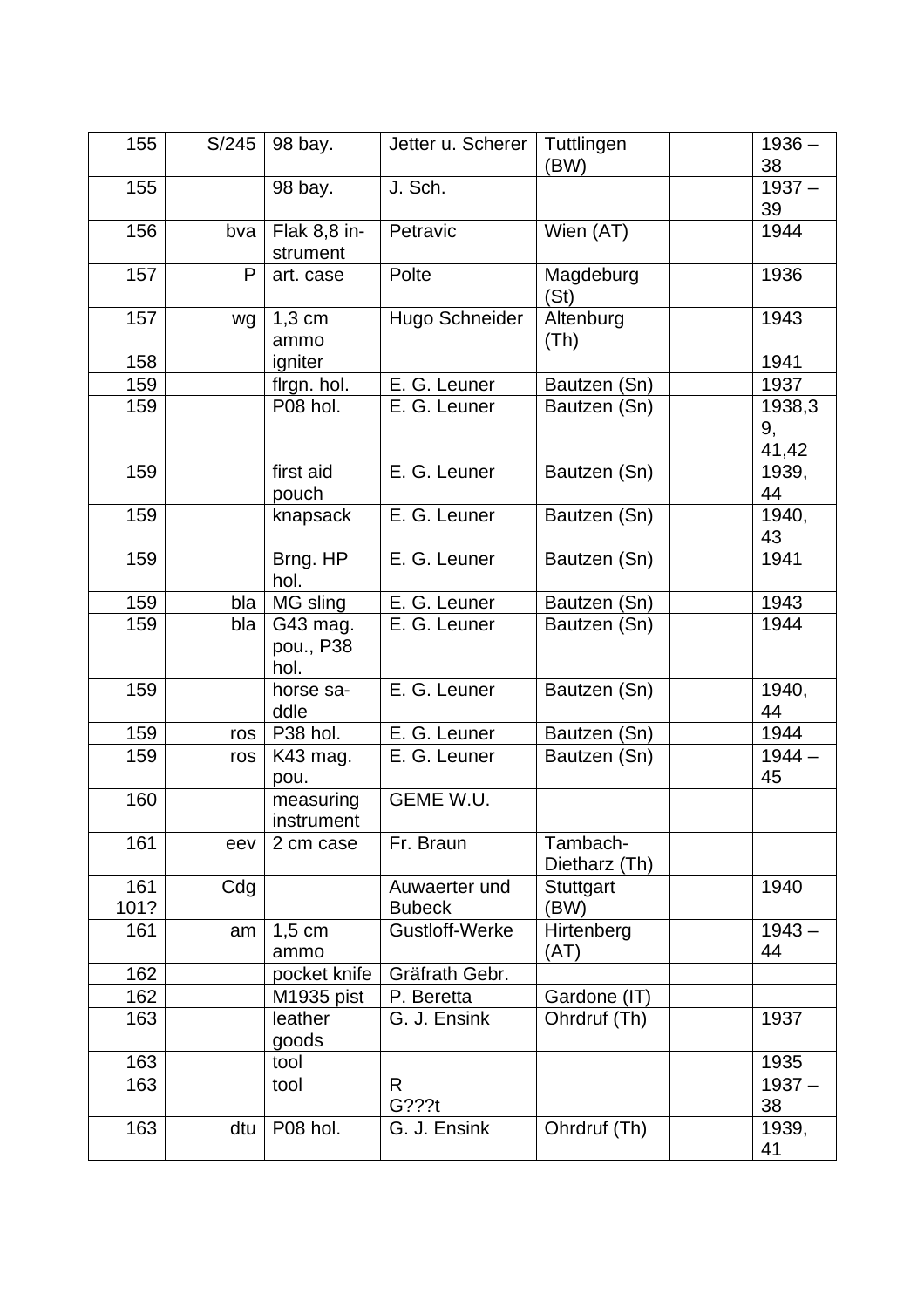| 163 |     | gas mask<br>part                      | H. A. E.                       |                                       | 1940           |
|-----|-----|---------------------------------------|--------------------------------|---------------------------------------|----------------|
| 163 |     | wire cutter                           | Kampmann                       | Schmalkal-<br>den (Th)                | 1940           |
| 163 | ioa |                                       | Carl Heinichen                 | Dresden (Sn)                          | 1941           |
| 165 |     | MP40 parts                            |                                |                                       |                |
| 166 |     | art. range<br>finder                  | Wild                           | Heerbrugg,<br>Schweiz                 | 1943           |
| 170 |     | tape mea-<br>sure                     |                                |                                       |                |
| 170 |     | leather<br>pouch                      | Otto Graf                      | Leipzig (Sn)                          | 1936           |
| 170 |     | P08 hol.                              | Ehrhardt und<br>Kirsten        | Leipzig (Sn)                          | 1938           |
| 170 |     | ammo box                              |                                |                                       | 1938           |
| 170 |     | firgn. hol.                           | <b>Albin Scholle</b>           | Zeitz (SA)                            | $1938 -$<br>39 |
| 170 |     | K98k sling                            |                                |                                       | 1939           |
| 170 |     | P08 hol.                              | <b>Albin Scholle</b>           | Zeitz (SA)                            | 1939           |
| 170 | bdq | firgn. hol.                           | Ehrhardt und<br><b>Kirsten</b> | Leipzig (Sn)                          | $1940 -$<br>41 |
| 170 | bcb | pouch                                 | Otto Graf                      | Leipzig (Sn)                          | $1940 -$<br>41 |
| 170 | bcb | P08 hol.                              | Otto Graf                      | Leipzig (Sn)                          | $1940 -$<br>42 |
| 170 |     | P08 hol.                              | E.G. Leuner                    | Bautzen (Sn)                          | 1941           |
| 170 | bdq | P08 hol.                              | Ehrhardt und<br>Kirsten        | Leipzig (Sn)                          | 1941           |
| 170 | bdk | 2 cm maga-<br>zine box                | Schneiderwerke,<br>St. Ingbert | Saar (SI)                             | 1942           |
| 170 | hsu | K98k rear<br>sight pro-<br>tection    | Sparfeld                       | Leipzig (Sn)                          | 1942           |
| 170 | bmc | soup con-<br>tainer                   | Geithainer<br>Emaillierwerk    | Geithain (Sn)                         | 1943           |
| 170 | bmu | leather<br>strap                      | <b>Carl Kuntze</b>             | Penig bei<br><b>Burgstädt</b><br>(Sn) | 1943           |
| 170 | hsu | PP hol. And<br>other 7,65<br>holsters | Sparfeld                       | Leipzig (Sn)                          | 1944           |
| 170 | knb | Flak 8,8 cm<br>part                   | <b>Albert Schmidt</b>          | Leipzig (Sn)                          | 1944           |
| 170 | bdq | ammo box<br>3,7                       | Ehrhardt und<br>Kirsten        | Leipzig (Sn)                          | 1945           |
| 172 | avu | $1,3$ cm<br>ammo                      | Silva<br>Metallwerke           | Genthin (SA)                          | 1940           |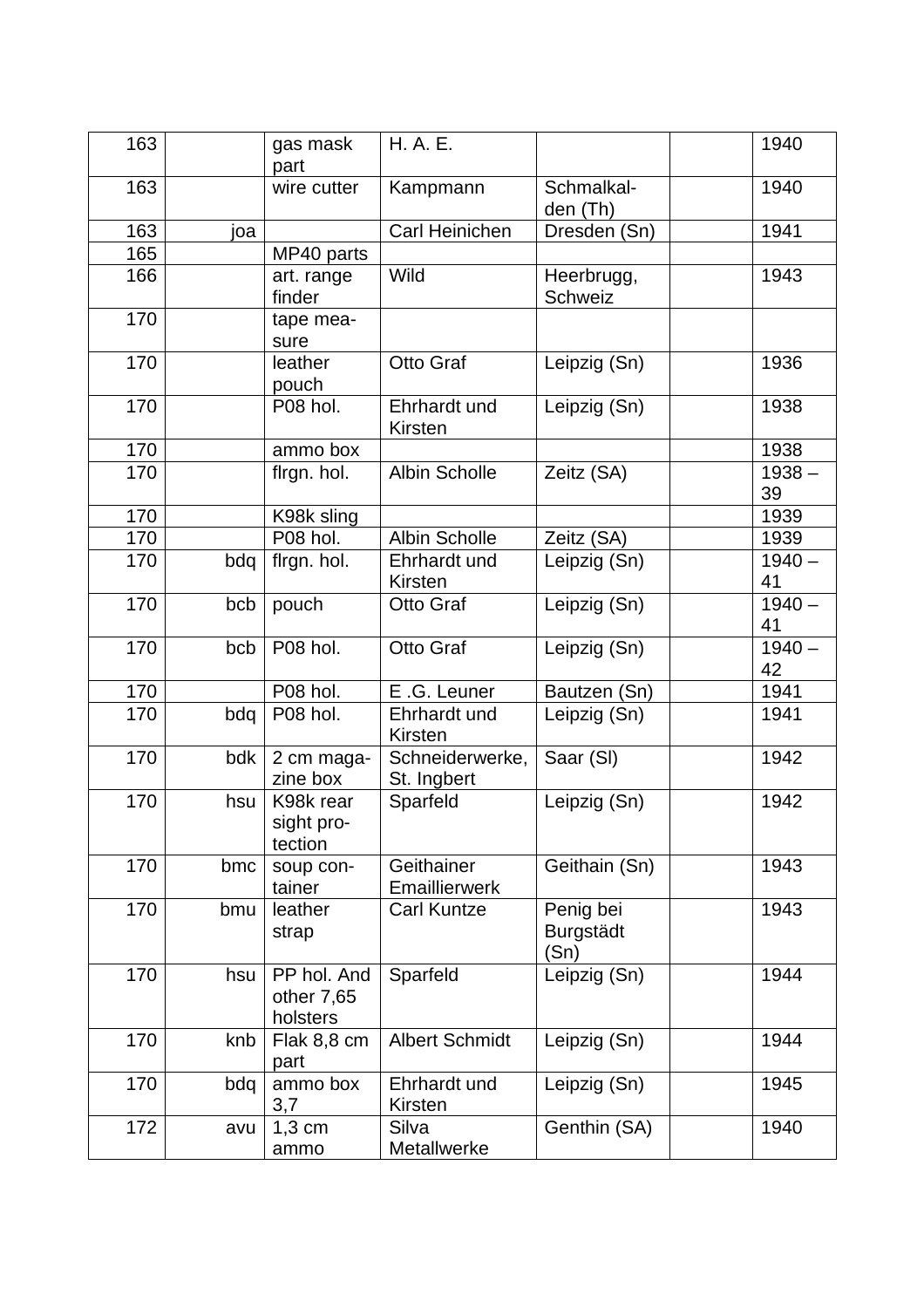| 173  | gjj        | test instru-<br>ment                  | <b>Karl Seeger</b>                       | Offenbach<br>/Main (He) | 1941                    |
|------|------------|---------------------------------------|------------------------------------------|-------------------------|-------------------------|
| 173  | jhv        |                                       | Metallwaren-<br>Waffen-u. Mf.            | <b>BudaPest</b><br>(HU) | $1941 -$<br>44          |
| 173  |            | G98/40<br>parts                       |                                          |                         | $1942 -$<br>44          |
| 174  | P154       | 3,7 cm<br>case                        | Polte, Werk Grü-<br>neberg               |                         | 1935,<br>$1938 -$<br>39 |
| 174  | P154       | 2 cm ammo                             | Polte, Werk Grü-<br>neberg               |                         | 1940                    |
| 175  | act        | 2 cm ammo                             | A. Ruhfus                                | Neuss/Rhein<br>(NW)     | 1944                    |
| 176? |            | <b>Scales</b>                         |                                          |                         |                         |
| 177  |            | <b>MG42</b><br>buffer part            |                                          |                         |                         |
| 178  |            | clock &<br>wooden<br>stand            | Junghans                                 | Schramberg<br>(BW)      | 1942                    |
| 178  | cja        | art. fuse                             | Junghans                                 | Schramberg<br>(BW)      | 1944                    |
| 179  | jkh        |                                       | <b>Carl Busse</b>                        | Mainz (RP)              |                         |
| 179  | <b>JKB</b> | P39(t),<br>(CZ38) hol.                | Carl Busse (?)                           | Mainz (RP)              | 1940                    |
| 181  | E&G        |                                       |                                          |                         | 1936                    |
| 181  |            | ammo box                              |                                          |                         | 1939                    |
| 182  |            | carrying<br>frame for<br>$10,5$ shell |                                          |                         |                         |
| 182  | ftc        | Brng. HP<br>hol.                      | Frost und Jahnel                         | Breslau (PL)            | $1941 -$<br>42          |
| 182  |            | flrgn. hol.                           | Frost und Jahnel                         | Breslau (PL)            | 1937                    |
| 182  |            | P08 hol.                              | Frost und Jahnel                         | Breslau (PL)            | 1938 -<br>41            |
| 182  |            | StarB hol.                            | Frost und Jahnel                         | Breslau (PL)            | $1938 -$<br>41          |
| 182  | ftc        | StarB hol.<br>P08 hol.                | Frost und Jahnel                         | Breslau (PL)            | 1938,<br>40, 41         |
| 182  |            | flrgn. hol.                           | Krüger                                   | Breslau (PL)            | 1940                    |
| 182  | goq        | leather<br>goods                      | Landes-<br>Lieferungs-<br>Genossenschaft | Breslau (PL)            | 1941                    |
| 182  | ftc        | horse sad-<br>dle                     | <b>Frost und Jahnel</b>                  | Breslau (PL)            |                         |
| 182  | ftc        | P38p hol.                             | Frost und Jahnel                         | Breslau (PL)            | 1942                    |
| 182  | grz        | harness                               | Krüger                                   | Breslau (PL)            | 194                     |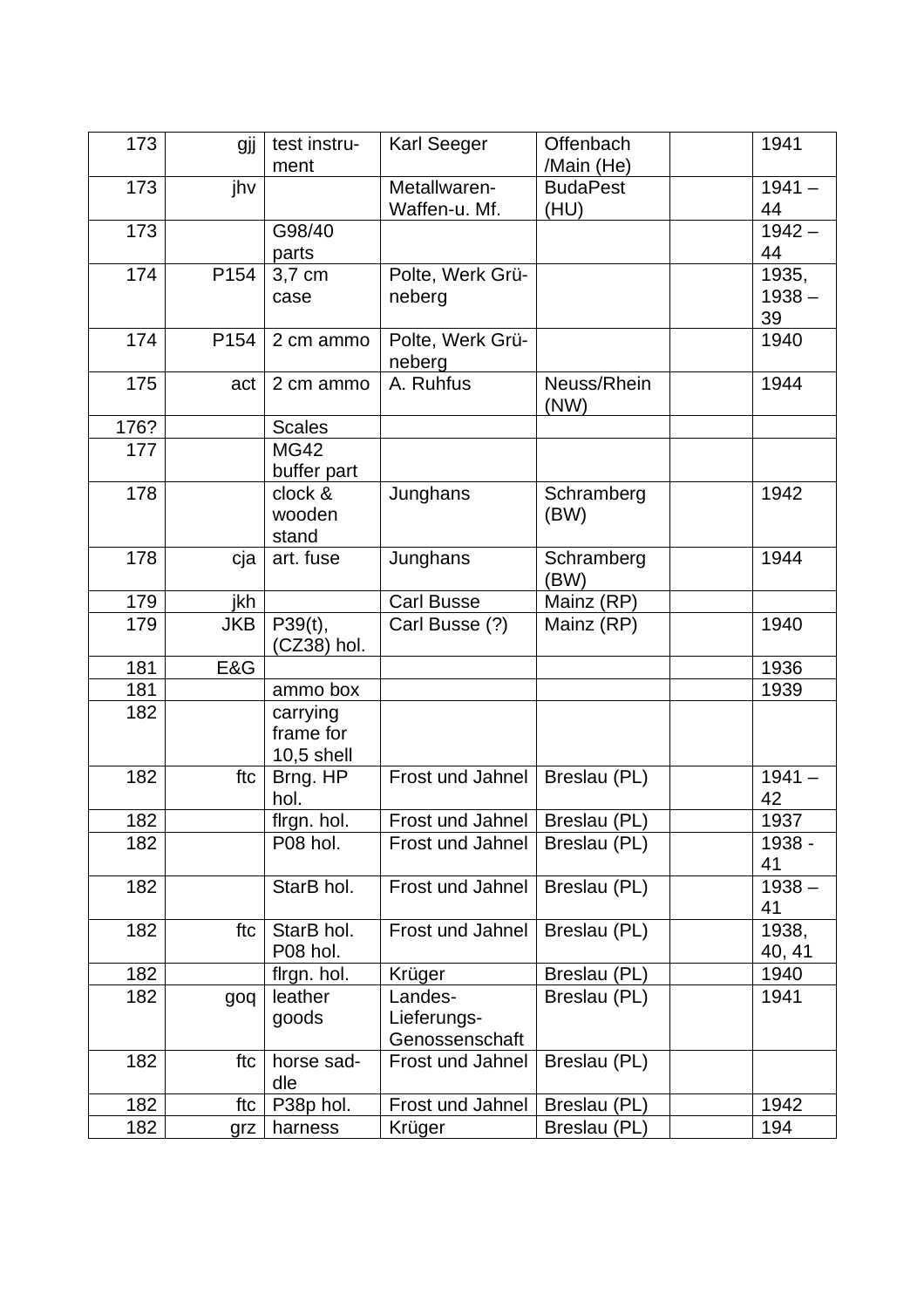| 182 | grz       | Brng. HP<br>hol.                                          | Krüger                         | Breslau (PL)                                         | 1941,<br>43, 44 |
|-----|-----------|-----------------------------------------------------------|--------------------------------|------------------------------------------------------|-----------------|
| 182 | grz       | first aid kit,<br>pouch,<br>horse<br>leather<br>equipment | Krüger                         | Breslau (PL)                                         | $1943 -$<br>44  |
| 182 | bnz       | Brng. HP<br>hol.                                          | Steyr-Daimler-<br>Puch         | Steyr (AT)                                           | 1944            |
| 183 |           | sharping<br>steel                                         | <b>Volk-Stahl</b>              |                                                      | 1939            |
| 183 | dtu       | P08 hol.                                                  | G. J. Entsink                  | Ohrdruf (Th)                                         | 1941            |
| 185 |           | gas-mask                                                  | <b>ABG</b>                     |                                                      | 1938            |
| 185 | dta       | P08 hol.                                                  | A Waldhausen                   | Köln                                                 | 1941            |
| 185 | ewg       | 3,7 cm<br>ammo clip                                       | Franke                         | Mühlhausen<br>(Th)                                   | 1944            |
| 186 | it is 186 | P08 hol.                                                  | R. Ehrhardt                    | Pössneck<br>(Th)                                     | 1937,<br>39     |
| 186 | bdr       | P08 hol.                                                  | R. Ehrhardt                    | Pössneck<br>(Th)                                     | 1943            |
| 187 | brg       | shield for<br>panzer-<br>schreck                          | H. W. Schmidt                  | Döbeln (Sn)                                          | 1944            |
| 188 |           | measuring<br>instrument                                   | Franz Kuhlmann                 | Rüstringen<br><i>i.O.</i> (Ni)                       |                 |
| 188 |           | <b>ZB-37 MG</b><br>for Spain                              | Waffenw. Brünn                 |                                                      | $1943 -$<br>44  |
| 189 | kls       | <b>MG 42</b>                                              | Steyr-Daimler-<br>Puch         | Warschau<br>(PL)                                     |                 |
| 189 |           | m35 pist.<br>Mag.                                         | Steyr-Daimler-<br>Puch         | Warschau<br>(PL)                                     |                 |
| 189 |           | MP35 mag                                                  |                                |                                                      |                 |
| 190 |           |                                                           | Auwaerter und<br><b>Bubeck</b> | Stuttgart<br>(BW)                                    | 1939            |
| 190 | asx       | 8,8 ammo<br>case                                          | Hoesch AG                      | Dortmund<br>(NW)                                     | 1942            |
| 190 | awa       | 8,8 ammo<br>part                                          | Schmiedag                      | St. Andreas-<br>berg (Ni)                            | 1942            |
| 190 | dln       | wooden<br>ammo box                                        | <b>Albert Haltenhoff</b>       | Odertal, bei<br><b>Bad Lauter-</b><br>berg/Harz (Ni) | 1944            |
| 190 | bvv       | crank                                                     | Rothmüller-<br>Mewa            | Wien (AT)                                            | 1944            |
| 191 |           | field phone                                               | <b>ERKA</b>                    | Berlin (Be)                                          | 1942            |
| 194 |           |                                                           | Matra                          | Frankfurt (He)                                       | 1937            |
| 195 | dqc       | MG34 part                                                 | Eugen Ising                    | Bergneustadt<br>(NW)                                 |                 |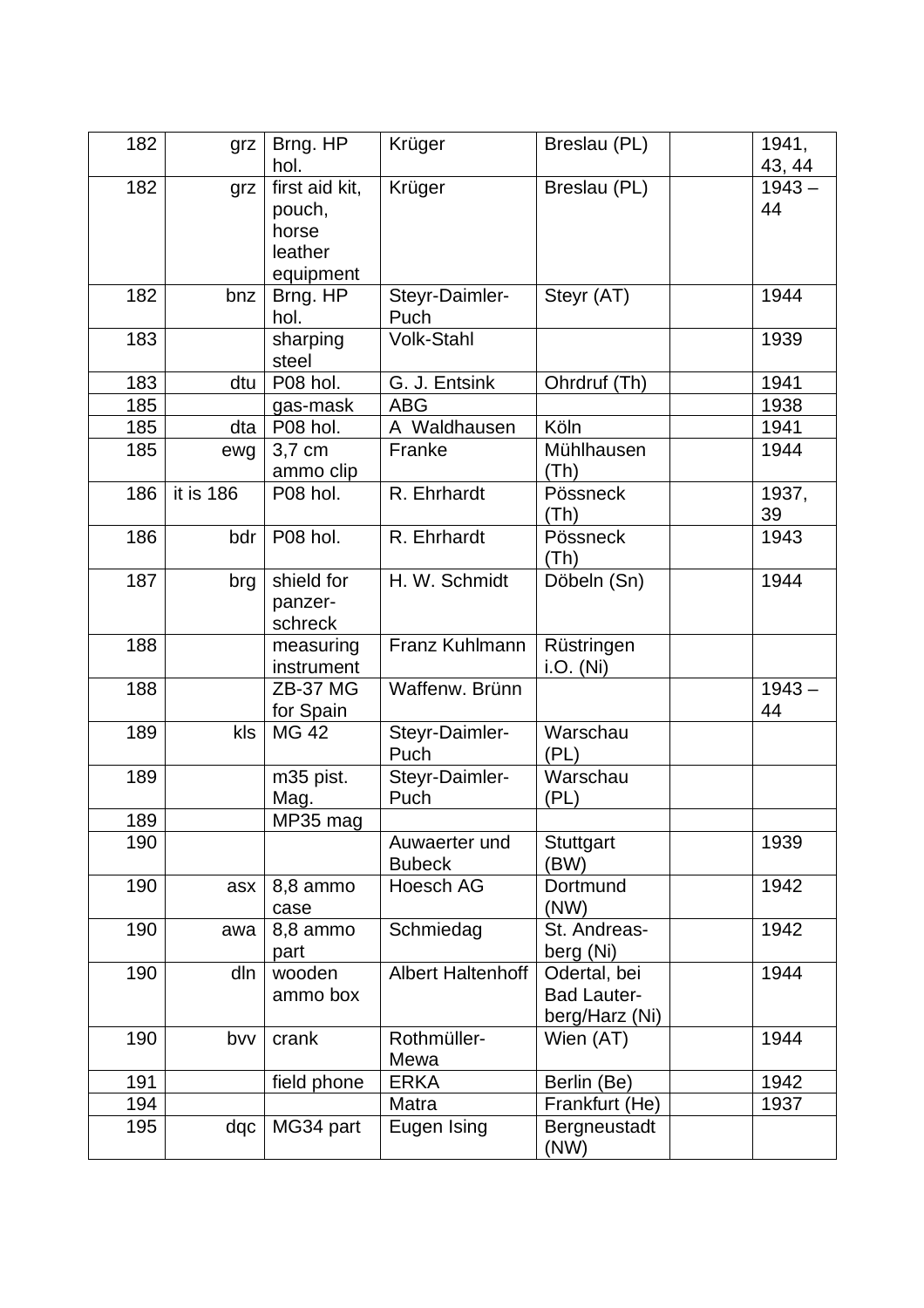| 195 |            | <b>Mauser</b><br>HSc hol.                                               |                          |                        |                |
|-----|------------|-------------------------------------------------------------------------|--------------------------|------------------------|----------------|
| 195 |            | carbide box                                                             |                          |                        |                |
| 195 |            | shaving<br>bowl                                                         |                          |                        |                |
| 195 |            | P08 hol.                                                                | Karl Böcker              | Waldbröhl<br>(NW)      | $1938 -$<br>40 |
| 195 | epf        | P08 hol.                                                                | Karl Böcker              | Waldbröhl<br>(NW)      | $1940 -$<br>41 |
| 195 |            | horse lea-<br>ther<br>equipment                                         | Karl Böcker              | Waldbröhl<br>(NW)      | 1940           |
| 195 | dla        |                                                                         | <b>Karl Barth</b>        | Waldbröhl<br>(NW)      | $1939 -$<br>44 |
| 195 | dta        | P08 hol.,<br>P38 hol.                                                   | A. Waldhausen            | Köln (NW)              | $1941 -$<br>42 |
| 195 | dta        | Brng. HP<br>hol.                                                        | A. Waldhausen            | Köln (NW)              | $1941 -$<br>43 |
| 195 |            | P38 hol.                                                                | Franz u. Karl<br>Voegels | Köln (NW)              | 1940           |
| 195 | epf        | Brng. HP<br>hol.                                                        | Karl Böcker              | Waldbröhl<br>(NW)      | $1941 -$<br>42 |
| 195 | ewx        | P38 hol.                                                                | Franz u. Karl<br>Voegels | Köln (NW)              | $1941 -$<br>44 |
| 195 | dla        | P08 hol.                                                                | <b>Karl Barth</b>        | Waldbröhl<br>(NW)      | 1942           |
| 195 | <b>CWW</b> | P08 hol.                                                                | <b>Carl Weiss</b>        | Braun-<br>schweig (Ni) | 1942           |
| 195 | dkk        | P38 hol.                                                                | F. Offermann             | Bensberg<br>(NW)       | $1942 -$<br>43 |
| 195 | dkk        | P08 hol.,<br>98k gre-<br>nade<br>launcher<br>pouch, As-<br>tra 600 hol. | F. Offermann             | Bensberg<br>(NW)       | $1942 -$<br>44 |
| 195 | dta        | flrgn. hol.                                                             | A. Waldhausen            | Köln (NW)              | 1942,<br>44    |
| 195 | ewx        | P08 hol.                                                                | Franz u. Karl<br>Voegels | Köln (NW)              | $1942 -$<br>44 |
| 195 | dkk        | P38 hol.                                                                | F. Offermann             | Bensberg<br>(NW)       | $1942 -$<br>44 |
| 195 | epf        | horse lea-<br>ther<br>equipment                                         | Karl Böcker              | Waldbröhl<br>(NW)      | 1943           |
| 195 | dla        | Star mod. B<br>hol.                                                     | <b>Karl Barth</b>        | Waldbröhl<br>(NW)      | 1943           |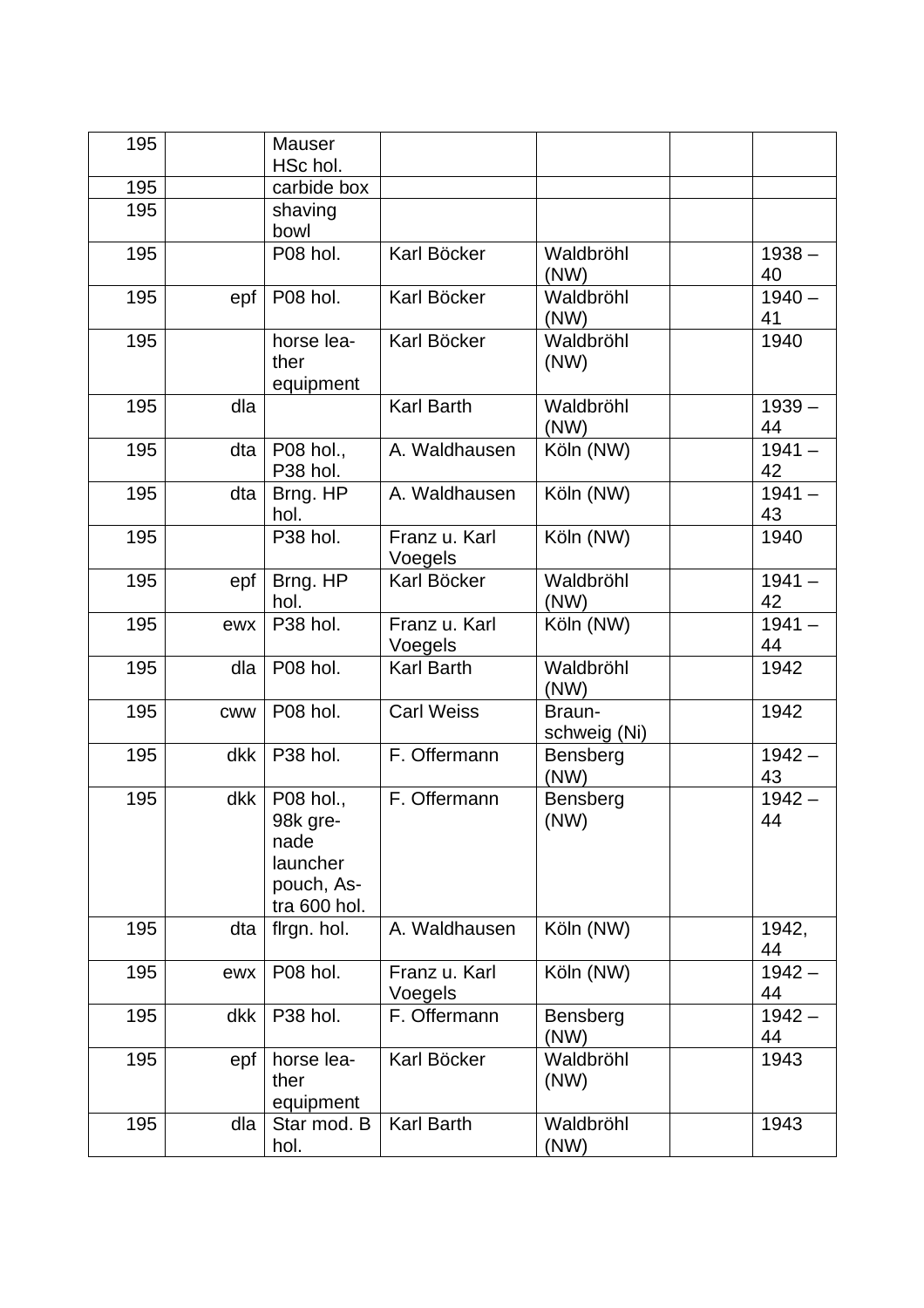| 195 | dla  | Brng. HP<br>hol. MG<br>tool pouch | <b>Karl Barth</b>             | Waldbröhl<br>(NW)             | 1941,<br>43, 44 |
|-----|------|-----------------------------------|-------------------------------|-------------------------------|-----------------|
| 195 | epf  | flrgn. hol.                       | Karl Böcker                   | Waldbröhl<br>(NW)             | 1944            |
| 196 | eds  | 2 cm fuse                         | Zündapp                       | Nürnberg<br>(By)              | 1943            |
| 198 | ecy  | Wgr.z.38c<br>fuse                 | Fouquet & Franz               | Rottenburg<br>(BW)            | 1943            |
| 201 | P490 | 2 cm case                         | Hugo Schneider                | Altenburg<br>(Th)             | $1939 -$<br>40  |
| 201 | how  | wooden<br>box for 8,8<br>cannon   | Empe-Werk                     | Niemens (CZ)                  | 1943            |
| 202 |      | binoculars                        | <b>Carl Zeiss</b>             | Jena (Th)                     | 1933,<br>36, 39 |
| 202 | bmj  | binoculars                        | Hensoldt                      | Wetzlar (He)                  |                 |
| 202 |      | tape mea-<br>sure                 | Geier                         | Lengerich<br>(NW)             |                 |
| 203 | cnb  | art. fuse $-$<br>French<br>cannon | Presta Metall-<br>werk        | Wuppertal-El-<br>berfeld (NW) |                 |
| 203 | kpm  | for foreign<br>contractors        | Franz Corbau                  | Berlin (Be)                   |                 |
| 204 |      | optics                            |                               |                               |                 |
| 204 |      |                                   | Hohmann                       | Kaiserslau-<br>tern $(RP)$    |                 |
| 204 | evg  | MG tool<br>pouch                  | Max Oswald                    | Karlsruhe<br>(BW)             |                 |
| 204 | 666  | meas. In-<br>strument             | <b>Rudolf Dinglin-</b><br>ger | Köthen (ST)                   |                 |
| 204 |      | wooden<br>ammo box                |                               |                               |                 |
| 204 | avx  | K43 mag.                          | Südmetall AG,                 | Mussbach<br>(BW)              |                 |
| 204 |      | medical tool                      | Aesculap                      |                               |                 |
| 204 |      | case basket                       | WJ                            |                               | 1935            |
| 204 |      | gas-mask<br>part                  | <b>VJW</b>                    |                               | $1938 -$<br>39  |
| 204 |      | horse comb                        |                               |                               | 1942            |
| 204 |      | carbide<br>lamp                   | BB                            |                               | 1936            |
| 204 |      | plate                             | <b>BB</b>                     |                               | 1936            |
| 204 |      | P08 hol.                          | <b>Wilhelm Brand</b>          | Heidelberg<br>(BW)            | 1936,<br>38, 39 |
| 204 | jvf  | P08 hol.                          | <b>Wilhelm Brand</b>          | Heidelberg<br>(BW)            | 1941            |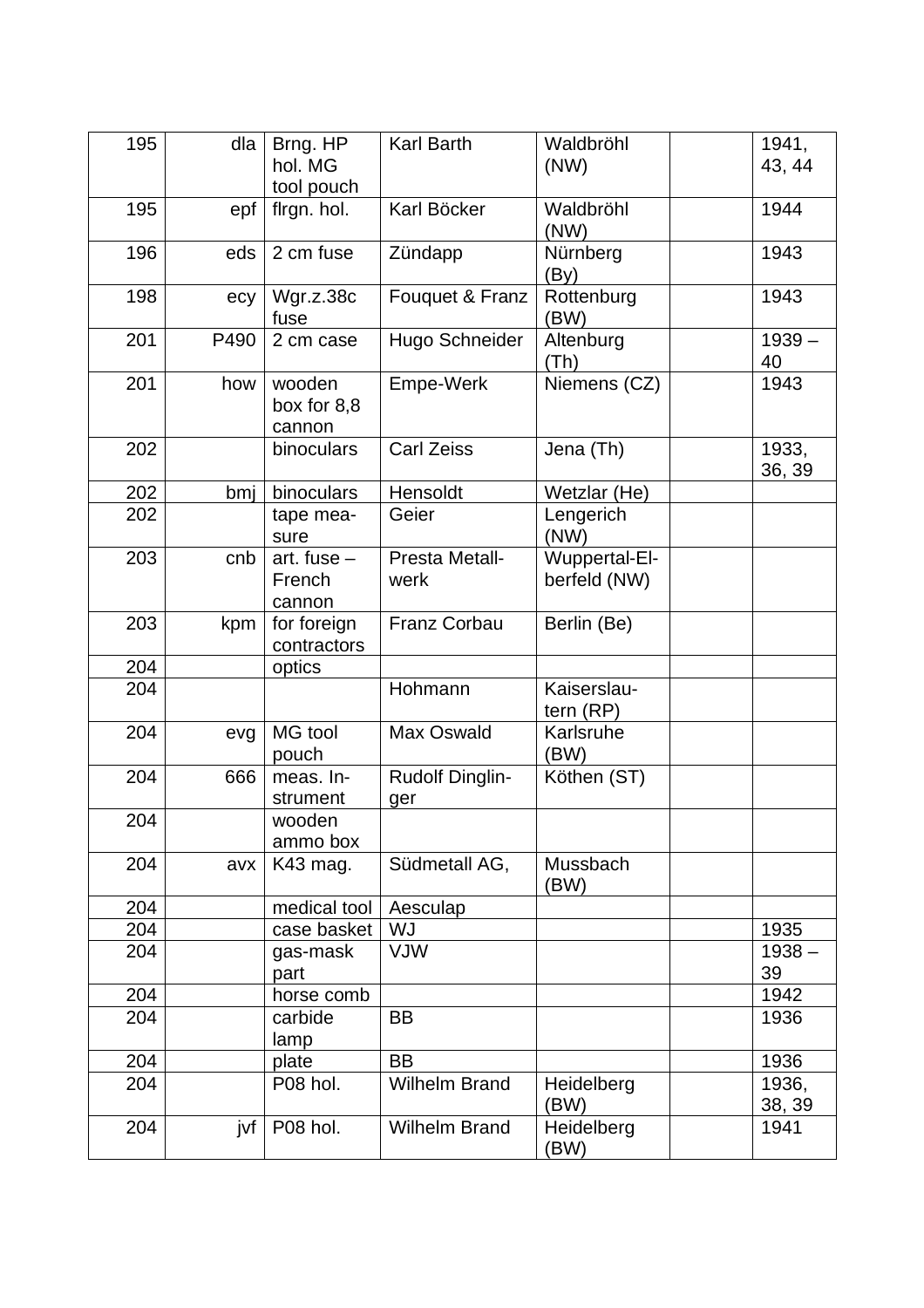| 204 | jvf   | leather<br>goods                              | <b>Wilhelm Brand</b>                      | Heidelberg<br>(BW)                   | 1936,3<br>8, 39,<br>41, 44 |
|-----|-------|-----------------------------------------------|-------------------------------------------|--------------------------------------|----------------------------|
| 204 |       | tape meas-<br>ure                             | U                                         |                                      | 1937,<br>39, 43            |
| 204 |       | gas-mask<br>part                              | <b>AFMA</b>                               |                                      | 1939                       |
| 204 | ebe   | gas-mask<br>part                              | Walter                                    | Speyer (RP)                          | 1941                       |
| 204 | hjg   | P38 hol.                                      | Kimnach &<br><b>Brunn</b>                 | Kaiserslau-<br>tern (RP)             | 1941,<br>43                |
| 204 | gmo   | P38 hol.                                      | Rahm & Kamp-<br>mann, RBNr<br>0/0655/0013 | Kaiserslau-<br>tern (RP)             | 1944                       |
| 204 | dtf   | wooden<br>ammo box                            | Preh                                      | <b>Bad Neustadt</b><br>(By)          | 1944                       |
| 204 | hcg   | MP40 mag.<br>pouch                            | Alex & Hugo<br>Feldhoff                   | Erkrath (NW)                         | 1944                       |
| 204 |       | MP44 mag.<br>pouch                            |                                           |                                      | 1944                       |
| 205 | fue   | <b>Flak 8,8</b><br>part                       | Skodawerke                                | Dubnica (CZ)                         |                            |
| 206 | gxy   | harness                                       | Gebr. Klinge                              | Dresden (Sn)                         | 1944                       |
| 207 |       | cipher de-<br>vice?                           |                                           |                                      |                            |
| 207 |       | horse sad-<br>dle                             | Otto Koberstein                           | Landsberg<br>$a/W - near$<br>Be (PL) | 1935                       |
| 208 | eme   | art. fuse                                     | Deisting & Co.                            | Kierspe (NW)                         | 1944                       |
| 210 | ejo   | lamp (bake-<br>lite)                          | <b>Preßwerk AG</b>                        | Essen (NW)                           |                            |
| 210 |       | (bakelite<br>battery<br>case                  |                                           |                                      |                            |
| 210 | cxb   | P38 hol.,<br>pouch for<br>grenade<br>launcher | Joseph Moll                               | Goch (NW)                            | $1941 -$<br>44             |
| 211 | ar    | case ex-<br>tractor                           | <b>Mauser Werke</b>                       | <b>Borsigwalde</b><br>(Be)           |                            |
| 211 |       | P08                                           | <b>Mauser Werke</b>                       | Oberndorf<br>(BW)                    | 1935                       |
| 211 | S/42  | MG13 mag.                                     | <b>Mauser Werke</b>                       | Oberndorf<br>(BW)                    | 1935                       |
| 211 | S/42G | K98k                                          | <b>Mauser Werke</b>                       | Oberndorf<br>(BW)                    | 1935                       |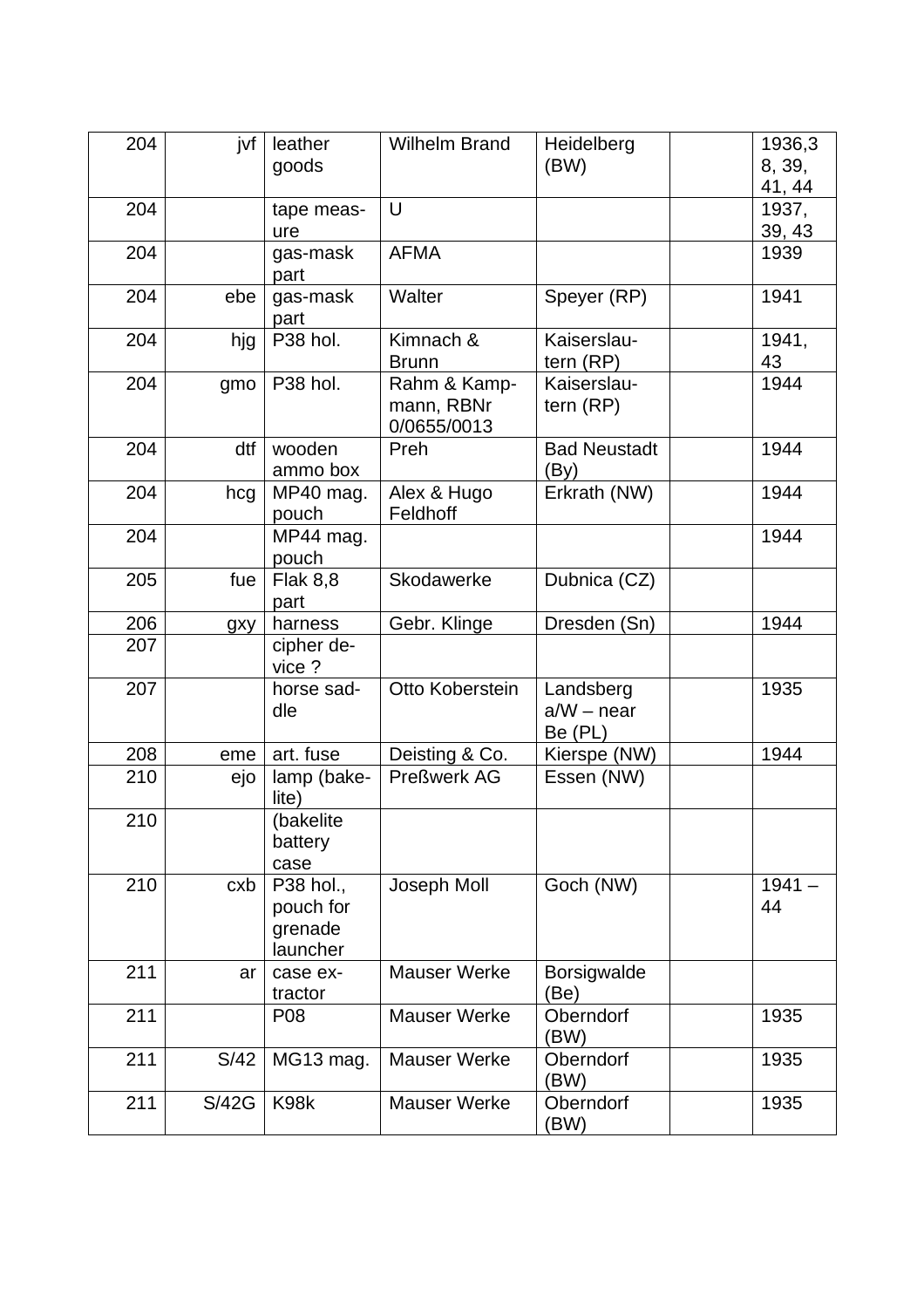| 211 | S/243G                 | K98k                                             | <b>Mauser Werke</b>                       | Borsigwalde        | $1935 -$       |
|-----|------------------------|--------------------------------------------------|-------------------------------------------|--------------------|----------------|
|     | S/243                  |                                                  |                                           | (Be)               | 36             |
| 211 | 243                    | K98k parts<br>for Mauser,<br>Borsig-<br>walde    |                                           |                    | 1940           |
| 211 | asr                    | 2 cm case                                        | <b>HAK</b>                                | Hamburg<br>(Hh)    | 1942           |
| 212 |                        | vehicles                                         | E. H. von Lienen                          | Bochum (NW)        | 1936           |
| 213 |                        | measure in-                                      | Gebr. Wich-                               | Berlin (Be)        |                |
|     |                        | strument                                         | mann                                      |                    |                |
| 213 |                        | measure in-<br>str ument                         | A.Ott                                     | Kempten (By)       |                |
| 213 | auf                    | art. fuse                                        | Mettall Guss u.<br><b>Presswerk</b>       | Nürnberg<br>(By)   | 1944           |
| 214 |                        | MG34 parts                                       |                                           |                    |                |
| 214 |                        | K98k parts<br>for Erma                           |                                           |                    |                |
| 214 | "S"                    |                                                  |                                           |                    |                |
|     |                        | MG13 mag.                                        |                                           |                    | 1935           |
| 214 | <b>S/147G</b><br>S/147 | K98k                                             | Sauer und Sohn                            | Suhl (Th)          | $1935 -$<br>38 |
| 214 | S/178                  | 98 bay                                           | Gebr. Heller                              | Marienthal<br>(Th) | $1936 -$<br>37 |
| 214 | 147                    | K98k                                             | Sauer und Sohn                            | Suhl (Th)          | 1938           |
| 214 | 237                    | K98k                                             | Berlin-Lübecker<br>Maschinenfabri-<br>ken | Lübeck (SH)        | $1939 -$<br>40 |
| 214 | duv                    | ZF41<br>mount                                    | Berlin-Lübecker<br>Maschinenfabri-<br>ken | Lübeck (SH)        |                |
| 214 | duv                    | K98k, G41<br>(W), G-K43,<br>flaregun             | Berlin-Lübecker<br>Maschinenfabri-<br>ken | Lübeck (SH)        | $1940 -$<br>44 |
| 214 | qnw                    | triggerg. $+$<br>winter trig-<br>ger for<br>K98k |                                           | Lübeck (SH)        | $1942 -$<br>44 |
| 214 | LU                     | K98k<br>floorplate<br>for dou                    |                                           |                    | 1943           |
| 214 | qnw                    | MP44 mag.                                        |                                           | Lübeck (SH)        | 1944           |
| 214 | qve                    | K43                                              | Berlin-Lübecker<br>Maschinenfabri-<br>ken | Lübeck (SH)        | 1945           |
| 216 | onm                    | box for MG<br>ΖF                                 | Saunier                                   | Paris (FR)         |                |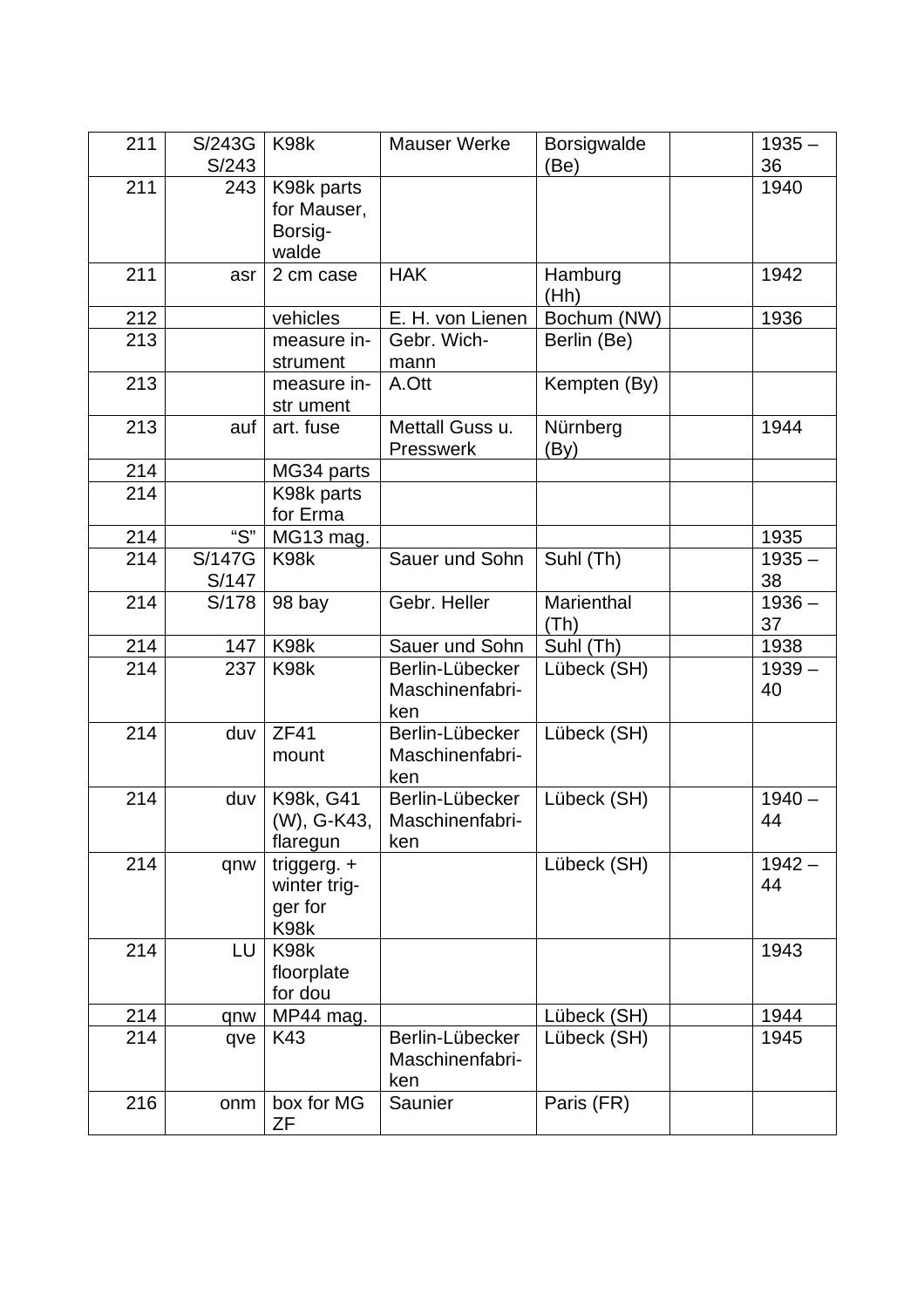| 216 | S/185        | 98 bay.                                                 | <b>Elite Diamant-</b><br>werke | Chemnitz<br>(Sn)   | 1936           |
|-----|--------------|---------------------------------------------------------|--------------------------------|--------------------|----------------|
| 217 | cme          | metal box<br>for range-<br>finder                       | Wichmann                       | Berlin (Be)        |                |
| 217 |              | binoculars                                              | Oigee                          | Berlin (Be)        |                |
| 217 |              | micro<br>scope                                          | Korth                          | Berlin (Be)        |                |
| 217 | bws          | artillery<br>fuse activa-<br>tion delay<br>time setting | <b>Kurt Pannke</b>             | Berlin (Be)        |                |
| 217 |              | leather box<br>for battery                              | ??Ilmorgen                     | Berlin (Be)        |                |
| 217 |              | leather box<br>for battery                              | Krieger & Faudt                | Berlin (Be)        | 1934           |
| 217 |              | boxes                                                   | Biedermann &<br>Czarnikow      | Berlin (Be)        | 1936           |
| 217 |              | leather box<br>for battery                              | Hensoldt                       | Wetzlar (He)       | 1938           |
| 217 | bmk          | battery box                                             | Srb & Stys                     | Prag (CZ)          |                |
| 217 |              | tilt indicator                                          |                                |                    |                |
| 217 | cjl          | <b>MG 42</b><br>sight                                   | Paul Gebhardt                  | Berlin (Be)        |                |
| 218 | S/185        | 98 bay.                                                 | <b>Elite Diamant-</b><br>werke | Chemnitz<br>(Sn)   | 1937           |
| 218 |              | 98 bay.                                                 | Elite Diamant-<br>werke        | Chemnitz<br>(Sn)   | $1937 -$<br>40 |
| 218 | Ť            | 98 bay.                                                 | <b>Elite Diamant-</b><br>werke | Chemnitz<br>(Sn)   | 1941           |
| 219 |              | RG34 cln.<br>kit                                        | Mundlos AG                     | Magdeburg<br>(SA)  | $1935 -$<br>36 |
| 219 | S/242        | 98 bay.                                                 | Solinger Axt u.<br>Hauerfabrik | Solingen<br>(NW)   | $1936 -$<br>37 |
| 220 | S/178G       | 98 bay.                                                 | Gebr. Heller                   | Marienthal<br>(Th) | 1935           |
| 220 | cxk          | 2 cm fuse                                               | Kontaktwerk<br>Josef Bühler    | Freiburg (BW)      | $1943 -$<br>44 |
| 221 | d            | K98k parts<br>for Gustloff                              | <b>Brehmer</b>                 | Leipzig (Sn)       |                |
| 221 | $\mathsf{f}$ | K98k parts<br>for Gustloff                              | <b>Karl Heise</b>              | Leipzig (Sn)       |                |
| 221 |              | K98k parts<br>for BSW                                   |                                |                    | 1939           |
| 221 |              | K98k parts<br>for Gustloff                              |                                |                    | 1941           |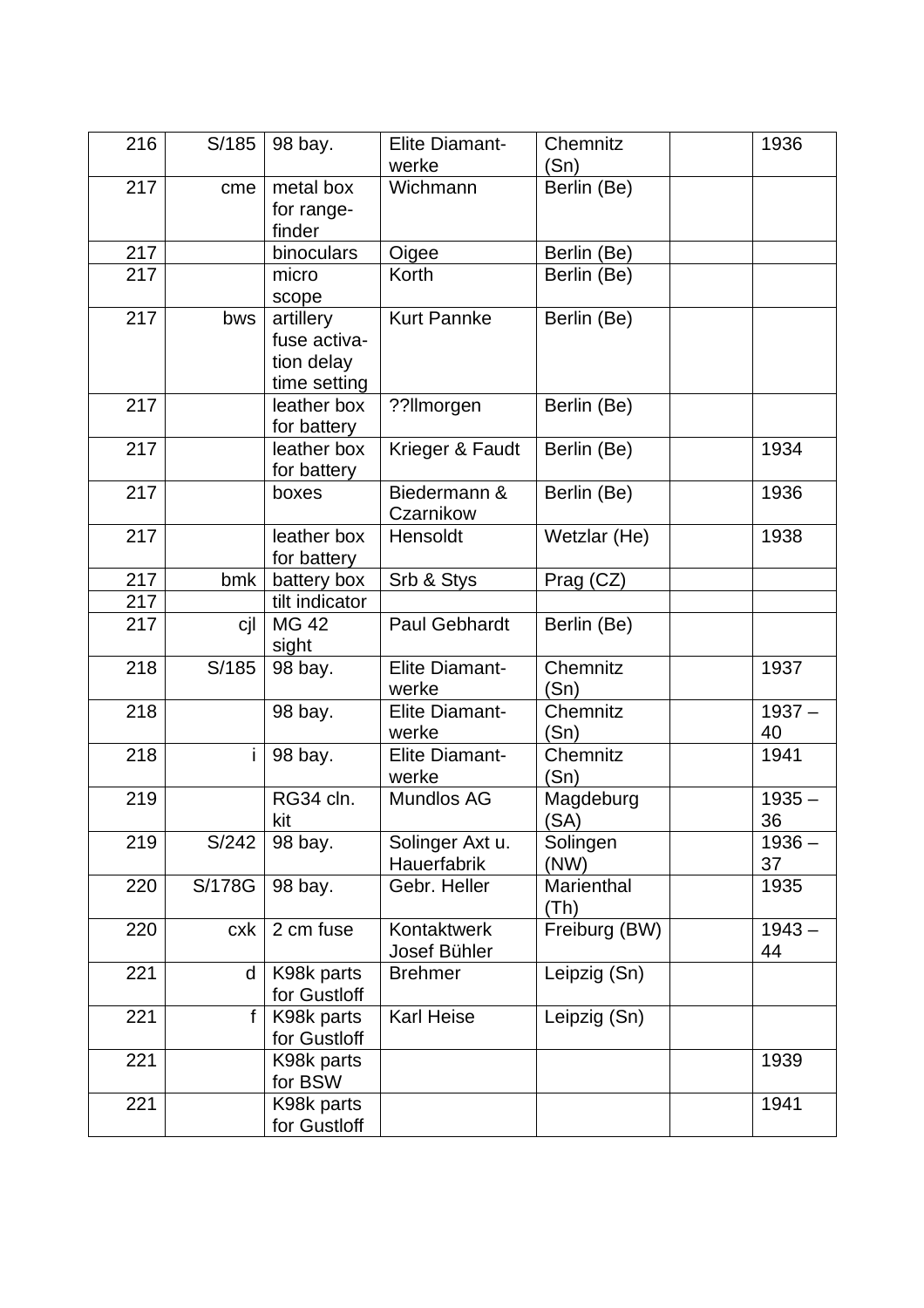| 221 | е                | K98k parts<br>for Gustloff | Hermann Köhler                                       | Altenburg<br>(Th)              | 1942           |
|-----|------------------|----------------------------|------------------------------------------------------|--------------------------------|----------------|
| 222 | raj              | ammo case                  |                                                      |                                |                |
| 222 | acb              | art. fuse                  | Rheinisch-West-<br>fälisches Kun-<br>ststoffwerk     | Mühlheim<br>(NW)               | $1943 -$<br>44 |
| 223 | P315             | 2 cm ammo                  | Märkisches<br>Walzwerk                               | Strausberg<br>(Bb)             | 1936           |
| 223 | ejc              | mines                      | Preussag                                             | Rüdersdorf<br>(Bb)             | 1942           |
| 225 | P <sub>199</sub> | 3,7 cm<br>case             | Monheimer Ket-<br>ten-u.<br>Metallwarenindu<br>strie | Monheim<br>(NW)                | 1936           |
| 225 | Ky               | RG34 cln.<br>kit           | Kyffhäuserhütte<br>(Paul Reuss)                      | Artern (Th)                    | $1936 -$<br>40 |
| 225 | bwo              | 3,7 cm<br>case             | Rheinmetall-<br><b>Borsig</b>                        | Düsseldorf<br>(NW)             | 1942           |
| 225 | rdf              | 8,8 cm<br>gren.            | <b>WASAG</b>                                         | Reinsdorf<br>(Sn)              | 1943           |
| 227 | rdf              | 8,8 cm<br>gren. parts      | <b>WASAG</b>                                         | Reinsdorf<br>(Sn)              | 1939           |
| 229 | S/238            | 98 bay.                    | Dürkopp-Werke                                        | <b>Bielefeld</b><br>(NW)       | $1935 -$<br>36 |
| 230 | <b>DL227</b>     | 3,7 cm gre-<br>nade part   | Nähmatag                                             | Radebeul<br>(Sn)               | 1936           |
| 231 | P414             | 2 cm case                  | Silva<br>Metallwerke                                 | Magdeburg $-$<br>Neustadt (ST) | $1937 -$<br>38 |
| 232 |                  | grenade                    |                                                      |                                |                |
| 232 | P120             | 2 cm case                  | Dynamit AG                                           | Hannover-<br>Empelde (Ni)      | $1937 -$<br>39 |
| 232 | emp              | 2 cm case                  | Dynamit AG                                           | Hannover-<br>Empelde (Ni)      | $1943 -$<br>44 |
| 234 |                  | MG08 wa-<br>ter box        |                                                      |                                |                |
| 234 |                  | carbide<br>lamp            | A. Sartorius                                         | Wuppertal<br>(NW)              | 1936           |
| 234 |                  |                            | Franz u. Karl<br>Voegels                             | Köln (NW)                      | 1936           |
| 234 |                  | pioneer<br>axe, pliers     |                                                      |                                | 1936           |
| 234 |                  | leather<br>goods           | <b>Karl Barth</b>                                    | Waldbröhl<br>(NW)              | 1936           |
| 236 |                  | P08 hol.                   | Karl Böcker                                          | Waldbröhl<br>(NW)              | 1936           |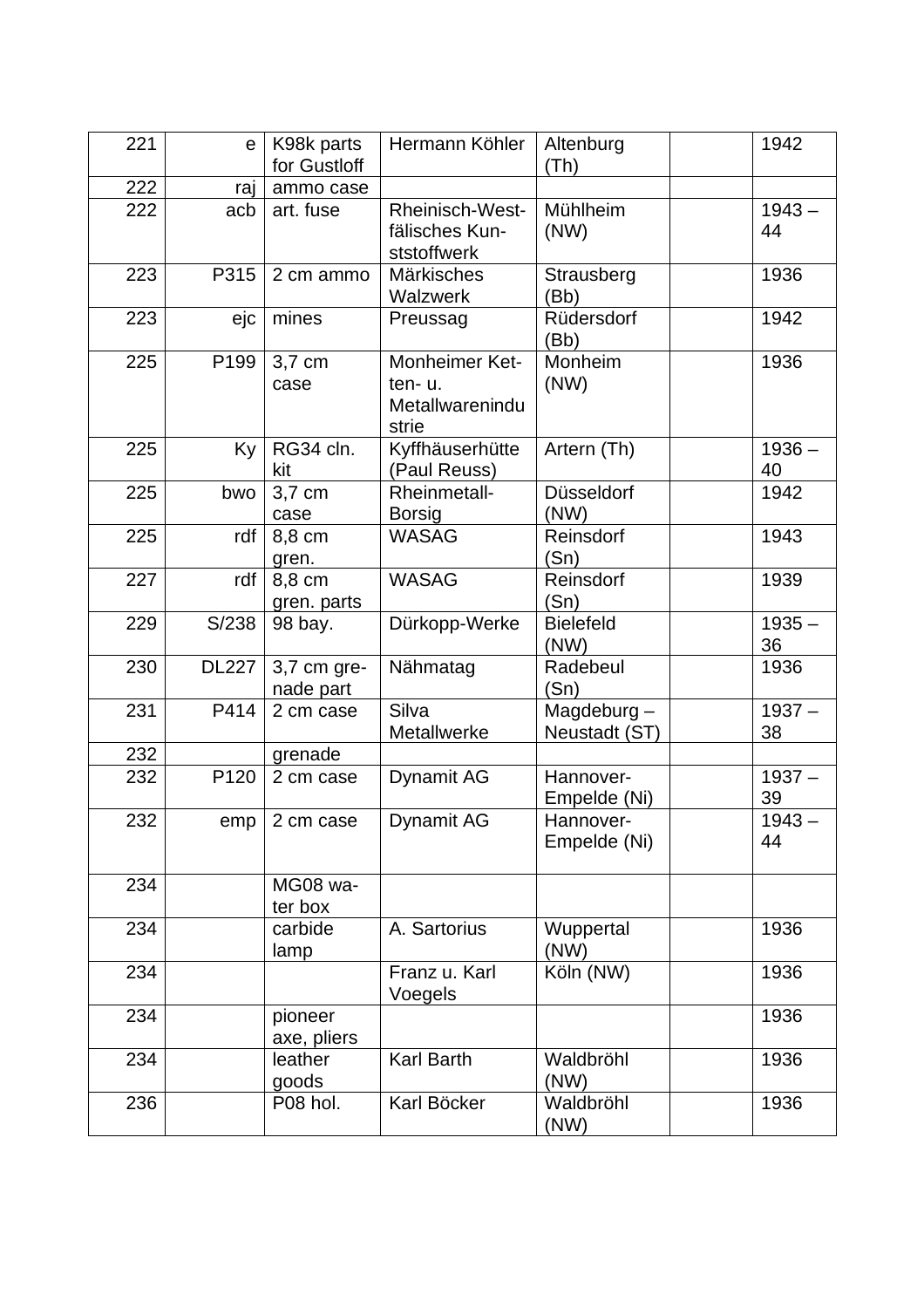| 238 |               | MG34 bolt<br>part                                                |                                                    |                     |                |
|-----|---------------|------------------------------------------------------------------|----------------------------------------------------|---------------------|----------------|
| 239 | <b>Rhs195</b> | bomb fuze                                                        |                                                    |                     | 1937           |
| 240 |               | part of V2<br>rocket                                             |                                                    |                     |                |
| 241 | S/42          | K98k                                                             | <b>Mauser Werke</b>                                | Oberndorf<br>(BW)   | 1935           |
| 243 |               | 98 bay.                                                          | Mundlos AG                                         | Magdeburg<br>(SA)   | $1938 -$<br>39 |
| 243 |               | RG34 cln.<br>kit                                                 | Mundlos AG                                         | Magdeburg<br>(SA)   | $1938 -$<br>40 |
| 243 | ab            | RG34 cln.<br>kit                                                 | Mundlos AG                                         | Magdeburg<br>(SA)   | $1940 -$<br>42 |
| 243 | ab            | 98 bay.                                                          | Mundlos AG                                         | Magdeburg<br>(SA)   | 1941,<br>42    |
| 244 | P90           | 10,5 cm<br>ammo                                                  | Bergmann<br>Elektr. Werke                          | Wilhelmsruh<br>(Be) | 1936           |
| 244 | <b>S90</b>    | 3,7 cm<br>ammo                                                   | Bergmann<br>Elektr. Werke                          | Wilhelmsruh<br>(Be) | 1937           |
| 244 | 90            | fuse                                                             | Bergmann<br>Elektr. Werke                          | Wilhelmsruh<br>(Be) | 1939           |
| 244 | arl           | 2 cm fuse                                                        | Bergmann<br>Elektr. Werke                          | Wilhelsruh<br>(Be)  | 1942           |
| 247 |               | ignition 28                                                      | Dynamit AG                                         | Förde (?)           | 1938           |
| 250 |               | measuring<br>tool                                                | W. Göhlers                                         | Freiberg (Sn)       |                |
| 250 |               | 98 bay.                                                          | F. Herder                                          | Solingen<br>(NW)    | 1937           |
| 251 | 414           | 2 cm case                                                        | Silva-Metall-<br>werke                             | Magdeburg<br>(SA)   | 1938           |
| 251 |               | Star mod. B<br>pist.                                             | Star B. Echever-<br>ria S.A.                       | Eibar (ES)          |                |
| 251 |               | Astra 300<br>pist.                                               | Unceta y Com-<br>pania S.A.                        | Guernica<br>(ES)    |                |
| 251 |               | French Uni-<br>que mod.<br>$16, 17 +$<br>Kriegsmo-<br>dell pist. | Manufacture<br>D'Armes des<br>Pyrenees,<br>Hendaye | (FR)                |                |
| 251 |               | MAB mod.<br>D pist.                                              | Manufacture<br>D'Armes des<br><b>Bayonne</b>       | Bayonne (FR)        |                |
| 251 | jwh           | 98 bay.,<br>K98k lower<br>band for<br>Gustloff 43,               | Manufacture<br>d'Armes<br>Chatellerault<br>(MAC)   | (FR)                | $1941 -$<br>44 |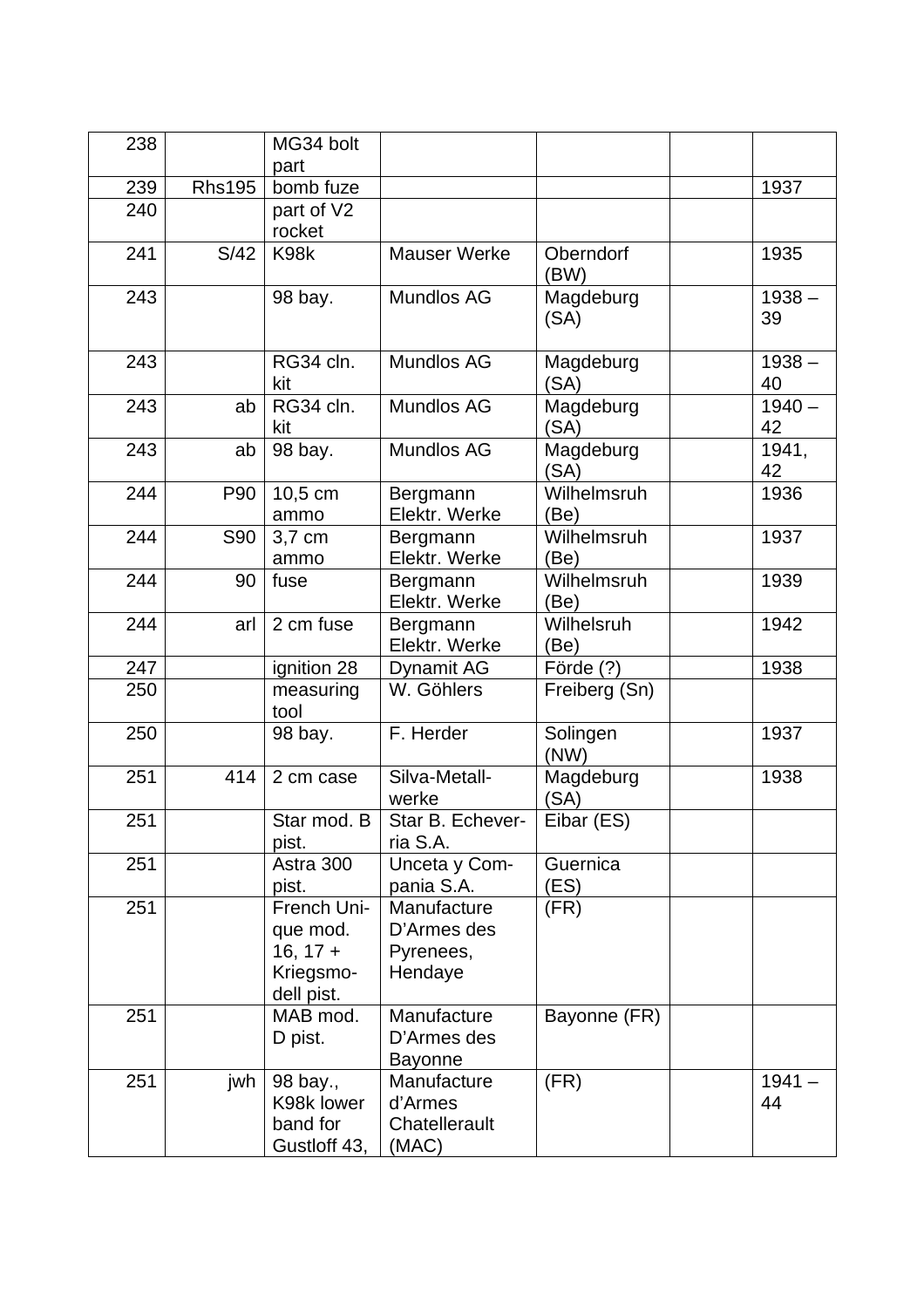|     |        | G41and<br>G43 cross<br>lug              |                                                                                  |                    |                 |
|-----|--------|-----------------------------------------|----------------------------------------------------------------------------------|--------------------|-----------------|
| 251 |        | 1935A<br>French pist.<br>#550 and<br>up | Societé Al-<br>sacienne de<br>Constructions<br>Mécaniques<br>(SACM) (see<br>655) | (FR)               | $1941 -$<br>44  |
| 253 |        | M/1922 sa-<br>bre                       |                                                                                  |                    |                 |
| 253 | S/174  | 98 bay                                  | <b>WKC</b>                                                                       | Solingen<br>(NW)   | $1935 -$<br>37  |
| 253 | S/173  | 98 bay.                                 | A. Coppel                                                                        | Solingen<br>(NW)   | 1936            |
| 253 | S/176  | 98 bay.                                 | Weyersberg                                                                       | Solingen<br>(NW)   | 1936            |
| 253 | S/178  | 98 bay.                                 | Gebr. Heller                                                                     | Marienthal<br>(Th) | 1936            |
| 253 | S/175  | 98 bay.                                 | Höller                                                                           | Solingen<br>(NW)   | $1936 -$<br>37  |
| 253 | S/242  | 98 bay.                                 | Solinger Axt u.<br>Hauerfabrik                                                   | Solingen<br>(NW)   | $1936 -$<br>37  |
| 253 | S/155  | 98 bay.                                 | E. u. F. Hörster                                                                 | Solingen<br>(NW)   | 1937            |
| 253 |        | 98 bay.                                 | Berg & Co.                                                                       | Solingen<br>(NW)   | $1937 -$<br>39  |
| 253 |        | 98 bay.                                 | <b>Josua Corts</b>                                                               | Remscheid<br>(NW)  | $1937 -$<br>39  |
| 253 |        | 98 bay.                                 | E. u. F. Hörster                                                                 | Solingen<br>(NW)   | $1937 -$<br>40  |
| 253 |        | 98 bay.                                 | F. Herder                                                                        | Solingen<br>(NW)   | $1937 -$<br>40  |
| 253 |        | 98 bay.                                 | Carl Eickhorn                                                                    | Solingen<br>(NW)   | $1937 -$<br>40  |
| 253 |        | 98 bay.                                 | <b>WKC</b>                                                                       | Solingen<br>(NW)   | 1937,<br>38, 40 |
| 253 |        | 98 bay.                                 | Ernst Pack u.<br>Söhne                                                           | Solingen<br>(NW)   | 1937,<br>39, 40 |
| 253 |        | 98 bay.                                 | A. Coppel                                                                        | Solingen<br>(NW)   | 1937,<br>39, 40 |
| 253 | S/172  | 98 bay.                                 | Carl Eickhorn                                                                    | Solingen<br>(NW)   | 1937,<br>40     |
| 253 | $\cot$ | 98 bay.                                 | Carl Eickhorn                                                                    | Solingen<br>(NW)   | 1941            |
| 253 |        | 98 bay.                                 | Clemen & Jung                                                                    | Solingen<br>(NW)   | $1938 -$<br>39  |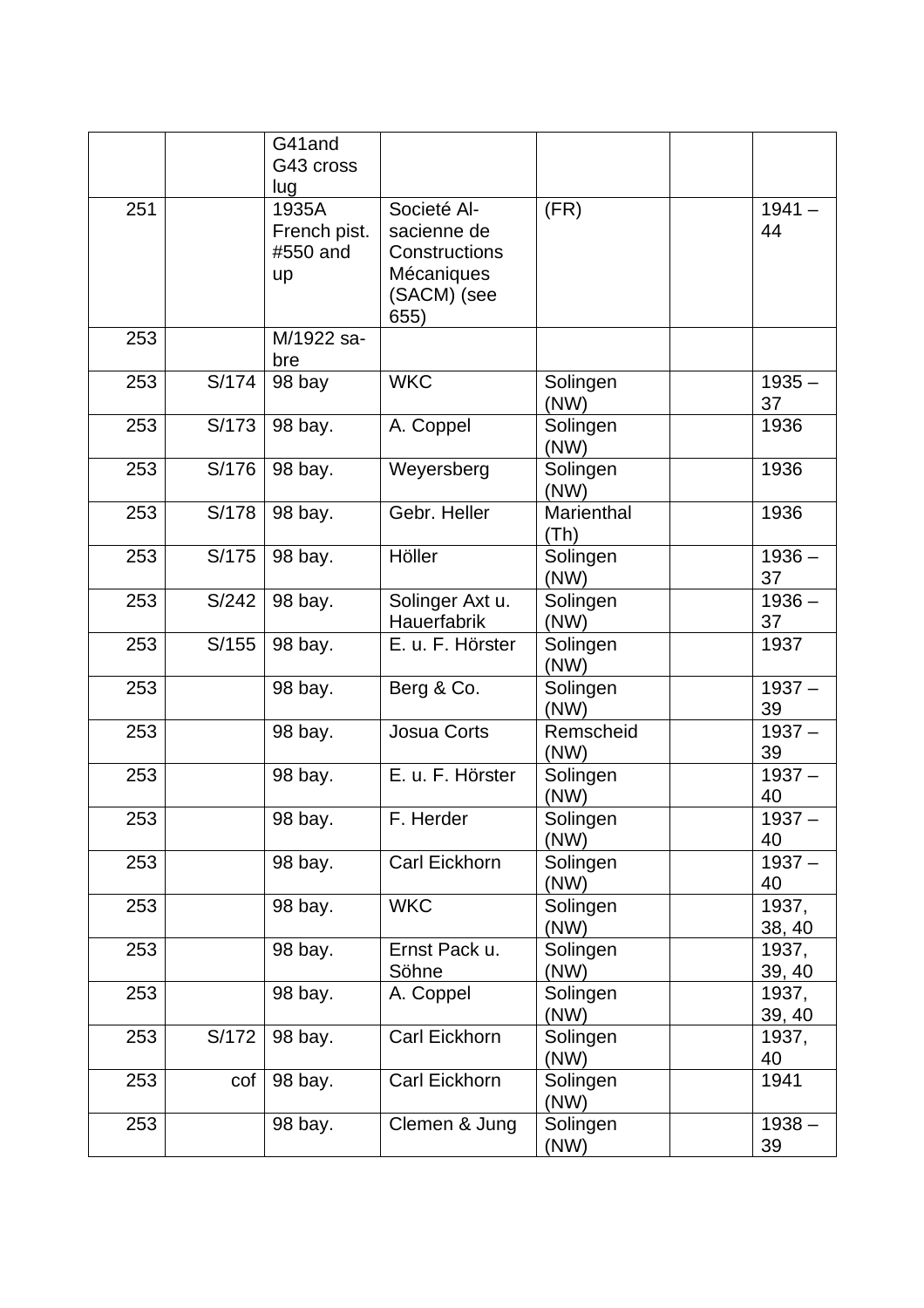| 253 |      | 98 bay.                        | P. Weyersberg                                          | Solingen                  | $1938 -$<br>40 |
|-----|------|--------------------------------|--------------------------------------------------------|---------------------------|----------------|
|     |      |                                |                                                        | (NW)                      |                |
| 253 |      | 98 bay.                        | F. W. Höller                                           | Solingen<br>(NW)          | $1938 -$<br>40 |
|     |      |                                |                                                        |                           |                |
| 253 | ddl  | 98 bay.                        | <b>Josua Corts</b>                                     | Remscheid<br>(NW)         | 1940           |
| 253 |      | 98 bay.                        | Mundlos AG                                             | Magdeburg<br>(SA)         | 1940           |
| 254 | cnd  | MP40 trig-<br>ger housing      | <b>National Krupp</b><br><b>Registrier Kas-</b><br>sen | Berlin-Neu-<br>kölln (Be) | 1943           |
| 254 |      | MP44 trig-<br>ger housing      | <b>National Krupp</b><br><b>Registrier Kas-</b><br>sen | Berlin-Neu-<br>kölln (Be) | $1944 -$<br>45 |
| 255 | ctd  | MP44 mag.                      | <b>Anton Reiche</b>                                    | Dresden (Sn)              |                |
| 258 | drh  | art. fuze                      | <b>Thiel</b>                                           | Ruhla (Th)                |                |
| 258 | P94  | 8,8 cm<br>case                 | Kabel- u. Metall-<br>werke<br>Neumeyer                 | Nürnberg<br>(By)          | 1936           |
| 258 | bpm  | fuse 8,8 cm                    | <b>MIFA</b>                                            | Sangerhau-<br>sen (Sn)    | 1942           |
| 258 | hhj  | art. fuse                      | <b>Thiel</b>                                           | Ruhla (Th)                | 1943           |
| 262 |      | 6x30 field-<br>glass           | <b>Carl Zeiss</b>                                      | Jena (Th)                 |                |
| 263 |      | fuse                           |                                                        |                           | 1937?          |
| 265 | Ky   | RG34 cln.<br>Kit               | Kyffhäuserhütte<br>(Paul Reuss)                        | Artern (Th)               | $1936 -$<br>37 |
| 266 |      | BMW en-<br>gine R35            |                                                        |                           | 1938           |
| 269 | dom  | rifle gre-<br>nade part        | Westfälische<br>Metallindustrie                        | Lippstadt<br>(NW)         |                |
| 269 |      | fork-spoon                     | <b>WMI</b>                                             |                           | 1937           |
| 270 | arx  | 4 cm case                      | <b>Collis Metall-</b><br>werke                         | Westhausen,<br>Aalen (BW) | 1941           |
| 271 | asr  | 2 cm case<br>$-2,5$ cm<br>case | HAK - Hanseati-<br>sches Ketten-<br>werk               | Hamburg<br>(Hh)           | 1942           |
| 271 | rrm  | 2 cm case                      | HAK - Hanseati-<br>sches Ketten-<br>werk               | Hamburg<br>(Hh)           | 1945           |
| 273 | ago  | gas mask<br>part               | E. Luft                                                | Tetschen<br>(CZ)          | 1941           |
| 275 | rdf  | ignition                       | <b>WASAG</b>                                           | Reinsdorf<br>(Sn)         |                |
| 276 | P131 | 14,9 cm<br>ammo                | D. W. M.                                               | Borsigwalde<br>(Be)       | 1936           |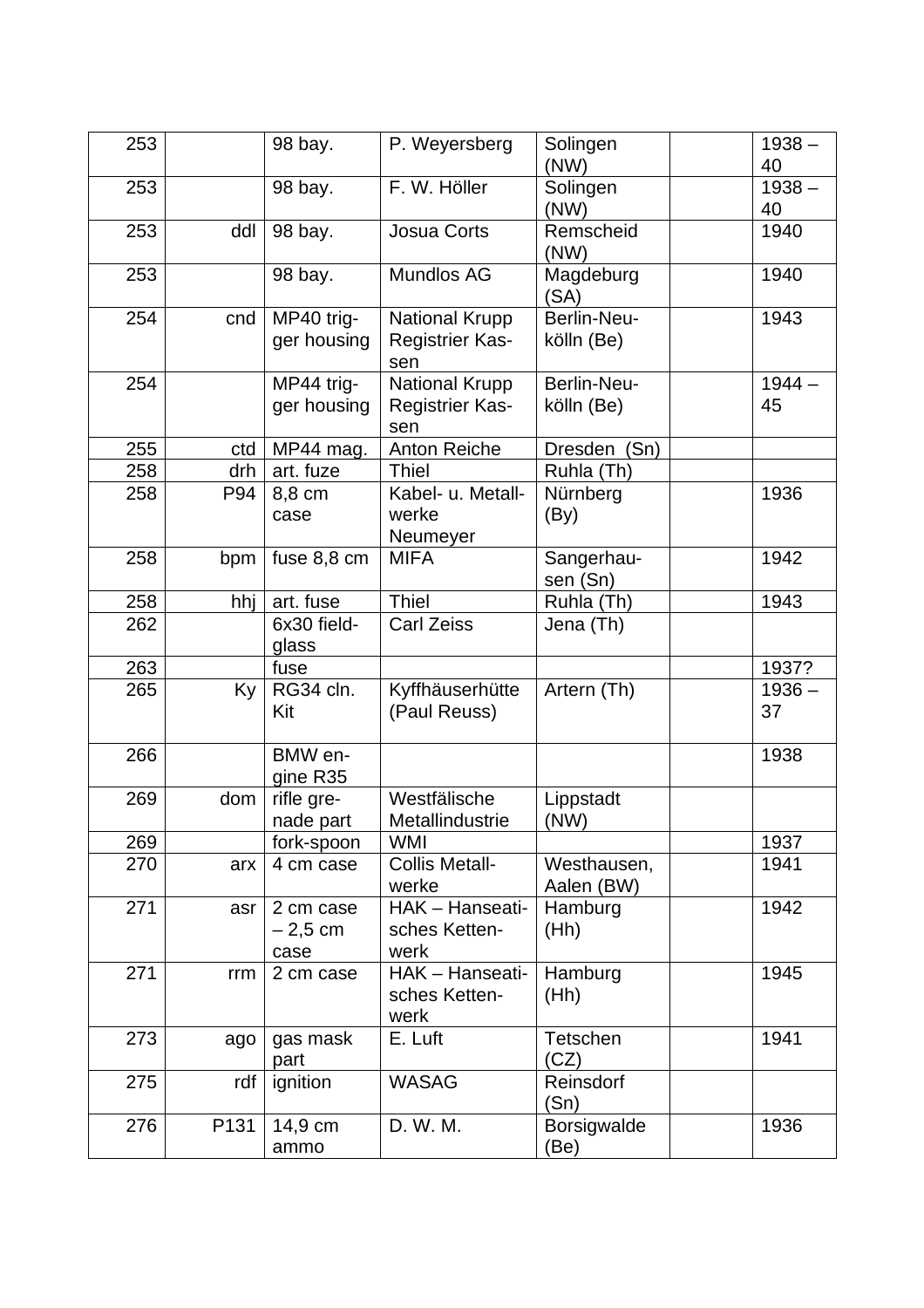| 277 |          |                         | Julius Pintsch  | Berlin (Be)   |          |
|-----|----------|-------------------------|-----------------|---------------|----------|
| 277 | htu      | MG42 bat-               | Strauss & Co.   | Schmölln (Th) |          |
|     |          | tery box                |                 |               |          |
| 278 |          | measure in-             | Franz Kuhlmann  | Rüstringen    | 1934     |
|     |          | strument                |                 | i/O(Ni)       |          |
| 278 |          | leather                 | Franz Kuhlmann  | Rüstringen    | 1936     |
|     |          | pouch                   |                 | i/O(Ni)       |          |
| 279 |          | MG belt                 |                 |               |          |
| 279 |          | flrgn. hol.             | C. Otto         | Pinneberg     | 1938     |
|     |          |                         |                 | (SH)          |          |
| 279 |          | pouch                   | Kroymann & Co.  | Hamburg       | 1937,    |
|     |          |                         |                 | (Hh)          | 40       |
| 279 |          | binocular               | Kroymann & Co.  | Hamburg       | 1939     |
|     |          | case                    |                 | (Hh)          |          |
| 279 |          | pouch                   | Sachs & Deis-   | Hamburg       | 1940     |
|     |          |                         | selberg         | (Hh)          |          |
| 279 | dtv      | 1922                    | C.O. Gehrckens  | Pinneberg     | $1940 -$ |
|     |          | Brng.hol.               |                 | (SH)          | 42, 44   |
|     |          | PP hol.                 |                 |               |          |
| 279 |          | binocular               |                 |               | 1941     |
|     |          | case                    |                 |               |          |
| 279 | dtv      | P08 hol.                | C. O. Gehrckens | Pinneberg     | 1941     |
|     |          |                         |                 | (SH)          |          |
| 279 | dtu      |                         | G. J. Entsink   | Ohrdruf (Th)  | 1941     |
| 279 | dlu, DLU | P08 hol.                | E. Lüneschloss  | Solingen      | 1943     |
|     |          |                         |                 | (NW)          |          |
| 279 | tjg      | MP3008                  |                 | Hamburg       | 1945     |
|     |          |                         |                 | area          |          |
| 280 |          | caliber drift           |                 |               |          |
| 280 | ayf      | K98k floor-             | Erma            | Erfurt (Th)   |          |
|     |          | plate                   |                 |               |          |
| 280 | cpw      | MG34 part               | Claes & Co.     | Mühlhausen    |          |
|     |          |                         |                 | (Th)          |          |
| 280 | S/27     | K98k                    | Erma und Gei-   | Erfurt (Th)   | $1935 -$ |
|     |          |                         | pel             |               | 37       |
| 280 |          | K98k bolt               |                 |               | 1936     |
|     |          | stop for                |                 |               |          |
|     |          | Sauer                   |                 |               |          |
| 280 |          | cal. .22                | Erma            | Erfurt (Th)   | $1937 -$ |
|     |          | conversion              |                 |               | 38       |
|     |          | kit, recei-             |                 |               |          |
|     |          | ver, bolt,              |                 |               |          |
|     |          | magazine                |                 |               |          |
| 280 |          | K98k stock              |                 |               | 1938     |
|     |          | parts for<br><b>BSW</b> |                 |               |          |
|     |          |                         |                 |               |          |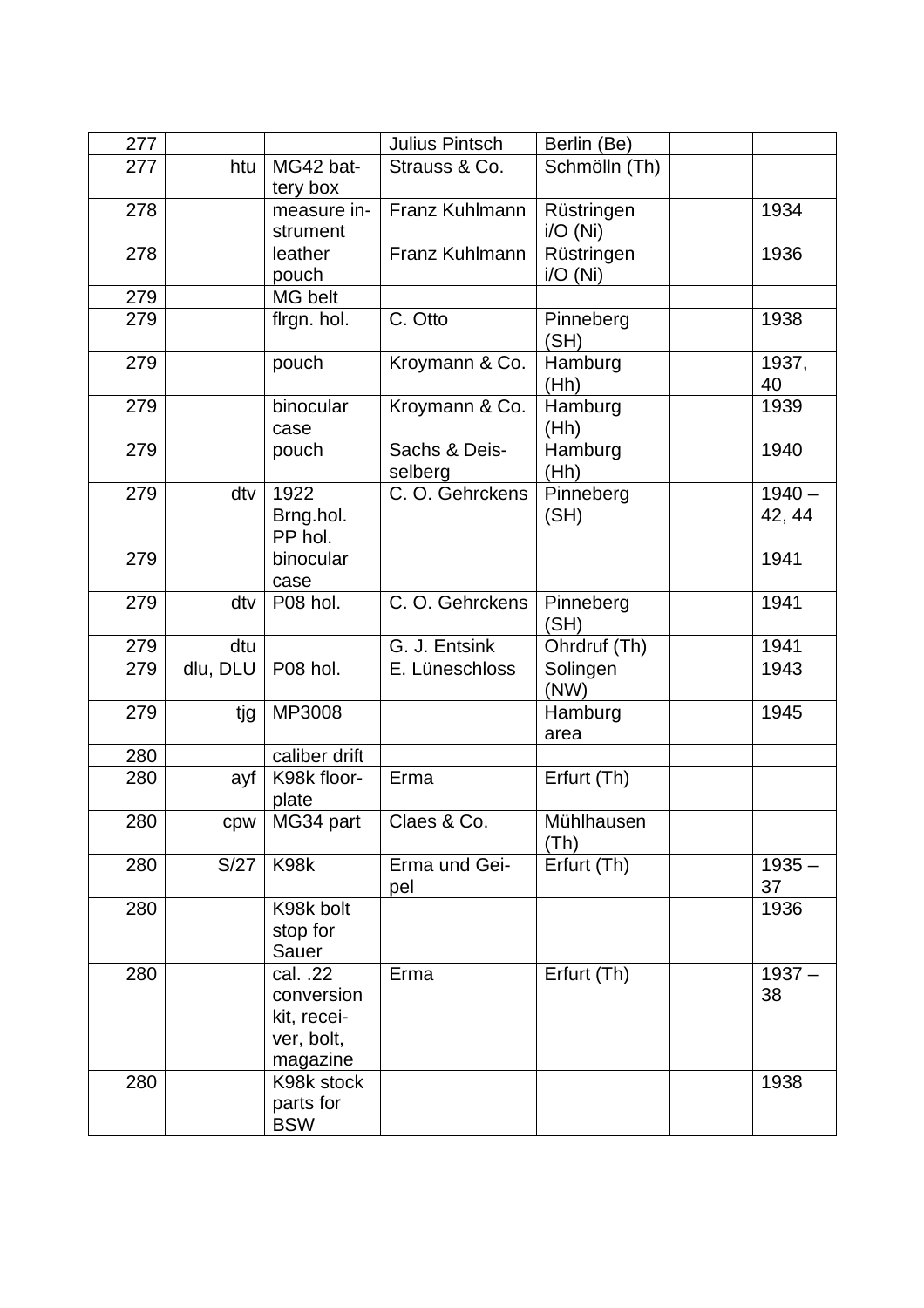| 280 | S/243,<br>243 | K98k                                 | <b>Mauser Werke</b>                  | <b>Borsigwalde</b><br>(Be) | 1938               |
|-----|---------------|--------------------------------------|--------------------------------------|----------------------------|--------------------|
| 280 | 27, avf       | <b>MP38</b>                          | Erma                                 | Erfurt (Th)                | $1938 -$<br>41     |
| 280 |               | 2 cm Flak<br>mag.                    | Olympia Büro-<br>maschinen-<br>werke | Erfurt (Th)                | 1939               |
| 280 | 27, ayf       | <b>MP40</b>                          | Erma                                 | Erfurt (Th)                | $1940 -$<br>43     |
| 280 | 27            | K98k                                 | Erma                                 | Erfurt (Th)                | $1938 -$<br>40     |
| 280 |               | 2 cm mag.                            | Stubgen                              | Erfurt (Th)                | 1939               |
| 280 | ax            | K98k                                 | Feinmechani-<br>sche Werke           | Erfurt (Th)                | $1940 -$<br>41     |
| 280 | ayf           | flare gun                            | Erma                                 | Erfurt (Th)                | 1941               |
| 280 | ce            | K98k                                 | Sauer und Sohn                       | Suhl (Th)                  | $1942 -$<br>44     |
| 280 | ayf           | MP44 mag.                            | Erma                                 | Erfurt (Th)                | 1944               |
| 280 | qlv           | <b>MP44</b><br>mag.,<br>MP44 parts   |                                      |                            | $1944 -$<br>45     |
| 282 | fer           | cartridges                           | <b>Metallwerk</b><br>Wandhofen       | <b>Schwerte</b><br>(NW)    | 1942               |
| 285 | jln           | wooden<br>ammo box                   | Deutsche Leder-<br>werkstätten       | <b>Pirmasens</b><br>(RP)   |                    |
| 285 | P327          | 2 cm case                            | Orga AG                              | Nürnberg<br>(By)           | 1940               |
| 285 |               | P08 hol.                             | Carl Ackva                           | Bad<br>Kreuznach<br>(RP)   | 1940               |
| 286 |               | hol. for field<br>telephone<br>parts | Karl Seeger                          | Offenbach<br>/Main (He)    | 1935               |
| 286 |               | horse sad-<br>dle                    | -----ury & Co                        |                            | 1936               |
| 286 |               | horse sad-<br>dle                    | <b>Carl Busse</b>                    | Mainz (RP)                 | 1936               |
| 286 |               | flrgn. hol.,<br>knapsack             | <b>Carl Busse</b>                    | Mainz (RP)                 | 1937               |
| 286 |               | box for MG<br>bands                  |                                      |                            | 1938               |
| 286 |               | Mauser<br>HSc hol.                   | G. Genschow                          | Hachenburg<br>(RP)         | 1938,<br>$40 - 42$ |
| 286 |               |                                      | <b>Carl Busse</b>                    | Mainz (RP)                 | 1939               |
| 286 |               | P08 hol.                             | <b>Carl Busse</b>                    | Mainz (RP)                 | $1939 -$<br>41     |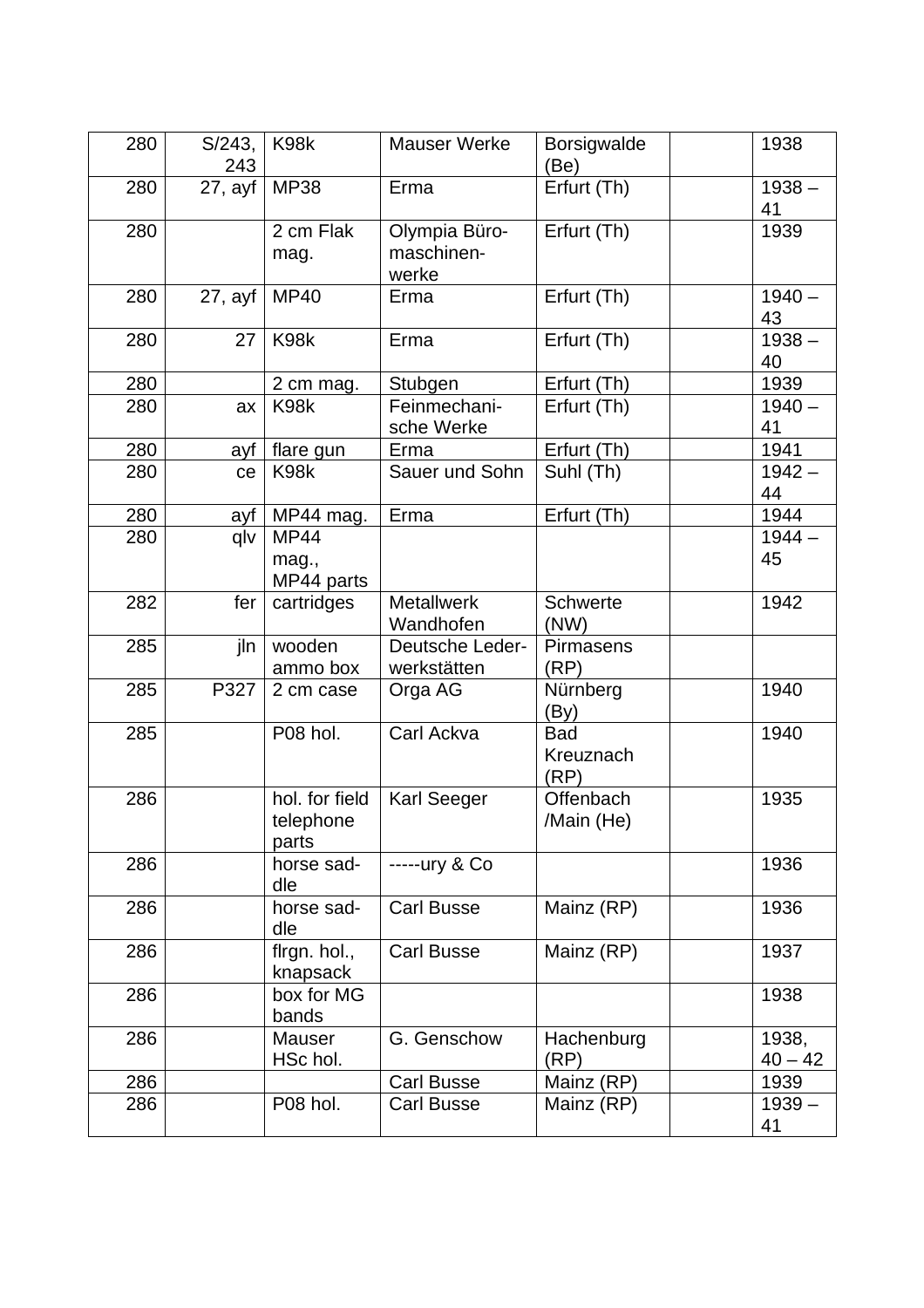| 286  |            | MG tool              | Carl Ackva        | <b>Bad</b>   | $1939 -$ |  |
|------|------------|----------------------|-------------------|--------------|----------|--|
|      |            | bag                  |                   | Kreuznach    | 40       |  |
|      |            |                      |                   | (RP)         |          |  |
| 286  |            | P08 hol.             | Carl Ackva        | <b>Bad</b>   | 1940     |  |
|      |            |                      |                   | Kreuznach    |          |  |
|      |            |                      |                   | (RP)         |          |  |
| 286  |            | P38 hol.             | G. Genschow       | Hachenburg   | 1940     |  |
|      |            |                      |                   | (RP)         |          |  |
| 286  |            | P <sub>38</sub> hol. | G. Genschow       | Hachenburg   | 1940     |  |
|      |            | Changed              |                   | (RP)         |          |  |
|      |            | for $P39(t)$         |                   |              |          |  |
| 286  | dos        | tool                 | <b>MAN</b>        | Augsburg     | 1941     |  |
| 286  | jkh        | horse lea-           | <b>Carl Busse</b> | (He)         | 1941     |  |
|      |            | ther                 |                   | Mainz (RP)   |          |  |
|      |            | equipment            |                   |              |          |  |
| 286  | jkh        | P08 hol.             | <b>Carl Busse</b> | Mainz (RP)   | 1941     |  |
| 286  |            | tool                 |                   |              | 1941     |  |
| 286  | jkh        | Brng. HP             | <b>Carl Busse</b> | Mainz (RP)   | $1941 -$ |  |
|      |            | hol.                 |                   |              | 44       |  |
| 286  |            | P08 hol.             | G. Genschow       | Hachenburg   | 1941     |  |
|      |            |                      |                   | (RP)         |          |  |
| 286  | jhg        | Mauser               | G. Genschow       | Hachenburg   | $1941 -$ |  |
|      |            | HSc hol.             |                   | (RP)         | 42       |  |
| 286  | jhg        | Sauer 38H            | G. Genschow       | Hachenburg   | 1942     |  |
|      |            | hol.                 |                   | (RP)         |          |  |
| 286  | jhg        | P38 hol.             | G. Genschow       | Hachenburg   | $1942 -$ |  |
|      |            |                      |                   | (RP)         | 44       |  |
| 286  | fyr        | ammo                 | Gebr. Müller      | Worms (RP)   | 1943     |  |
|      |            | cradle for           |                   |              |          |  |
|      |            | French 7,5           |                   |              |          |  |
| 286  | jkh        | cm                   | <b>Carl Busse</b> | Mainz (RP)   | 1943     |  |
|      |            | Brng. HP<br>hol.     |                   |              |          |  |
| 288  | sxk        | 2 cm maga-           |                   |              |          |  |
|      |            | zine                 |                   |              |          |  |
| 288  | cpj        | 2 cm Flak            | <b>Havelwerk</b>  | Brandenburg  |          |  |
|      |            | parts                |                   | (Bb)         |          |  |
| 288  | <b>CZS</b> | 2 cm fuse            | <b>Brennabor</b>  | Brandenburg  | $1943 -$ |  |
|      |            |                      | Werke             | (Bb)         | 44       |  |
| 288  | afv        | MP44,                | Hugo Schiffer     | Lüdenscheid  | 1945     |  |
|      |            | StG44                |                   | (NW)         |          |  |
| 289? | Cww        |                      | <b>Carl Weiss</b> | Braun-       | 1942     |  |
|      |            |                      |                   | schweig (Ni) |          |  |
| 294  | P490       | 2 cm case            | Hugo Schneider    | Altenburg    | 1940     |  |
|      |            |                      |                   | (Th)         |          |  |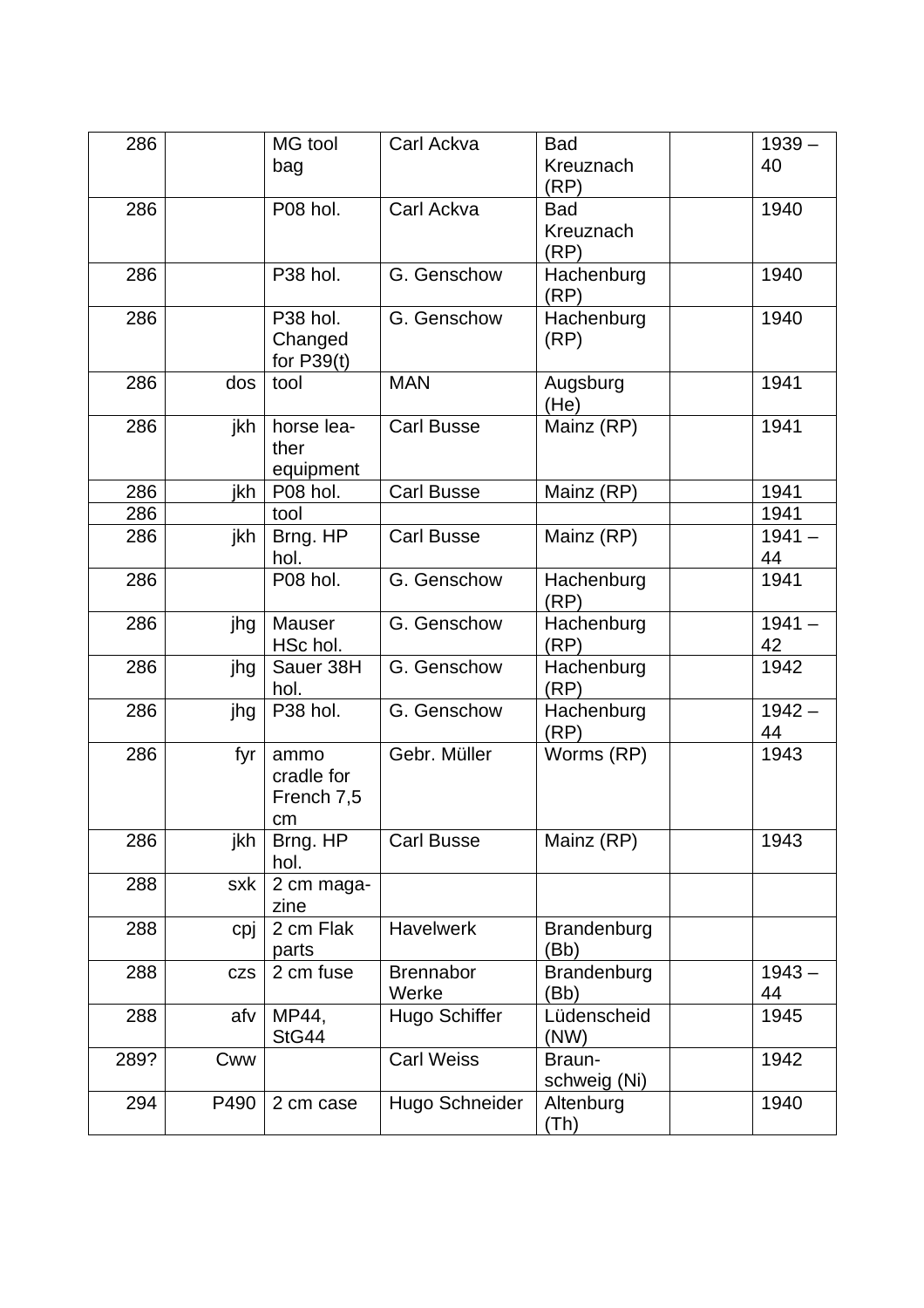| 295 |      | firing pin for<br>cannon                            |                                                |                         |                |
|-----|------|-----------------------------------------------------|------------------------------------------------|-------------------------|----------------|
| 295 | jhv  | wooden<br>ammo box                                  | Femaru-<br>Fegyver-Es-Ge-<br>pgyar             | <b>BudaPest</b><br>(HU) |                |
| 298 | S323 | <b>MG</b> lafette                                   | Brandenburger<br>Fahrrad und Mo-<br>torradwerk | Brandenburg<br>(Bb)     | 1936           |
| 300 | jwa  | MKb42<br>mag. pouch                                 | <b>Moritz Stecher</b>                          | Freiberg (Sn)           |                |
| 300 | euh  | rifle gre-<br>nade lau-<br>ncer sight,<br>flare gun | Meinel-Scholer                                 | Klingenthal<br>(Sn)     |                |
| 300 |      | transport<br>box                                    |                                                |                         |                |
| 300 |      | air pressure<br>gauges                              |                                                |                         |                |
| 300 |      |                                                     | Franz u. Karl<br>Voegels                       | Köln (NW)               | 1937           |
| 300 |      | cutlery,<br>plate                                   | <b>EFG</b>                                     |                         | 1939           |
| 300 |      | red cross<br>box                                    | Heinrich Var-----<br>$-22$                     | Osnabrück<br>(Ni)       | 1939           |
| 300 |      | tape mea-<br>sure                                   | Massi                                          |                         | 1939           |
| 300 |      | fork-spoon                                          | <b>GAG</b>                                     |                         | 1939           |
| 300 | eue  | P08 hol.                                            | Otto Reichel                                   | Lengefeld<br>(Sn)       | $1939 -$<br>43 |
| 300 |      | manometer                                           | H. F. S. C.                                    |                         | 1940           |
| 300 | eue  | P38 hol.                                            | <b>Otto Reichel</b>                            | Lengefeld<br>(Sn)       | $1942 -$<br>43 |
| 300 | bn   | egg gre-<br>nade                                    | Allgemeine<br>Electricitätsges                 | Annaberg<br>(Sn)        | 1941           |
| 300 | dvn  | $tool -$<br>thread                                  | H. F. Schnicke                                 | Chemnitz<br>(Sn)        | 1941,<br>43    |
| 300 | dvn  | callipers                                           | H. F. Schnicke                                 | Chemnitz<br>(Sn)        | 1943           |
| 300 | jwa  | P38 hol.                                            | <b>Moritz Stecher</b>                          | Freiberg (Sn)           | $1941 -$<br>42 |
| 300 | jwa  | horse sa-<br>ddle                                   | <b>Moritz Stecher</b>                          | Freiberg (Sn)           | 1940,<br>42    |
| 300 | evv  | MG band<br>box, acces.<br>box                       | F. A. Anker &<br>Sohn                          | Jöhstadt (Sn)           | 1942           |
| 300 | bdk  | 2 cm maga-<br>zine box                              | Schneiderwerke,<br>St. Ingbert                 | Saar (SI)               | 1942           |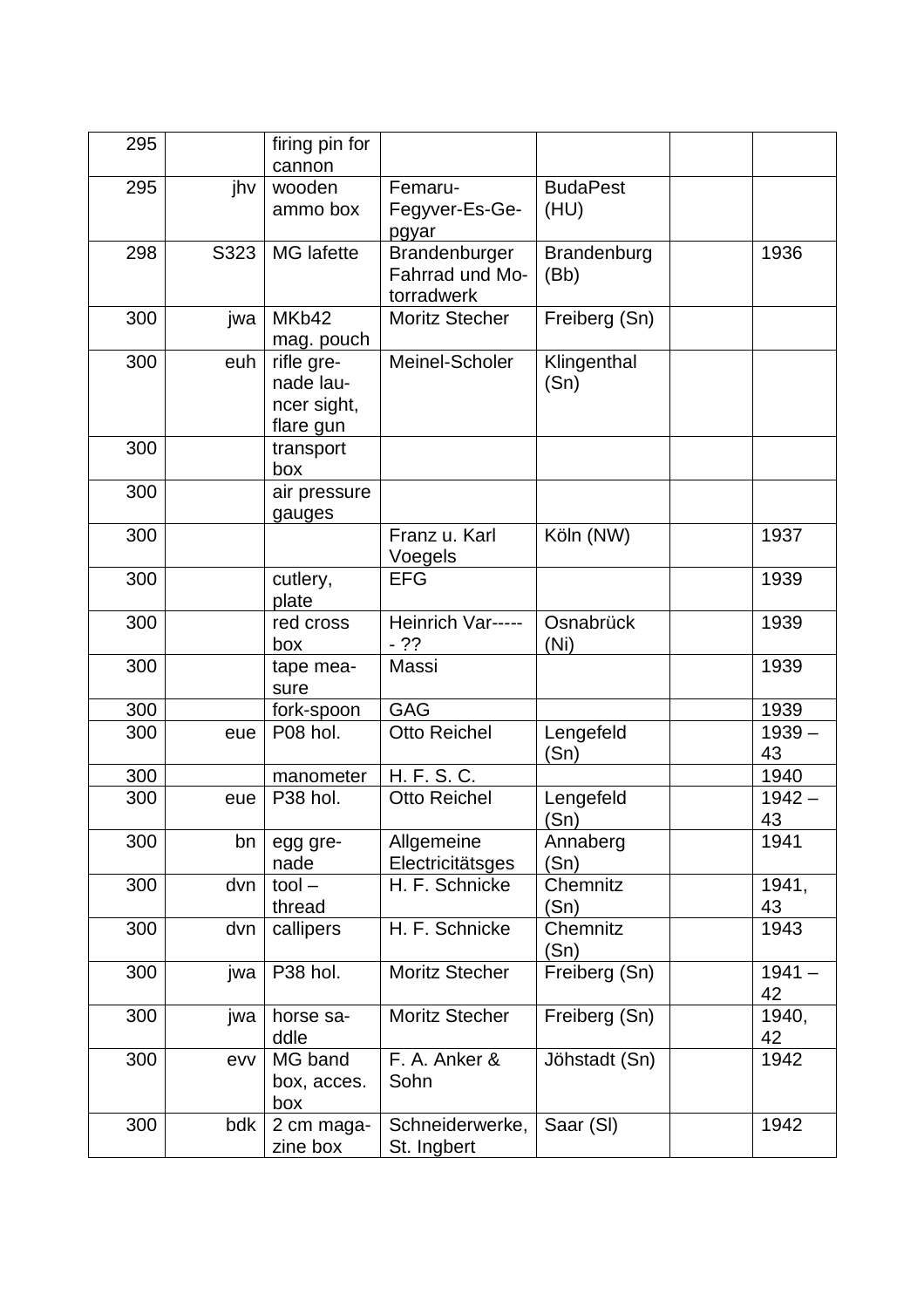| 300 | bdk        | <b>MG34</b><br>cleaning<br>fluid can | Schneiderwerke,<br>St. Ingbert | Saar (SI)           | 1943     |
|-----|------------|--------------------------------------|--------------------------------|---------------------|----------|
|     |            |                                      |                                |                     |          |
| 301 |            | coffee grin-                         |                                |                     |          |
|     |            | der                                  |                                |                     |          |
| 301 |            | field kitchen                        | DR.G.M.                        |                     |          |
| 301 |            | funnel                               |                                |                     |          |
| 302 |            | tape mea-                            |                                |                     |          |
|     |            | $sure - 25m$                         |                                |                     |          |
| 303 |            | K98k ar                              |                                |                     | 1942     |
|     |            | parts                                |                                |                     |          |
| 304 |            | cable drum                           | A. Fahr                        |                     | 1940     |
| 308 |            | very late                            |                                |                     | 1945     |
|     |            | K43 parts                            |                                |                     |          |
| 312 | <b>ABP</b> | jerry can                            | Ambi-Budd                      | Berlin (Be)         | $1942 -$ |
|     |            |                                      | <b>Presswerk</b>               |                     | 43       |
| 313 | ab         | 2 cm Flak                            | Mundlos AG                     | Magdeburg           |          |
|     |            | parts                                |                                | (SA)                |          |
| 313 | ab         | 98 bay.                              | <b>Mundlos AG</b>              | Magdeburg           | 1942,    |
|     |            |                                      |                                | (SA)                | 44       |
| 313 | ab         | RG34 cln.                            | <b>Mundlos AG</b>              | Magdeburg           | $1943 -$ |
|     |            | kit                                  |                                | (SA)                | 44       |
| 314 | gfa        | 3,7 cm                               | Otto Fuchs, Me-                | Meinerzha-          |          |
|     |            | ammo                                 | tallwerke                      | gen (NW)            |          |
| 314 | S338       | art. fuse                            | Otto Fuchs, Me-                | Meinerzha-          | 1940     |
|     |            |                                      | tallwerke                      | gen (NW)            |          |
| 315 |            | enigma                               |                                |                     |          |
| 315 |            | leather                              | Cobau                          | Berlin-Reini-       | 1936     |
|     |            | pouch                                |                                | ckendorf (Be)       |          |
| 315 |            |                                      | OGG?                           |                     | 1937     |
|     |            | telephone                            |                                |                     |          |
|     |            | system                               |                                |                     |          |
| 315 |            | el. cable                            |                                |                     | 1938     |
|     |            | plug                                 |                                |                     |          |
| 316 |            | calculating                          | <b>MK</b>                      |                     |          |
|     |            | tool                                 |                                |                     |          |
| 317 |            | ZF4                                  |                                |                     |          |
|     |            | wooden                               |                                |                     |          |
|     |            | case                                 |                                |                     |          |
| 318 |            | rocket part                          |                                |                     | 1944     |
| 319 | cdf        | mines                                | Weseler Maschi-                | Wesel (NW)          | 1944     |
|     |            |                                      | nenbau                         |                     |          |
| 320 |            | metal drum                           |                                |                     |          |
| 320 | bwz        | gas-mask                             | Auer                           | Oranienburg<br>(Be) |          |
| 320 |            | fuse, el.                            | EKI                            |                     |          |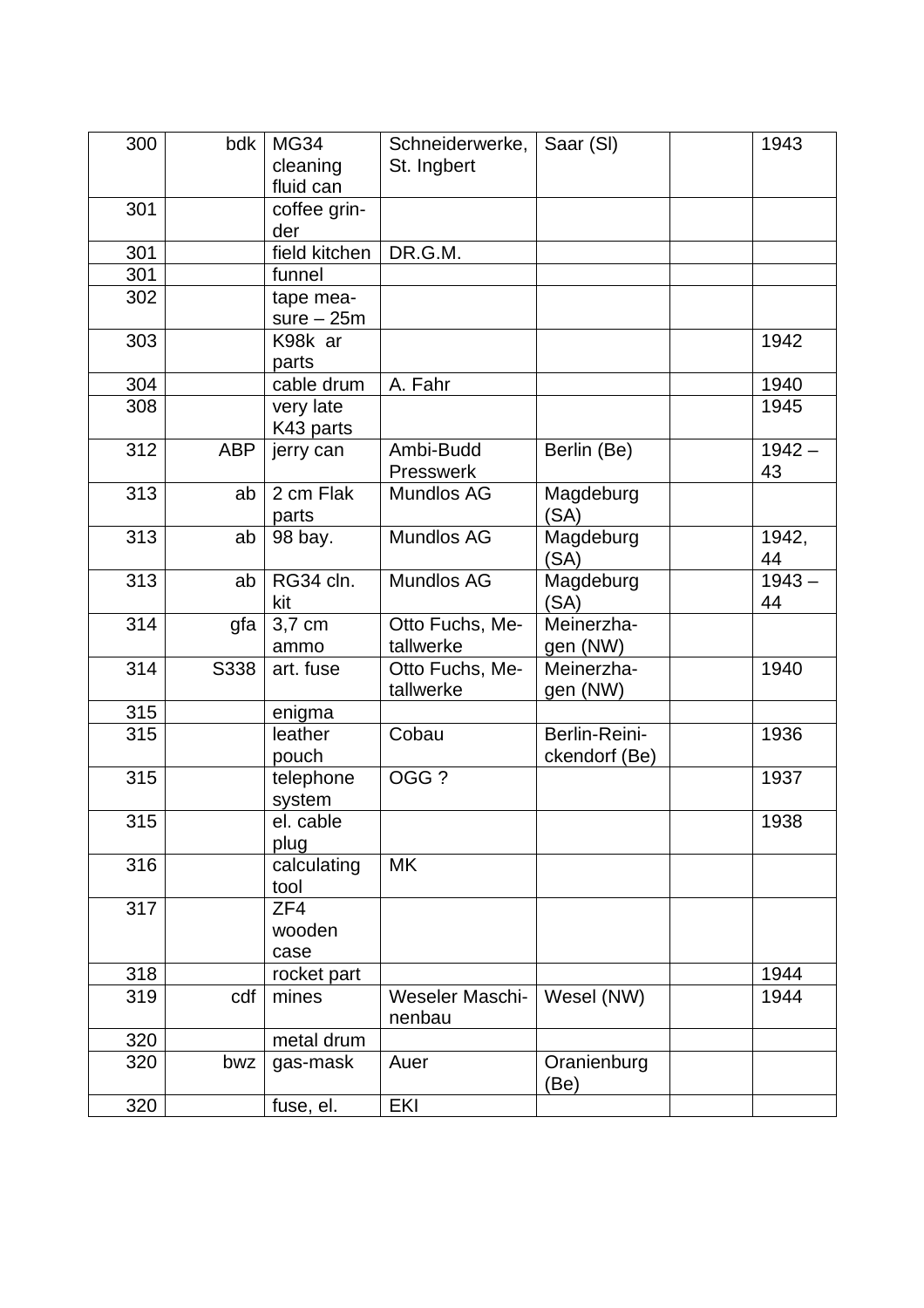| 320 |      | cleaning<br>brush for<br><b>MG</b>  |                                    |                                       |                 |
|-----|------|-------------------------------------|------------------------------------|---------------------------------------|-----------------|
| 320 |      | gas-mask                            |                                    |                                       | 1936            |
| 320 |      | gas-mask                            | AB                                 |                                       | $1937 -$<br>39  |
| 320 | crt  | gas-mask                            | Clora Atem-<br>schutzgeräte        | Schwäbisch<br>Gmünd (BW)              | 1940            |
| 321 | P222 | 3,7 cm<br>case                      | Sils van de Loo<br>& Co.           | Fröndenberg<br>(NW)                   | 1937            |
| 321 | P414 | 2 cm case                           | Silva Metall-<br>werke             | Magdeburg-<br><b>Neustadt</b><br>(SA) | 1939            |
| 321 | COX  | MP40 sling                          | <b>Otto Ernst</b><br><b>Busch</b>  | Eisleben (SA)                         | 1943            |
| 323 |      | P08 hol.                            | A. Fischer                         | Guttstadt (PL)                        | $1938 -$<br>39  |
| 325 |      | Rg34 cln.<br>kit                    | G. Appel                           | Spandau (Be)                          | 1936            |
| 325 |      | 2cm Flak<br>part                    |                                    |                                       |                 |
| 326 |      | rangefinder<br>case                 |                                    |                                       |                 |
| 326 |      | binocular<br>case                   | <b>Busch</b>                       |                                       | 1935,<br>37     |
| 326 |      | binocular<br>case                   |                                    |                                       | 1941            |
| 326 | fwq  | support<br>frame for<br>rangefinder | Saalfelder Appa-<br>ratebau        | Saal-<br>feld/Saale<br>(Th)           | 1943            |
| 326 | blc  | binocular<br>case                   | <b>Carl Zeiss</b>                  | Jena (Th)                             | 1944            |
| 327 |      | P08 hol.                            | Joseph Moll                        | Goch (NW)                             | 1939            |
| 327 |      | S4 250 mo-<br>torcycle              | Steyr-Daimler<br>Puch              | Graz (AT)                             | 1941            |
| 329 | P382 | 3,7 cm<br>case                      | Hanseatisches<br>Kettenwerk        | Hamburg<br>(Hh)                       | 1937            |
| 329 | P382 | 2 cm case                           | <b>Hanseatisches</b><br>Kettenwerk | Hamburg<br>(Hh)                       | 1937,<br>39, 40 |
| 330 |      | lamp (bake-<br>lite)                | <b>PS</b>                          |                                       |                 |
| 330 |      | horse lea-<br>ther<br>equipment     | Koch & Benning                     | Wuppertal<br>(NW)                     |                 |
| 330 |      | canon<br>muzzle pro-<br>tector      |                                    |                                       |                 |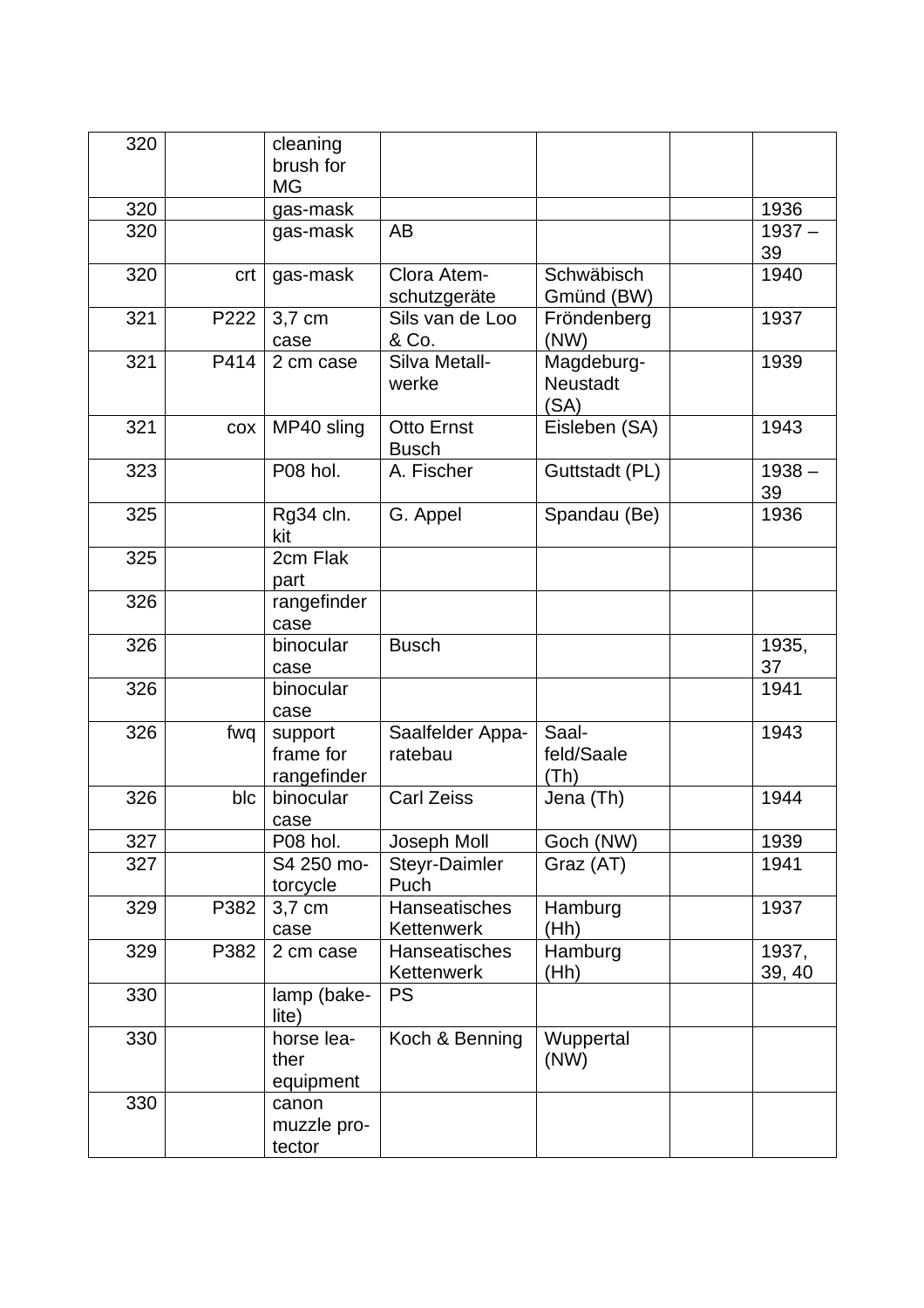| 330 |               | P08 hol.                | Ruffel und Borns                  | Hannover (Ni)        | 1936     |
|-----|---------------|-------------------------|-----------------------------------|----------------------|----------|
| 330 | <b>GW</b>     | wooden                  |                                   |                      | 1937     |
|     |               | ammo box                |                                   |                      |          |
| 330 |               |                         | A. Waldhausen                     | Köln (NW)            | 1937     |
| 330 |               | pouch                   | Heinrich Vor-                     | Osnabrück            | 1937     |
|     |               |                         | demberge                          | (Ni)                 |          |
| 330 |               | P08 hol.                | <b>Carl Weiss</b>                 | Braun-               | $1937 -$ |
|     |               |                         |                                   | schweig (Ni)         | 39       |
| 330 |               | P08 hol.                | G. Passier                        | Hannover (Ni)        | 1939     |
| 331 |               | handgre-                |                                   |                      |          |
|     |               | nade part               |                                   |                      |          |
| 331 |               | igniter for             |                                   |                      | 1937     |
|     |               | handgre-                |                                   |                      |          |
|     |               | nade                    | Rodenstock                        |                      |          |
| 332 | eso           | binoculars              |                                   | München (By)         |          |
| 334 | enl           | <b>Flak 8,8</b>         | AEG Allg.                         | Henningsdorf         |          |
|     |               | firing pin              | Elektricitätsge-<br>sellschaft    | (Bb)                 |          |
| 334 | enl           | 2 cm fuse               | AEG Allg.                         | Henningsdorf         | 1944     |
|     |               |                         | Elektricitätsge-                  | (Bb)                 |          |
|     |               |                         | sellschaft                        |                      |          |
| 337 |               |                         | G. Genschow                       | Berlin (Be)          | 1936     |
| 337 |               |                         | Franz u. Karl                     | Köln (NW)            | 1936     |
|     |               |                         | Voegels                           |                      |          |
| 337 | va            | 5 cm ammo               | Kabel- und Me-                    | Nürnberg             | 1944     |
|     |               |                         | tallwerke                         | (By)                 |          |
|     |               |                         | Neumeyer                          |                      |          |
| 338 |               | electronics             | Lorenz, Boas                      | Berlin (Be)          | 1936     |
| 338 |               | morse key               |                                   |                      | 1937     |
| 339 | P198          | 2 cm case               | Metallwarenfab-                   | Roederhof            | $1939 -$ |
|     |               |                         | rik Treuenbrit-                   | (Bb)                 | 40       |
|     |               |                         | zen                               |                      |          |
| 339 | amh           | art. fuse               | Hans Büllmann-                    | Gablonz (CZ)         | 1943     |
|     |               |                         | Werke                             |                      |          |
| 342 |               | leather bag             | <b>Bollmann</b>                   | Tuttlingen           | 1943     |
|     |               |                         |                                   | (BW)                 |          |
| 350 |               | fieldphone              | Si & Co.                          |                      | 1937     |
| 351 | <b>RR 459</b> | mine fuse               | Brandenburgi-                     | Berlin (Be)          | 1939     |
|     |               |                         | sche Metallvear-                  |                      |          |
|     |               |                         | beitung                           |                      |          |
| 352 | <b>DL609</b>  | 3,7 cm gre-             | <b>Richard Stock &amp;</b><br>Co. | Güntersberge<br>(SA) | 1938     |
| 354 |               | nade part<br>2 cm werk- | Polte                             | Magdeburg            |          |
|     |               | zeug pat-               |                                   | (SA)                 |          |
|     |               | rone                    |                                   |                      |          |
| 354 | ava           | 8,8 cm                  | Polte                             | Magdeburg            | 1941     |
|     |               | ammo                    |                                   | (SA)                 |          |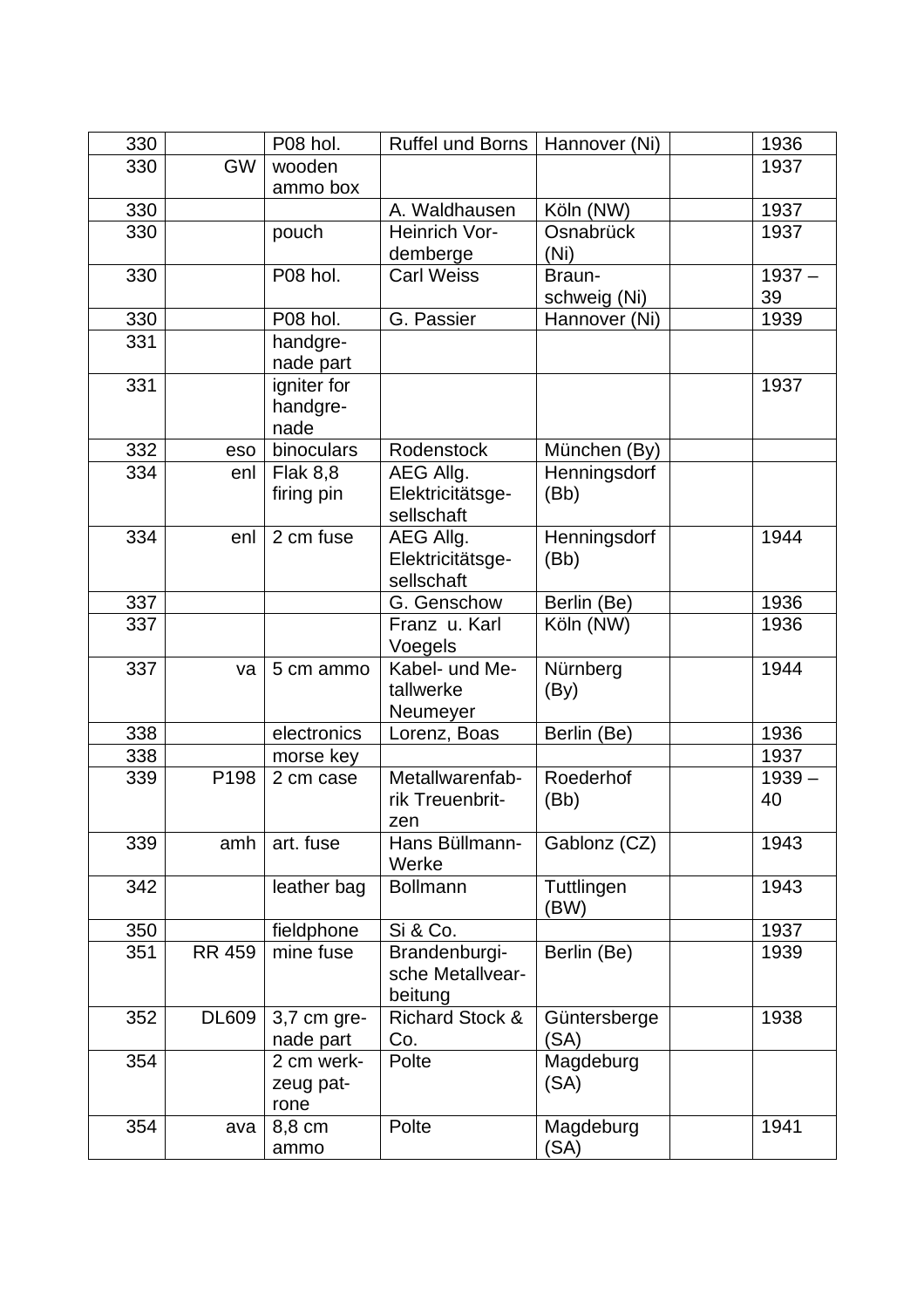| 354 | hac               | 2 cm werk-                 | Otto Schulz         | Berlin (Be)          | 1942           |
|-----|-------------------|----------------------------|---------------------|----------------------|----------------|
|     |                   | zeug pat-                  |                     |                      |                |
|     |                   | rone                       |                     |                      |                |
| 354 | aux               | kurz ammo                  | Polte               | Magdeburg            | $1942 -$       |
|     |                   |                            |                     | (SA)                 | 45             |
| 355 | hec               | MG42 bi-                   | Steinbach &         | Heiligenhaus         |                |
|     |                   | pod                        | Vollmann            | (NW)                 |                |
| 357 | aux               | 3,7 cm<br>ammo             | Polte               | Magdeburg<br>(ST)    |                |
| 357 |                   | 98 bay.                    | F. Herder           | Solingen             | 1937           |
|     |                   |                            |                     | (NW)                 |                |
| 357 | dkr               | 2 cm Flak                  | Henschel            | Kassel (He)          | 1942           |
| 357 | aqs               | art. fuse                  | Süddeutsche Ar-     | Heidenheim           | 1943           |
|     |                   |                            | maturenfabrik       | (BW)                 |                |
| 358 |                   | barrage                    |                     | <b>Bad Saarow</b>    | 1940           |
|     |                   | baloon                     |                     | (Bb)                 |                |
| 358 |                   | fuse French                |                     |                      | 1942           |
|     |                   | 7,5 cm                     |                     |                      |                |
|     |                   | cannon                     |                     |                      |                |
| 358 | not exis-<br>ting | P38 maga-<br>zine          |                     |                      |                |
| 359 |                   | weapons                    |                     |                      |                |
|     |                   | tool                       |                     |                      |                |
| 359 |                   | MG34 bolt                  |                     |                      |                |
|     |                   | part                       |                     |                      |                |
| 359 | S/147             | K98 $k$ rec. $+$           | <b>Carl Walther</b> | Zella-Mehlis         | $1936 -$       |
|     | 147               | r. sight for               |                     | (Th)                 | 38             |
|     |                   | Sauer                      |                     |                      |                |
| 359 |                   | tree screw                 | <b>Carl Walther</b> | Zella-Mehlis         | 1939           |
|     |                   | for the scis-<br>sor tele- |                     | (Th)                 |                |
|     |                   | scope                      |                     |                      |                |
| 359 | 147               | K98 $k$ rec. $+$           | <b>Carl Walther</b> | Zella-Mehlis         | 1939           |
|     |                   | stock for                  |                     | (Th)                 |                |
|     |                   | Sauer                      |                     |                      |                |
| 359 | 480               | PP, PPK                    | <b>Carl Walther</b> | Zella-Mehlis         | 1939,          |
|     |                   | P38                        |                     | (Th)                 | 40             |
| 359 | 147               | K98k rec.                  | <b>Carl Walther</b> | Zella-Mehlis         | 1940           |
|     |                   | for Sauer                  |                     | (Th)                 |                |
| 359 | ac                | PP, PPK,<br>P38            | <b>Carl Walther</b> | Zella-Mehlis<br>(Th) | $1940 -$<br>45 |
| 359 | ax                | K98k rec.                  | <b>Carl Walther</b> | Zella-Mehlis         | 1941           |
|     |                   | for ERMA                   |                     | (Th)                 |                |
| 359 | ce                | K98 $k$ rec. $+$           | <b>Carl Walther</b> | Zella-Mehlis         | $1941 -$       |
|     |                   | r. sight for               |                     | (Th)                 | 42             |
|     |                   | Sauer                      |                     |                      |                |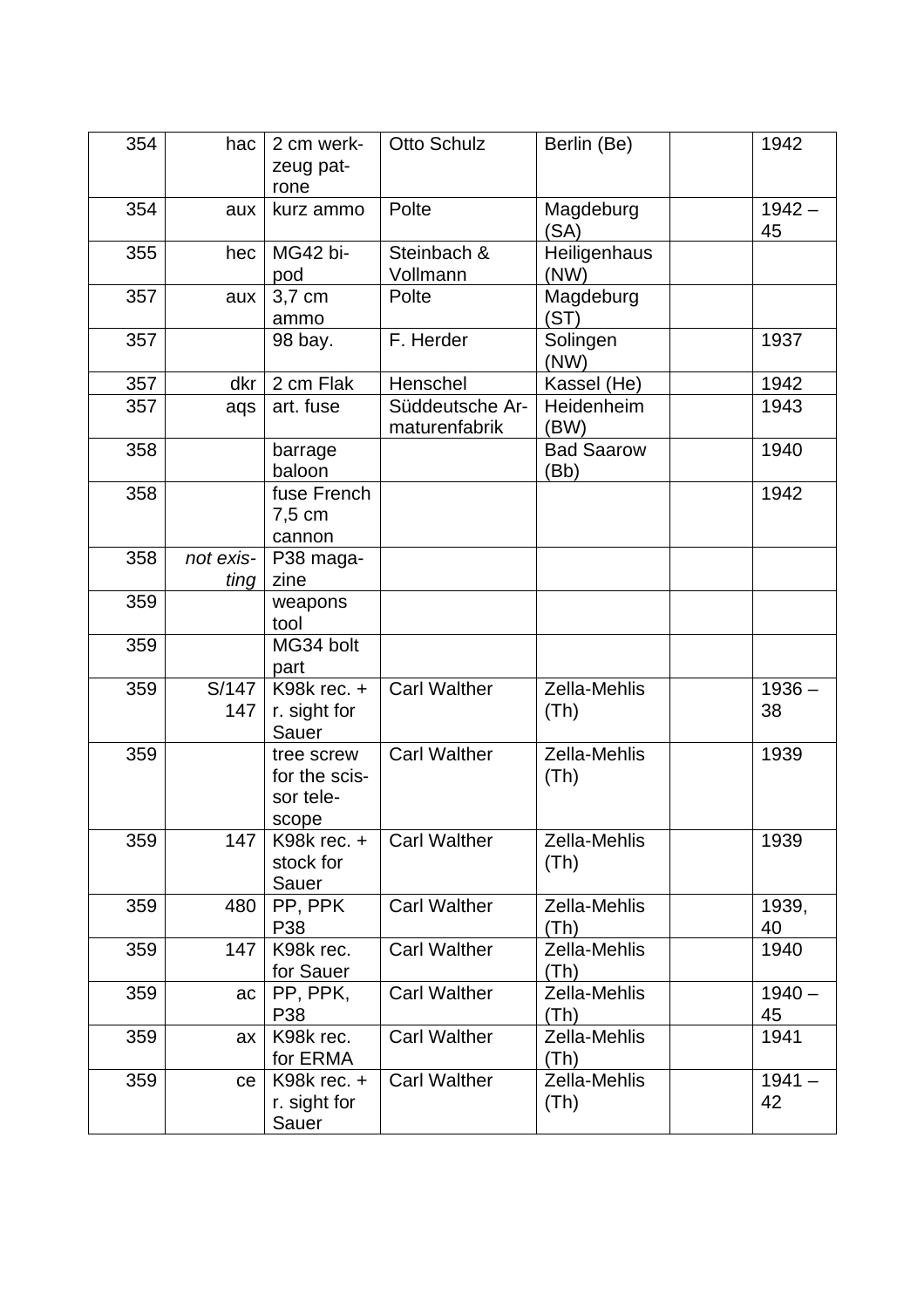| 359 | ac               | G41, G/K43              | <b>Carl Walther</b>   | Zella-Mehlis             | $1941 -$ |
|-----|------------------|-------------------------|-----------------------|--------------------------|----------|
|     |                  |                         |                       | (Th)                     | 45       |
| 359 |                  | MP44 small              |                       |                          | $1944 -$ |
|     |                  | parts                   |                       |                          | 45       |
|     |                  |                         |                       |                          |          |
| 359 | ce               | K98k rec.               | <b>Carl Walther</b>   | Zella-Mehlis             | 1943     |
|     |                  | for Sauer               |                       | (Th)                     |          |
| 360 |                  |                         | <b>DWM</b>            | Lübeck-<br>Schlutup (SH) |          |
| 360 |                  | flare pistol            |                       |                          |          |
|     |                  | round                   |                       |                          |          |
| 361 | 117B             | 50 kg bomb              |                       |                          | 1939     |
| 366 |                  | food contai-            | Emaillierwerk         | Oelde (NW)               | 1944     |
|     | kgx              |                         | Krone                 |                          |          |
| 369 | ?wh              | ner<br>wooden           |                       |                          | 1942     |
|     |                  |                         |                       |                          |          |
| 372 | fb               | box                     | Mansfeld AG           | Rothen-                  | 1942     |
|     |                  | 2 cm case               |                       |                          |          |
|     |                  |                         |                       | burg/Saale               |          |
| 374 |                  |                         |                       | (SA)                     | 1936     |
|     |                  | safety for<br>K98k Mau- |                       |                          |          |
|     |                  | ser O.                  |                       |                          |          |
| 374 | P <sub>150</sub> | 8,8 cm                  | <b>Julius Pintsch</b> | Werk                     | 1938,    |
|     |                  | case                    | KG                    | Fürstenwalde             | 40       |
|     |                  |                         |                       |                          |          |
| 374 | auv              | 8,8 cm                  | <b>Julius Pintsch</b> | / Spree (Bb)<br>Werk     | 1941     |
|     |                  |                         | <b>KG</b>             | Fürstenwalde             |          |
|     |                  | case                    |                       | / Spree (Bb)             |          |
| 375 | <b>Rhs357</b>    | bomb fuse               |                       |                          | 1940     |
| 376 |                  | field phone,            |                       |                          |          |
|     |                  | morse de-               |                       |                          |          |
|     |                  | vice                    |                       |                          |          |
| 376 |                  | contact                 | F. R.                 |                          | 1938     |
| 377 |                  |                         | <b>Werk Magirus</b>   | Ulm (BW)                 |          |
| 378 | bes              | art. fuse               | H. Kimmel             | München (By)             | 1944     |
| 379 |                  | ammo box                | Westermann            | Neheim-                  | 1939     |
|     | ebr              |                         |                       |                          |          |
|     |                  |                         |                       | Hüsten (NW)              |          |
| 380 |                  | MGZ 34                  | Voigtländer           | Braun-                   |          |
|     |                  |                         |                       | schweig (Ni)             |          |
| 380 |                  | calculating             | Gebr. Wich-           | Berlin (Be)              |          |
|     |                  | tool                    | mann                  |                          |          |
| 380 |                  | optics case             | Gebr. Wich-           | Berlin (Be)              |          |
|     |                  |                         | mann                  |                          |          |
| 382 |                  | carbide                 |                       |                          |          |
|     |                  | lamp                    |                       |                          |          |
| 383 |                  | binocular               | P. H. Riebel &        | Ingolstadt               | 1939     |
|     |                  | case                    | Söhne                 | (By)                     |          |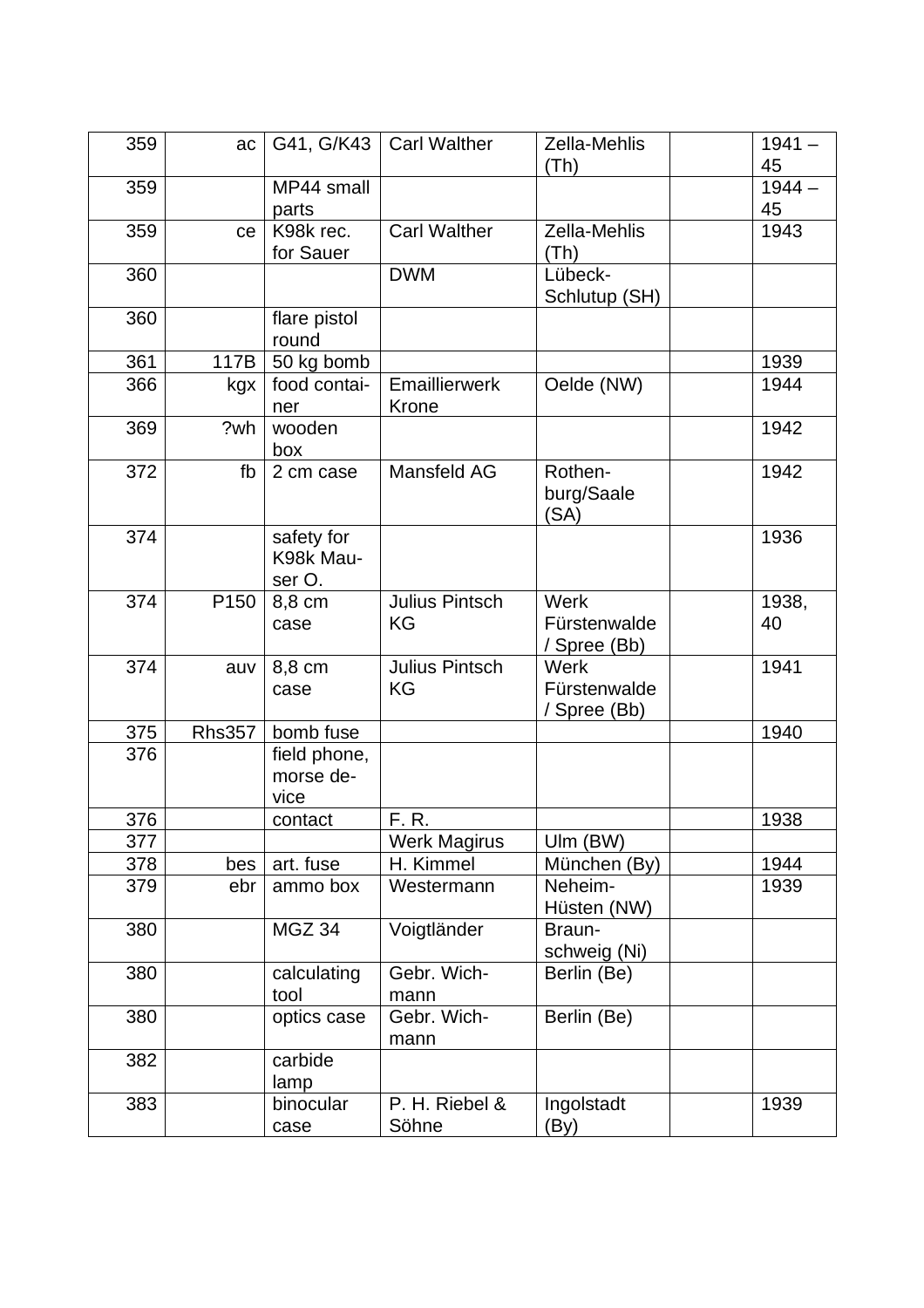| 383 |            | leather                       |                                             |                        |                |
|-----|------------|-------------------------------|---------------------------------------------|------------------------|----------------|
|     |            | case                          |                                             |                        |                |
| 383 | bmo        | P38 hol.                      | <b>Hans Deuter</b><br>RB.Nr.<br>0/0836/0029 | Augsburg<br>(By)       | 1941           |
| 383 |            | rocket part                   |                                             |                        | 1944           |
| 383 | <b>TJK</b> | MP3008                        |                                             |                        | 1945           |
| 384 | bvw        | art. fuze                     | Jurk Sirenenfa-<br>brik                     | Radeberg<br>(Sn)       | 1944           |
| 387 |            | lamp (bake-<br>lite)          |                                             |                        |                |
| 387 |            | reworked<br>MP40 mag          | Haenel                                      | Suhl (Th)              |                |
| 387 |            | pouch for<br>flares           |                                             |                        |                |
| 387 | eqf        |                               | Karl Böcker                                 | Waldbröhl<br>(NW)      | 1936           |
| 387 |            | P08 hol.                      | Karl Böcker                                 | Waldbröhl<br>(NW)      | 1936           |
| 387 |            | gas-mask<br>field gear        | A. Waldhausen                               | Köln (NW)              | 1936           |
| 387 |            | fuse 29                       | <b>Richard Rinker</b>                       |                        | 1940           |
| 387 |            | P08 hol.                      | G. Genschow                                 | Berlin (Be)            | $1936 -$<br>37 |
| 387 |            |                               | F. u. K. Voegels                            | Köln (NW)              | $1936 -$<br>40 |
| 387 |            | wire cutter                   | Hugo Lindner                                | Solingen<br>(NW)       | 1937           |
| 387 |            | leather<br>pouch for<br>watch | Fr. Offermann &<br>Söhne                    | Bensberg<br>(NW)       | 1937           |
| 387 |            | P08 hol.                      | F. u. K. Voegels                            | Köln (NW)              | 1937-<br>39    |
| 387 |            | hoof tongs                    | Gustav Klath- - -                           |                        | 1937           |
| 387 |            | flrgn. hol.                   | Karl Barth                                  |                        | 1937           |
| 387 | ewx        |                               | Franz u. Karl<br>Voegels                    | Köln (NW)              | 1941           |
| 387 | eeo        | 8,8 cm<br>case                | D. W. M                                     | Posen (PL)             | $1942 -$<br>44 |
| 392 |            | bunker<br>lamp                |                                             |                        |                |
| 392 | <b>CWW</b> |                               | <b>Carl Weiss</b>                           | Braun-<br>schweig (Ni) |                |
| 392 | <b>CWW</b> | P08 hol.                      | <b>Carl Weiss</b>                           | Braun-<br>schweig (Ni) | 1942           |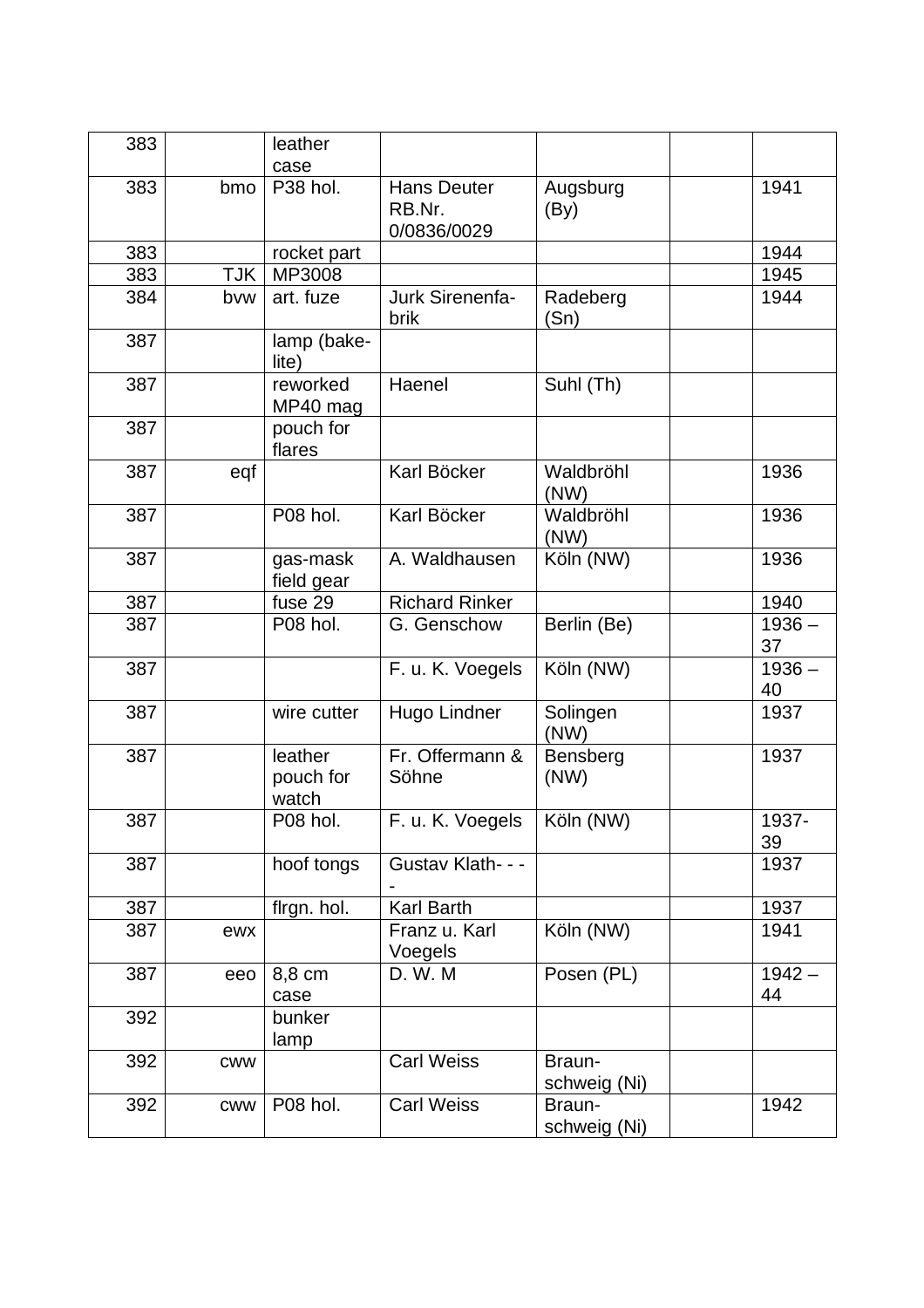| 392 | arr        | RG34 cln.<br>kit              | Braunschweigi-<br>sche Blechwa-<br>renfabrik    | Braun-<br>schweig (Ni)          | $1942 -$<br>45       |
|-----|------------|-------------------------------|-------------------------------------------------|---------------------------------|----------------------|
| 392 | <b>CWW</b> | P38 hol.                      | <b>Carl Weiss</b>                               | Braun-<br>schweig (Ni)          | 1943                 |
| 392 | bnf        | 7,5 cm<br>ammo                | Metallwerk Wol-<br>fenbüttel                    | Braun-<br>schweig (Ni)          | 1944                 |
| 392 | rco        | RG34 cln.<br>kit              | Braunschweigi-<br>sche Blechwa-<br>renfabrik    | Braun-<br>schweig (Ni)          | 1945                 |
| 395 |            | truck-body                    | <b>Büssing NAG</b>                              | Elbing (PL)                     | 1938                 |
| 397 |            | Bosch part<br>on Horch<br>901 |                                                 |                                 |                      |
| 397 |            | clock &<br>wooden<br>stand    | Kienzle Uhren-<br>fabriken                      |                                 | $1941 -$<br>42, 44   |
| 397 | cxh        | art. fuse                     | Kienzle Uhren-<br>fabriken                      | Schwennin-<br>gen am N.<br>(BW) | 1942                 |
| 398 | amh        | art. fuse                     | Hans Büllmann-<br>Werke                         | Gablonz (CZ)                    | 1943                 |
| 400 |            | flrgn. hol.                   | L. A. S. ?                                      |                                 | 1937                 |
| 400 |            | pouch for<br>clock            | Böttcher & Ren-<br>ner                          | Nürnberg<br>(By)                | 1937                 |
| 400 |            | P08 hol.                      | L. A. S. ?                                      |                                 | 1939                 |
| 400 |            |                               | <b>Schultz</b>                                  | Augsburg<br>(By)                | 1939                 |
| 400 |            | gun tool                      | M. Hiessinger                                   | Nürnberg<br>(By)                |                      |
| 400 | acb        |                               | Rheinisch-West-<br>fälishes Kunst-<br>stoffwerk | Kettwig (NW)                    | 1944                 |
| 402 | awb        | stirrup                       | Schmöle & Co                                    | Menden (NW)                     | 1942                 |
| 403 |            |                               |                                                 | (CZ)                            |                      |
| 406 | P          | $2,0$ cm<br>ammo              | Polte                                           | Magdeburg<br>(SA)               | 1937                 |
| 406 | P          | 3,7 cm<br>ammo                | Polte                                           | Magdeburg<br>(SA)               | 1935,<br>1936,<br>38 |
| 406 |            | wooden<br>box                 | Arnold                                          |                                 | 1936                 |
| 406 | P          | 10,5 cm<br>ammo               | Polte                                           | Magdeburg<br>(SA)               | $1936 -$<br>37       |
| 406 | P          | $2 - 7,5 -$<br>8,8 cm<br>ammo | Polte                                           | Magdeburg<br>(SA)               | 1938                 |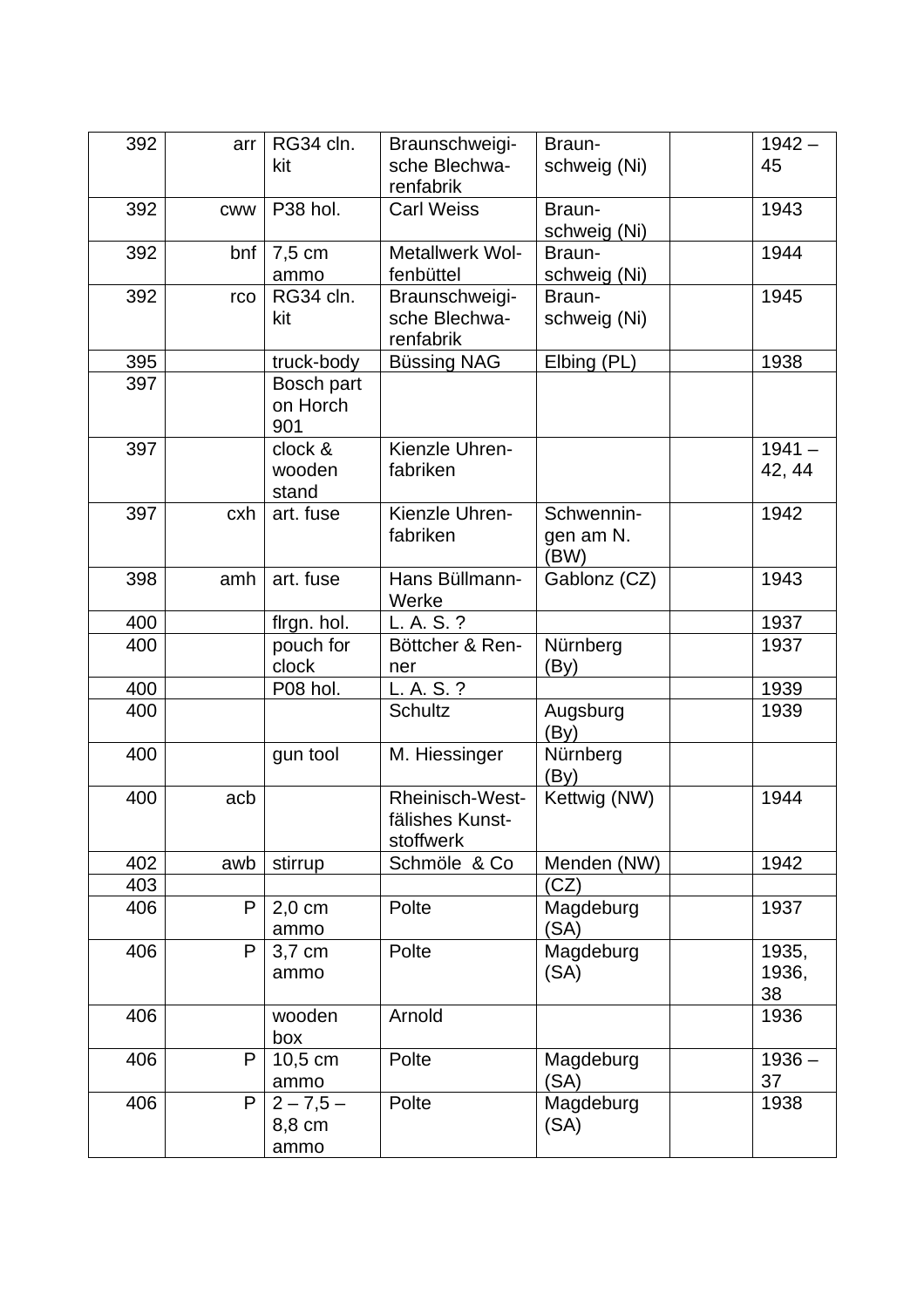| 406 | P.M.       | wooden<br>ammo box                |                           |                              | 1938               |
|-----|------------|-----------------------------------|---------------------------|------------------------------|--------------------|
| 409 |            | leather                           |                           |                              |                    |
|     |            | strap for                         |                           |                              |                    |
|     |            | field phone                       |                           |                              |                    |
| 409 |            | volt-meter,                       |                           |                              |                    |
|     |            | radio tube                        |                           |                              |                    |
| 409 |            | clock                             | Köhler & Co.              | Nürnberg<br>(By)             |                    |
| 410 |            | el. meas.                         | <b>Metrawatt</b>          | Nürnberg                     |                    |
|     |            | equipment,                        |                           | (By)                         |                    |
|     |            | ohm meter                         |                           |                              |                    |
| 410 | fsc        | field phone                       | Mikrofona                 | Meseritz (PL)                |                    |
| 411 |            | K98k rec.<br>on Erma              |                           |                              | 1936               |
| 411 | cqr        | flrgn. hol.,<br>telephone<br>hol. | Lederwerk Se-<br>dima     | Finkenwalde,<br>Stettin (PL) | 1940               |
| 412 |            | scope lea-<br>ther                | Geyber & Co.              | Berlin (Be)                  |                    |
| 412 |            | binocular<br>case                 | <b>Carl Zeiss</b>         | Jena (Th)                    |                    |
| 412 | P341       | 7,5 cm<br>ammo                    | <b>August Enders</b>      | Oberrahmede<br>(NW)          | 1937               |
| 413 |            | metal food<br>container           | <b>MN</b>                 |                              | 1937,<br>38        |
| 413 | <b>ABP</b> | jerry can                         | Ambi-Budd<br>Presswerk    | Berlin (Be)                  | 1939               |
| 414 |            | scope lea-<br>ther                |                           |                              |                    |
| 414 |            | wooden<br>box for<br>scope        | E. Leitz                  | Wetzlar (He)                 |                    |
| 414 |            | binoculars                        | E. Leitz                  | Wetzlar (He)                 |                    |
| 414 |            | meas. in-<br>strument             | Kremp                     | Wetzlar (He)                 |                    |
| 414 | bmj        | binoculars                        | Hensoldt                  | Wetzlar (He)                 |                    |
| 414 | bmj        | scope lea-<br>ther                | Hensoldt                  | Wetzlar (He)                 | 1938,4<br>$2 - 43$ |
| 416 | gqm        | MP40 mag.<br>part                 | Loch & Harten-<br>berger  | Idar-Ober-<br>stein (RP)     |                    |
| 416 |            |                                   | Kimnack &<br><b>Brunn</b> | Kaiserslau-<br>tern (RP)     | $1939 -$<br>40     |
| 416 |            | fork-<br>spoon, food<br>container | <b>MN</b>                 |                              | 1937,<br>38        |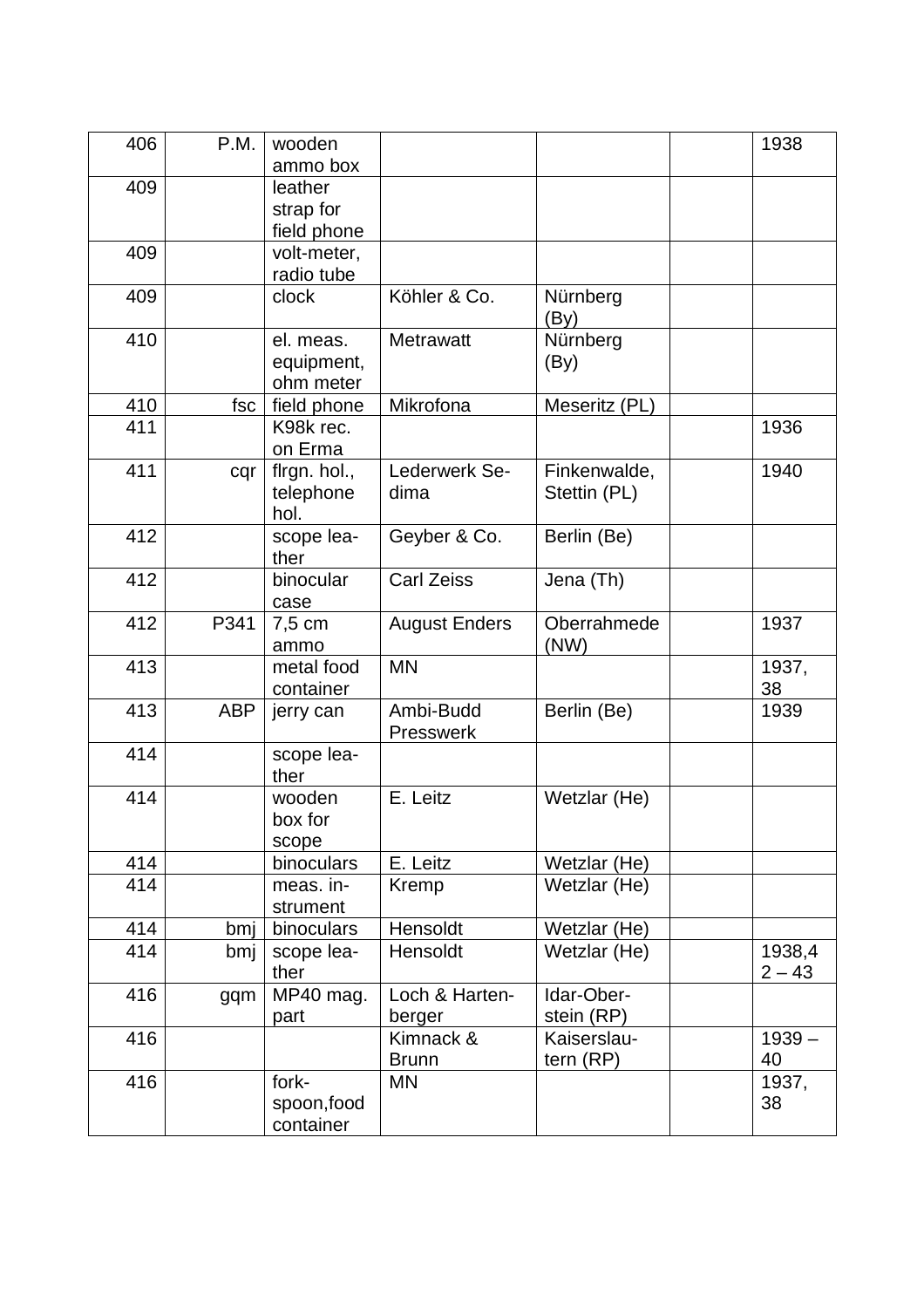| 416 |            | P08, P38<br>hol., P39(t)<br>hol.    | <b>Deutsche Leder-</b><br>werkstätten $=$<br><b>DLWP</b> | Pirmasens<br>(RP)          | 1940           |
|-----|------------|-------------------------------------|----------------------------------------------------------|----------------------------|----------------|
| 416 | auo        | food contai-<br>ner                 | Metallindustrie                                          | Neunkirchen<br>(SI)        | 1941           |
| 416 | hjg        |                                     | Kimnack &<br><b>Brunn</b>                                | Kaiserslau-<br>tern $(RP)$ | 1941           |
| 416 | bml        | P38 hol.                            | Hans Römer                                               | Neu-Ulm (By)               | 1941           |
| 416 | jln        |                                     | Deutsche Leder-<br>werkstätten                           | <b>Pirmasens</b><br>(RP)   | 1941           |
| 418 |            | food contai-<br>ner                 | <b>Fissler</b>                                           | Idar-Ober-<br>stein (RP)   | 1938           |
| 421 | P218       | 10,5 cm<br>case howit-<br>zer 18/40 | Benteler-Werke                                           | <b>Bielefeld</b><br>(NW)   | 1937           |
| 424 | <b>RhS</b> | art. gre-<br>nade part              | Rheinmetall                                              | Sömmerda<br>(Th)           | 1937           |
| 426 | bps        | gas-mask                            | Metzeler Gum-<br>miwerke                                 | München (By)               | 1941           |
| 427 |            | folding<br>shovel                   | <b>VBW</b>                                               |                            |                |
| 427 |            | 2 cm ammo                           |                                                          |                            | 1936           |
| 428 |            | 2 cm case                           |                                                          |                            |                |
| 429 |            | map desk                            |                                                          |                            |                |
| 429 | gwr        | art. slide<br>rule                  | Dennert & Pape                                           | Hamburg<br>(Hh)            | 1943           |
| 434 |            | art. fuse                           |                                                          |                            | 1939           |
| 439 | S/244      | 98 bay.                             | Mundlos AG                                               | Magdeburg<br>(SA)          |                |
| 439 |            | RG34 cln.<br>kit                    | Mundlos AG                                               | Magdeburg<br>(SA)          | $1936 -$<br>37 |
| 442 | Ky         | RG34 cln.<br>kit                    | Kyffhäuserhütte<br>(Paul Reuss)                          | Artern (Th)                | $1936 -$<br>39 |
| 444 |            | radio                               | R                                                        |                            | 1938           |
| 444 |            | el.<br>equipment                    | Ruhstrat                                                 | Göttingen (Ni)             | 1945           |
| 444 |            | el. cable<br>plug                   |                                                          |                            |                |
| 444 |            | electronics                         | Phywe, Imperial                                          | Göttingen (Ni)             |                |
| 445 |            | gas-mask<br>part                    |                                                          |                            |                |
| 445 | Ky         | RG34 cln.<br>kit                    | Kyffhäuserhütte<br>(Paul Reuss)                          | Artern (Th)                | 1937           |
| 445 | fsx        | flrgn. hol.                         | <b>Albin Scholle</b>                                     | Zeitz (SA)                 | $1940 -$<br>42 |
| 445 | fsx        | P38 hol.                            | <b>Albin Scholle</b>                                     | Zeitz (SA)                 | $1941 -$<br>43 |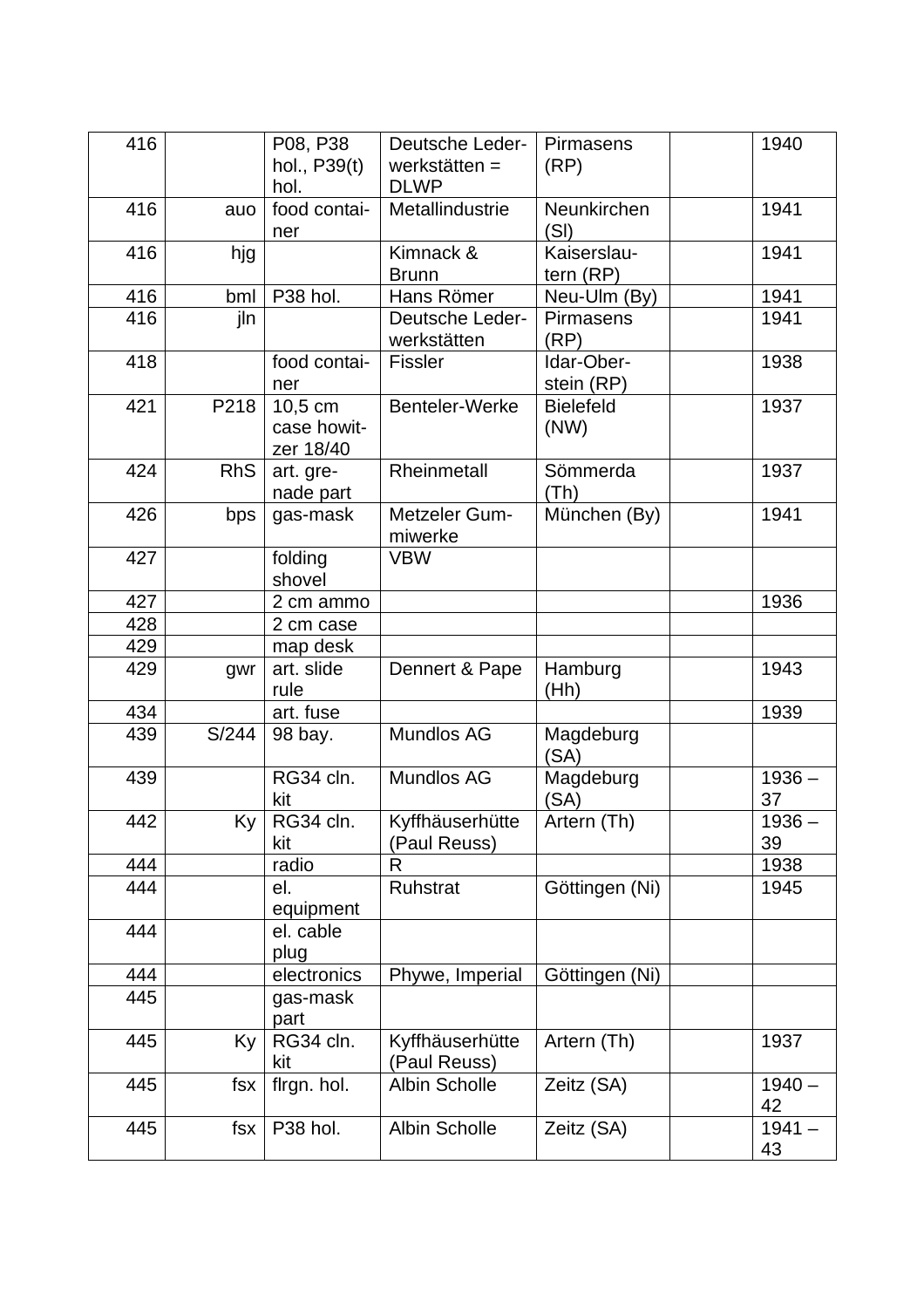| 445 | jrt       | metal<br>ammo box                       | Opel & Kühne               | Zeitz (SA)                               | 1942           |
|-----|-----------|-----------------------------------------|----------------------------|------------------------------------------|----------------|
| 446 | gyp       | horse lea-<br>ther<br>equipment         | Hansen & Braun             | Solingen<br>(NW)                         | 1944           |
| 446 | eyp       | $MP40 -$<br><b>MP44</b><br>pouch        | Rudolf Vordem-<br>berge    | Osnabrück<br>(Ni)                        | 1944           |
| 448 |           | tellermine<br>35                        |                            |                                          |                |
| 448 |           | fuse 29                                 | <b>Richard Rinker</b>      |                                          | 1940           |
| 448 | ewy       | wooden<br>box for<br>threading<br>tools | Meller Möbelfab-<br>rik    | Melle (Ni)                               | 1944           |
| 449 | <b>ZS</b> | silencer 7X                             |                            |                                          | 1938           |
| 453 |           | RG34 cln.<br>kit                        | G. Appel                   | Spandau (Be)                             | 1937           |
| 455 |           | horse lea-<br>ther<br>equipment         | J. M. Eckart               | Ulm (BW)                                 | 1936           |
| 455 |           |                                         | Hans Römer                 | Neu-Ulm (By)                             | 1937           |
| 455 |           | pouch, first<br>aid                     | K. Hollmann                |                                          | 1937           |
| 455 |           | horse sad-<br>dle                       | <b>SA</b>                  |                                          | 1938           |
| 455 |           |                                         | Henseler und<br>Co.        | Neu-Ulm (By)                             | 1939           |
| 455 | <b>BB</b> | MKb42<br>mag.                           |                            |                                          | 1942           |
| 455 | an        | steel box                               | C. Beuttenmüller<br>& Cie  | Bretten (BW)                             | 1943           |
| 455 | f?q / kzo | 8,8 cm<br>case                          | Dillinger Hütten-<br>werke | Dillingen (SI)                           | 1944           |
| 456 | gaq       | firgn. hol.                             | Otto Stephan               | Mühlhausen<br>(Th)                       | $1942 -$<br>43 |
| 463 | avt       | 2 cm case                               | Silva Metall-<br>werke     | Magdeburg $-$<br><b>Neustadt</b><br>(SA) | 1944           |
| 467 |           | fuse                                    |                            |                                          | 1939           |
| 468 |           | horse lea-<br>ther<br>equipment         | <b>Hugo Diesener</b>       | Werninge-<br>rode (SA)                   |                |
| 468 | P414      | 2 cm case                               | Silva-Metall-<br>werke     | Magdeburg<br>(Sn)                        | 1940           |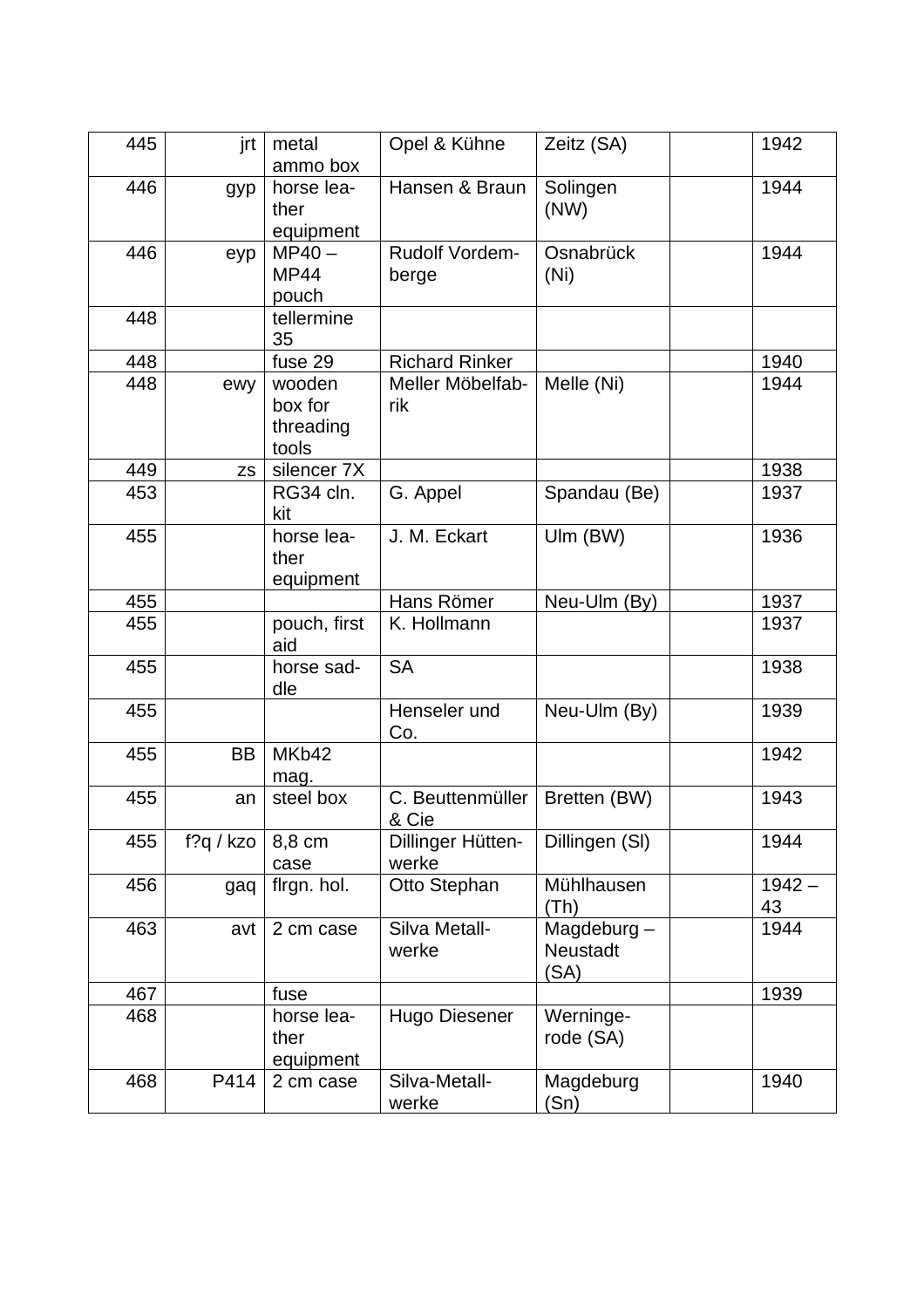| 469 | euh | rifle gre-<br>nade lau-<br>ncer sight | Meinel-Scholer              | Klingenthal<br>(Sn)      |        |                |
|-----|-----|---------------------------------------|-----------------------------|--------------------------|--------|----------------|
| 470 |     | vehicle                               | Stoewer-Werke               | Stettin (PL)             |        | 1940           |
| 472 | bdr | telephone<br>equipment                | R. Ehrhardt                 | Pössneck<br>(Th)         | see 86 | 1941           |
| 476 |     | gas-mask                              |                             |                          |        |                |
| 480 |     | oil-can                               |                             |                          |        |                |
| 480 |     | M24 stick<br>grenade                  |                             |                          |        | 1940           |
| 480 | gqm | K98k butt-<br>plate for<br>Mauser B   | Loch & Harten-<br>berger    | Idar-Ober-<br>stein (RP) |        | 1944           |
| 480 |     | barrel for a<br>K98k dou              |                             |                          |        | 1944           |
| 486 |     | MG band<br>box                        |                             |                          |        |                |
| 488 | ayd | 2 cm mag.                             | Fr. Stübgen                 | Erfurt (Th)              |        |                |
| 488 | gyu | art. fuse                             | Michera, Gebr.              | Stare-Tura<br>(SK)       |        | 1943           |
| 491 |     | fuse contai-<br>ner                   |                             |                          |        |                |
| 492 |     | clock &<br>wooden<br>stand            | Kienzle Uhren-<br>fabriken  |                          |        | 1937           |
| 494 | auf | art. fuse                             | Metall Guss u.<br>Presswerk | Nürnberg<br>(By)         |        | $1943 -$<br>44 |
| 495 |     | panzer-<br>büchse 39<br>part          |                             |                          |        |                |
| 495 | sxk | 2 cm mag.                             |                             |                          |        |                |
| 495 | 567 | 2 cm Flak                             | <b>Havelwerk</b>            | Brandenburg<br>(Bb)      |        | 1940           |
| 497 | bpr | MG34 parts                            | J. Grossfuss                | Döbeln (Sn)              |        |                |
| 497 | 963 | box for MG<br>bands                   | J. Grossfuss                | Döbeln (Sn)              |        | 1940           |
| 497 | brg | K98k butt-<br>plate                   | H. W. Schmidt               | Döbeln (Sn)              |        | $1940 -$<br>43 |
| 497 | bpr | G41(W)<br>buttplate                   | J. Grossfuss                | Döbeln (Sn)              |        | 1940           |
| 497 | bpr | K98k parts                            | J. Grossfuss                | Döbeln (Sn)              |        | 1942           |
| 497 | bpr | first aid kit                         | J. Grossfuss                | Döbeln (Sn)              |        | 1944           |
| 500 |     | RG34 cln.<br>kit                      | G. Appel                    | Berlin-<br>Spandau (Be)  |        | $1937 -$<br>38 |
| 502 | fbu | part of V2<br>rocket                  | <b>MABAG</b>                | Nordhausen<br>(Th)       |        |                |
| 504 |     | ear phone                             |                             |                          |        |                |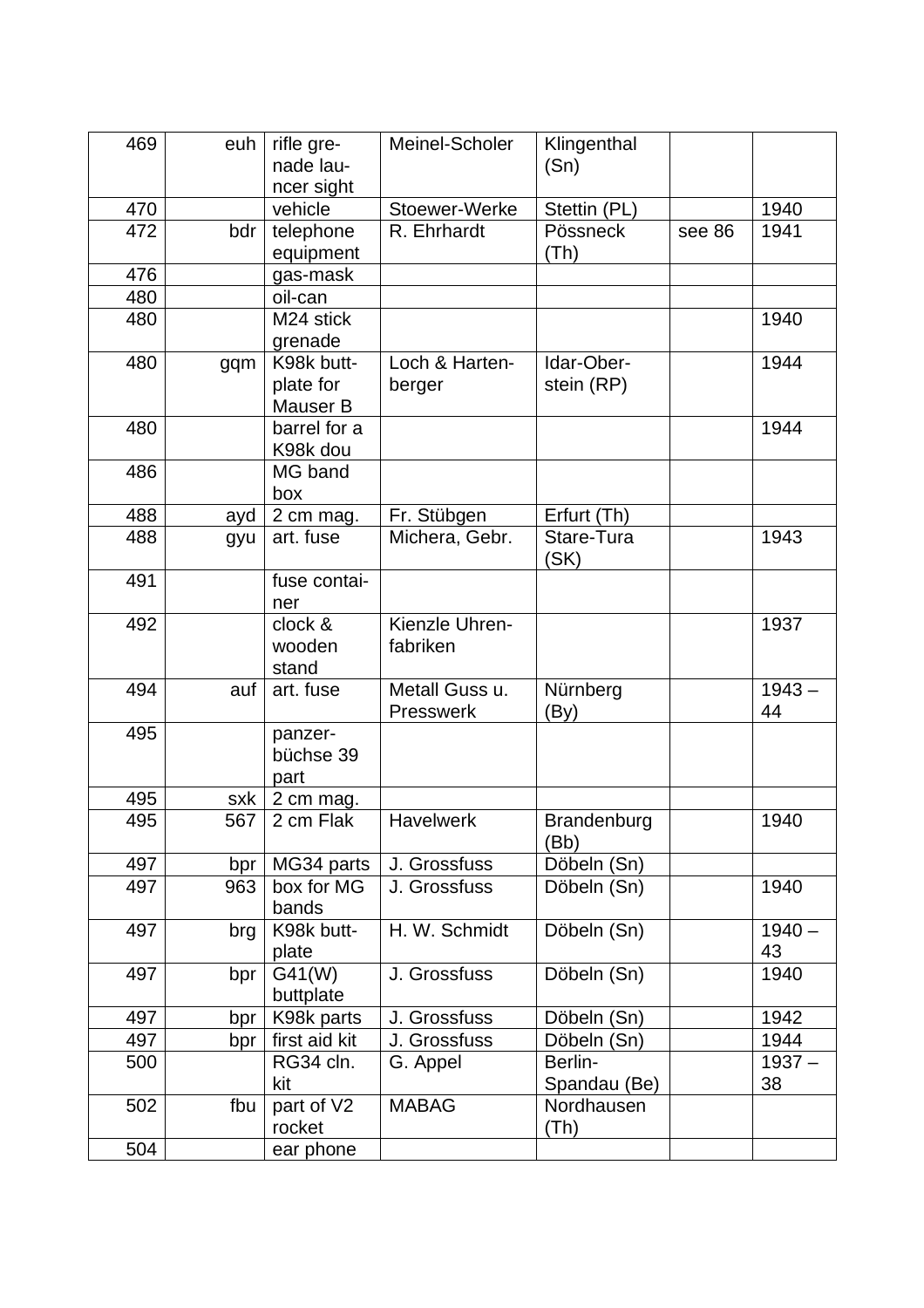| 504 |     | electronic         | Mikrofona, Gebr.     | Prag (CZ) or  |        | 1943     |
|-----|-----|--------------------|----------------------|---------------|--------|----------|
|     |     | switch             | Knotek               | Meseritz (PL) |        |          |
| 504 |     | radio              | Blaupunkt            | Berlin (Be)   |        | 1943     |
| 506 |     | field phone        |                      |               |        |          |
| 506 |     | electronics        | C. Lorenz AG         | Berlin (Be)   |        |          |
| 506 |     | electronics        | Telefunken           | Riga (LV)     |        |          |
| 509 |     | 8,8 cm Flak        | Rheinische           | Sömmerda      |        | 1938     |
|     |     | primer             | Metallwarenfab-      | (Th)          |        |          |
|     |     |                    | rik                  |               |        |          |
| 512 | cr  | cartridge          | Zander & Opitz       | Berlin (Be)   |        | 1944     |
|     |     | gauge              |                      |               |        |          |
| 513 |     | MP38u.40           | A. Grüll             | Wien (AT)     |        | 1941     |
|     |     | mag. Po.           |                      |               |        |          |
| 513 | gaq | MP44 mag.          | Otto Stephan         | Mühlhausen    |        | 1944     |
|     |     | Po.                |                      | (Th)          |        |          |
| 513 | ojx | MP44 mag.          | Dt. Kunstleder-      | Wolfgang,     |        | 1945     |
|     |     | Po.                | werke                | Hanau (He)    |        |          |
| 514 | qwm | 3,7 cm fuse        |                      |               |        | 1945     |
| 515 |     | horse              |                      |               |        |          |
|     |     | leather            |                      |               |        |          |
|     |     | equipment          |                      |               |        |          |
| 517 |     | radio tube         | Telefunken           |               | see    |          |
|     |     |                    |                      |               | 617    |          |
| 517 | dpv | art. fuse          | Zeiss-Ikon           | Dresden (Sn)  |        | 1944     |
| 518 |     | <b>British En-</b> |                      |               | marked |          |
|     |     | field spike        |                      |               | W8A    |          |
|     |     | bayonet            |                      |               | 518    |          |
| 519 |     | boatman            | $D.R.G.M-$           |               |        |          |
|     |     | pipe               |                      |               |        |          |
| 519 | cof | MG42 tool          | Carl Eickhorn        | Solingen      |        |          |
|     |     |                    |                      | (NW)          |        |          |
| 519 |     | cof   MG42 part    | <b>Carl Eickhorn</b> | Solingen      |        |          |
|     |     |                    |                      | (NW)          |        |          |
| 519 | cqh | 98 bay.            | Clemen & Jung        | Solingen      |        | $1941 -$ |
|     |     |                    |                      | (NW)          |        | 44       |
| 519 | ddl | 98 bay.            | Josua Corts          | Remscheid     |        | $1942 -$ |
|     |     |                    |                      | (NW)          |        | 43       |
| 519 | agv | 98 bay.            | Berg & Co.           | Solingen      |        | $1942 -$ |
|     |     |                    |                      | (NW)          |        | 44       |
| 519 | asw | 98 bay.            | F. u. K. Hörster     | Solingen      |        | $1942 -$ |
|     |     |                    |                      | (NW)          |        | 44       |
| 519 | cof | 98 bay.            | Carl Eickhorn        | Solingen      |        | $1942 -$ |
|     |     |                    |                      | (NW)          |        | 44       |
| 519 | ffc | 98 bay.            | F. Herder            | Solingen      |        | $1942 -$ |
|     |     |                    |                      | (NW)          |        | 44       |
| 519 | fnj | 98 bay.            | A. Coppel            | Solingen      |        | $1942 -$ |
|     |     |                    |                      | (NW)          |        | 44       |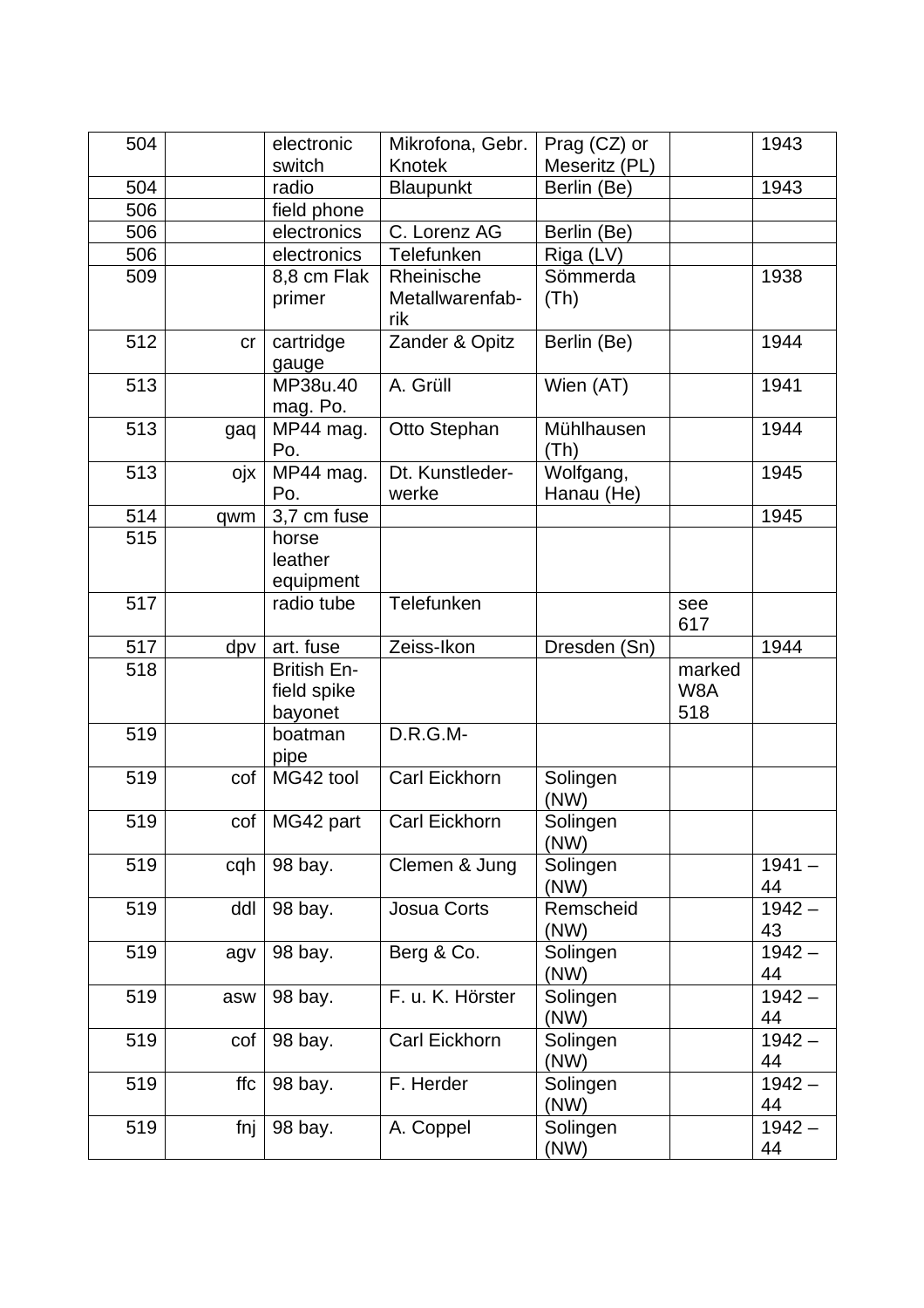| 519 | fze | 98 bay.            | F. W. Höller         | Solingen<br>(NW) | $1942 -$<br>44 |  |
|-----|-----|--------------------|----------------------|------------------|----------------|--|
| 519 | cvl | 98 bay.            | <b>WKC</b>           | Solingen         | $1942 -$       |  |
|     |     |                    |                      | (NW)             | 44             |  |
| 519 | clc | 98 bay.            | Rich. Herder         | Solingen         | $1942 -$       |  |
|     |     |                    |                      | (NW)             | 44             |  |
| 519 | crs | 98 bay.            | P. Weyersberg        | Solingen         | $1942 -$       |  |
|     |     |                    |                      | (NW)             | 45             |  |
| 519 | cul | 98 bay.            | E. Pack              | Solingen         | $1943 -$       |  |
|     |     |                    |                      | (NW)             | 44             |  |
| 519 | руу | 98 bay.            | Berg & Co.           | Solingen<br>(NW) | 1944           |  |
| 519 |     |                    | F. u. K. Hörster     |                  | $1944 -$       |  |
|     | sgx | 98 bay.            |                      | Solingen<br>(NW) | 45             |  |
| 522 |     | Phänomen           | <b>August Nowack</b> | Bautzen (Sn)     | 1938           |  |
|     |     | Granit Kü-         |                      |                  |                |  |
|     |     | bel- und           |                      |                  |                |  |
|     |     | Krankenwa-         |                      |                  |                |  |
|     |     | gen                |                      |                  |                |  |
| 522 |     | motorcycle         | Phänomen-            | Zittau (Sn)      | 1941           |  |
|     |     |                    | Werke                |                  |                |  |
| 531 |     | <b>Blitz truck</b> | Opel                 | Brandenburg      | 1937           |  |
|     |     |                    |                      | (Bb)             |                |  |
| 533 |     | wire-cutter        |                      |                  |                |  |
| 533 |     | paramedic          | Karl Bollmann        | Tüttlingen       | 1939           |  |
|     |     | bag                |                      | (BW)             |                |  |
| 533 | byd | gas-mask           | Drägerwerk           | Lübeck (SH)      | 1938,          |  |
|     |     |                    |                      |                  | 44             |  |
| 533 | bwz | horse gas-         | Auer-Gesell-         | Oranienburg      | 1943           |  |
|     |     | mask               | schaft               | (Bb)             |                |  |
| 536 |     | Rg34 cln.          | Mundlos AG           | Magdeburg        | $1937 -$       |  |
|     |     | kit                |                      | (ST)             | 38             |  |
| 537 | ddl | 98 bay.            | <b>Josua Corts</b>   | Remscheid        | $1943 -$       |  |
|     |     |                    |                      | (NW)             | 44             |  |
| 538 |     | tape meas-         |                      |                  | 1939           |  |
|     |     | ure                |                      |                  |                |  |
| 538 | cme | box for            | Wichmann             | Berlin (Be)      |                |  |
|     |     | meas. In-          |                      |                  |                |  |
|     |     | strument           |                      |                  |                |  |
| 538 |     | antenna            | Wichmann             |                  |                |  |
|     |     | parts              |                      |                  |                |  |
| 538 | cme | meas. In-          | Wichmann             | Berlin (Be)      | 1941           |  |
|     |     | strument           |                      |                  |                |  |
| 540 |     | mine fuse          | <b>RR 507</b>        | <b>Bielefeld</b> | 1939           |  |
|     |     |                    |                      | (NW)             |                |  |
| 540 |     | MG band            | <b>WS</b>            |                  | $1938 -$       |  |
|     |     | box                |                      |                  | 39             |  |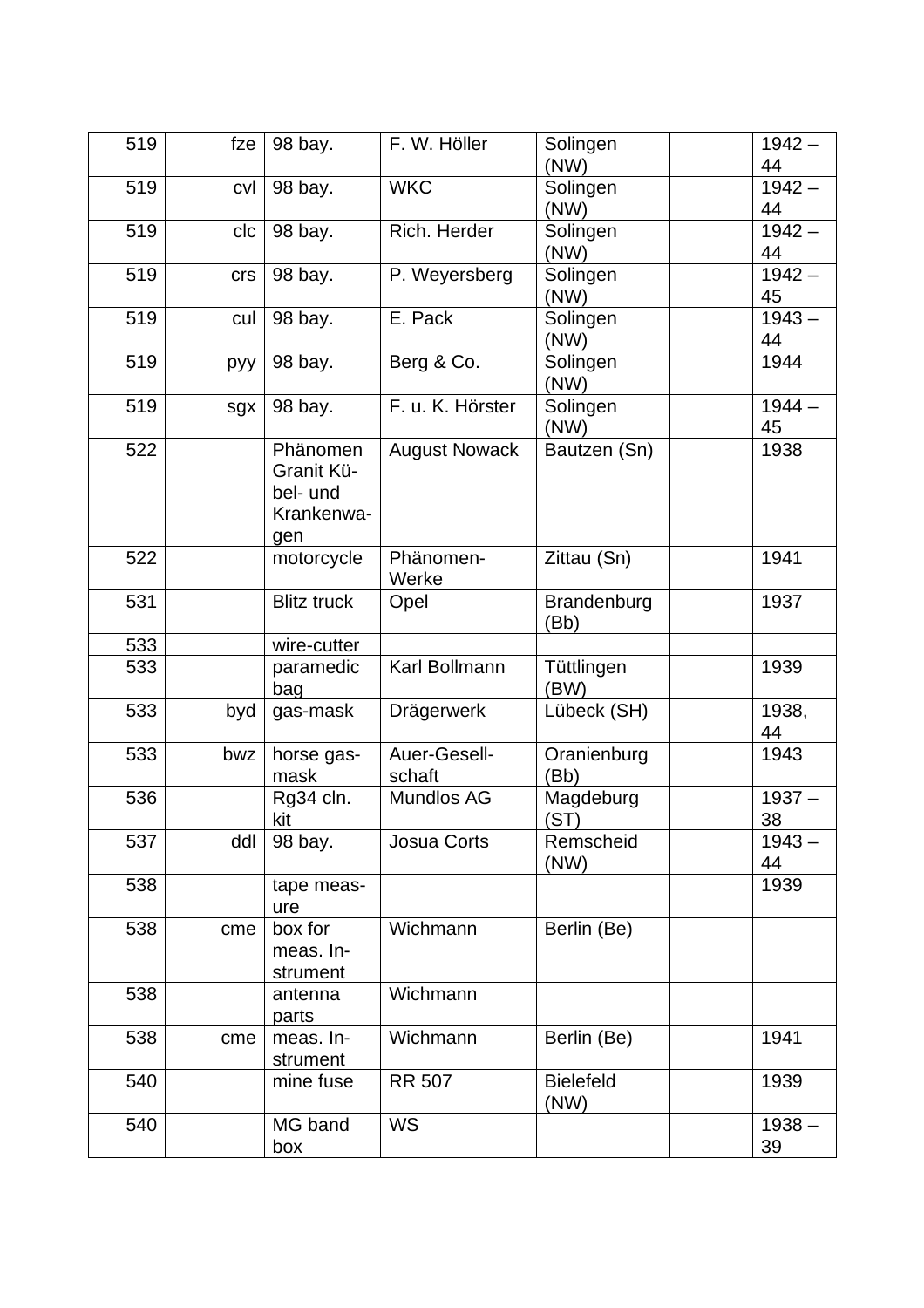| 542 |      | petrol can                         |                                 |                               |                |
|-----|------|------------------------------------|---------------------------------|-------------------------------|----------------|
| 542 | jvb  | scope can,<br>metal con-<br>tainer | Wessel & Müller                 | Luckenwalde<br>(Bb)           |                |
| 542 | cjs  | 2 cm maga-<br>zine                 | Kallenbach                      | Luckenwalde<br>(Bb)           |                |
| 542 | gcb  | tape mea-<br>sure                  | Adolf Grohmann<br>& Sohn        | Würbenthal<br>Süd (CZ)        |                |
| 542 |      | oil can                            | <b>KMF</b>                      |                               |                |
| 542 |      | bakelite box<br>for fuse           | <b>Richard Rinker</b>           |                               | 1939           |
| 543 | bxx  | optical part                       | Askania-Werke<br>AG             | Berlin - Mari-<br>endorf (Be) | 1940           |
| 543 | nbe  | panzer-<br>schreck                 | <b>HASAG</b>                    | Tschen-<br>stochau (PL)       |                |
| 544 | bzp  | art. fuse                          | A. Gautier                      | Calm-<br>bach/Enz<br>(BW)     | 1942           |
| 547 | jzb  | barbed wire<br>cutter              | Carl Mesenhöl-<br>ler           | Remscheid-<br>Hasten (NW)     |                |
| 547 |      | 98 bay.                            | Dürkopp-Werke                   |                               | $1938 -$<br>39 |
| 547 |      | pioneer<br>pouch                   | ------udbrask                   | ---eldt                       | 1940           |
| 548 |      | sapper igni-<br>tor                | <b>Siemens</b>                  |                               | 1938           |
| 556 | P397 | 7,5 cm<br>ammo                     | <b>Meta Metallwerk</b>          | Arnstadt (Th)                 | 1939           |
| 556 | dwx  | fuse                               | Schmöle & Co.                   | <b>Bad Zungen</b><br>(Th)     | 1944           |
| 556 | wa   | 7,5 cm<br>ammo                     | Hugo Schneider                  | Leipzig (Sn)                  | 1944           |
| 556 | eeu  | MP44 stock<br>part                 | Westthüring Me-<br>tallfabriken | Schmalkal-<br>den (Th)        | $1944 -$<br>45 |
| 560 |      | fuses & me-<br>tal box for<br>fuse | <b>Richard Rinker</b>           |                               | 1939           |
| 562 |      | handgre-<br>nade part              |                                 |                               |                |
| 568 | gcq  | folding<br>shovel                  | Heinrich Jung &<br>Sohn         | Halver (NW)                   | 1941           |
| 571 |      | field phone                        |                                 |                               | 1937           |
| 573 |      | pliers                             | Ha-So                           |                               |                |
| 577 |      | el. equipm.                        | Siemens &<br>Halske             | Berlin (Be)                   | 1938,<br>42    |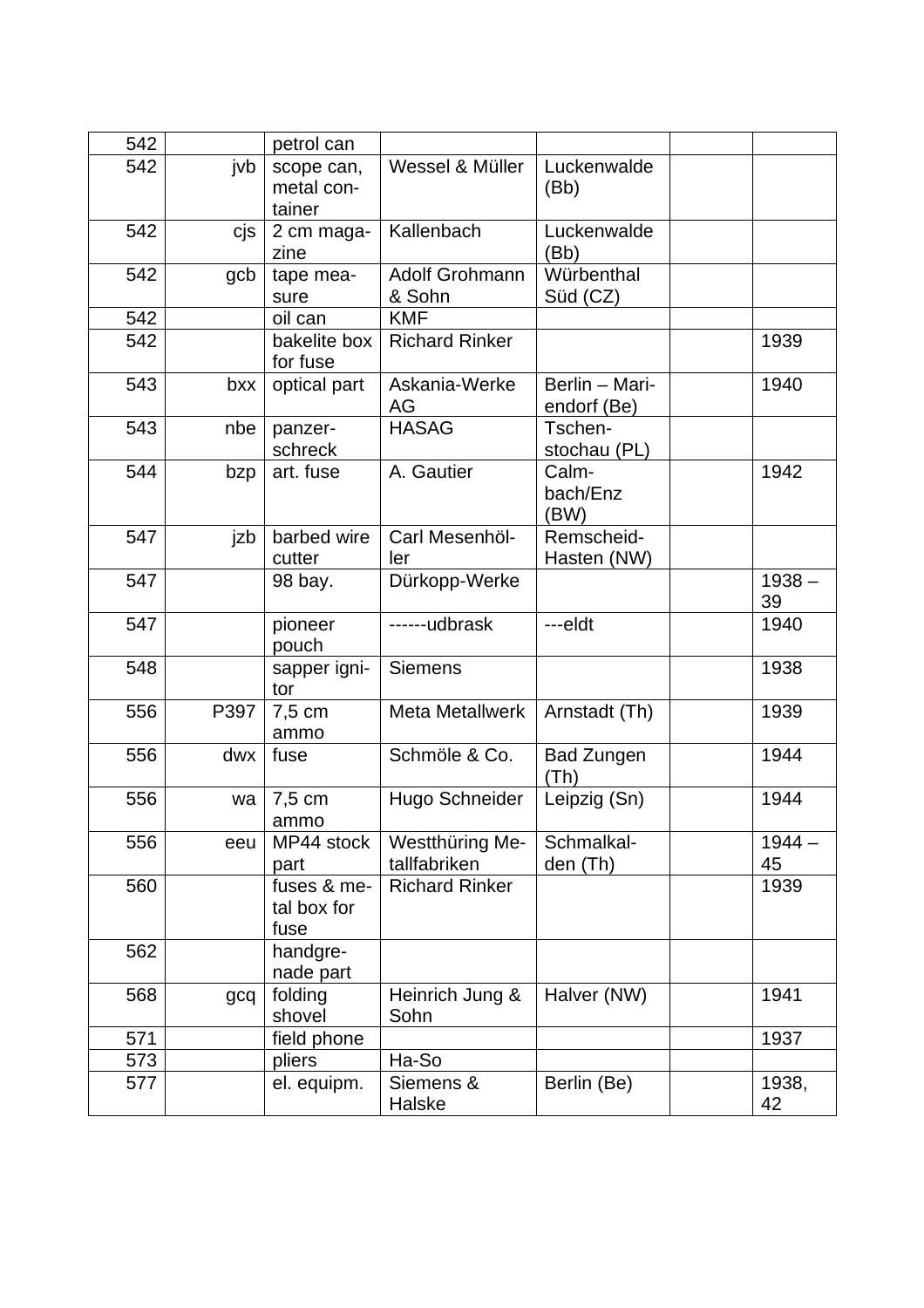| 579 | P94  | 8,8 cm<br>ammo         | Kabel und Me-<br>tallwerk<br>Neumeyer               | Nürnberg<br>(By)        | 1938 |
|-----|------|------------------------|-----------------------------------------------------|-------------------------|------|
| 580 |      | ohm meter              | Hartmann &<br><b>Braun</b>                          |                         |      |
| 582 |      | handgre-<br>nade       |                                                     |                         |      |
| 582 |      | gas-mask<br>part       | Haller                                              |                         | 1939 |
| 584 |      | el. equipm.            | Seibt                                               | Berlin (Be)             |      |
| 584 |      | el. equipm.            | Baco, Linke                                         | Berlin (Be)             |      |
| 584 |      | el. equipm.            | Varta, Pfalzgraf                                    | Berlin (Be)             |      |
| 584 |      | ear phone              | F. L.                                               |                         | 1943 |
| 584 |      | el. equipm.            | <b>B&amp;G</b>                                      |                         | 1944 |
| 584 |      | lead collec-           |                                                     |                         | 1944 |
|     |      | tor                    |                                                     |                         |      |
| 586 |      | el. equipm.            |                                                     |                         |      |
| 588 |      |                        | org. stamp ex-<br>ists                              |                         |      |
| 588 |      | el. cable              |                                                     |                         | 1939 |
| 588 |      | hand siren             | Helin                                               | Hagen-<br>Vorhalle (NW) | 1939 |
| 589 |      | airfilter              | Delbag                                              | Berlin (Be)             |      |
| 591 |      | trucks, cars           | Daimler-Benz                                        | Sindelfingen<br>(BW)    | 1940 |
| 595 | Rh.S | grenade<br>parts       | Rheinmetall-<br><b>Borsig</b>                       | Sömmerda<br>(Th)        | 1939 |
| 596 | exs  | 2 cm fuse              | Sils van de Loo                                     | Hameln (Ni)             | 1943 |
| 597 | auj  | art. fuse              | Monheimer Ket-<br>ten u. Metall-<br>waren-industrie | Monheim<br>(NW)         | 1943 |
| 597 | edb  | art. fuse              | Matthias Hohner                                     | Trossingen<br>(BW)      | 1943 |
| 598 |      | truck                  | Hansa                                               | Bremen (Hb)             | 1938 |
| 600 | gld  | 2 cm fuse              | <b>Butzke-Werke</b>                                 | Berlin (Be)             | 1943 |
| 601 | bow  | ammo box<br>- steel    | Dresbach & Cie                                      | Halver (NW)             | 1940 |
| 606 |      | measuring<br>tool      |                                                     |                         |      |
| 606 |      | 18 mm tool             |                                                     |                         |      |
| 606 |      | pliers                 | H                                                   |                         |      |
| 606 |      | fork-spoon             |                                                     |                         |      |
| 607 |      | $VZ24$ as-<br>sembling | Waffenw. Brünn                                      | Bystrica (SK)           | 1940 |
| 607 |      | VZ24 rew.<br>Bay.      | Waffenw. Brünn                                      | Bystrica (SK)           | 1940 |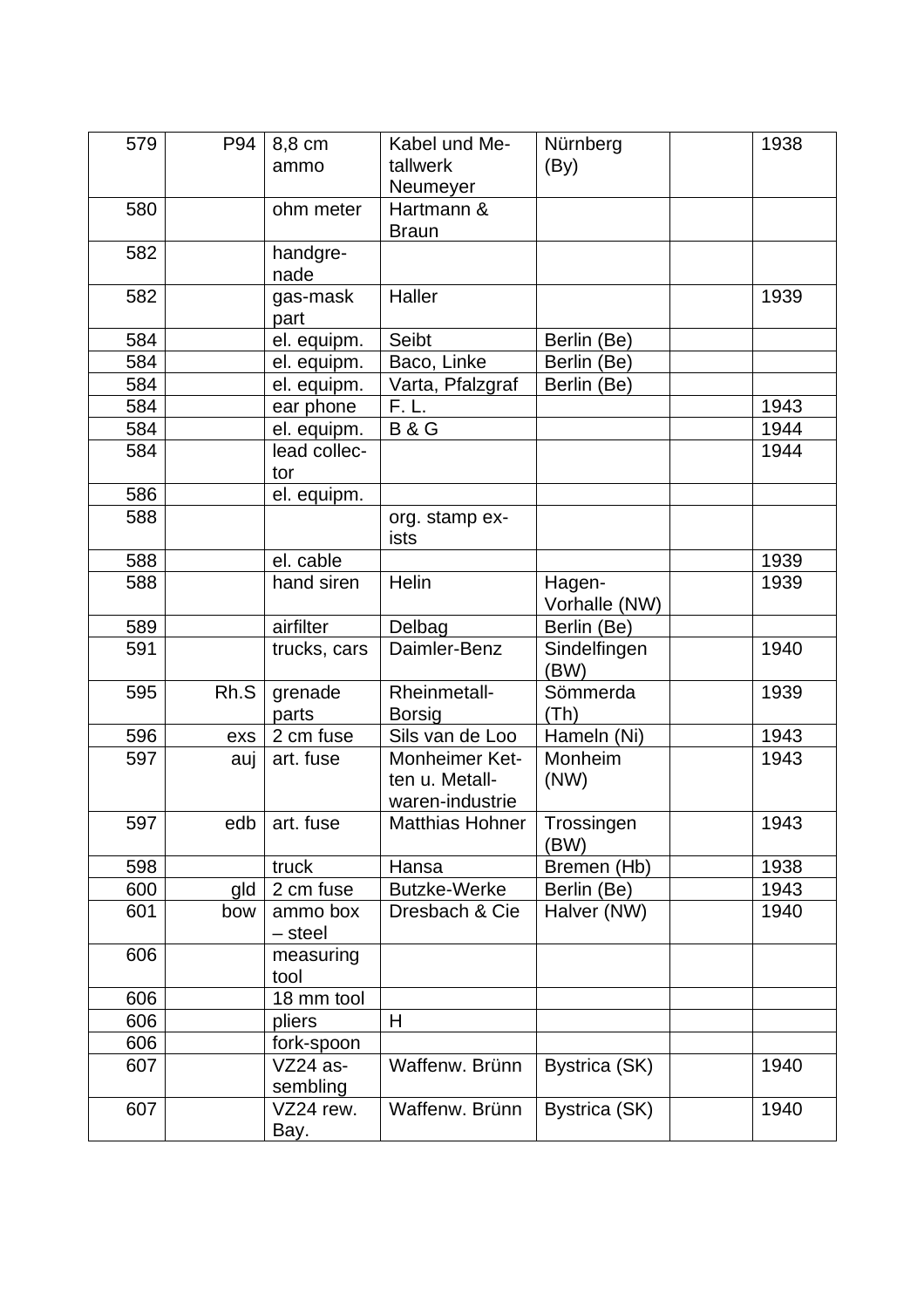| 607 | <b>P14A</b> | $3,7-4,7-$<br>10 and 15<br>cm ammo | Waffenw. Brünn                | Bystrica (SK)           |                | $1939 -$<br>40     |
|-----|-------------|------------------------------------|-------------------------------|-------------------------|----------------|--------------------|
| 607 | 14A         | MG34 bolt                          | Waffenw. Brünn                | Bystrica (SK)           |                |                    |
| 611 |             | <b>RG 34 cln.</b><br>kit           |                               |                         |                |                    |
| 613 |             | FN 10/22<br>pistol                 | F. N.                         | Lüttich (BE)            | <b>Tennert</b> | 1941               |
| 613 |             |                                    | F. N.                         | Lüttich (BE)            | <b>Tennert</b> | $sep40 -$<br>apr41 |
| 615 | fsc         | field phone                        | Mikrofona                     | Meseritz (PL)           |                | 1941               |
| 617 |             | radio                              |                               |                         |                | 1939               |
| 617 |             | electronics                        | Telefunken                    | Berlin (Be)             |                |                    |
| 617 |             | electronics                        | Telefunken                    | Erfurt (Th)             |                |                    |
| 618 |             | el. plug                           |                               |                         |                |                    |
| 618 |             | field phone                        | <b>ERKA</b>                   | Berlin (Be)             |                | 1942               |
| 618 | P315        | panzer-<br>büchsepat-<br>rone      | Märkisches<br><b>Walzwerk</b> | Strausberg<br>(Bb)      |                | 1939               |
| 622 | bzz         | 2 cm fuse                          | I. G. Farbenin-<br>dustrie    | München (By)            |                | 1943               |
| 623 |             |                                    |                               | Radom (PL)              |                |                    |
| 623 |             | P35(P) pi-<br>stol                 | Inspected at<br><b>Steyr</b>  |                         |                |                    |
| 623 |             | $P35(P)$ hol.                      |                               |                         |                |                    |
| 623 | 660         | K98k                               | Steyr-Daimler-<br>Puch        | Steyr (AT)              |                | 1939               |
| 623 | 660         | G29/40                             | Steyr-Daimler-<br>Puch        | Steyr (AT)              |                | $1939 -$<br>40     |
| 623 | bnz         | <b>K98k,</b><br>MP40,              | Steyr-Daimler-<br>Puch        | Steyr (AT)              |                | $1940 -$<br>45     |
| 623 | bnz         | <b>MG34</b>                        | Steyr-Daimler-<br>Puch        | Steyr (AT)              |                | $1940 -$<br>41     |
| 623 | bnz         | <b>MP40</b>                        | Steyr-Daimler-<br>Puch        | Steyr (AT)              |                | $1941 -$<br>44     |
| 623 |             | flrgn. hol.                        | Carl<br><b>Budischowsky</b>   | Wien (AT)               |                | 1942               |
| 623 | bnz, swj    | <b>MG42</b>                        | Steyr-Daimler-<br>Puch        | Steyr (AT)              |                | $1942 -$<br>45     |
| 623 | bnz         | <b>MP44</b>                        | Steyr-Daimler-<br>Puch        | Steyr (AT)              |                | $1944 -$<br>45     |
| 627 | blv         | art. fuse                          | <b>Erhard Schmidt</b>         | <b>Bromberg</b><br>(PL) |                | $1943 -$<br>44     |
| 628 |             | leather for<br>spade               |                               |                         |                |                    |
| 634 |             | fuse for tel-<br>lermine           | <b>Richard Rinker</b>         |                         |                | 1940               |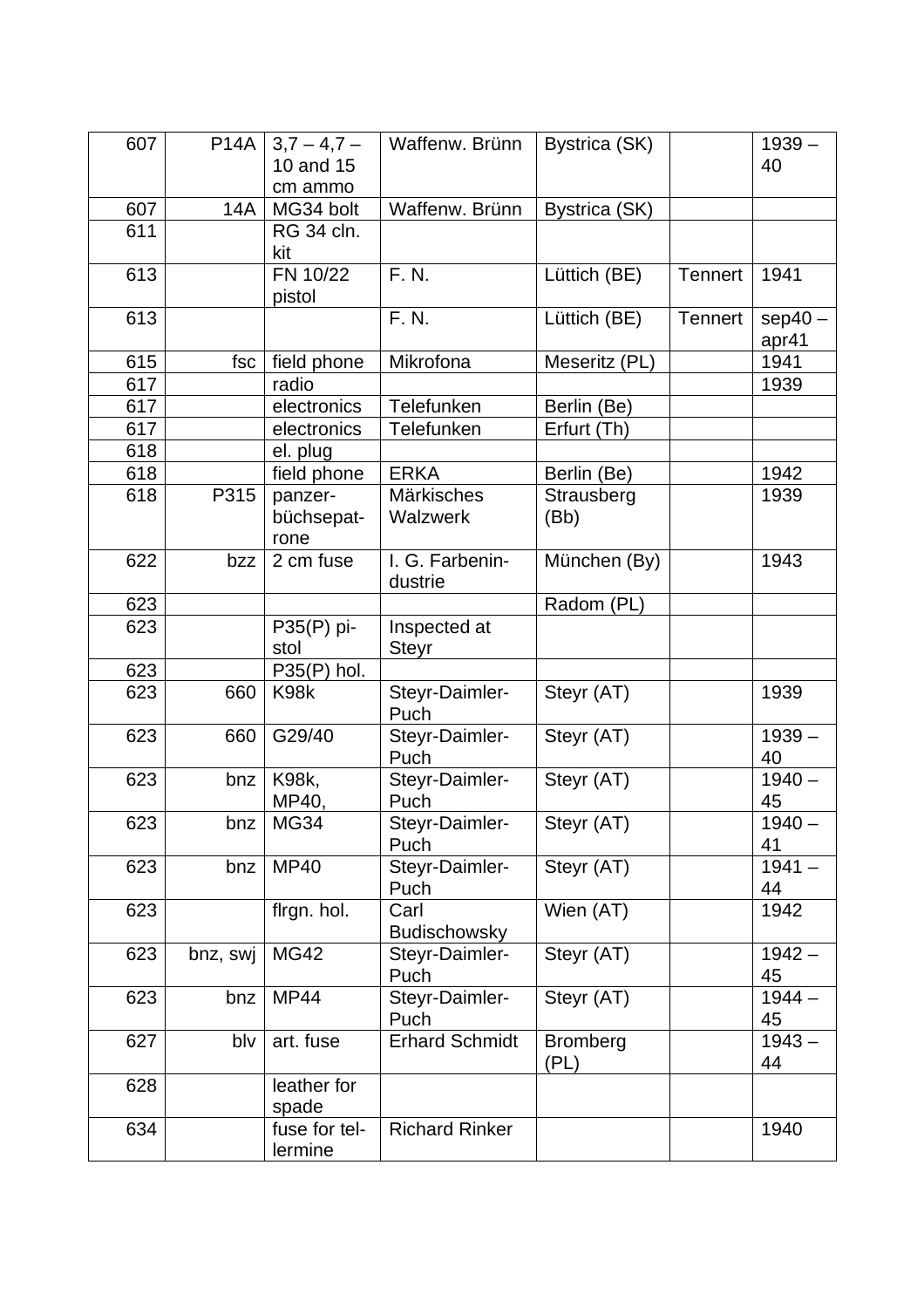| 637 | aqs        | mortar fuse                          | Süddeutsche Ar-<br>maturenfabrik     | Heidenheim<br>(BW)                  | 1943           |
|-----|------------|--------------------------------------|--------------------------------------|-------------------------------------|----------------|
| 637 | <b>CXX</b> | Flak 8,8 cm<br>part                  | J. M. Voith                          | Heidenheim<br>(BW)                  | 1944           |
| 640 | dud        | wooden<br>ammo box                   | <b>Fritz Seitz</b>                   | Würzburg<br>(By)                    | 1941           |
| 640 | bmd        |                                      | Max Müller                           | Nürnberg<br>(By)                    | $1941 -$<br>42 |
| 640 | erg        |                                      | A. Döppert                           | Kitzingen (By)                      | $1941 -$<br>42 |
| 640 |            |                                      | H. D.                                |                                     | 1942           |
| 640 | dug        | box for pan-<br>zerfaust             | Junge & Jordan                       | Ostheim/<br>Rhön (By)               | 1944           |
| 641 | dlu        | P08 hol.                             | E. Lüneschloss                       | Solingen<br>(NW)                    | 1941           |
| 641 | dlu        | P38 hol.                             | E. Lüneschloss                       | Solingen<br>(NW)                    | $1943 -$<br>45 |
| 641 |            | horse shoe<br>key                    | A.P.                                 |                                     | 1943           |
| 641 | gyr        | pioneer tool                         | Hugo Lindner                         | Solingen<br>(NW)                    | 1941,<br>43    |
| 641 | hec        | ZB26 mag.                            | Steinbach &<br>Vollmann              | Heiligenhaus<br>bei Velbert<br>(NW) | 1942           |
| 642 | dwc        | K98k butt-<br>plate                  | <b>Boehme</b>                        | Minden (NW)                         |                |
| 642 | hyo        | MG42 bar-<br>rel chrome              | <b>Heinrich Reining</b>              | Düsseldorf<br>(NW)                  |                |
| 647 | brc        | 2 cm Flak<br>magazine                | Fr. Weber & Co.                      | Berlin (Be)                         |                |
| 647 | brc        | box for MG<br>bands                  | Fr. Weber & Co.                      | Berlin (Be)                         | 1941           |
| 647 | brc        | MG34 bar-<br>rel contai-<br>ner      | Fr. Weber & Co.                      | Berlin (Be)                         | 1943           |
| 648 | P315       | 8 mm AT<br>$ammo + 2$<br>cm ammo     | <b>Märkisches</b><br><b>Walzwerk</b> | Potsdam (Bb)                        | 1939           |
| 655 | Mauser     | M34 pist.                            | <b>Mauser Werke</b>                  | Oberndorf<br>(BW)                   | $1939 -$<br>41 |
| 655 | 42         | P08                                  | <b>Mauser Werke</b>                  | Oberndorf<br>(BW)                   | $1939 -$<br>41 |
| 655 | 42         | K98k                                 | Mauser Werke                         | Oberndorf<br>(BW)                   | 1940           |
| 655 |            | 1935A<br>French pist.<br>(first 550) | S. A. C.M. (see<br>251)              | (FR)                                | 1940           |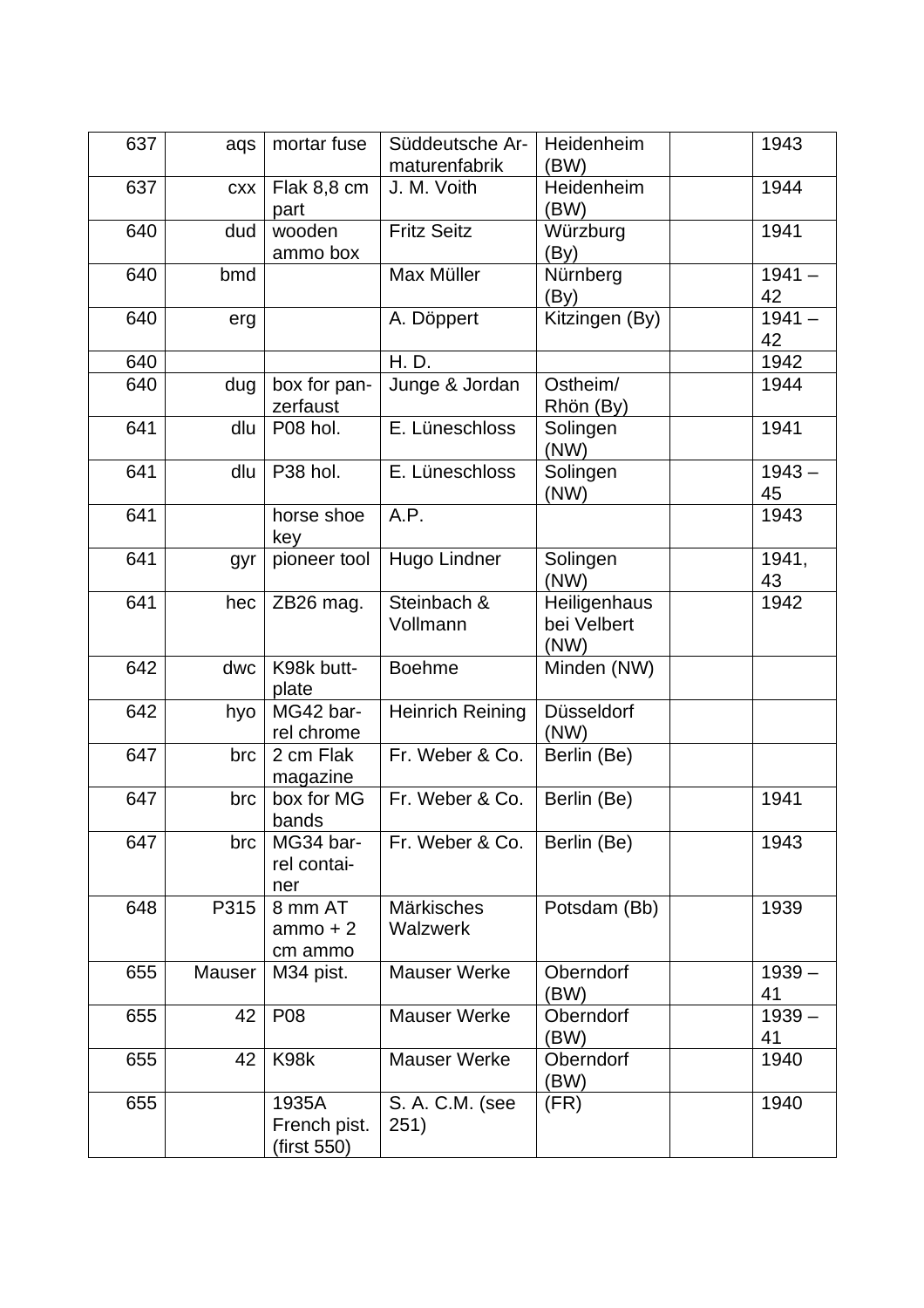| 655 |        | 98 bay.                         | J. Sch.                     |                                | $1940 -$<br>41     |
|-----|--------|---------------------------------|-----------------------------|--------------------------------|--------------------|
| 655 |        | 98 bay.                         | J. Sch.                     |                                | $1940 -$           |
|     |        |                                 |                             |                                | 41                 |
| 655 | Mauser | HSc pist.                       | <b>Mauser Werke</b>         | Oberndorf<br>(BW)              | 1941               |
| 655 | byf    | K98k, P08                       | <b>Mauser Werke</b>         | Oberndorf<br>(BW)              | 1941               |
| 656 |        | 7,5 cm pri-<br>mer              |                             |                                | 1939               |
| 659 |        | truck                           | <b>Steyr Sauer</b><br>Werke | $\overline{\text{W}}$ ien (AT) | 1944               |
| 660 |        | gear for<br>trailer             | <b>BVV</b>                  |                                |                    |
| 665 | P456   | 3,7 cm Flak<br>ammo             | Metall un. Eisen            | Nürnberg<br>(By)               | $1939 -$<br>40     |
| 662 | hay    | wooden<br>box                   | Chr. Oestreich              | Neu Isenburg<br>(He)           | 1943               |
| 668 |        | box for MG<br>bands             | Merz Werke                  | Frankfurt (He)                 | 1940               |
| 668 |        | leather for<br>spade            | Seeger                      | Offenbach<br>/Main (He)        | 1940               |
| 668 | jhz    | cover for<br>K98k rear<br>sight | Jean Weipert                | Offenbach<br>/Main (He)        | 1941               |
| 668 |        |                                 | R. Reinhardt                | Pössneck<br>(Th)               | 1941               |
| 668 |        | $P27(t)$ hol.                   |                             |                                |                    |
| 668 | gfg    | firgn. hol.                     | Carl Hepting                | Stuttgart<br>(BW)              | 1942               |
| 668 | hlv    | Brng. HP<br>hol.                | Maury & Co.                 | Offenbach<br>(He)              | $1943 -$<br>44     |
| 668 | jhz    |                                 | Jean Weipert                | Offenbach<br>(He)              | $1941 -$<br>42     |
| 668 | gjh    | P08 hol.                        | R. Conte                    | Offenbach<br>(He)              | 1942               |
| 668 | gyb    | sling for<br>MG                 | W. F. Bauer                 | Offenbach<br>(He)              | 1943               |
| 668 | gjj    | horse<br>leather<br>equipment   | Karl Seeger                 | Offenbach<br>(He)              | $1943 -$<br>44     |
| 668 | hlv    | P38 hol.                        | Maury & Co.                 | Offenbach<br>(He)              | $1943 -$<br>44     |
| 668 | gjh    | horse lea-<br>ther<br>equipment | R. Conte                    | Offenbach<br>(He)              | $1940 -$<br>42, 44 |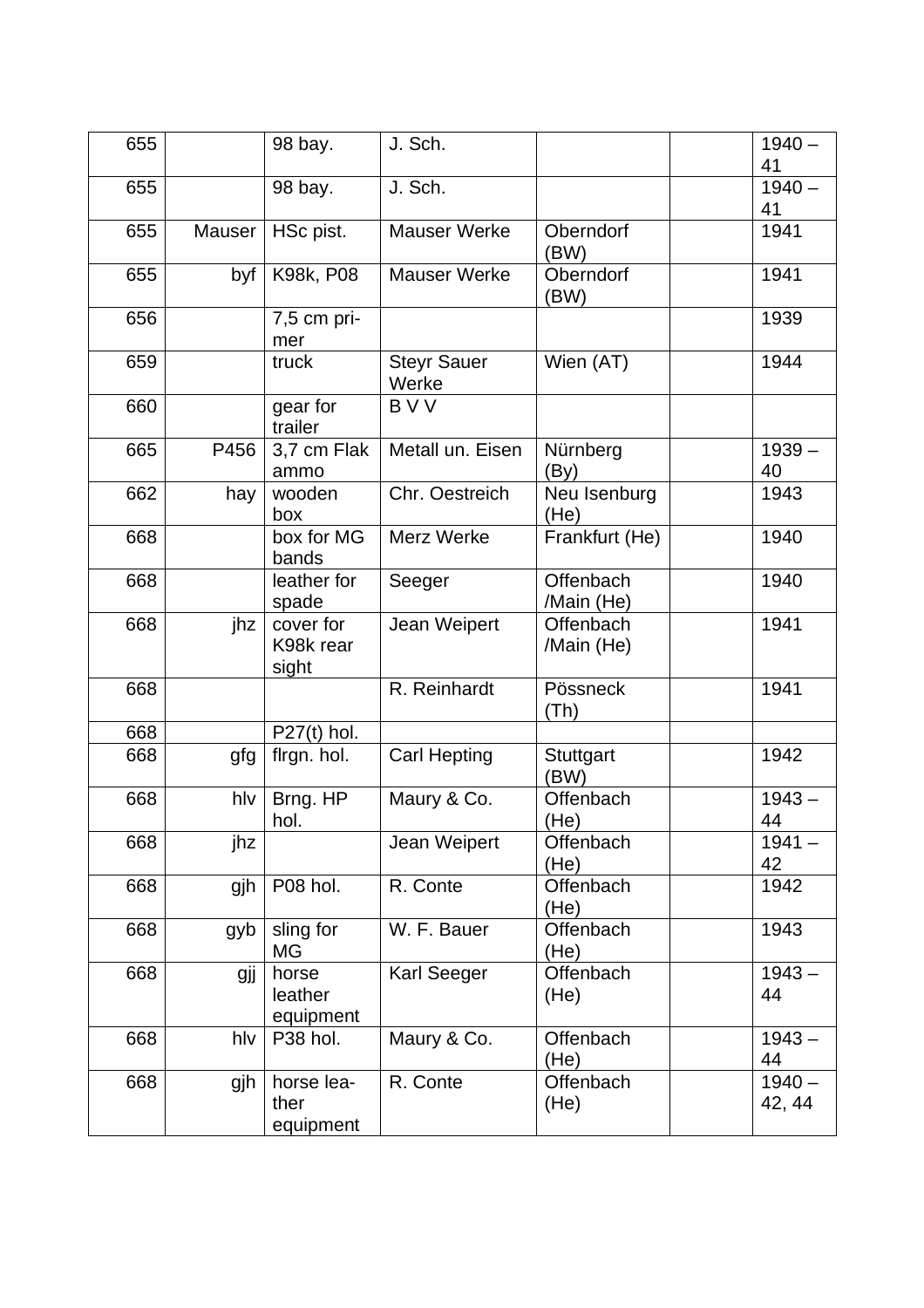| 669 |        |                                          | org. stamp<br>exists           |                      |                |
|-----|--------|------------------------------------------|--------------------------------|----------------------|----------------|
| 673 |        |                                          | org. stamp<br>exists           |                      |                |
| 677 |        | ampereme-<br>ter                         | <b>Siemens</b>                 |                      |                |
| 687 | eeo    | 2 cm case                                | <b>DWM</b>                     | Posen (PL)           | 1943           |
| 691 |        | 8 cyl. Horch                             | <b>Auto Union</b>              | Siegmar (Sn)         | 1940           |
| 691 |        |                                          | Daimler-Benz                   | Sindelfingen<br>(BW) | 1940           |
| 700 | P      | 2 cm ammo                                | Polte                          | Magdeburg<br>(SA)    | 1939           |
| 700 | P      | 5 cm, 8,8<br>cm ammo                     | Polte                          | Magdeburg<br>(SA)    | 1939           |
| 700 | P, aux | panzer-<br>büchsepat-<br>rone<br>7,92x94 | Polte                          | Magdeburg<br>(SA)    | $1939 -$<br>41 |
| 702 | fcc    | gas-mask<br>filter                       | <b>Hermann Nier</b>            | Beierfeld (Sn)       | 1942           |
| 703 | ddv    | battery box                              | Oculus                         | Berlin (Be)          |                |
| 705 | kpz    | wooden<br>box for<br>ammo                | August Förster                 | Georgswalde<br>(CZ)  | 1943           |
| 706 | ivk    | tool                                     | <b>Curt Holzberger</b>         | Dresden (Sn)         |                |
| 706 | jwa    | MP44 mag.<br>pouches                     | <b>Moritz Stecher</b>          | Freiberg (Sn)        |                |
| 706 |        | tool I.I.G.18                            |                                |                      |                |
| 706 | jwa    | horse<br>saddle                          | <b>Moritz Stecher</b>          | Freiberg (Sn)        | 1944           |
| 706 |        | P08 hol.                                 | F. Grosse                      | Dresden (Sn)         | 1939           |
| 706 |        | 2 cm Flak<br>wooden<br>ammo crate        | O. B.                          |                      | 1939           |
| 706 |        | P08 hol.,<br>tool pouch                  | Carl Heinichen                 | Dresden (Sn)         | 1939           |
| 706 | agp    | <b>MP40</b><br>loader                    | Eisenwerke G.<br><b>Meurer</b> | Tetschen<br>(CZ)     | 1940           |
| 706 |        | gas mask<br>part                         | Eschebach                      | Radeberg<br>(Sn)     | 1940           |
| 706 | gxy    | horse lea-<br>ther<br>equipment          | Gebr. Klinge                   | Dresden (Sn)         | 1942           |
| 706 | eqb    | 2 cm Flak<br>mag.                        | Böhme & Henne                  | Dresden (Sn)         | 1942           |
| 706 | joa    | P38 hol.                                 | Carl Heinichen                 | Dresden (Sn)         | $1941 -$<br>43 |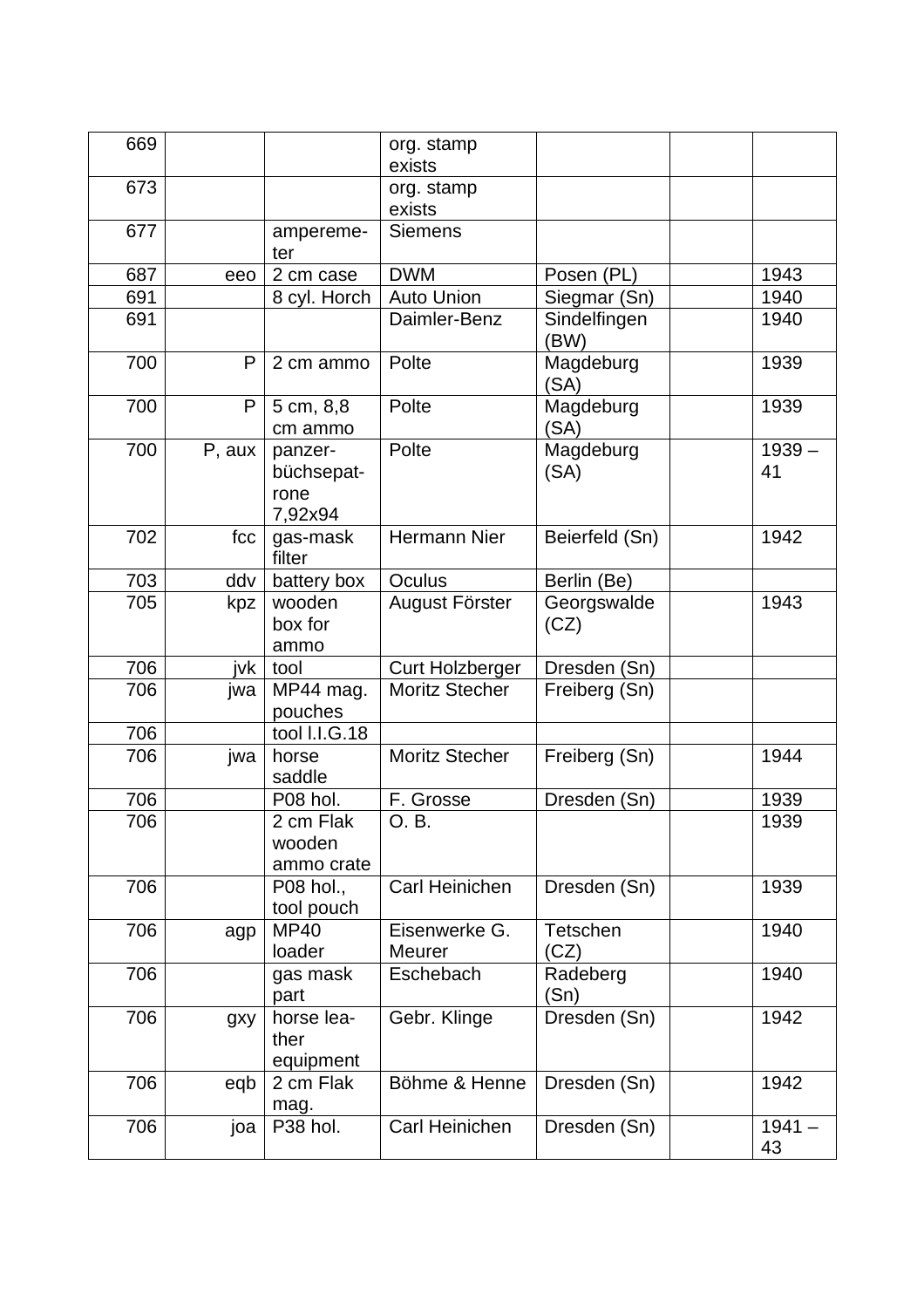| 706 | gxy           | P38 hol.<br>horse<br>leaher<br>equipment | Gebr. Klinge                              | Dresden (Sn)               | $1941 -$<br>45         |
|-----|---------------|------------------------------------------|-------------------------------------------|----------------------------|------------------------|
| 706 | cea           | P08 hol.                                 | H. Thiele                                 | Dresden (Sn)               | 1942                   |
| 706 | cea           | tool bag for<br><b>MG34</b>              | H. Thiele                                 | Dresden (Sn)               | 1942                   |
| 706 | jvd           | P38 pist.<br>mag.                        | Erste Nordböh-<br>mische Me-<br>tall.w.f. | Nieder-Ein-<br>siedel (CZ) | $1942 -$<br>45         |
| 706 | jwa           | P38 hol.                                 | <b>Moritz Stecher</b>                     | Freiberg (Sn)              | 1941,<br>42, 44,<br>45 |
| 707 |               | Luftwaffe<br>condensa-<br>tor            | Lorenz                                    |                            |                        |
| 707 | joa           |                                          | Carl Heinichen                            | Dresden (Sn)               | 1934                   |
| 707 | S/270         | 3,7 PAK<br>ammo                          | H. Diehl                                  | Nürnberg<br>(By)           | 1936                   |
| 707 |               | leather box<br>for Kienzle<br>desk clock |                                           |                            | 1940                   |
| 709 |               | 12,5 kg ex-<br>plosives                  |                                           |                            | 1941                   |
| 710 | azg           | MG band<br>parts                         | Siemens-Schu-<br>ckert                    | Berlin (Be)                | 1941                   |
| 711 |               | 8,8 cm gre-<br>nade part                 |                                           |                            |                        |
| 715 |               | art. fuse                                | Langer                                    | Chemnitz<br>(Sn)           | 1943                   |
| 716 | <b>RhS270</b> | art. gre-<br>nade part                   | Rheinmetall                               | Sömmerda<br>(Th)           | 1940                   |
| 717 | <b>15A</b>    | $15 \text{ mm}$<br>ammo                  | Waffenwerke<br><b>Brünn</b>               | Wsetin (CZ)                | 1940                   |
| 717 |               | $7,5$ cm<br>Dutch case                   |                                           |                            | 1940                   |
| 721 |               | gas-mask                                 |                                           |                            |                        |
| 721 | Ize           | rifle gre-<br>nade<br>launcer            | Friedrich &<br><b>Franz Vasek</b>         | Prag (CZ)                  |                        |
| 721 |               | K98k sling                               | K. Berger                                 | Prag (CZ)                  |                        |
| 721 |               | K98k sling                               | von Waldow                                | Prag (CZ)                  | $1942 -$<br>43         |
| 721 |               | CZ27 pist.<br>hol.                       | <b>RBNr</b><br>0/1250/0011                | Kreis König-<br>grätz (CZ) | $1943 -$<br>44         |
| 721 |               | PPK pist.<br>Hol.                        | <b>RBNr</b><br>0/1250/0011                | Kreis König-<br>grätz (CZ) | 1945                   |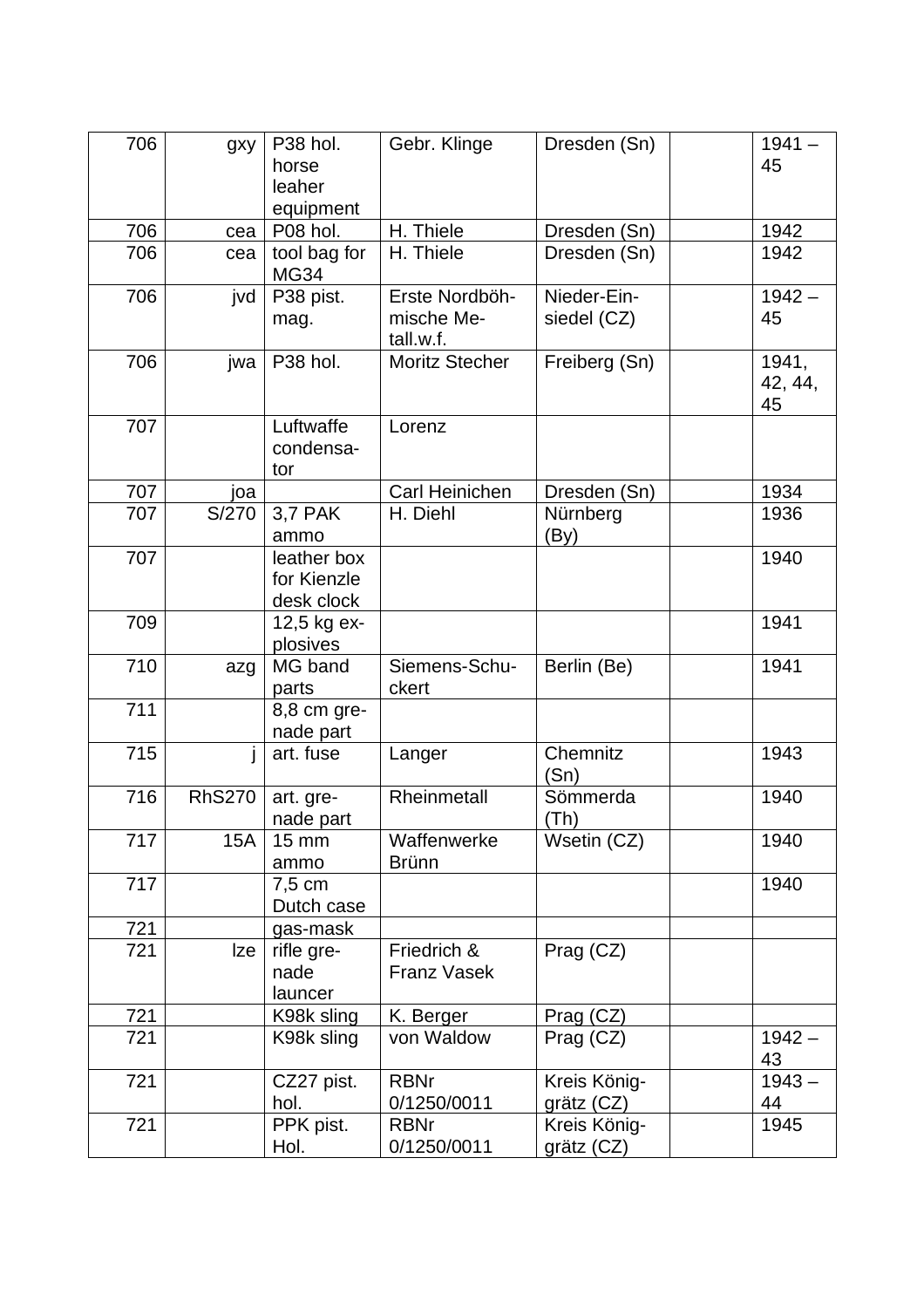| 721 | skl | K43 pouch,<br>leather<br>pouch,<br>leather for |                                            |                                       | 1945           |
|-----|-----|------------------------------------------------|--------------------------------------------|---------------------------------------|----------------|
|     |     | folding<br>shovel                              |                                            |                                       |                |
| 727 |     | fork-spoon                                     |                                            |                                       |                |
| 727 | jhg |                                                | G. Genschow                                | Altstadt-<br>Hachenburg<br>(RP)       |                |
| 727 |     | mine tool                                      |                                            |                                       |                |
| 727 |     | pliers                                         |                                            |                                       |                |
| 727 |     | motorcycle<br>tool                             | <b>Tecalemit</b>                           |                                       |                |
| 727 | 97E | <b>MG</b> mount<br>tool                        |                                            |                                       |                |
| 727 |     | bakelite<br>lantern                            |                                            |                                       |                |
| 727 | 745 | <b>MG</b> loader                               | <b>Rudolf Stähely</b>                      | Wuppertal<br>(NW)                     |                |
| 727 | hgj | MG mount<br>tool                               | Carl Kirchmann                             | Heiligenhaus<br>(NW)                  |                |
| 727 | epd | folding<br>shovel                              | <b>Beckersche</b><br>Werkzeugfabri-<br>ken | Remscheid-<br>Vieringhau-<br>sen (NW) |                |
| 727 |     | P38 hol.                                       | Karl Böcker                                | Waldbröhl<br>(NW)                     | $1938 -$<br>40 |
| 727 |     | P38 hol.                                       | Joseph Moll                                | Goch (NW)                             | $1939 -$<br>40 |
| 727 |     | P08 hol.                                       | <b>Karl Barth</b>                          | Waldbröhl<br>(NW)                     | 1939           |
| 727 |     | MG34 tool<br>bag                               | Karl Barth                                 | Waldbröhl<br>(NW)                     | 1939           |
| 727 |     | horse shoe<br>tool                             | $H - logo$                                 |                                       | 1939           |
| 727 |     | P08 hol.                                       | Karl Böcker                                | Waldbröhl<br>(NW)                     | $1939 -$<br>40 |
| 727 | dkk | P38 hol.                                       | F. Offermann                               | Bensberg<br>(NW)                      | $1938 -$<br>41 |
| 727 |     | horse hoof<br>cleaning<br>tool                 | Gräwiso                                    |                                       | 1940           |
| 727 |     | first aid<br>pouch                             | Hansen & Braun                             | Solingen<br>(NW)                      | 1940           |
| 727 |     | $P39(t)$ hol.                                  | Joseph Moll                                | Goch (NW)                             | 1940           |
| 727 | cxb |                                                | Joseph Moll                                | Goch (NW)                             | $1940 -$<br>42 |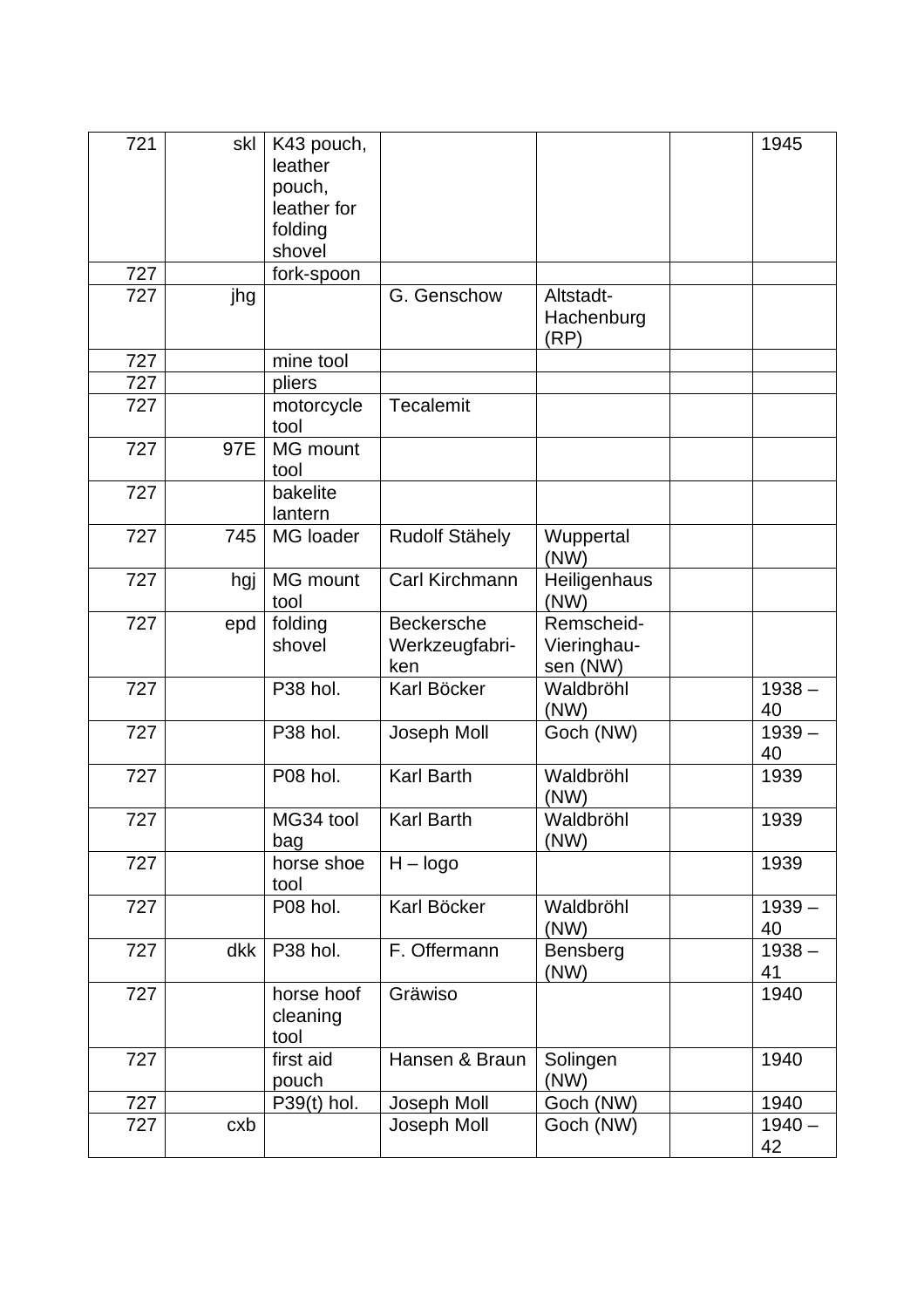| 727 | dlu, DLU |                         | E. Lüneschloss                             | Solingen<br>(NW)                      | $1940 -$<br>41 |
|-----|----------|-------------------------|--------------------------------------------|---------------------------------------|----------------|
| 727 | eqf      | P38 hol.                | Karl Böcker                                | Waldbröhl<br>(NW)                     | 1941           |
| 727 | jhg      | Sauer mod.<br>H holster | G. Genschow                                | Altstadt-<br>Hachenburg<br>(RP)       | 1941           |
| 727 |          | wire cutter             | <b>VBW</b>                                 |                                       | 1940           |
| 727 | epd      | wire cutter             | <b>Beckersche</b><br>Werkzeugfabri-<br>ken | Remscheid-<br>Vieringhau-<br>sen (NW) | 1941           |
| 727 | gyr      | wire cutter             | Hugo Lindner                               | Solingen<br>(NW)                      | 1941           |
| 727 |          | pioneer<br>saw          | E. Winterhoff &<br>Co                      | Remscheid<br>(NW)                     | $1940 -$<br>41 |
| 727 | hec      | ZB26 mag.               | Steinbach &<br>Vollmann                    | Heiligenhaus<br>bei Velbert<br>(NW)   | 1942           |
| 727 | hec      | <b>MG42</b><br>bipod    | Steinbach &<br>Vollmann                    | Heiligenhaus<br>bei Velbert<br>(NW)   | 1943           |
| 727 | Ims      | 7,5 cm<br>cannon part   | <b>Theodorf Kiepe</b>                      | Düsseldorf<br>(NW)                    | 1943           |
| 731 |          | 8 cm mortar             |                                            |                                       | 1941           |
| 732 |          | art. fuze               |                                            |                                       | $1940 -$<br>41 |
| 735 |          | sharpening<br>steel     |                                            |                                       | 1942           |
| 737 |          | cable re-<br>winder     | Dresbach & Cie                             | Halver (NW)                           | 1941           |
| 737 |          | hand-siren              |                                            |                                       |                |
| 739 | ets      | gas-mask<br>container   | Heckler, Metall-<br>warenfabrik            | Aue (Sn)                              | 1941           |
| 741 |          | microphone              |                                            |                                       |                |
| 742 | S/27     | K98k                    | Erma und<br>Geipel                         | Erfurt (Th)                           | 1935           |
| 745 |          | radio tube              | Valvo                                      | Hamburg<br>(Hh)                       |                |
| 745 |          | radio bat-<br>tery      | <b>Otto Gross</b>                          | Hamburg<br>(Hh)                       | 1942           |
| 747 |          | el. cable<br>plug       | F. G. Neptun                               |                                       | 1939           |
| 749 | duv      | gunners<br>tool         | Berlin-Lübecker<br>Maschinenfabri-<br>ken  | Lübeck (SH)                           |                |
| 749 | 337      | K98k                    | <b>Berlin-Suhler</b><br>Waffenwerke        |                                       | 1940           |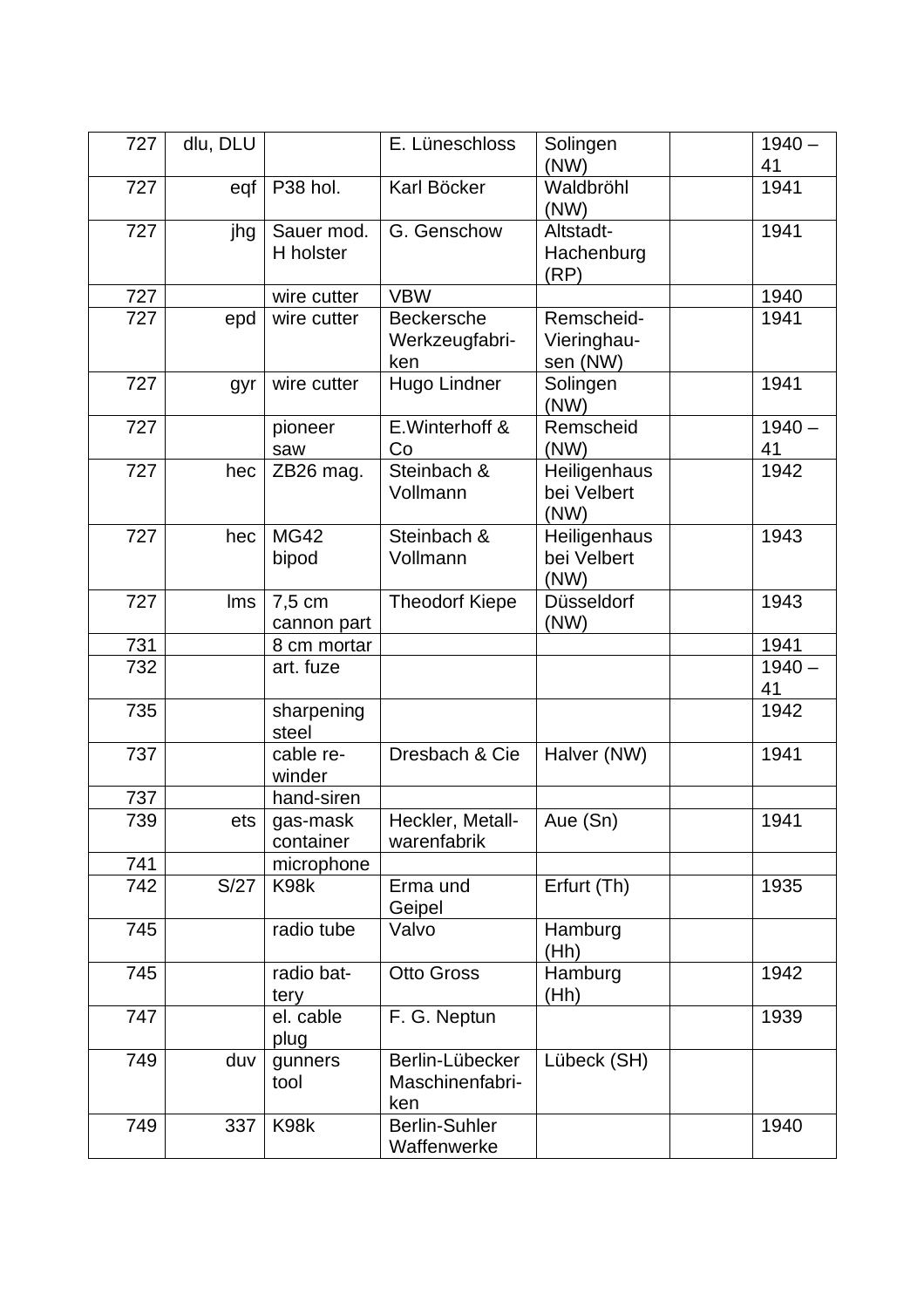| 749 | 337        | K98k                                | Gustloff-Werke                               | Weimar (Th)              | 1940               |
|-----|------------|-------------------------------------|----------------------------------------------|--------------------------|--------------------|
| 749 | bcd        |                                     | Gustloff-Werke                               | Weimar (Th)              | $1941 -$           |
|     |            |                                     |                                              |                          | 45                 |
| 750 | eqr        | P08 hol.                            | G. Passier                                   | Hannover (Ni)            | 1940               |
| 750 |            | lamp (bake-<br>lite)                |                                              |                          |                    |
| 750 | hvq        | MG34 stock                          | Fagus-Werk                                   | Alfeld (Ni)              |                    |
| 750 |            | test device                         |                                              |                          |                    |
| 750 | <b>CWW</b> |                                     | <b>Carl Weiss</b>                            | Braun-<br>schweig (Ni)   | 1937,<br>$39 - 42$ |
| 750 |            |                                     | J                                            | Braun-<br>schweig (Ni)   | 1939               |
| 750 |            | P08 hol.                            | <b>Carl Weiss</b>                            | Braun-<br>schweig (Ni)   | $1939 -$<br>40     |
| 750 | eqr        |                                     | G. Passier                                   | Hannover (Ni)            | 1939,<br>$41 - 42$ |
| 750 |            | P38 hol.                            | <b>Carl Weiss</b>                            | Braun-<br>schweig (Ni)   | 1940               |
| 750 | <b>CWW</b> | P38 hol.                            | <b>Carl Weiss</b>                            | Braun-<br>schweig (Ni)   | $1941 -$<br>42     |
| 750 | eqr        | MP40 lea-<br>ther mag.<br>Pouch     | G. Passier                                   | Hannover (Ni)            | 1942               |
| 750 | arr        | RG34 cln.<br>kit, metal<br>ammo box | Braunschweigi-<br>sche Blechwa-<br>renfabrik | Braun-<br>schweig (Ni)   | $1941 -$<br>42     |
| 752 |            | belt bag 34                         |                                              |                          |                    |
| 754 |            | R12 motor-<br>cycle                 | <b>BMW</b>                                   | München (By)             | 1941               |
| 757 | logo       | P38 hol.                            | Christoph Neu-<br>ner                        | Klagenfurt<br>(AT)       | 1941               |
| 757 |            | P39(t) hol.                         | Christoph Neu-<br>ner                        | Klagenfurt<br>(AT)       | 1940               |
| 757 | bym        | 98 bay.                             | Maschinenhaus<br>der Büchsenma-<br>cher      | Ferlach,<br>Kärnten (AT) | 1941               |
| 760 | ajm        | V <sub>2</sub> fuel tank<br>valve   | <b>Albert Knauth</b><br>Pumpenfabrik         | Breslau (PL)             |                    |
| 763 |            | steel box                           |                                              |                          |                    |
| 763 |            | R75 motor-<br>cycle                 | <b>BMW</b>                                   | Eisenach (Th)            | 1942               |
| 763 | P397       | 2 cm blank<br>ammo                  | <b>Meta Metallwerk</b>                       | Arnstadt (Th)            | 1940               |
| 764 |            | quartz                              | Zeiss                                        | Jena (Th)                |                    |
| 764 |            | tool                                | <b>NSU</b>                                   | Neckarsulm<br>(BW)       |                    |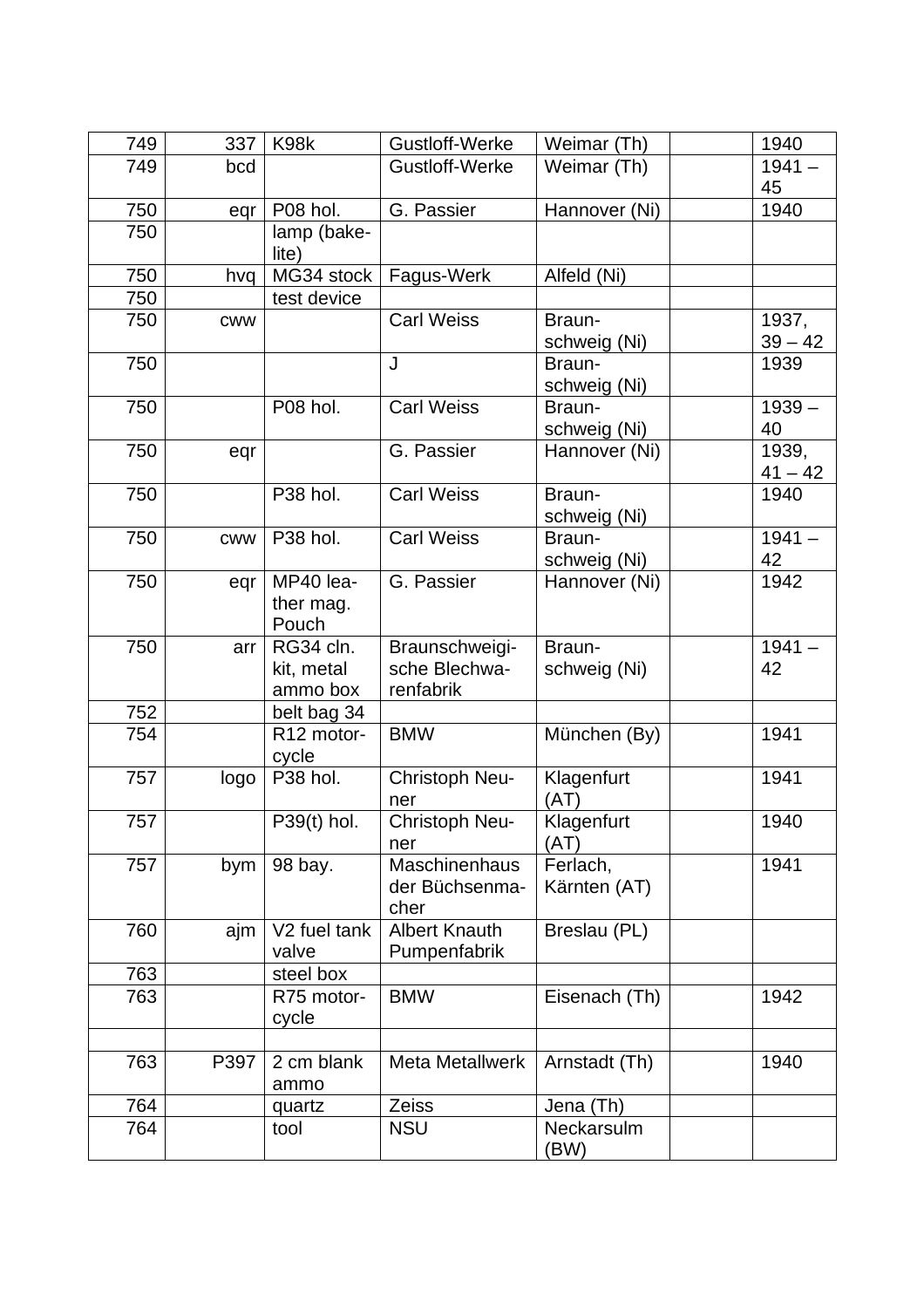| 765 | bab   | MG woo-<br>den stock                    | <b>Wilhelm Sedl-</b><br>bauer                                      | München (By)                 |                 |
|-----|-------|-----------------------------------------|--------------------------------------------------------------------|------------------------------|-----------------|
| 765 |       | box for<br>MGZ 34<br>(Voigtlän-<br>der) |                                                                    |                              |                 |
| 766 | aeq   | art. fuse                               | Bartos u. Co.                                                      | Caslau (CZ)                  | 1943            |
| 767 | eej   | 2 cm case                               | <b>Märkisches</b><br>Walzwerk                                      | Strausberg<br>(Bb)           | 1942,<br>44     |
| 770 |       | electronics                             | Lorenz, AEG,<br>Linke                                              | Berlin (Be)                  |                 |
| 770 |       | hook                                    | MH?                                                                |                              | 1941            |
| 770 |       | field phone                             |                                                                    |                              | 1941            |
| 770 |       | siren                                   | Elektror                                                           | Esslingen<br>(BW)            | 1944            |
| 770 | new   | dynamo                                  | <b>AEG</b>                                                         | Berlin (Be)                  | 1944            |
| 772 |       | carbide<br>lamp                         |                                                                    |                              |                 |
| 775 | dkf   | <b>Flak 8,8</b><br>tool                 | A. Hering                                                          | Neustadt (Sn)                |                 |
| 777 | S/155 | 98 bay.                                 | E. u. F. Hörster                                                   | Solingen<br>(NW)             | 1935            |
| 778 |       | <b>MG34</b><br>cleaning<br>fluid can    |                                                                    |                              |                 |
| 778 |       | bakelite box                            |                                                                    |                              |                 |
| 779 | ksz   | <b>Flak 8,8</b><br>mount                | <b>Osmag Ober-</b><br>schlesische<br>Maschienen u.<br>Waggonfabrik | Ein-<br>trachtshütte<br>(PL) | 1944            |
| 780 | bwo   |                                         | Rheinmetall-<br><b>Borsig</b>                                      | Düsseldorf<br>(NW)           |                 |
| 780 |       | Flak optik                              |                                                                    |                              |                 |
| 780 | amp   | 5 cm ammo                               | Dortmund-Ho-<br>erder Hütten-<br>verein                            | Dortmund<br>(NW)             | 1944            |
| 781 |       | stirrup                                 |                                                                    |                              |                 |
| 787 | eej   | 2 cm fuse                               | <b>Märkisches</b><br>Walzwerk                                      | Strausberg<br>(Bb)           | 1943            |
| 788 | gxy   |                                         | Gebr. Klinge                                                       | Dresden (Sn)                 | 1939            |
| 788 |       |                                         | Hengeler und<br>Co.                                                | Berlin (Be)                  | 1939            |
| 788 |       | P08 hol.                                | Hans Römer                                                         | Neu-Ulm (By)                 | 1940            |
| 788 | bml   | $P08 + P38$<br>hol.                     | Hans Römer                                                         | Neu-Ulm (By)                 | 1941,<br>43, 44 |
| 788 | bml   | leather<br>strap                        | Hans Römer                                                         | Neu-Ulm (By)                 | 1941            |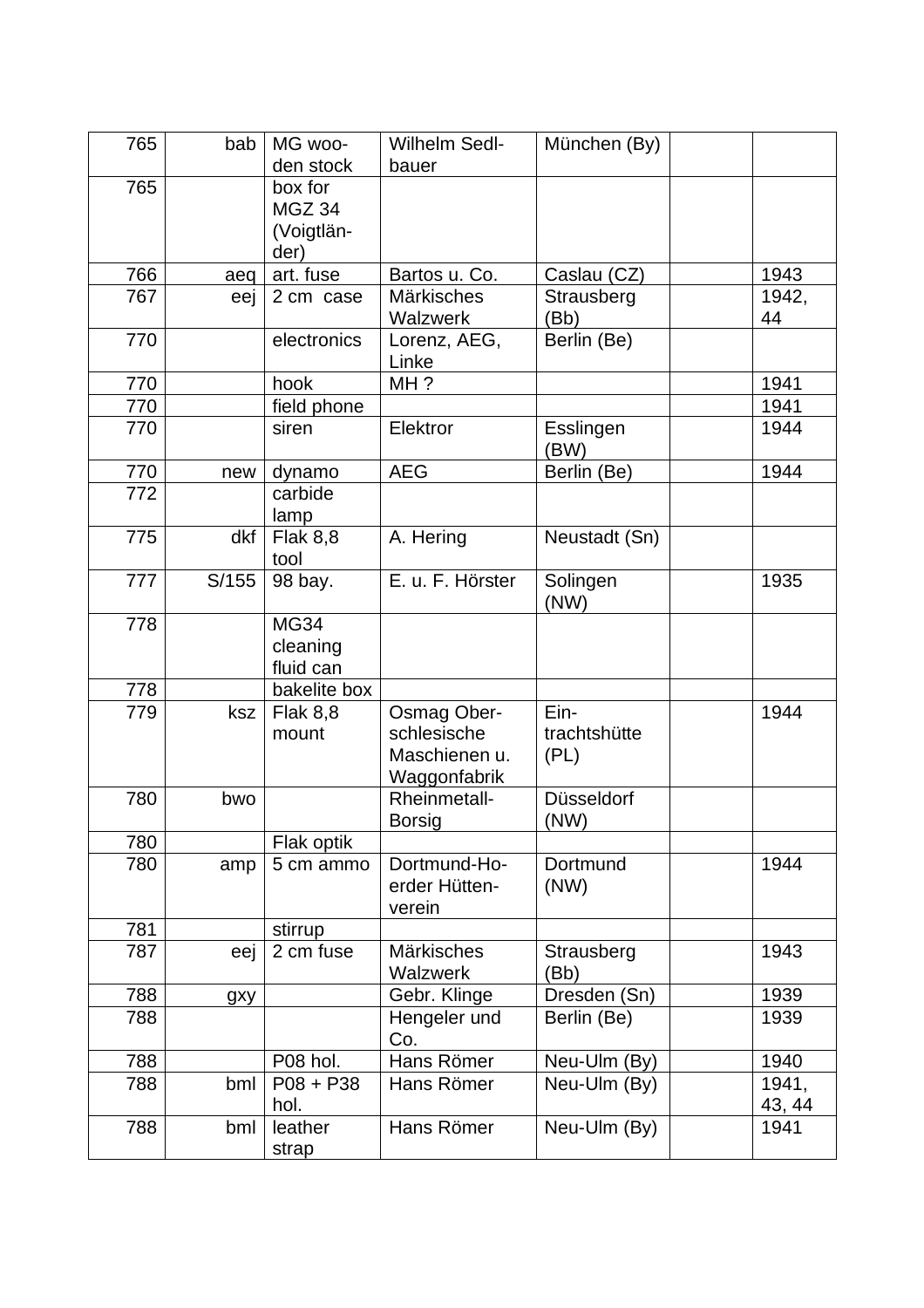| 788 | cpa | metal box              | Ostertag-Werke              | Aalen (BW)    | 1941           |
|-----|-----|------------------------|-----------------------------|---------------|----------------|
| 788 | dyo | pouch                  | J. M. Eckart                | Ulm (BW)      | 1941           |
| 788 | dyo | leather                | J. M. Eckart                | $Ulm$ (BW)    | 1941           |
|     |     | strap                  |                             |               |                |
| 789 | fcv | transport              | Schmidt, Kranz              | Nordhausen    | 1940           |
|     |     | wagon, 10              | & Co.                       | (Th)          |                |
|     |     | cm mortar              |                             |               |                |
| 789 | fcv | art. fuse              | Schmidt, Kranz              | Nordhausen    | 1943           |
|     |     |                        | & Co.                       | (Th)          |                |
| 795 |     | P38 hol.               |                             |               |                |
| 798 |     | electronics            | Kapsch u.<br>Söhne          | Wien (AT)     |                |
| 801 |     | electronics            | Homy, Minerva               | Wien (AT)     |                |
| 801 |     | electronics            | Valvo,<br>Tungsram          | Wien (AT)     |                |
| 806 | aty | 8,8 cm                 | Maschinen für               | Lübeck-       | 1941           |
|     |     | ammo                   | Massen-                     | Schlutup (SH) |                |
|     |     |                        | verpackung                  |               |                |
| 808 |     | MG34 bar-              |                             |               |                |
|     |     | rel                    |                             |               |                |
| 813 |     | PAK ammo               |                             |               |                |
| 813 | cpr | art. fuse              | Hasse & Wrede               | Berlin (Be)   | 1944           |
| 815 | cgv | tool for               | <b>Stubair Klei-</b>        | Fulpmes/Tirol |                |
| 815 |     | horseshoe<br>RG34 cln. | neisen                      | (AT)          |                |
|     | bnz | kit parts              | Steyr, Werk<br><b>Steyr</b> | Steyr (AT)    |                |
| 815 | bnz | blank fi.              | Steyr, Werk                 | Steyr (AT)    |                |
|     |     | adapt.                 | <b>Steyr</b>                |               |                |
|     |     | <b>MP40</b>            |                             |               |                |
| 815 | 98E | Mg34 bipod             | Steyr, Werk                 | Steyr (AT)    |                |
|     |     |                        | <b>Steyr</b>                |               |                |
| 815 |     | cable drum             | Prestag                     | Berlin (Be)   | 1936           |
| 815 | Ky  | RG34 cln.<br>kit       |                             |               | 1940           |
| 815 | 98E | MP40 mag.              | Steyr, Werk                 | Steyr (AT)    | $1940 -$       |
|     |     |                        | <b>Steyr</b>                |               | 42             |
| 815 | 98E | MP40 mag.              | Steyr, Werk                 | Steyr (AT)    | 1941           |
|     |     | Loader                 | Steyr                       |               |                |
| 815 | kur | MP40 mag.              | Steyr, Werk                 | Graz (AT)     | $1942 -$       |
|     |     | and loader             | Graz                        |               | 44             |
| 815 | kur | MG42 case              |                             |               |                |
|     |     | extractor              |                             |               |                |
| 815 | kur | MKb42,                 | Steyr, Werk                 | Graz (AT)     | $1943 -$       |
| 815 |     | MP44 mag.              | Graz<br>Gustloff-Werke      | Weimar (Th)   | 45             |
|     |     | MG42 tool              |                             |               | $fg =$<br>1943 |
| 815 | tby | MP44 mag               |                             |               | 1945           |
|     |     |                        |                             |               |                |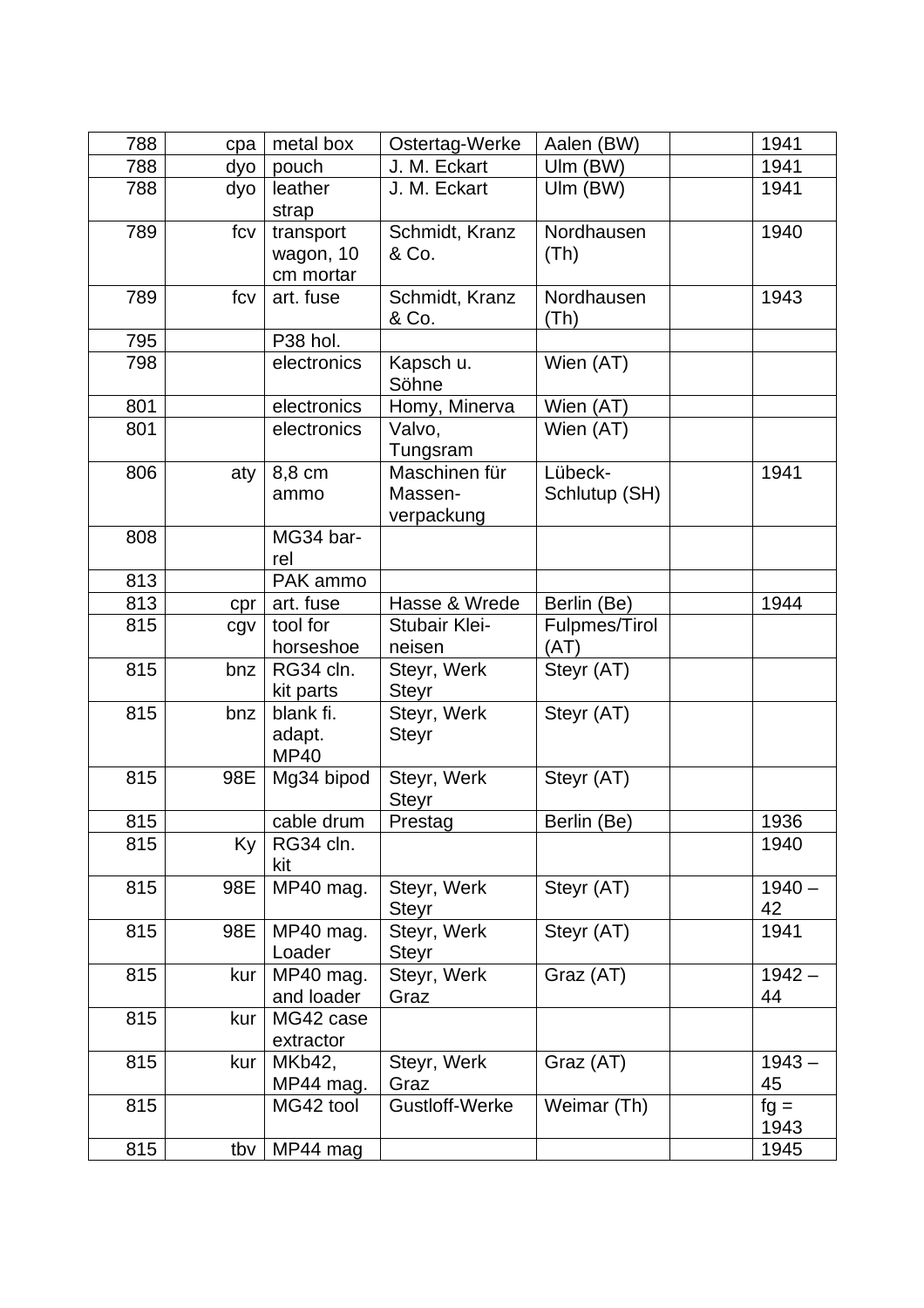| 820 |        | $spoon -$<br>fork                            | <b>VDNS</b>                              |                                      | 1941           |
|-----|--------|----------------------------------------------|------------------------------------------|--------------------------------------|----------------|
| 821 |        | kable hol-<br>der                            | <b>AUI</b>                               |                                      | 1940           |
| 822 |        | motor cycle                                  | Phänomen                                 | Zittau (Sn)                          | 1941           |
| 822 |        | MG belt                                      | Heinrich Hülter<br>jun.                  | Iserlohn (NW)                        | 1941           |
| 823 |        | $\overline{P}35(p)$                          | Fabryka Broni                            | Radom (PL)                           | $1939 -$<br>44 |
| 824 | jdq    | metal<br>ammo box                            | Schmiedeberger<br>Metallwarenfab-<br>rik | Schmiede-<br>berg, Dres-<br>den (Sn) | 1943           |
| 831 | aqs    | art. fuse                                    | Süddeutsche Ar-<br>maturenfabrik         | Heidenheim<br>(BW)                   | 1943           |
| 834 |        |                                              | Nürnberger<br>Schraubenfabrik            | Nürnberg<br>(By)                     | 1941           |
| 834 |        | chisel                                       |                                          |                                      | 1941           |
| 836 |        | electronics                                  | NSF, Br&St,<br><b>TeKaDe</b>             | Nürnberg<br>(By)                     |                |
| 836 |        | ampere<br>meter                              |                                          |                                      |                |
| 836 | va     | 2 cm case                                    | Kabel- und<br>Metall-werke<br>Neumeyer   | Nürnberg<br>(By)                     | $1941 -$<br>44 |
| 836 | wg     | 2 cm case                                    | <b>HASAG</b>                             | Altenburg<br>(Th)                    | 1944           |
| 836 |        | radio set                                    |                                          |                                      | 1943           |
| 836 |        | electronic<br>meter                          |                                          |                                      | 1944           |
| 837 |        | MP40 mag.<br>parts                           |                                          |                                      |                |
| 839 | a.s.w. | <b>PaK 38</b><br>sight                       | Arno Wallpach                            | Salzburg (AT)                        | 1942           |
| 841 | clc    | sapper tool                                  | <b>Richard Herder</b>                    | Solingen<br>(NW)                     | 1942           |
| 845 | eeu    | K98 winter<br>trigger                        | Werkzeug- u.<br>Metallwarenfab-<br>riken | Schmalkal-<br>den (Th)               |                |
| 847 | cvk    | leather<br>equipment,<br>horse shoe<br>pouch | Koch & Benning                           | Wuppertal-El-<br>berfeld (NW)        | 1941           |
| 849 | awl    | art. fuse                                    | Sils van de Loo<br>& Co.                 | Fröndenberg<br>(NW)                  | 1944           |
| 852 | va     | 2 cm case                                    | Kabel - und<br>Metall-werke<br>Neumeyer  | Nürnberg<br>(By)                     | 1944           |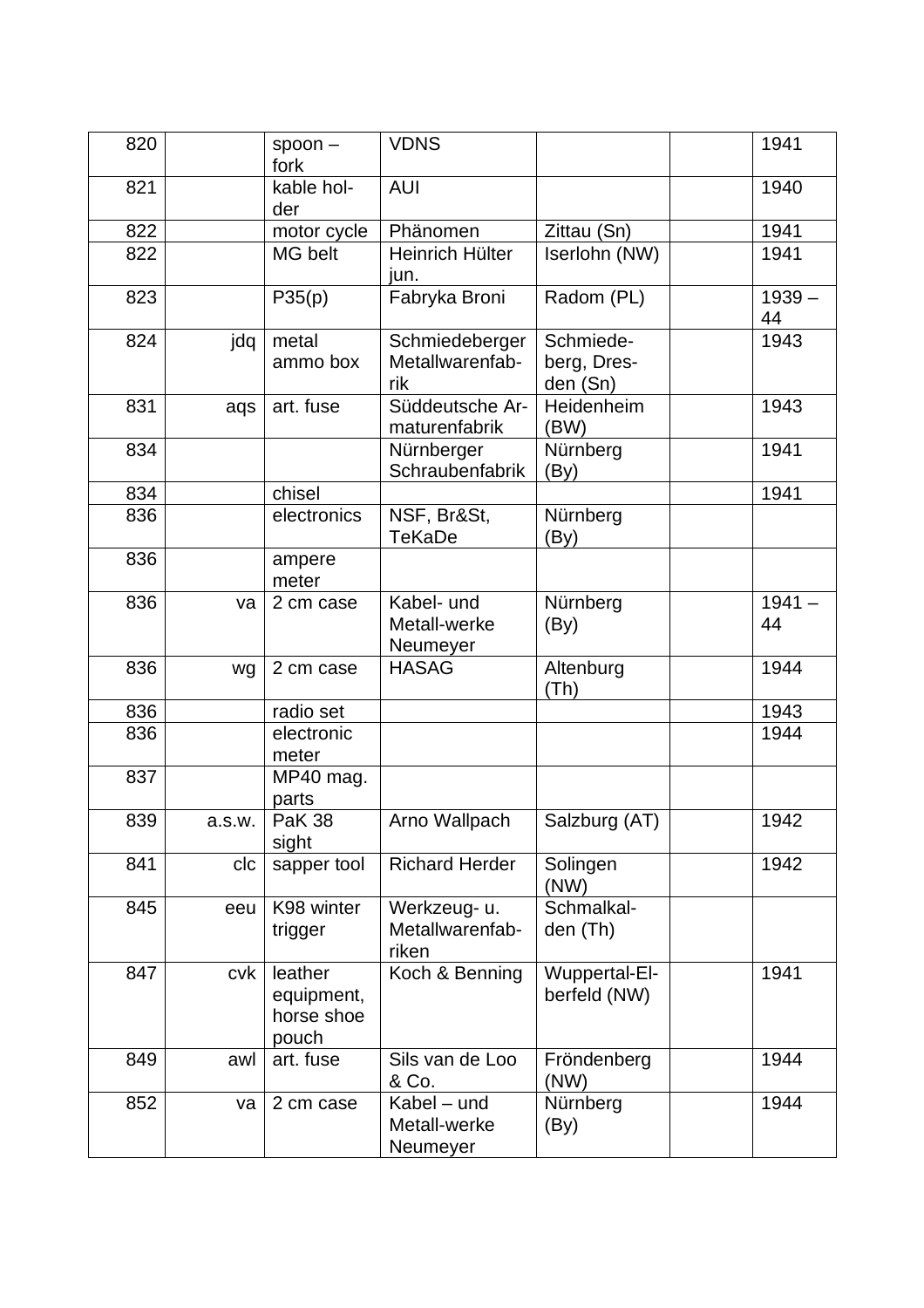| 853 |      | bakelite box                                 |                                 |                            |                           |                |
|-----|------|----------------------------------------------|---------------------------------|----------------------------|---------------------------|----------------|
| 857 | S270 | art. fuse                                    | <b>Heinrich Diehl</b>           | Nürnberg<br>(By)           |                           | 1940           |
| 857 | awl  | art. fuse                                    | Sils van de Loo<br>& Co.        | Fröndenberg<br>(NW)        |                           | 1941           |
| 858 |      | radio                                        | Philips-Valvo                   | Aachen (NW)                |                           |                |
| 868 | ark  | 2 cm<br>Flak38 part                          | <b>Benteler Werke</b>           | <b>Bielefeld</b><br>(NW)   |                           | 1942           |
| 869 | gct  | K98 gre-<br>nade lau-<br>ncer                | Fischer & Kre-<br>cke           | <b>Bielefeld</b><br>(NW)   |                           |                |
| 869 | kyq  | wooden<br>ammo box                           | <b>August Siek-</b><br>mann     | Löhne (NW)                 |                           |                |
| 869 |      | diving hel-<br>met                           | <b>Friedrich Flohr</b>          | Kiel (SH)                  |                           |                |
| 869 |      | folding<br>shovel, lea-<br>ther for          | Paul Kupper                     | Berlin (Be)                |                           | 1940           |
| 869 | gca  |                                              | Mylau GmbH                      | Mylau (Sn)                 |                           | 1941           |
| 869 | gut  |                                              | W. Schürmann                    | <b>Bielefeld</b><br>(NW)   |                           | $1941 -$<br>42 |
| 869 | fkx  | P38 hol.                                     | G. Sudbrack                     | <b>Bielefeld</b><br>(NW)   |                           | $1943 -$<br>44 |
| 871 | cob  | cannon part                                  | Netzschkauer<br>Maschinenfabrik | Netzschkau<br>(Sn)         |                           |                |
| 873 | CCV  | art. fuse                                    | Rodi & Wienen-<br>berger        | Pforzheim<br>(BW)          |                           | 1943           |
| 873 | btj  | art. fuse                                    | Kollmer &<br>Jourdan            | Pforzheim<br>(BW)          |                           | 1943           |
| 873 | jzj  | fuze for 8,8<br>cm Flak                      | <b>Albert Irion</b>             | Stuttgart-<br>Münster (BW) | maker<br>not cer-<br>tain | 1944           |
| 874 |      | pliers                                       |                                 |                            |                           |                |
| 878 | cpj  | ammo<br>metal box                            | <b>Havelwerk</b>                | Brandenburg<br>(Bb)        |                           | 1941           |
| 879 | emr  | horse sa-<br>ddle, K98<br>sling              | <b>Adalbert Fischer</b>         | Guttstadt (PL)             | $= B79$ ?<br>$=$ B99?     | 1941           |
| 882 | cpj  | rifle gre-<br>nade laun-<br>cher,<br>7,92x94 | <b>Havelwerk</b>                | Brandenburg<br>(Bb)        |                           | 1941           |
| 883 |      | 98 bay.                                      | <b>WKC</b>                      | Solingen<br>(NW)           |                           | 1939           |
| 883 |      | 98 bay.                                      | F. Herder                       | Solingen<br>(NW)           |                           | 1940           |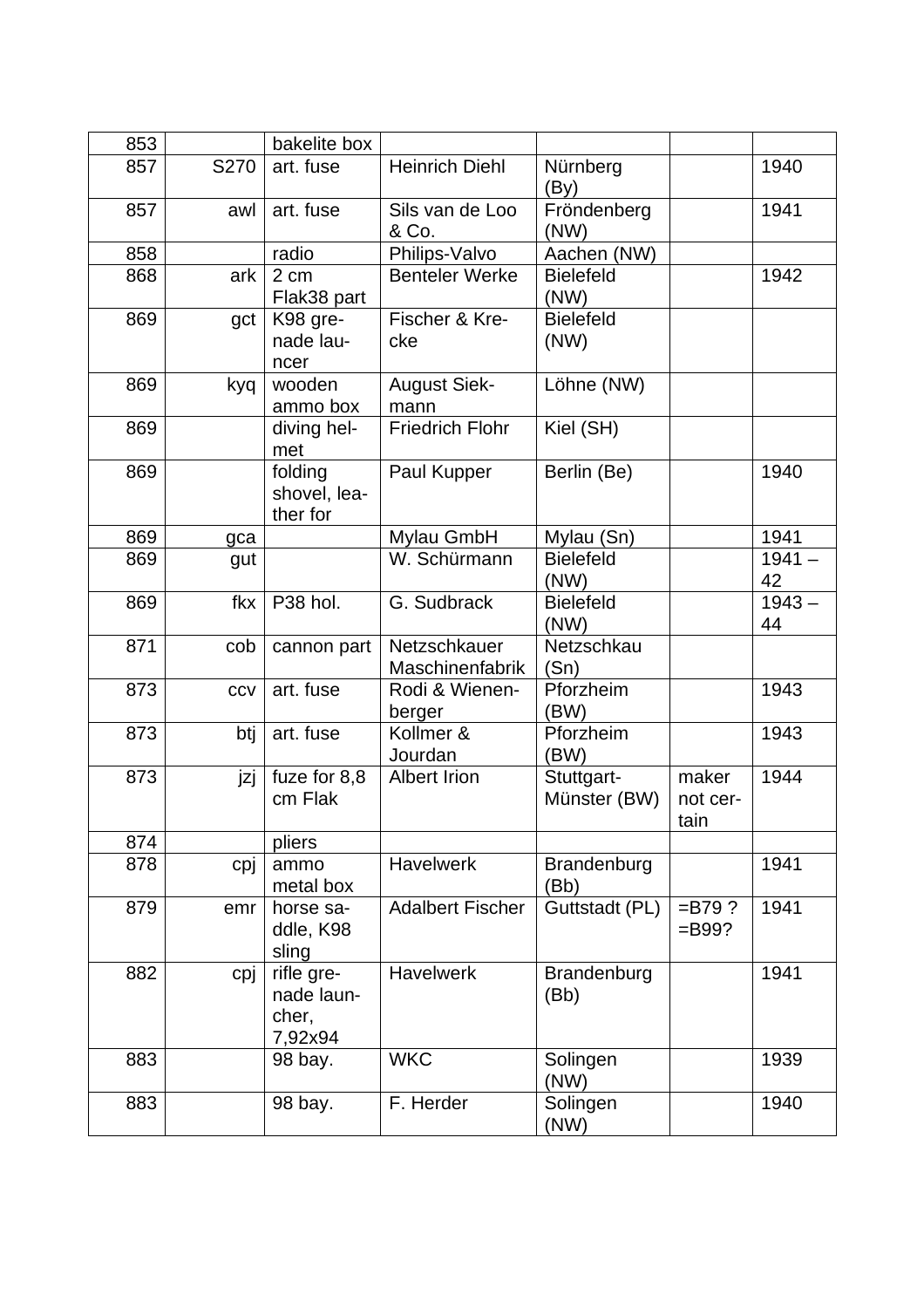| 883 |       | 98 bay.            | F. W. Höller                                    | Solingen<br>(NW)              | 1940           |
|-----|-------|--------------------|-------------------------------------------------|-------------------------------|----------------|
| 883 |       | 98 bay.            | Berg & Co.                                      | Solingen<br>(NW)              | 1940           |
| 883 |       | 98 bay.            | A. Coppel                                       | Solingen<br>(NW)              | 1940           |
| 883 | cqh   | 98 bay.            | Clemen & Jung                                   | Solingen<br>(NW)              | $1940 -$<br>41 |
| 883 | crs   | 98 bay.            | P. Weyersberg                                   | Solingen<br>(NW)              | $1940 -$<br>41 |
| 883 | cul   | 98 bay.            | E. Pack                                         | Solingen<br>(NW)              | $1940 -$<br>41 |
| 883 | ddl   | 98 bay.            | Josua Corts                                     | Remscheid<br>(NW)             | $1940 -$<br>42 |
| 883 | asw   | 98 bay.            | E. u. F. Hörster                                | Solingen<br>(NW)              | $1940 -$<br>42 |
| 883 | cof   | 98 bay.            | Carl Eickhorn                                   | Solingen<br>(NW)              | $1940 -$<br>42 |
| 883 | clc   | 98 bay.            | Rich. Herder                                    | Solingen<br>(NW)              | 1940.<br>41    |
| 883 | ffc   | 98 bay.            | F. Herder                                       | Solingen<br>(NW)              | 1941           |
| 883 | cvl   | 98 bay.            | <b>WKC</b>                                      | Solingen<br>(NW)              | 1941           |
| 883 | fnj   | 98 bay.            | A. Coppel                                       | Solingen<br>(NW)              | 1941           |
| 883 | fze   | 98 bay.            | F. W. Höller                                    | Solingen<br>(NW)              | 1941           |
| 883 | agv   | 98 bay.            | Berg & Co.                                      | Solingen<br>(NW)              | 1941,<br>43    |
| 885 |       | outboard<br>engine | Audi                                            | Zwickau (Sn)                  |                |
| 885 | rhq l | el. Motor          |                                                 |                               | 1944           |
| 887 | gmh   |                    | Carl Steppuhn                                   | Elbing/Frisch<br>es Haff (PL) | 1942           |
| 898 |       | fieldphone         |                                                 |                               | 1941           |
| 900 |       | binoculars<br>6x   | Russian marked<br><b>FLA</b>                    |                               |                |
| 900 | ejo   | el. equipm.        | Preßwerk AG                                     | Essen (NW)                    | 1944           |
| 900 |       | fieldphone         | Vereinigte<br><b>Bayrische</b><br>Telephonwerke | München (By)                  | 1943           |
| 903 |       | el. equipm.        | <b>Ostmarkwerk</b><br>Prag                      | Prag-Gbell<br>(CZ)            |                |
| 904 |       | el. equipm.        | C. Lorenz AG                                    | Mühlhausen<br>(Th)            |                |
| 905 |       | el. equipm.        |                                                 |                               |                |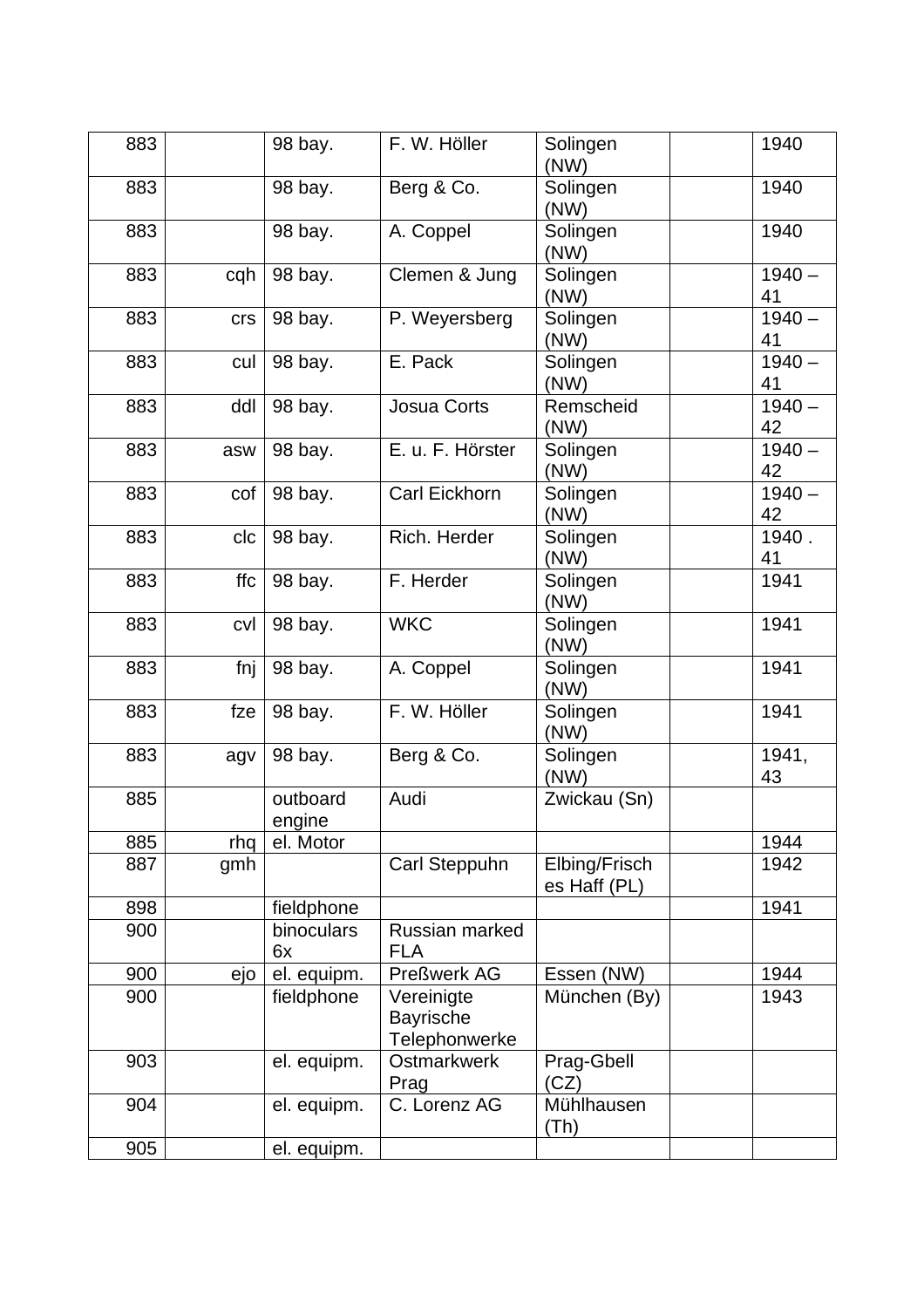| 907 |     | 3,7 cm<br>ammo                                |                                     |                          | 1942           |
|-----|-----|-----------------------------------------------|-------------------------------------|--------------------------|----------------|
| 910 | wa  | 2 cm fuse                                     | Hugo Schneider                      | Leipzig (Sn)             | $1941 -$<br>42 |
| 912 | frk | art. fuse                                     | Sigmund<br>Pumpen                   | Olmütz-Lut-<br>tein (CZ) | 1942           |
| 916 | jeo | tank peri-<br>scope                           | Vorrichtungs- &<br>Gerätebau        | Berlin (Be)              | 1944<br>(?)    |
| 918 |     | leather for<br><b>AKAH</b><br>made PP<br>hol. | $AKAH = AI-$<br>brecht Kind         | Hunstig (NW)             |                |
| 918 |     | P08 hol.                                      | Hans Römer                          | Neu-Ulm (By)             | 1936           |
| 918 | bml |                                               | Hans Römer                          | Neu-Ulm (By)             | $1941 -$<br>42 |
| 918 | gxy | pist. hol.                                    | Gebr. Klinge                        | Dresden (Sn)             | 1942           |
| 919 |     | field phone                                   |                                     |                          | 1941           |
| 920 |     | folding rule                                  | Uusta ?                             |                          |                |
| 920 | jor | Brng. HP<br>hol.                              | A. Muzik                            | Wien (AT)                | 1941           |
| 920 |     | leatherbelt<br>flap                           | <b>Friedrich Keller</b>             | Oberstein<br>(RP)        | 1936           |
| 920 | bpy | wooden<br>ammo box                            | Hofmann &<br><b>Czerny AG</b>       | Wien (AT)                | 1940           |
| 920 | cgu | P38 hol.                                      | Stolla's Söhne                      | Wien (AT)                | $1940 -$<br>41 |
| 920 | cgu | P08 hol.                                      | Stolla's Söhne                      | Wien (AT)                | 1941           |
| 920 | clg | P08 hol.                                      | <b>Ernst Melzig</b>                 | Liegnitz (PL)            | 1942           |
| 920 | cey | P08 hol.                                      | Karl Bu-<br>dischowsky              | Wien (AT)                | 1942           |
| 920 | cey | P38 hol.                                      | Karl Bu-<br>dischowsky              | Wien (AT)                | 1942,<br>44    |
| 920 | dvr | Brng. HP<br>hol.                              | J. Fröhlich                         | Wien (AT)                | 1942           |
| 920 | cgn | Brng. HP<br>hol.                              | J. Poeschl,<br>RBNr.<br>0/1032/0001 | Rohrbach<br>(AT)         | $1942 -$<br>44 |
| 920 | cey | horse lea-<br>ther<br>equipment               | Karl Bu-<br>dischowsky              | Wien (AT)                | 1944           |
| 920 | fey | wooden<br>ammo box                            | <b>Anton Ketele</b>                 | Wien (AT)                | 1944           |
| 920 |     | jerry can                                     | Austria                             | Wien (AT)                | 1944           |
| 927 | jkh | P08 hol.                                      | <b>Carl Busse</b>                   | Mainz (RP)               | $1941 -$<br>42 |
| 927 |     | Brng. HP<br>hol.                              | S. A. W.                            | München (By)             | 1942           |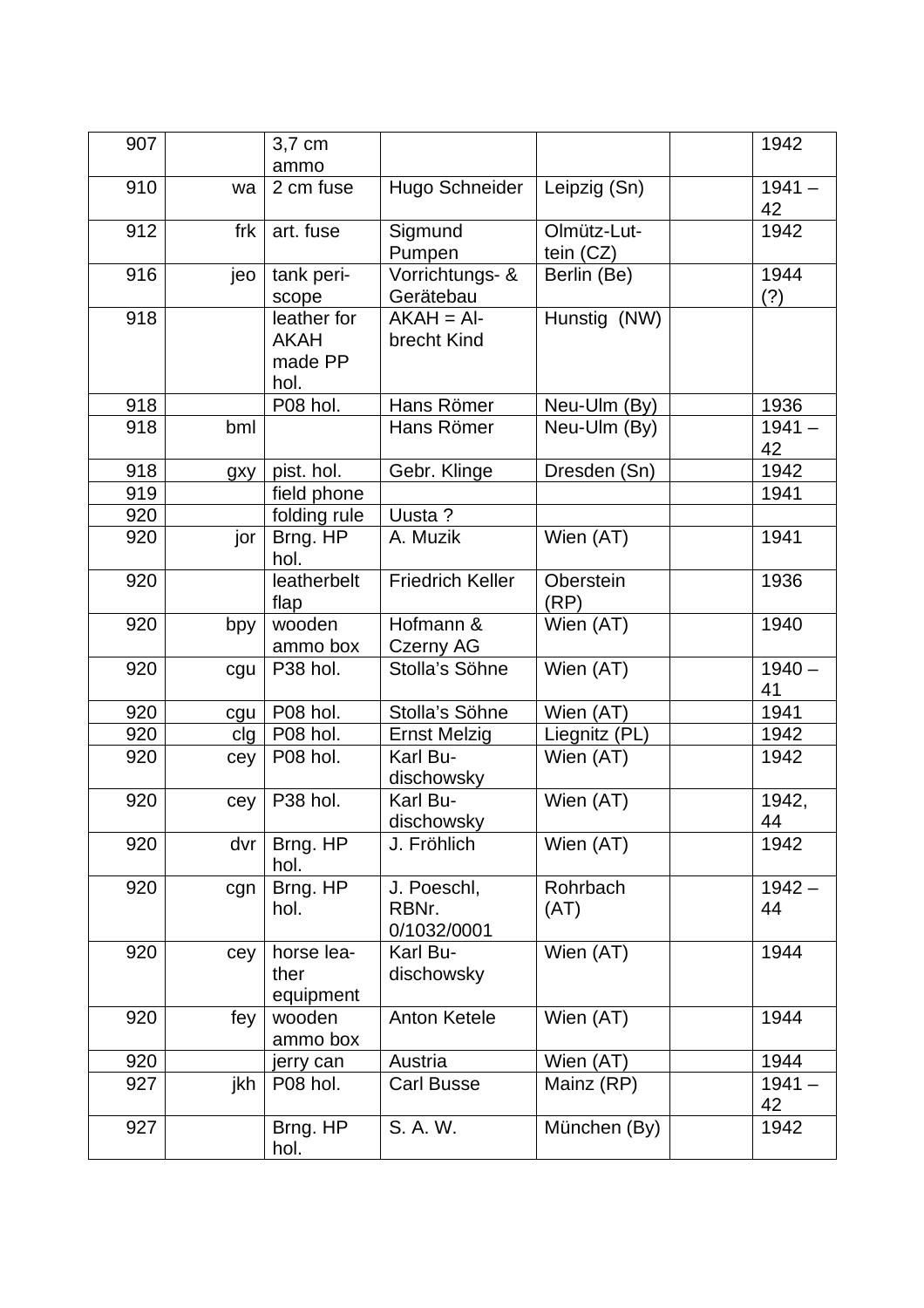| 927 | bdt  | Brng. HP<br>hol. + other<br>goods                      | Salewa                                           | München (By)               | $1943 -$<br>44 |
|-----|------|--------------------------------------------------------|--------------------------------------------------|----------------------------|----------------|
| 927 | kot  | horse<br>leather<br>equipment                          | Adalbert Fisher<br>- for foreign<br>contractors  | Berlin (Be)                | 1943           |
| 927 | kog  | horse<br>leather<br>equipment                          | $E. G. Leuner -$<br>for foreign con-<br>tractors | Bautzen (Sn)               | 1944           |
| 929 | fuq  | G43 pouch                                              | Curt Vogel, Le-<br>derwarenfabrik                | Cottbus (Bb)               | 1945           |
| 930 | gcx  | P38 hol.                                               | K. Brettschnei-<br>der                           | Mähr-Schö-<br>nenberg (CZ) | $1941 -$<br>43 |
| 938 | logo | P38 hol.                                               | Christoph<br><b>Neuner</b>                       | Klagenfurt<br>(AT)         | $1942 -$<br>44 |
| 938 | logo | <b>HSc hol</b>                                         | Christoph<br>Neuner                              | Klagenfurt<br>(AT)         | 1942           |
| 938 | logo | Star B hol.                                            | Christoph<br>Neuner                              | Klagenfurt<br>(AT)         | $1942 -$<br>44 |
| 938 | logo | 7,65 pist.<br>Hol.                                     | Christoph<br><b>Neuner</b>                       | Klagenfurt<br>(AT)         | 1943           |
| 938 | bym  | 98 bay.                                                | <b>Maschinenhaus</b><br>der Büchsenma-<br>cher   | Ferlach,<br>Kärnten (AT)   | $1943 -$<br>44 |
| 965 | clg  | HP hol.                                                | <b>Ernst Melzig</b>                              | Liegnitz (PL)              | 1941           |
| A10 | wa   | flare gun                                              | <b>HASAG</b>                                     | Leipzig (Sn)               |                |
| A10 | wa   | 2 cm ammo                                              | <b>HASAG</b>                                     | Leipzig (Sn)               | 1941,<br>44    |
| A10 | wa   | 7,5, 8,8 cm<br>ammo                                    | <b>HASAG</b>                                     | Leipzig (Sn)               | 1942           |
| A10 | wa   | 2 cm maga-<br>zine                                     | <b>HASAG</b>                                     | Leipzig (Sn)               | 1943           |
| A10 | wa   | MG band<br>loader                                      | <b>HASAG</b>                                     | Leipzig (Sn)               | 1943           |
| A10 | wa   | rifle gre-<br>nade                                     | <b>HASAG</b>                                     | Leipzig (Sn)               | 1944           |
| A29 | clu  | pan-<br>zerschreck,<br>shield for<br>pan-<br>zerscheck | Enzinger-Union-<br>Werke                         | Mannheim<br>(BW)           |                |
| A30 | dou  | 8,8 cm<br>case                                         | Waffenw. Brünn                                   | Bystrica (SK)              | 1944           |
| A39 |      | tape meas-<br>ure                                      | W.H.                                             |                            | $1940 -$<br>41 |
| A43 |      | MG34 bolt<br>part                                      |                                                  |                            |                |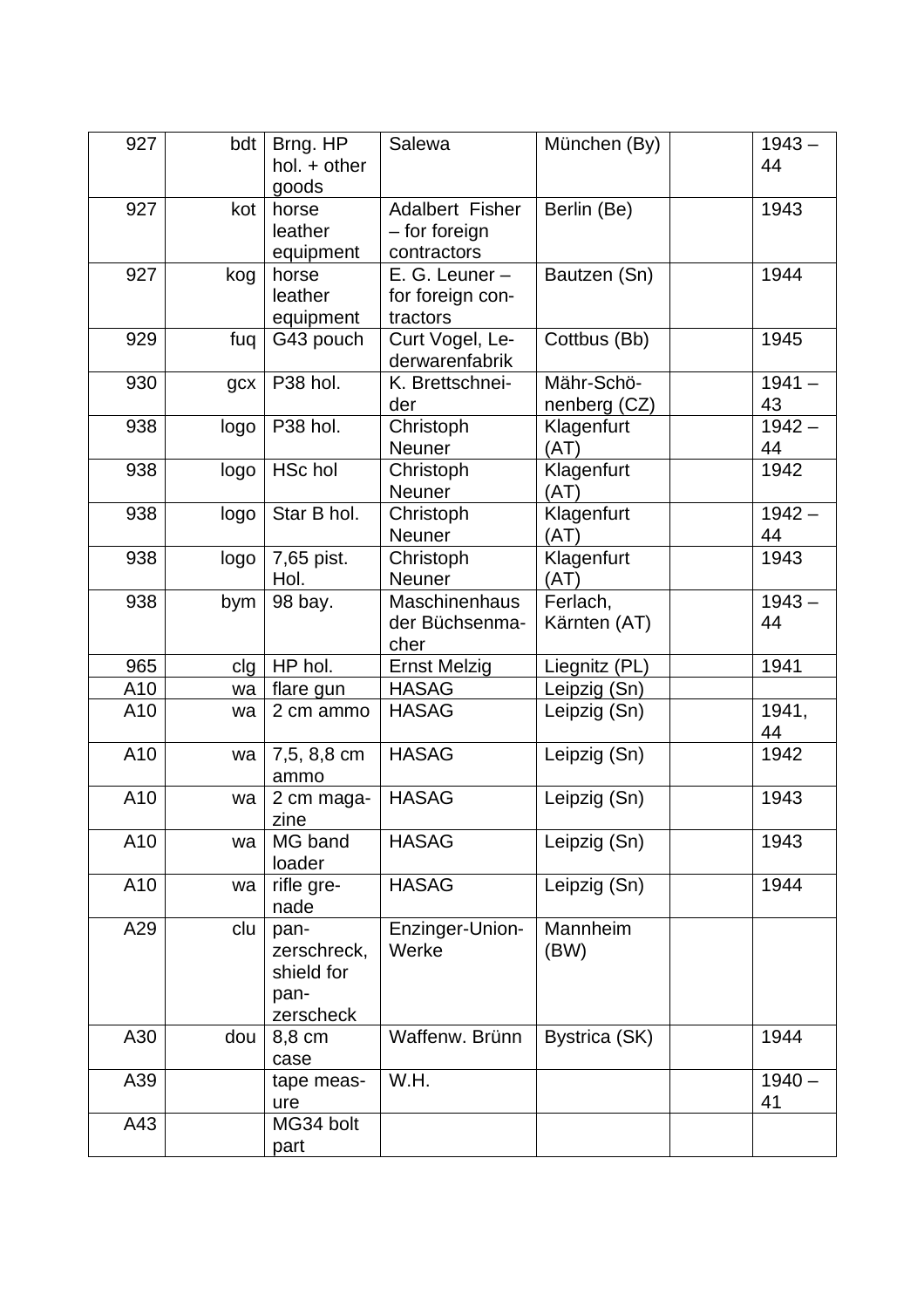| A44        | cdm | 2 cm Flak<br>38   | Torpedo-Werke    | Frankfurt (He)    |             |                |
|------------|-----|-------------------|------------------|-------------------|-------------|----------------|
| A44        | cos | MP40 parts        | Merz Werke       | Frankfurt<br>(He) | See 44<br>? | $1940 -$<br>42 |
| A44        | cos | MP44 parts        | Merz Werke       | Frankfurt         |             | $1942 -$       |
|            |     |                   |                  | (He)              |             | 45             |
| A44        |     | G-K43 bolt        |                  |                   |             | $1944 -$       |
|            |     | housing           |                  |                   |             | 45             |
| A44        |     | bronze            |                  |                   |             | 1945           |
|            |     | bearing           |                  |                   |             |                |
| A44        | sup | StG44 parts       | Merz Werke       | Frankfurt (He)    |             | 1945           |
| A68        | adb | K98 gre-          | Markneukirchner  | Markneukir-       |             |                |
|            |     | nade              | Metallbearbei-   | chen (Sn)         |             |                |
|            |     | launcher<br>sight | tungs GmbH       |                   |             |                |
| A68        | euh | K98 gre-          | Meinel-Scholer   | Klingenthal       |             |                |
|            |     | nade laun-        |                  | (Sn)              |             |                |
|            |     | cher sight        |                  |                   |             |                |
| A80        |     | VZ24 rew.         | Waffenw. Brünn   | Bystrica (SK)     |             | 1941           |
|            |     | Bay.              |                  |                   |             |                |
| A80        |     | G24(t)            | Waffenw. Brünn   | Bystrica (SK)     |             | $1941 -$       |
|            |     |                   |                  |                   |             | 42             |
| A80        | dou | K98k              | Waffenw. Brünn   | Bystrica (SK)     |             | $1942 -$       |
|            |     |                   |                  |                   |             | 45             |
| A80        | dou | steel shell       | Waffenw. Brünn   | Bystrica (SK)     |             | 1944           |
|            |     | case              |                  |                   |             |                |
| A80        | ?zs | 8,8 cm            |                  |                   |             | 1944           |
|            |     | case              |                  |                   |             |                |
| A84        | agv | folding           | Berg & co.       | Solingen-Oh-      |             | 1940           |
| A86        |     | shovel            |                  | ligs (NW)         |             |                |
|            |     | MP40 mag.<br>Part |                  |                   |             |                |
| A86        |     | MG band           | N. A. S. ? N. S. |                   |             | 1940           |
|            |     | box               | A. ?             |                   |             |                |
| A86        | ada | MG band           | Stephan Nahr-    | Ahlen (NW)        |             | 1943           |
|            |     | box               | ath              |                   |             |                |
| A98        | acw | K43 mag.          | Gold & Silber-   | Idar-Ober-        |             |                |
|            | rqs |                   | scheideanstalt   | stein (RP)        |             |                |
| A98        | gqm | MP44 mag.         | Loch & Harten-   | Idar-Ober-        |             | $-45$          |
|            |     |                   | berger           | stein (RP)        |             |                |
| A98        | gqm | MP40 mag.         | Loch & Harten-   | Idar-Ober-        |             | $1943 -$       |
|            |     |                   | berger           | stein (RP)        |             | 44             |
| A99        |     |                   | org. stamp       |                   |             |                |
|            |     |                   | exists           |                   |             |                |
| <b>B12</b> | dny | pouch (lea-       | Karl Bollmann    | Tuttlingen        |             | 1944           |
|            |     | ther)             |                  | (BW)              |             |                |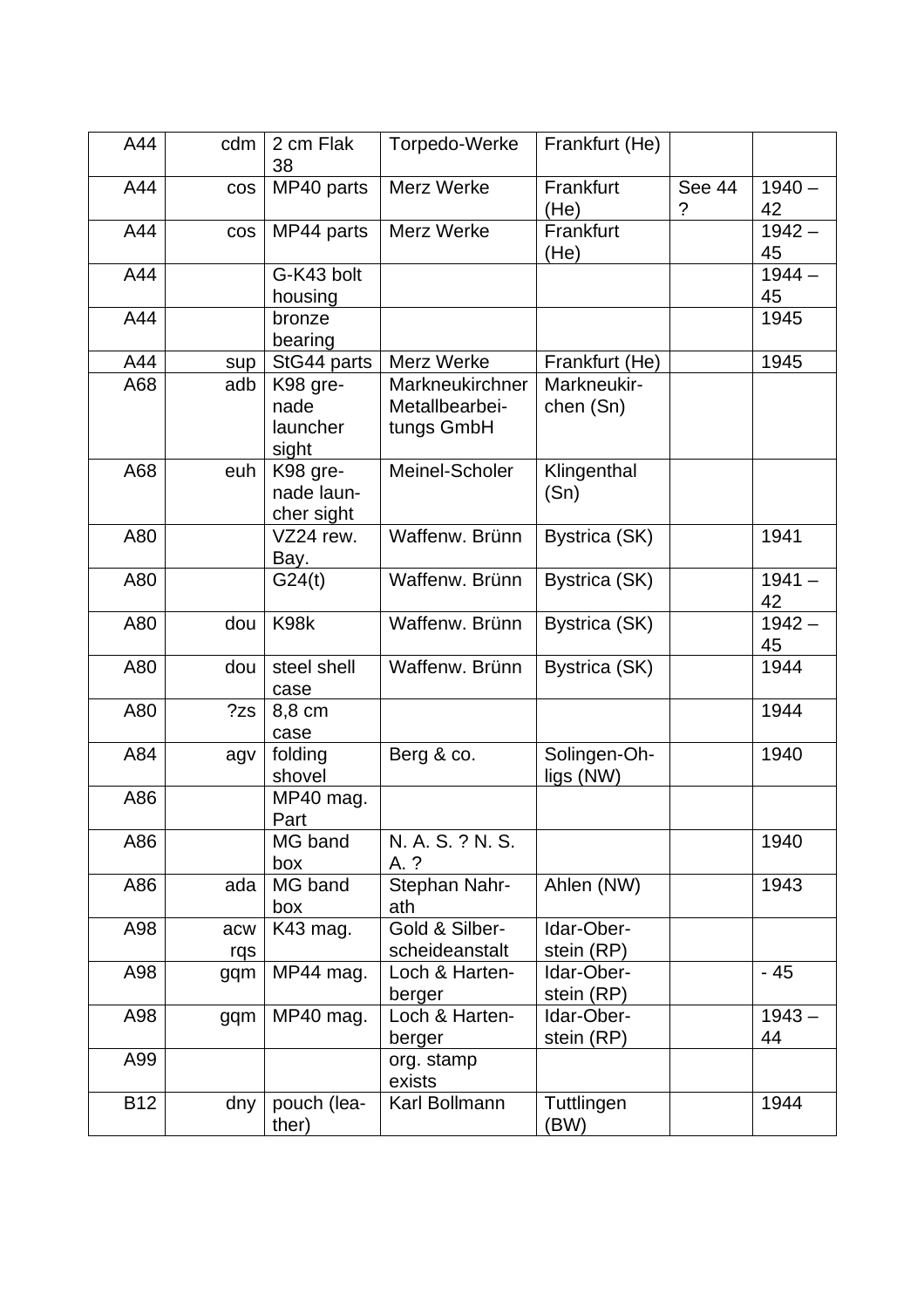| <b>B17</b> | gcx | P38 hol.      | K. Brettschnei-     | Mähr-Schö-    | $1941 -$ |
|------------|-----|---------------|---------------------|---------------|----------|
|            |     |               | der                 | nenberg (CZ)  | 43       |
| <b>B22</b> |     | MG belt       |                     |               |          |
| <b>B30</b> |     | box for ver-  |                     |               |          |
|            |     | nier gauge    |                     |               |          |
| <b>B31</b> |     | el. equipm.   | <b>SABA</b>         | Villingen     |          |
|            |     |               |                     | (BW)          |          |
| <b>B31</b> |     | tank head     | <b>BSN</b>          |               | 1943     |
|            |     | set           |                     |               |          |
| <b>B31</b> |     | tank head     | <b>SABA</b>         | Villingen     | 1944     |
|            |     | set           |                     | (BW)          |          |
| <b>B31</b> |     | tank head     | Dfh.f.              |               | 1945     |
|            |     | set           |                     |               |          |
| <b>B35</b> | wg  | 2 cm ammo     | <b>HASAG</b>        | Altenburg     | 1945     |
|            |     |               |                     | (Th)          |          |
| <b>B37</b> | bte | MP40 mag.     | Frank'sche Ei-      | Niederscheid  | $1941 -$ |
|            |     |               | senwerke            | (He)          | 42       |
| <b>B39</b> | com | art. fuse ti- | Mafa Werk           | Werdau (Sn)   |          |
|            |     | ming tool     |                     |               |          |
| <b>B41</b> | acw | MG belt       | Gold & Silber-      | Idar-Ober-    | 1942     |
|            |     |               | scheideanstalt      | stein (RP)    |          |
| <b>B43</b> |     | <b>MP40</b>   |                     |               |          |
|            |     | floorplate    |                     |               |          |
| <b>B43</b> | aye | G-K43         | Olympia Büro-       | Erfurt (Th)   | $1943 -$ |
|            |     | mag.          | maschinen-          |               | 45       |
|            |     |               | werke               |               |          |
| <b>B43</b> | aye | 2 cm mag.     | Olympia Büro-       | Erfurt (Th)   | 1944     |
|            |     |               | maschinen-          |               |          |
|            |     |               | werke               |               |          |
| <b>B66</b> | clg | <b>MP40</b>   | <b>Ernst Melzig</b> | Liegnitz (PL) | 1943     |
|            |     | pouch         |                     |               |          |
| <b>B66</b> | clg | P38 hol.,     | <b>Ernst Melzig</b> | Liegnitz (PL) | $1942 -$ |
|            |     | HP hol.       |                     |               | 44       |
| <b>B71</b> | bkg | MG belt       | Gebr. Märklin       | Göppingen     | 1941     |
|            |     |               |                     | (BW)          |          |
| <b>B71</b> | crt | gas-mask      | Clora Atem-         | Schwäbisch    | 1943     |
|            |     | filter        | schutzgeräte        | Gmünd (BW)    |          |
| <b>B77</b> |     | unknown       |                     |               |          |
|            |     | pistol hol-   |                     |               |          |
|            |     | ster          |                     |               |          |
| <b>B79</b> | awj | K43 mag       | The Yale &          | Velbert (NW)  |          |
|            |     |               | Towne               |               |          |
| <b>B87</b> | gnh | gas-mask      | Auer                | Danzig (PL)   |          |
|            |     | filter        |                     |               |          |
| <b>B87</b> | bwz | gas-mask      | Auer                | Berlin (Be)   | 1943     |
|            |     | filter        |                     |               |          |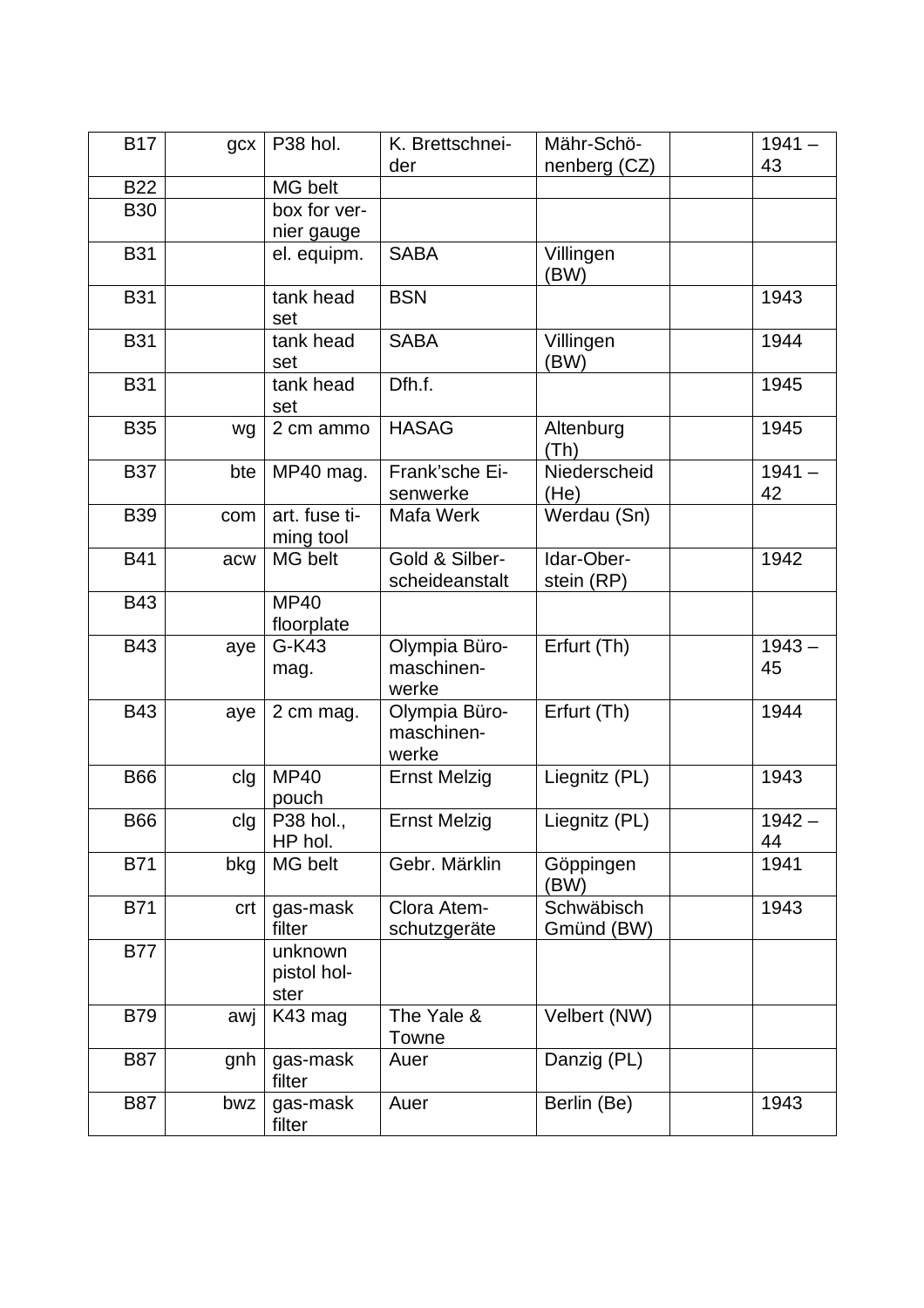| <b>B92</b>      | Qlw | MP44 /                |                                   |                      |                       | $1944 -$        |
|-----------------|-----|-----------------------|-----------------------------------|----------------------|-----------------------|-----------------|
| 892?            |     | StG44 mag.            |                                   |                      |                       | 45              |
| <b>B92</b>      | Gcb | K43 mag.              | Adolf Grohmann                    | Würbenthal           |                       | $1944 -$        |
| 892?            |     |                       | & Sohn                            | Süd (CZ)             |                       | 45              |
| <b>B99</b>      | emr | horse sad-<br>dle     | <b>Adalbert Fischer</b>           | Guttstadt (PL)       | $= B79?$<br>$= 879$ ? | 1944            |
| C <sub>6</sub>  | kfk |                       | Dansk Industri<br>Syndikat        | Kopenhagen,<br>(DK)  | Rupert                |                 |
| C <sub>6</sub>  |     | 1910/21               |                                   | (DK)                 | Rupert                |                 |
|                 |     | Bergmann              |                                   |                      |                       |                 |
|                 |     | rew. pist.            |                                   |                      |                       |                 |
| C <sub>6</sub>  |     |                       |                                   | (DK)                 | Rupert                |                 |
| C10             |     | K98 hand-             |                                   |                      |                       |                 |
| C10             | ayf | guard<br><b>MP40</b>  | Erma                              | Erfurt (Th)          |                       |                 |
|                 |     | mag. loader           |                                   |                      |                       |                 |
| C10             |     | yellow pou-           |                                   |                      |                       |                 |
|                 |     | ches for              |                                   |                      |                       |                 |
|                 |     | Danish pis-           |                                   |                      |                       |                 |
|                 |     | tol 10/21             |                                   |                      |                       |                 |
| C <sub>10</sub> | ghn | MP40 mag.             | <b>Carl Ullrich</b>               | Oberschönau          |                       | 1940            |
|                 |     | loader                |                                   | (Th)                 |                       |                 |
| C10             |     | assembly of           |                                   |                      |                       | $1944 -$        |
|                 |     | <b>Walthers</b>       |                                   |                      |                       | 45              |
|                 |     | K43?                  |                                   |                      |                       |                 |
| $C$ 10          | eph | gas-mask<br>container | Königs u. Bis-<br>marckhütte      | Rybnik (PL)          |                       | 1944            |
| C10             | ghg | MG tool               | <b>Klett und Trapp</b>            | Zella-Mehlis<br>(Th) |                       |                 |
| C10             |     | MG34 bolt<br>part     |                                   |                      |                       |                 |
| C10             | an  | MP44 re-              | C. Beuttenmüller   Bretten (BW)   |                      |                       | 1945            |
|                 |     | ceiver part           |                                   |                      |                       |                 |
| C11             | fva | 8x57JS                | Draht und Me-                     | Salzwedel            |                       | 1943            |
|                 |     | ammo                  | tallwarenfabrik                   | (SA)                 |                       |                 |
| C11             | fva | 8x33 ammo             | Draht und Me-                     | Salzwedel            |                       | $1944 -$        |
|                 |     |                       | tallwarenfabrik                   | (SA)                 |                       | 45              |
| C <sub>23</sub> | bzl | MG band               | <b>Siemens</b>                    | Wien (AT)            |                       |                 |
|                 |     | box                   |                                   |                      |                       |                 |
| C <sub>28</sub> | hhp | canvas                | Gebr. Männel                      | Falkenstein          |                       | 1943            |
|                 |     | cover for             | KG, Schürzen-                     | (Sn)                 |                       |                 |
|                 |     | binocular             | fabrik                            |                      |                       |                 |
| C35             |     | binocular<br>case     | Polskie Zaklady<br>Optyczne – PZO | Warszawa<br>(PL)     |                       | 1939 or<br>1940 |
| C39             | gnh | gas-mask              | Auer                              | Danzig (PL)          |                       |                 |
|                 |     | filter                |                                   |                      |                       |                 |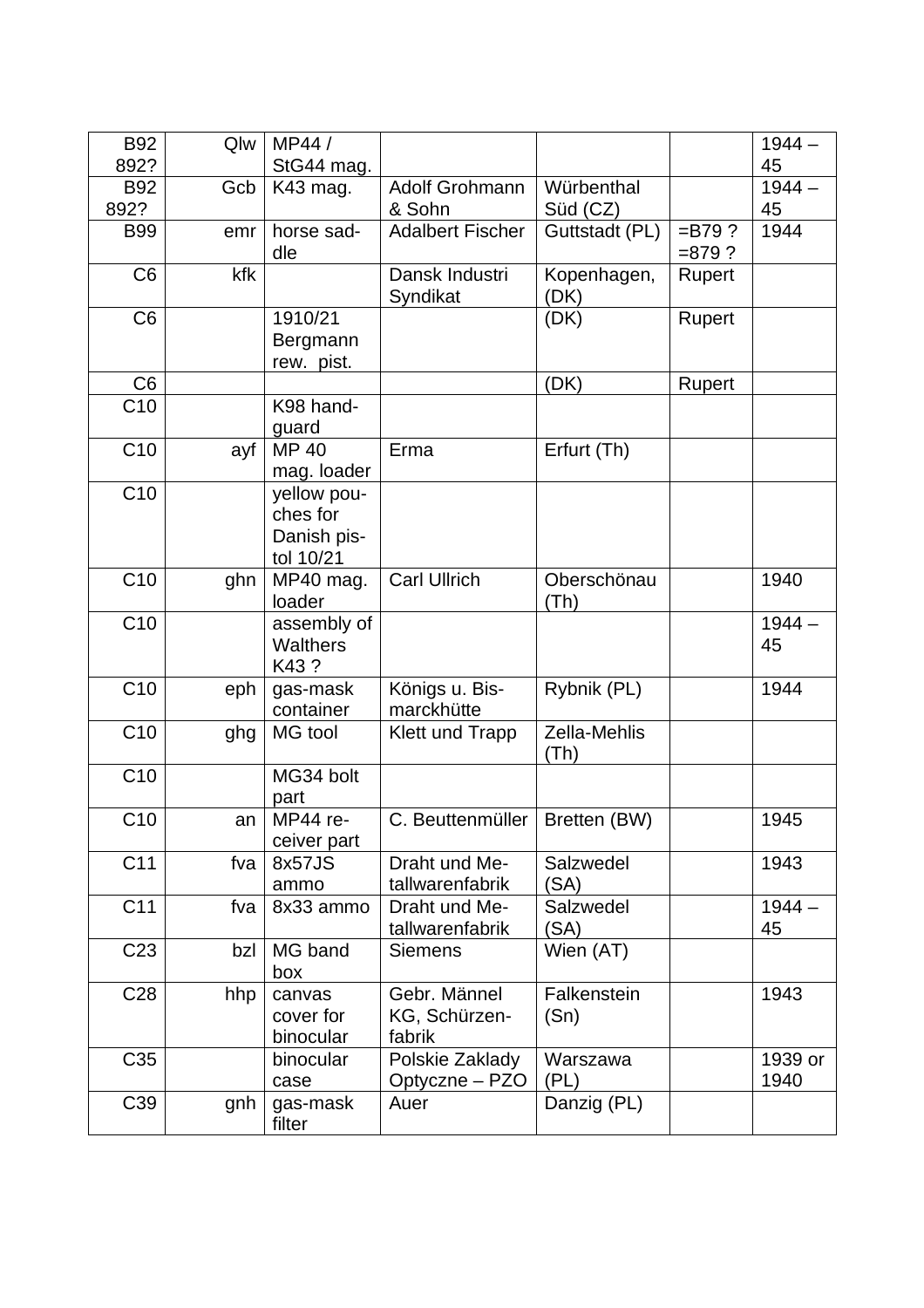| C52             |     | binocular<br>case for<br>SRB&<br><b>STYS</b><br>(Prag) bi-<br>nocular | Fafek                                              | Prag (CZ)                   |                |
|-----------------|-----|-----------------------------------------------------------------------|----------------------------------------------------|-----------------------------|----------------|
| C86             | bte | MP44 mag.                                                             | Frank'sche Ei-<br>senwerke                         | Niederscheid<br>(He)        |                |
| C86             | bte | MP40 mag.                                                             | Frank'sche Ei-<br>senwerke                         | Niederscheid<br>(He)        | 1943           |
| C97             | cpp | art. fuse                                                             | Rheinmetall-<br><b>Borsig</b>                      | Breslau (PL)                |                |
| D <sub>20</sub> |     | Star mod. B<br>pist.                                                  | Star B. Echever-<br>ria S.A.                       | Eibar (ES)                  |                |
| D <sub>20</sub> |     | Astra 300<br>pist.                                                    | Unceta y Com-<br>pania S.A.                        | Guernica<br>(ES)            |                |
| D <sub>20</sub> |     | French<br>Unique Kri-<br>egsmodell<br>pist.                           | Manufacture<br>D'Armes des<br>Pyrenees,<br>Hendaye | (FR)                        |                |
| D <sub>20</sub> |     | MAB mod.<br>D pist.                                                   | Manufacture<br>D'Armes des<br><b>Bayonne</b>       | Bayonne (FR)                |                |
| D <sub>29</sub> | ggm | egg hand-<br>grenade                                                  | Annweiler<br>Email- u. Metall<br>Werke             | Annweiler<br>/Trifels (RP)  | 1943           |
| D <sub>36</sub> | bnz | K98k barrel                                                           | Steyr-Daimler-<br>Puch                             | Steyr (AT)                  |                |
| D40             |     | Ju88 part                                                             |                                                    |                             | 1943           |
| D42             | jqh | case for<br>spade                                                     | <b>Walter Krause</b>                               | <b>Bromberg</b><br>(PL)     |                |
| D <sub>57</sub> | byl | Flak 8,8 cm<br>beech part                                             | Andritz                                            | Graz (AT)                   | 1944           |
| D68             |     | lamp (bake-<br>lite)                                                  |                                                    |                             |                |
|                 |     |                                                                       |                                                    |                             |                |
| Luft 1          | hhg | MG15 bar-<br>rel                                                      | Rheinmetall-<br><b>Borsig</b>                      | <b>Berlin Tegel</b><br>(Be) | 1939,<br>41    |
| Luft 1          |     | P24t Czech<br>hol.                                                    | Heinrich Krieg-<br>hoff                            | Suhl (Th)                   | 1940           |
| Luft 1          | hhg | MG15 bar-<br>rel                                                      | Rheinmetall-<br><b>Borsig</b>                      | <b>Berlin Tegel</b><br>(Be) | 1939,<br>41    |
| Luft 2          |     | P08                                                                   | Heinrich Krieg-<br>hoff                            | Suhl (Th)                   | $1936 -$<br>45 |
| Luft 2          |     | MG drum<br>mag.                                                       |                                                    |                             |                |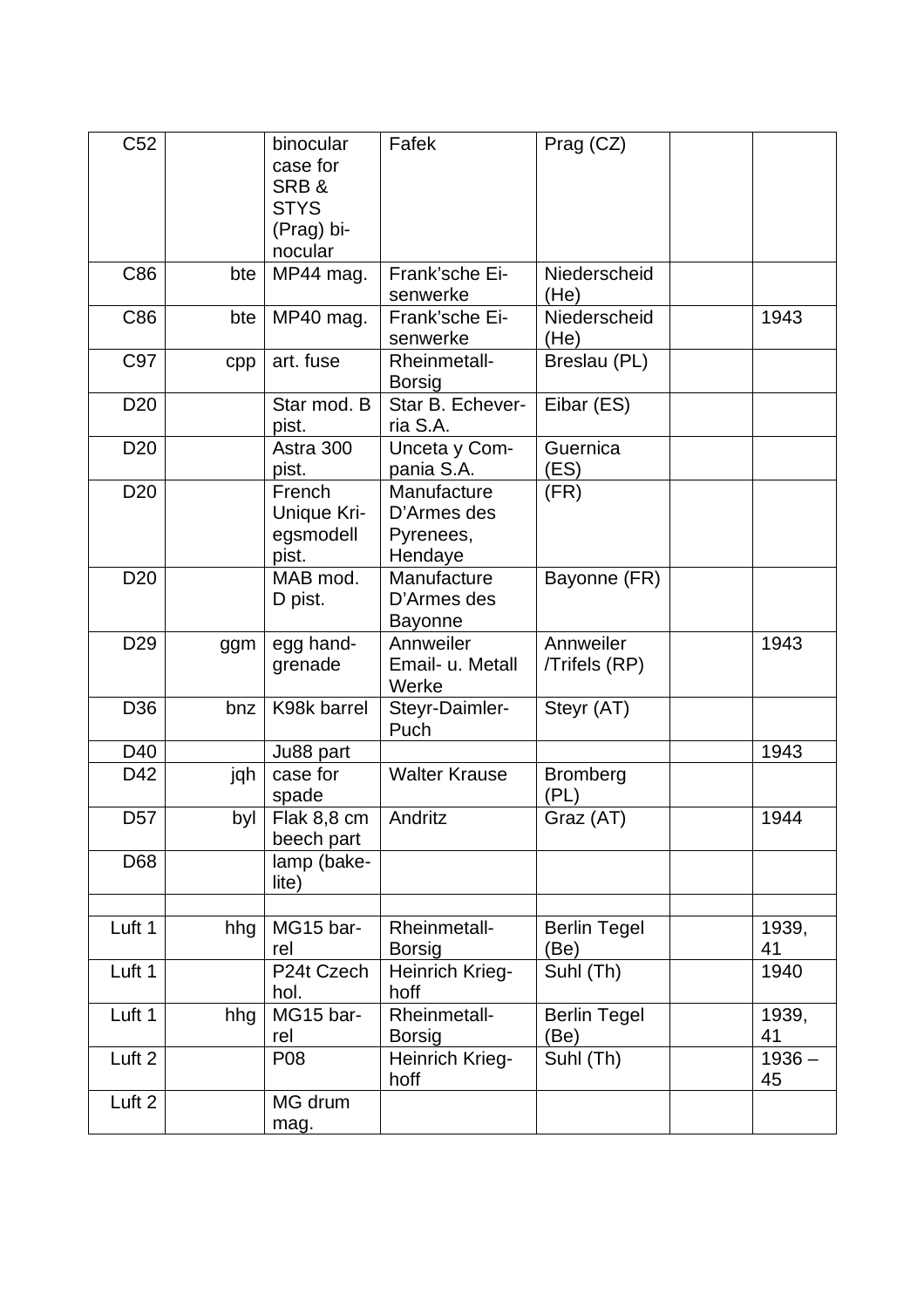| Luft <sub>2</sub> |     | <b>Brng.1922</b><br>hol.       | Heinrich Krieg-<br>hoff              | Suhl (Th)                              |                        |
|-------------------|-----|--------------------------------|--------------------------------------|----------------------------------------|------------------------|
| Luft 2            | fzs | flrgn.pist.<br><b>FG42</b>     | Heinrich Krieg-<br>hoff              | Suhl (Th)                              |                        |
| Luft 2            |     | P08 hol.                       | H. Eger & Linde                      | Schmalkal-<br>den (Th)                 | 1936,<br>37, 39,<br>40 |
| Luft 2            |     | P08 - Kü                       |                                      |                                        |                        |
| Luft <sub>2</sub> |     | <b>MG15</b>                    | Heinrich Krieg-<br>hoff              | Suhl (Th)                              | $1938 -$<br>39         |
| Luft <sub>2</sub> | fzs | MG15 parts                     | Heinrich Krieg-<br>hoff              | Suhl (Th)                              |                        |
| Luft <sub>2</sub> | ce  | Luftwaffe<br>drilling          | J. P. Sauer &<br>Sohn                | Suhl (Th)                              | 1942                   |
| Luft <sub>2</sub> |     | erdkampfvi-<br>sier MG15       |                                      |                                        |                        |
| Luft 4            |     | assembled<br>K98k              | from<br><b>BSW/Gustloff</b><br>parts |                                        | $1939 -$<br>41         |
| Luft <sub>5</sub> |     | paratrooper<br>gravity knife   | different compa-<br>nies             |                                        |                        |
| Luft <sub>7</sub> | hck | <b>Brng.1922</b><br>hol.       | Georg Lerch                          | Berlin (Be)                            | 1941                   |
| Luft <sub>7</sub> | cdc | P37 Hun-<br>garian. Hol.       | Kern                                 | Berlin (Be)                            | 1941                   |
| Luft <sub>7</sub> | jsd | P37 Hun-<br>garian hol.        | <b>Gustav Rein-</b><br>hardt         | Berlin (Be)                            | $1941 -$<br>42         |
| Luft <sub>7</sub> | hsy | P37 Hun-<br>garian hol.        | Franz Cobau                          | Berlin (Be)                            | 1942                   |
| Luft 12           | jsd | P37 Hun-<br>garian hol.        | <b>Gustav Rein-</b><br>hardt         | Berlin (Be)                            | 1942                   |
| Luft 20           | hhg | MG15 bar-<br>rel               | <b>Rheinmetall-</b><br><b>Borsig</b> | <b>Berlin Tegel</b><br>(Be)            | 1941                   |
| Luft 21           | jsd | P37 Hun-<br>garian hol.        | <b>Gustav Rein-</b><br>hardt         | Berlin (Be)                            | 1942                   |
| Luft 21           | jsd | Brng.1922<br>hol.              | <b>Gustav Rein-</b><br>hardt         | Berlin (Be)                            | 1943                   |
| Luft 24           | ar  | MG15 bar-<br>rel               | <b>Mauser Werke</b>                  | Borsigwalde<br>(Be)                    | 1941                   |
| Luft 26           |     | pouch,<br>leather              |                                      |                                        |                        |
| Luft 54           | wg  | $1,3$ cm<br>case, 2 cm<br>case | <b>HASAG</b>                         | Altenburg<br>(Th)                      | $1942 -$<br>43         |
| Luft 61           | eds | 1,3 cm fuse                    | Zündapp                              | Nürnberg<br>$\left(\mathsf{By}\right)$ | 1943                   |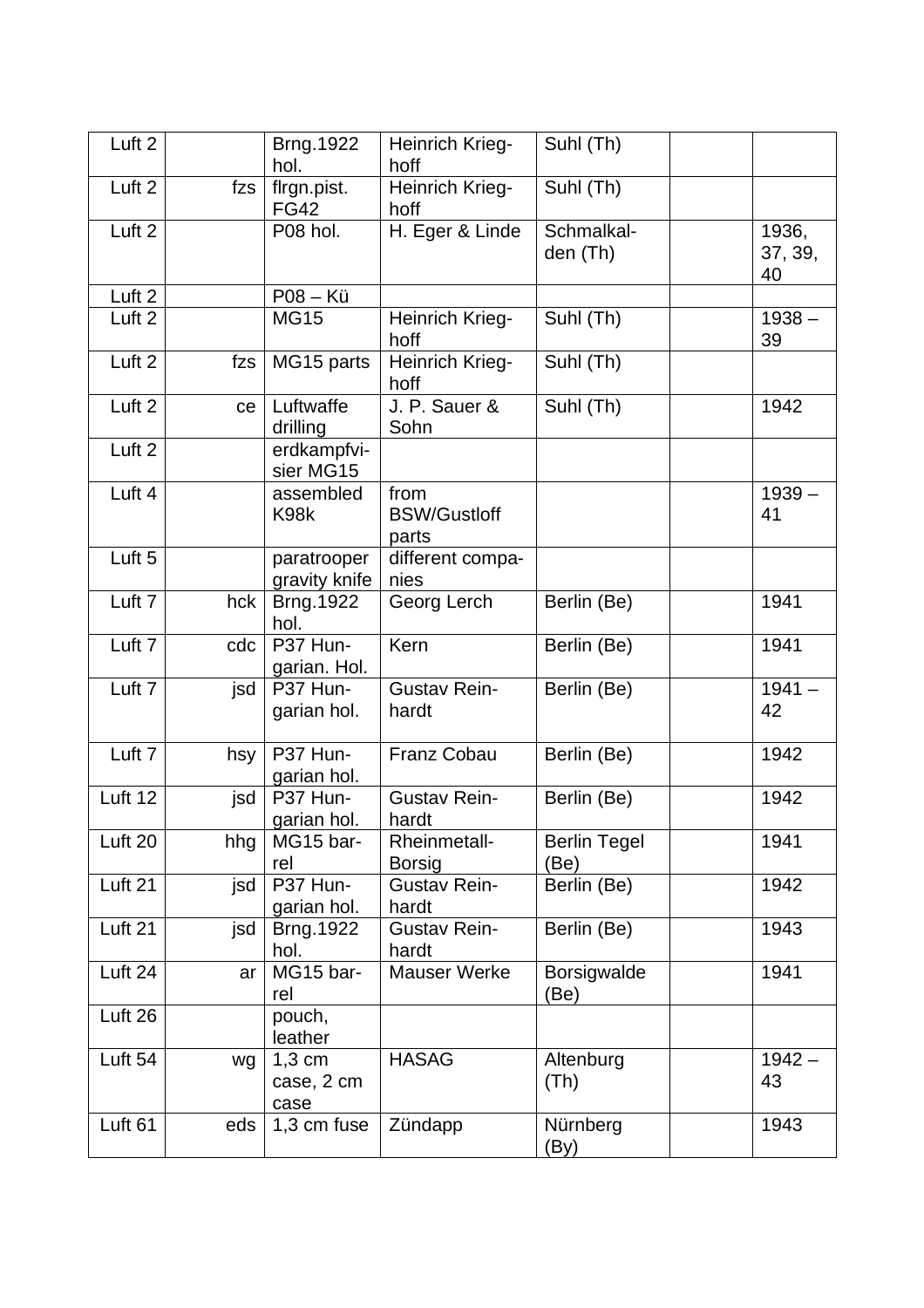| Luft 64            | wa        | MG15 dou-<br>ble mag.                | <b>HASAG</b>                              | Leipzig (Sn)            |                                                                           | 1942         |
|--------------------|-----------|--------------------------------------|-------------------------------------------|-------------------------|---------------------------------------------------------------------------|--------------|
| Luft <sub>65</sub> | dgl       | 2 cm gren.                           | Louis Ziegel                              | Sonnenberg<br>(Th)      |                                                                           | 1945         |
| Luft <sub>66</sub> | edq       | 2 cm car-<br>tridge                  | DWM,                                      | Lübeck (SH)             |                                                                           | 1942         |
| Luft 70            | edt       | 2 cm primer                          | Metallwarenfab-<br>rik                    | Zella-Mehlis<br>(Th)    |                                                                           | 1942         |
| Luft 75            |           | 2 cm case                            | <b>BS</b>                                 |                         |                                                                           | 1940         |
| Luft 84            | bil       | $1,3$ cm<br>gren.                    | Stumpp & Kurz                             | Vaihin-<br>gen/Enz (BW) |                                                                           | 1943         |
| Luft<br>112        |           | 2 cm fuse                            |                                           |                         |                                                                           | 1942         |
| Luft<br>130        | exw       | 2 cm case                            | Metallwerk Hol-<br>leischen               | Mies (CZ)               |                                                                           | 1943         |
| Luft<br>165        | <b>WC</b> | 2 cm primer                          | <b>HASAG</b>                              | Altenburg<br>(Th)       |                                                                           | 1942 -<br>43 |
| Luft<br>185        | eep       | 2 cm primer                          | <b>Brökelmann</b>                         | Neheim-Hüs-<br>ten (NW) |                                                                           | 1942         |
| Luft<br>190        | edw       | 2 cm primer                          | Karl Metzler                              | Iserlohn (NW)           |                                                                           | 1942         |
| A1223,<br>154      |           | on Messer-<br>schmidt BF<br>109 F4/Z | Wiener-Neu-<br>städter Flug-<br>zeugwerke |                         | Ab-<br>nahme<br>is<br>A1223<br>and<br>$154 -$<br>what<br>does it<br>mean? | 1941         |
| <b>BAL</b><br>30   |           | electronics                          | Telefunken                                | Berlin (Be)             |                                                                           |              |
| <b>BAL</b><br>181  |           | electronics                          | Telefunken                                | Berlin (Be)             |                                                                           |              |
| <b>BAL</b><br>266  |           | <b>Junkers</b>                       | Allgemeine<br>Transportanla-<br>gen       | Leipzig (Sn)            |                                                                           |              |
| <b>BAL</b><br>391  |           | teleprinter                          | Siemens &<br>Halske                       | Berlin (Be)             |                                                                           |              |
| <b>BAL</b><br>476  |           | electronics                          | Seibt                                     | Berlin (Be)             |                                                                           |              |
| BA<br>496          |           | for Heinkel-<br>Werke                |                                           |                         |                                                                           |              |
| <b>BAL</b><br>559  |           | electronics                          | Telefunken /<br><b>AEG</b>                | Berlin (Be)             |                                                                           |              |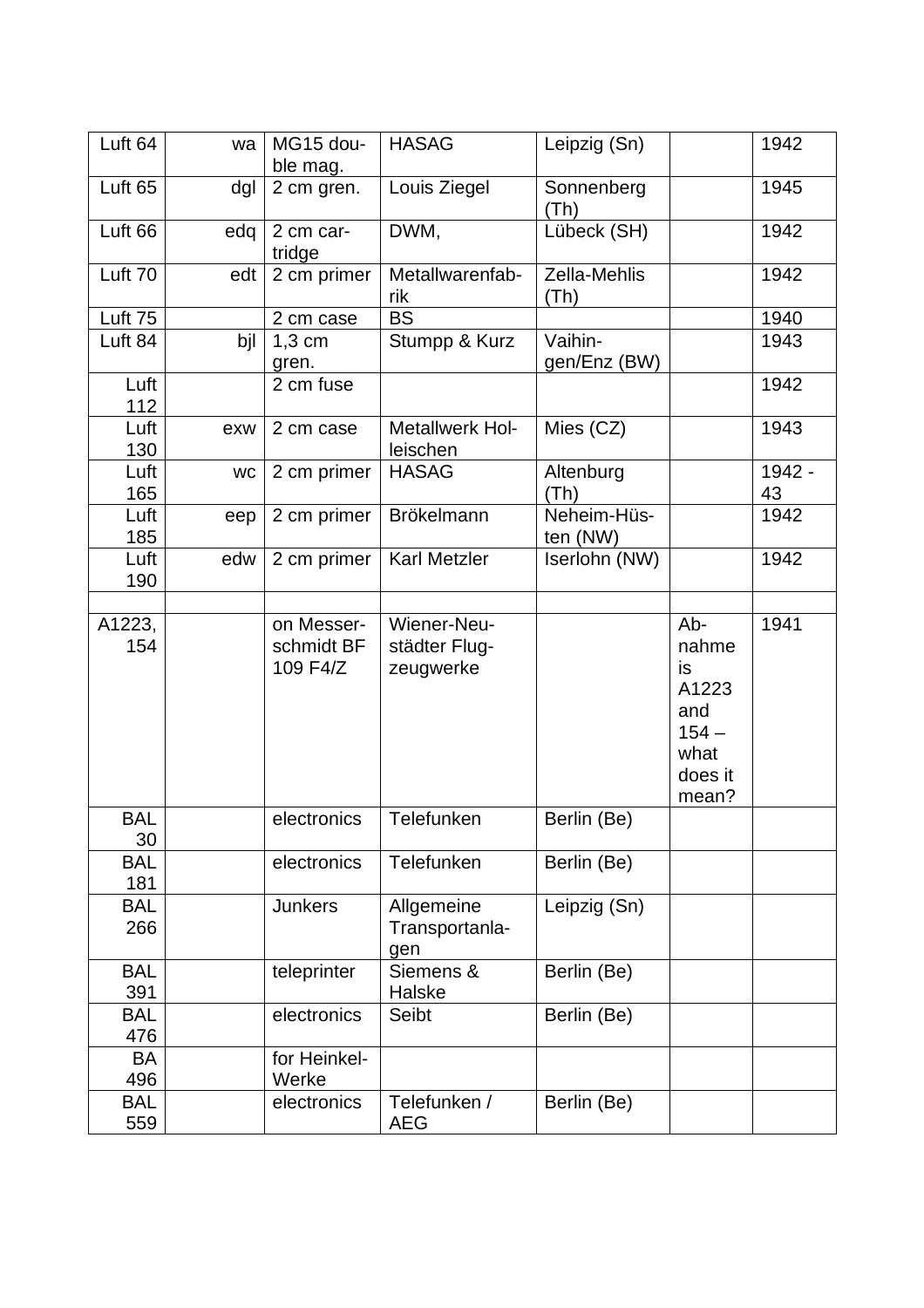| <b>BAL</b><br>716              |     | radio tubes                                                      | Telefunken RöW                                     | Berlin (Be)       |                |
|--------------------------------|-----|------------------------------------------------------------------|----------------------------------------------------|-------------------|----------------|
| <b>BAL</b><br>750              |     | JU 88-A5-<br>made under<br><b>Junkers</b><br>Dessau li-<br>cense | Arado Flugzeug-<br>werke GmbH                      |                   | 1940           |
| <b>BAL</b><br>785              |     | <b>JU 87-BII</b>                                                 | Weser Flugzeu-<br>bau                              | Bremen (Hb)       | 1940           |
| <b>BAL</b><br>860              |     | radio tubes                                                      | Philips, Radione                                   | Wien (AT)         |                |
| <b>BAL</b><br>865              |     | radio tubes                                                      | <b>Philips</b>                                     | Eindhoven<br>(NL) | $1941 -$<br>42 |
| <b>BAL</b><br>957              |     | radio tubes                                                      | C. Lorenz AG                                       | Berlin (Be)       |                |
| <b>BAL</b><br>1020             |     | truck de-<br>signed as a<br>workshop                             | Matra-Werke                                        | Frankfurt (He)    | 1940           |
| <b>BAL</b><br>1027             |     | on Messer-<br>schmitt BF-<br>110                                 |                                                    |                   |                |
| <b>BA105</b><br>3 <sup>2</sup> |     | for Junkers                                                      | Henschel Flug-<br>zeug-Werke                       | Berlin (Be)       |                |
| <b>BAL</b><br>1641             |     | radio tubes                                                      | <b>Philips</b>                                     | Eindhoven<br>(NL) | 1942           |
| <b>BAL</b><br>1790             |     | radio tubes                                                      | <b>Philips</b>                                     | Eindhoven<br>(NL) | $1943 -$<br>44 |
| <b>BAL</b><br>1882             |     | radio                                                            | Sachsenwerk                                        | Radeberg<br>(Sn)  |                |
| <b>BAL</b><br>1894             |     | on Messer-<br>schmitt Bf-<br>110                                 | marked D. B. A.<br>$G =$ Daimler-<br>Benz?         |                   |                |
| <b>BAL</b><br>1948             |     | radio tubes                                                      | <b>Philips</b>                                     | Eindhoven<br>(NL) | 1942 -<br>43   |
| <b>BA495</b><br>6              |     | on Focke-<br>Wulf                                                | W. u. H. Gess-<br>ner                              | Berlin (Be)       |                |
| Marine<br>M <sub>1</sub> /?    | ksb | 6 cm signal<br>mortar                                            | Manufacture Na-<br>tionale d'Armes<br>de Levallois | Paris (FR)        |                |
| <b>Marine</b><br>M I/3         | ean | 3,7 cm gre-<br>nade                                              | LippstäterEisen<br>u. Metallwerke                  | Lippstadt<br>(NW) | 1941           |
| Marine<br>M I/5                | eeo | flare pistol<br>round                                            | <b>DWM</b>                                         | Posen (PL)        | 1942           |
| Marine<br>M I/6                | ksb | 6 cm<br>launching<br>tube                                        | Manufacture Na-<br>tionale d'Armes<br>de Levallois | Paris (FR)        |                |